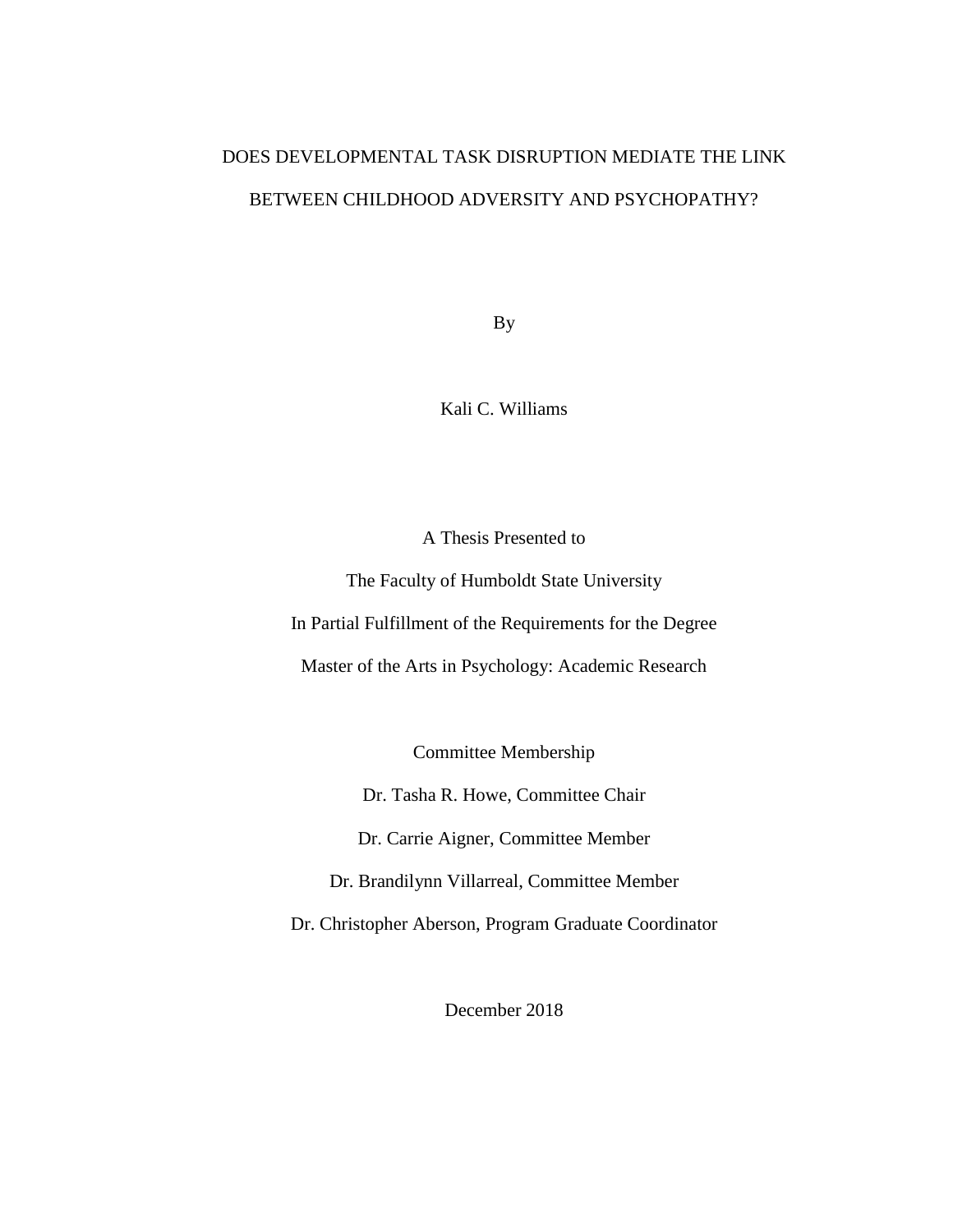#### **Abstract**

# <span id="page-1-0"></span>DOES DEVELOPMENTAL TASK DISRUPTION MEDIATE THE LINK BETWEEN CHILDHOOD ADVERSITY AND PSYCHOPATHY?

#### Kali C. Williams

Research has linked adult psychopathy with abuse or neglect in childhood; however, less is known about how it relates to other adverse childhood experiences. The prevention of psychopathic traits may be possible if the issue is examined from a developmental psychopathology perspective, which attempts to understand how early experiences and disruptions in stage-salient tasks may contribute to pathological behavior. ACEs may disrupt the attachment bond between child and parent and continue to impact adult relational functioning, via cognitive templates of adult attachment styles and difficulties with emotion regulation.

This study examined whether ACEs were related to psychopathic trait scores in adulthood in a sample of 359 adults from a convenience sample recruited online and from a university participation pool. Participants completed surveys online through SurveyMonkey. It was hypothesized that different dimensions of psychopathic traits, such as meanness (i.e., callousness) and disinhibition (i.e., low inhibitory control), would be positively correlated with ACEs, while boldness (i.e., fearlessness) would be negatively correlated. Additionally, it was expected that markers of developmental task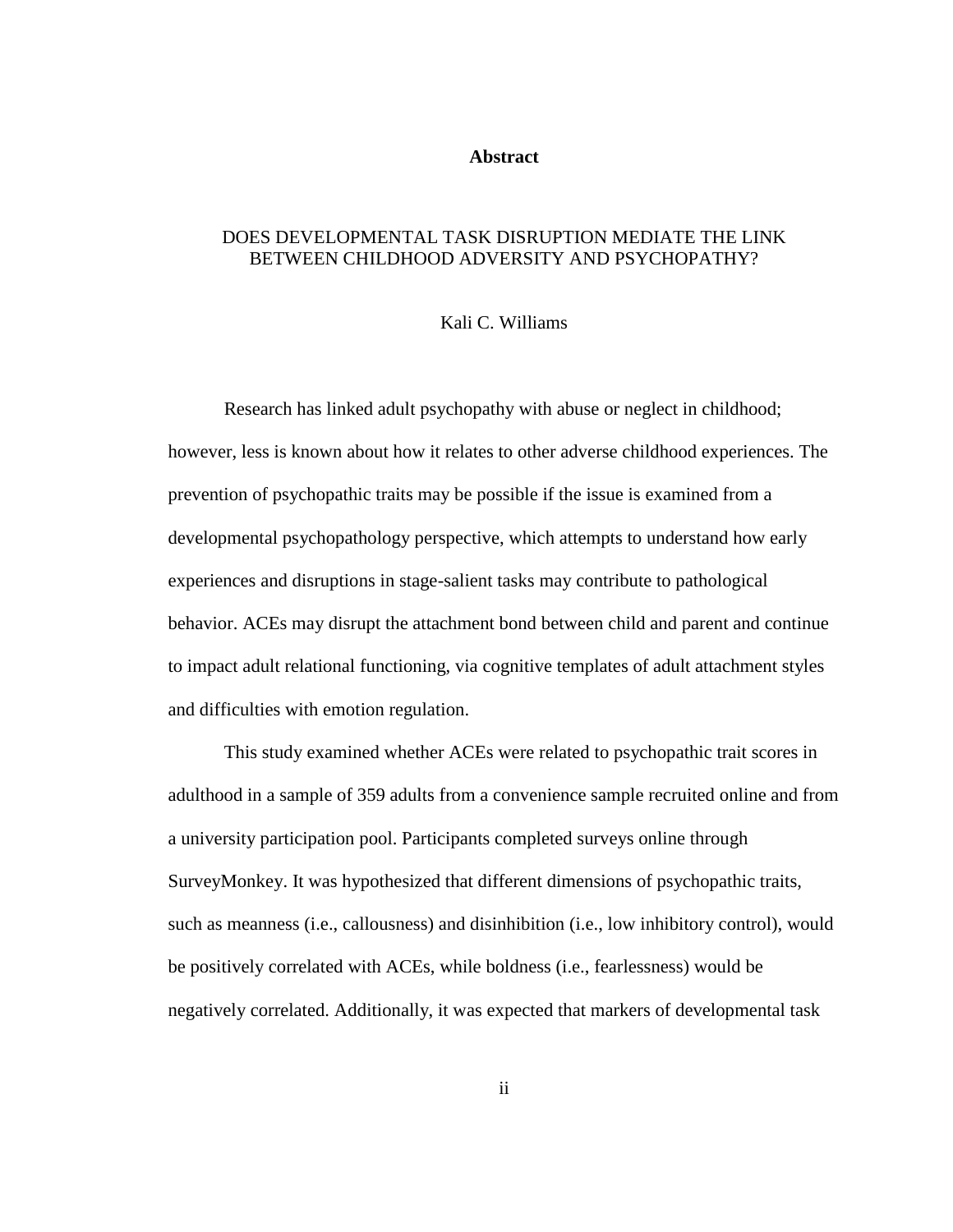disruption (attachment insecurity and emotion dysregulation) would mediate this relationship.

Results revealed that as the number of ACEs increased, meanness and disinhibition scores also increased; however, boldness scores were unrelated to ACEs. Avoidant attachment styles and emotional dysregulation were found to mediate the relationship between ACEs and meanness. Moreover, anxious attachment styles and emotional dysregulation mediated the link between ACEs and disinhibition. This suggests that adults with more ACEs may develop dysfunctional emotion regulation strategies and may become overwhelmed by negative emotions. They may distort or suppress emotional experiences (avoidant attachment-related strategies), or may ruminate over and catastrophize emotion-eliciting events (anxious attachment-related strategies), which may in turn relate to increased displays of callousness, manipulativeness, impulsivity, and aggression. To our knowledge, this is the first study to examine the relationship between psychopathic traits and ACEs. Findings support further exploration into how attachment and emotion regulation may be used as possible targets in prevention and intervention efforts for children demonstrating callous-unemotional behaviors, precursors to psychopathic traits in adulthood.

iii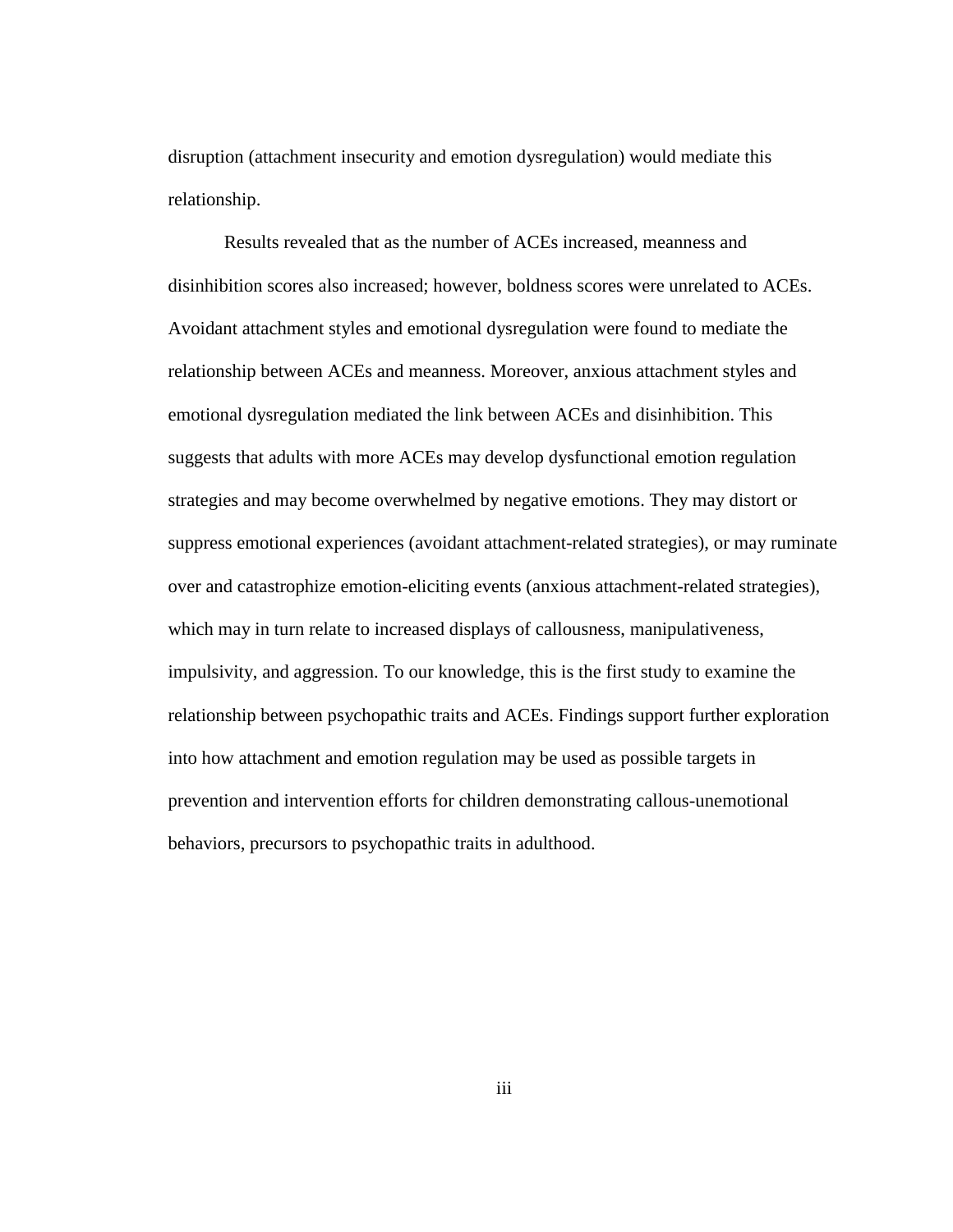#### **Acknowledgements**

<span id="page-3-0"></span>I would like to thank Dr. Tasha Howe for her patience with me through this process. Thank you for your guidance, your humor, and your insistence on self-reliance. I have learned so much from you and it will forever change how I view others and the world around us.

I would also like to thank my friend and fellow DP cohort-member, Nena McGath. Over the past two years, have spent more hours shut inside a 10x10, windowless room than I care to recall and yet, we still manage to enjoy each other's company. Thank you for always being there to pull me out of panic, pessimism, preoccupation, and paranoia. Also, thank you George Miller, for making sure we both ate and slept on occasion.

Lastly, thank you to my husband, Jason, for continuing to support me unconditionally during this process, both emotionally and financially. I cannot begin to summarize the countless ways in which you have helped me during this time. Your love and understanding was instrumental in keeping me going and I could not have done this without you.

iv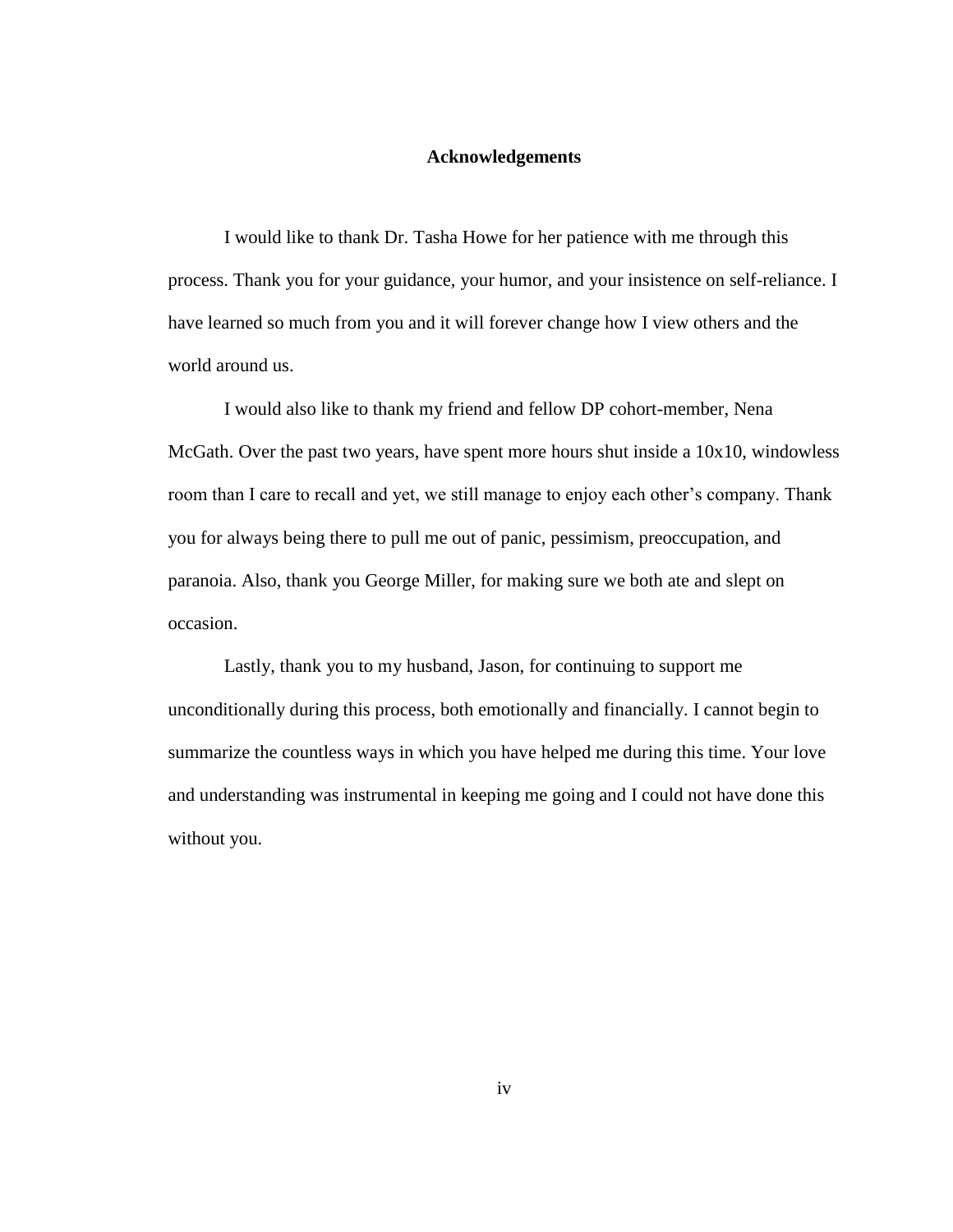# **Table of Contents**

| 27 |
|----|
|    |
|    |
|    |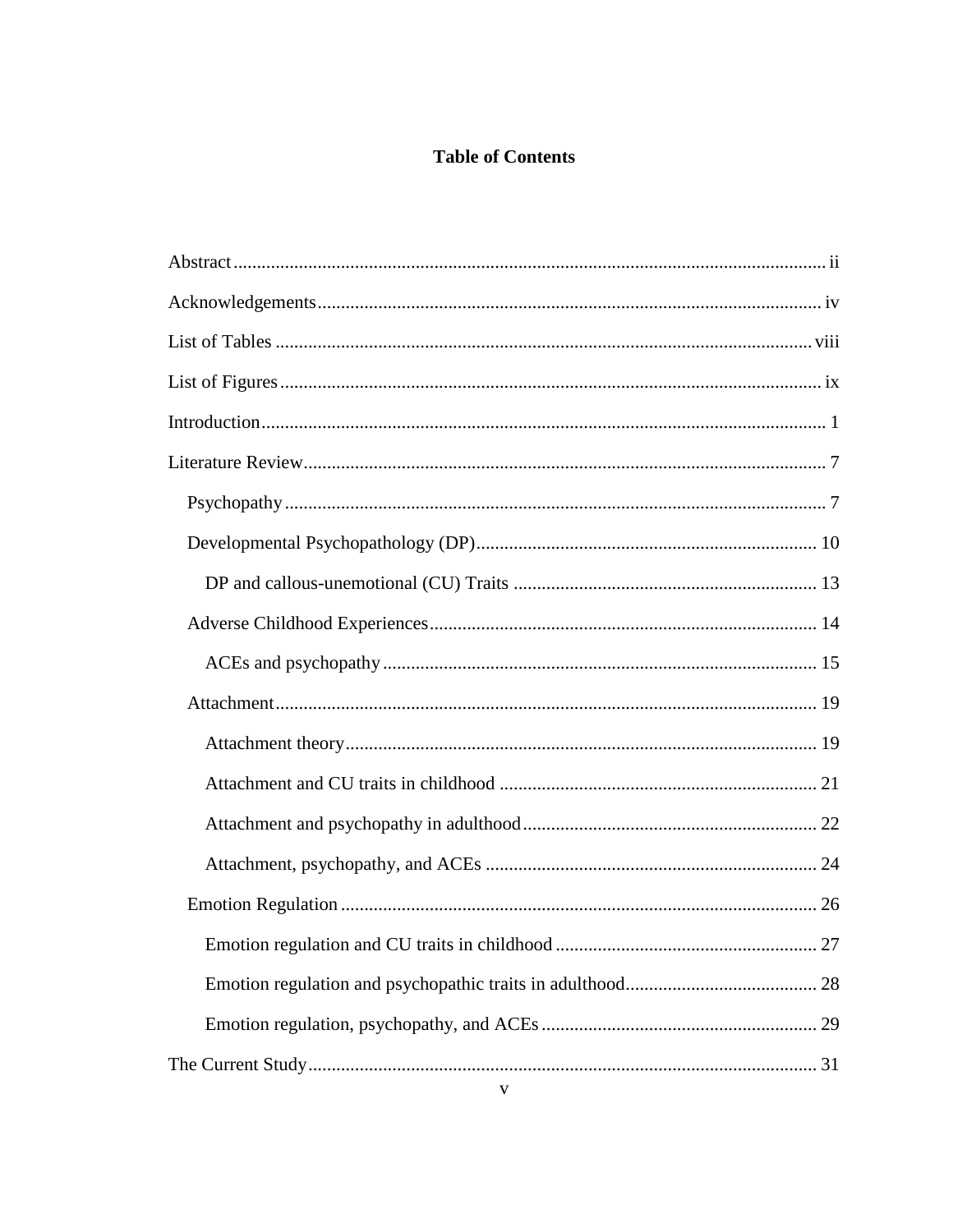| Direct and Indirect Effects of Developmental Task Disruption Markers 55 |  |
|-------------------------------------------------------------------------|--|
|                                                                         |  |
|                                                                         |  |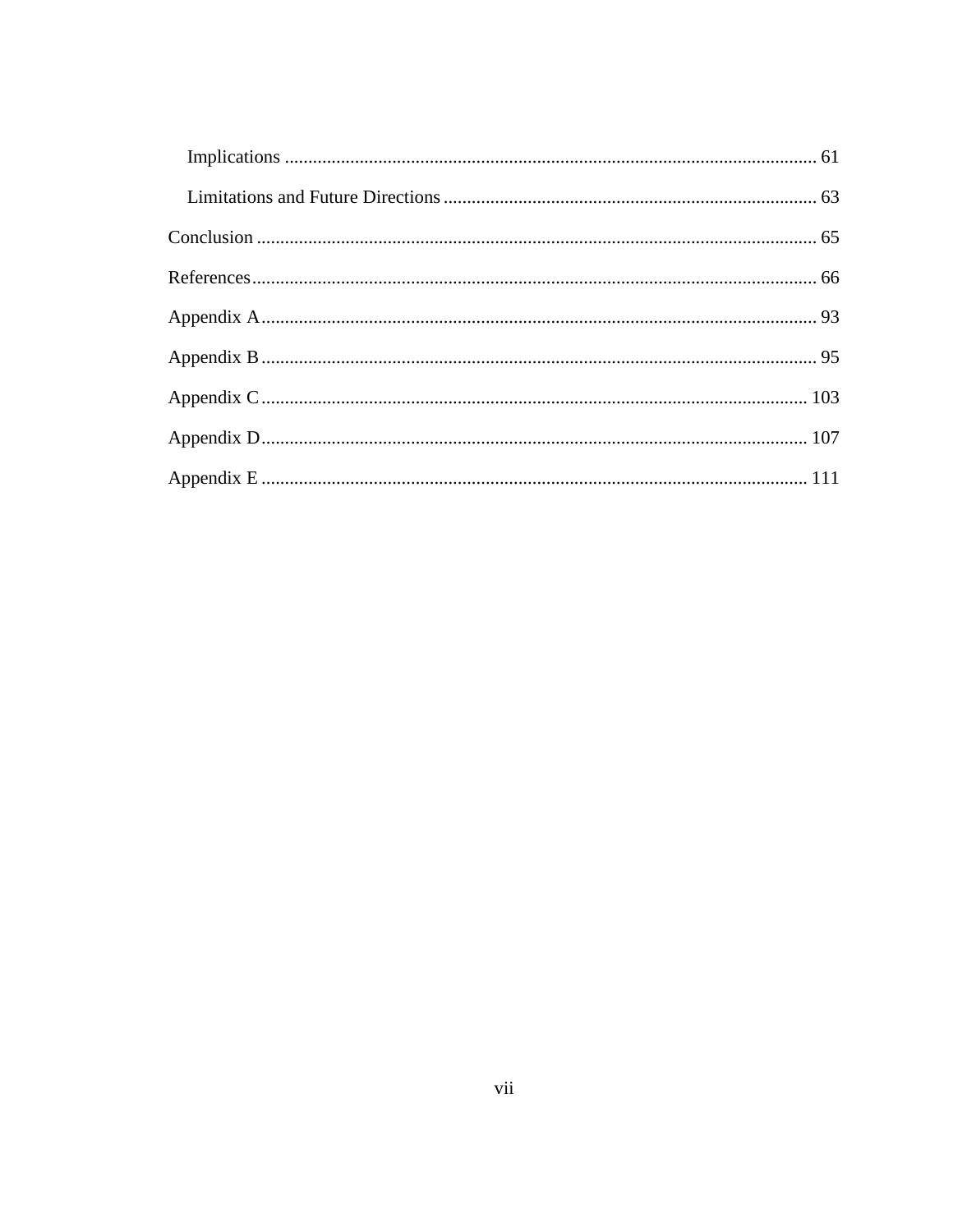# **List of Tables**

<span id="page-7-0"></span>

| Table 2. Chi-Square Analyses Examining Ethnic Differences in ACE Scores  43             |  |
|-----------------------------------------------------------------------------------------|--|
| Table 3. Independent Samples t-tests and Effect Sizes For All Variables by Ethnicity 44 |  |
| Table 4. Independent Samples t-tests and Effect Sizes For All Variables by Gender  44   |  |
| Table 5. Zero-order Correlations Between ACEs, Attachment, Emotion Dysregulation,       |  |
| Table 6. Standardized Regression Coefficients (b*) From Hierarchical Regression         |  |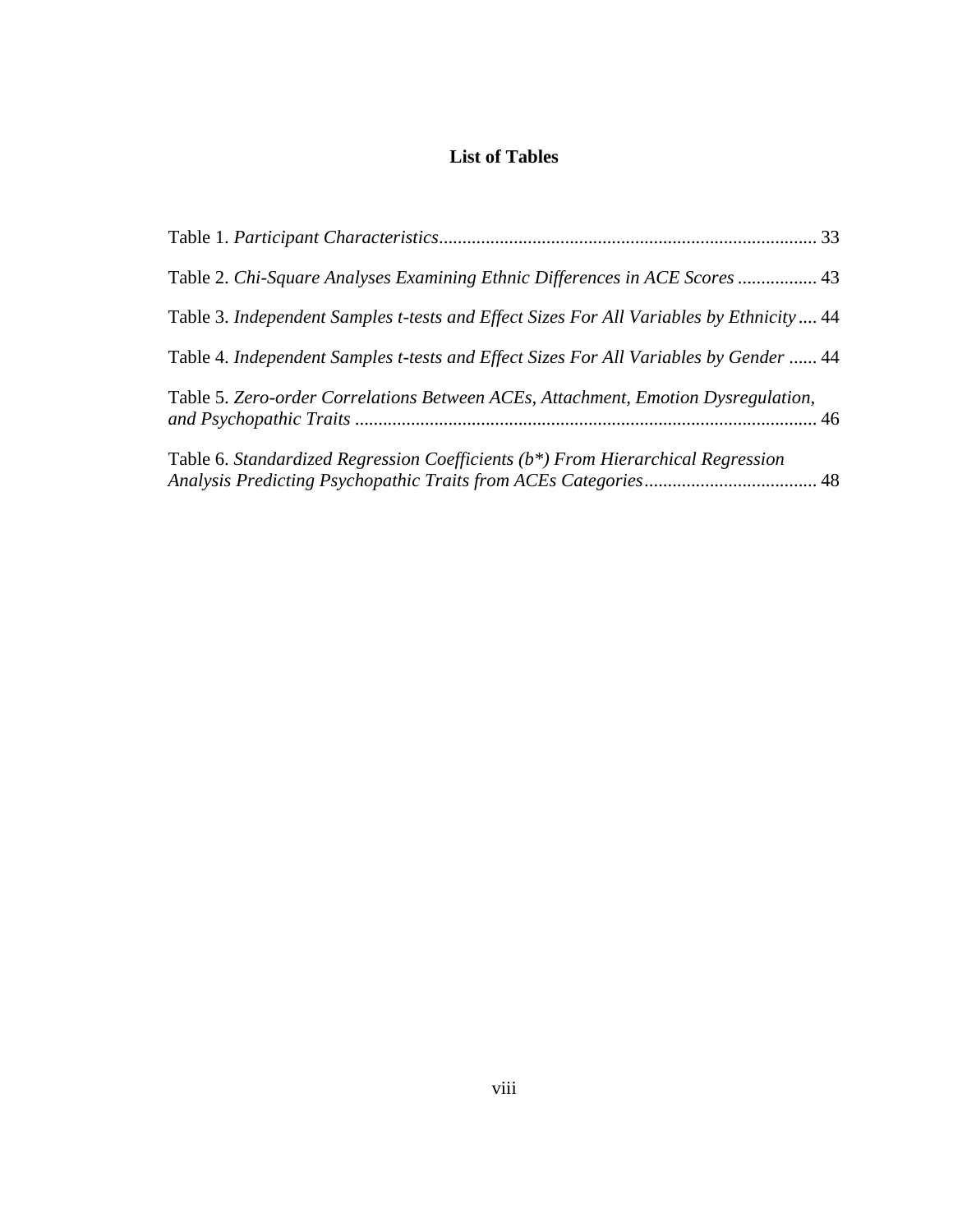# **List of Figures**

<span id="page-8-0"></span>

| <i>Figure 1.</i> Mediation of the relationship between ACEs and psychopathic trait dimensions |  |
|-----------------------------------------------------------------------------------------------|--|
| (meanness and disinhibition) through emotion dysregulation, attachment anxiety, and           |  |
| attachment avoidance (controlling for participant gender, minority status, age, and           |  |
|                                                                                               |  |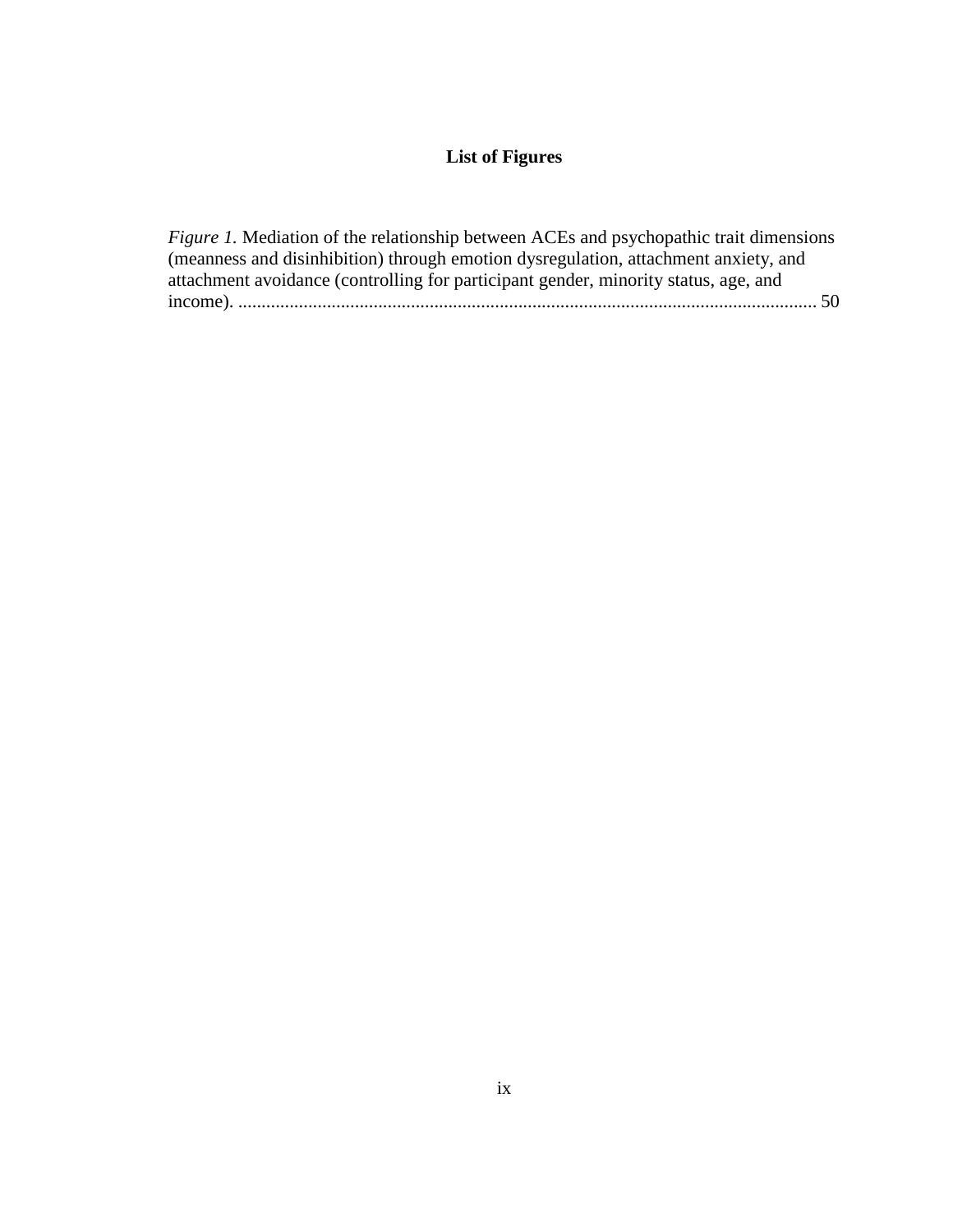#### **Introduction**

<span id="page-9-0"></span>Psychopathic traits are associated with an array of socially maladaptive behaviors that impact the individual and society at large (Coid & Yang, 2011; Jonason, Koenig,  $\&$ Tost, 2010; Patch & Figueredo, 2017; Polaschek, 2015; Shenk, Dorn, Kolko, Rausch, & Insana, 2014). In general, research has suggested a strong positive relationship between violence and psychopathy in clinical, incarcerated, and nonclinical samples (Coid  $\&$ Yang, 2011; Reidy, Shelley-Tremblay, & Lilienfeld, 2011). With over 1.2 million violent crimes reported in the United States in 2015 (Federal Bureau of Investigation, 2017), an examination of correlated factors, like psychopathy, should be examined further.

Psychopathic traits refer to a group of loosely related interpersonal, affective, and behavioral dimensions, including callousness, impulsiveness, negative affectivity, insensitivity to punishment, defiance, and aggression (Cleckley, 1941/1988; Crego & Widiger, 2016; Patrick, Fowles, & Krueger, 2009). In social and personality psychology, psychopathy is considered to be a socially disagreeable personality type characterized by overall low agreeableness and conscientiousness, as measured by the big five personality traits (Brinkley, Newman, Widiger, & Lynam, 2004; Grigoras & Wille, 2017). In clinical psychology, psychopathy is most closely related to antisocial personality disorder (and its childhood precursor, conduct disorder), which is described in the Diagnostic and Statistical Manual (DSM-5) as violating the rights of others through aggressive, deceptive, and impulsive acts that are often criminal in nature (American Psychiatric Association, 2013; Reidy et al., 2015).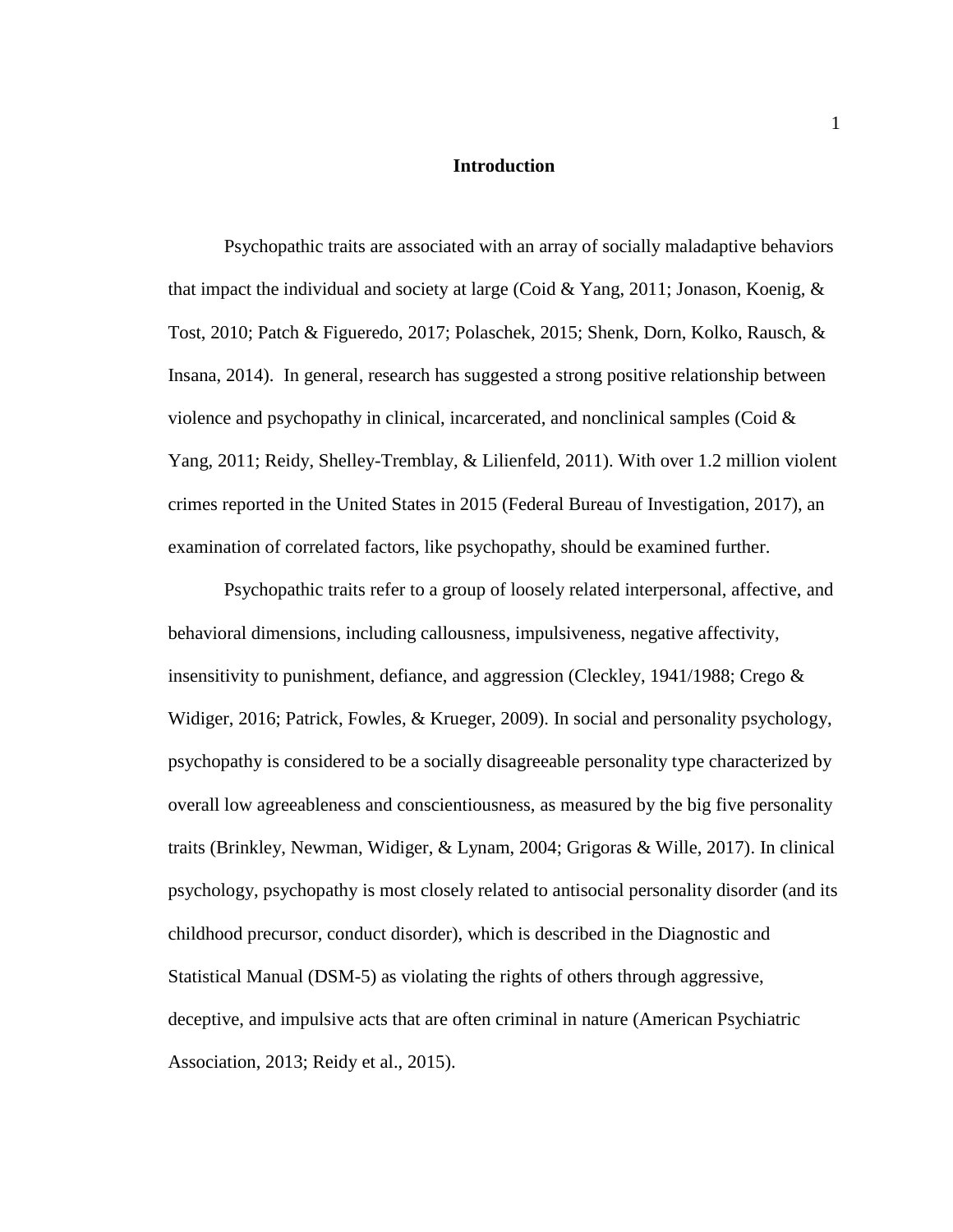These perspectives have generally framed psychopathy as a highly heritable disorder residing within the individual (Bezdjian, Tuvblad, Raine, & Baker, 2011; Raine, Lee, Yang, & Colletti, 2010; White et al., 2013). More recent advancements in genetic and neuroscience research are finding that relationships between genetic vulnerability and experience, especially early experiences in childhood, are more complex than once thought (Byrd & Manuck, 2014; Willoughby, Mills-Koonce, Propper, & Waschbusch, 2013). With this in mind, research examining psychopathic traits may benefit from a developmental psychopathology (DP) perspective (Decoene & Bijttebier, 2008; Frick, Ray, Thornton, & Kahn, 2014).

The DP perspective combines aspects of developmental, child, and abnormal psychology in understanding how disruptions in stage-salient tasks (i.e., attachment, emotion regulation, identity/autonomy, and peer relations) might provide possible explanations for why some children follow developmental pathways to maladaptive and pathological behavior (Cicchetti & Toth, 2009; Davies, Manning, & Cicchetti, 2013; Sroufe, 1997; Sroufe & Rutter, 1984). For example, callous-unemotional (CU) traits, which include a lack of empathy, suppression of negative emotional experiences, and a restriction of emotional expression, are believed to be developmental precursors of psychopathic traits (Frick et al., 2014; Frick & White, 2008). While some children continue to evidence these traits through adolescence, others do not (Lynam, Caspi, Moffitt, Loeber & Stouthamer-Loeber, 2007). The current study explores the use of a DP framework to connect childhood experiences and disruptions in developmental tasks with psychopathic traits in adulthood.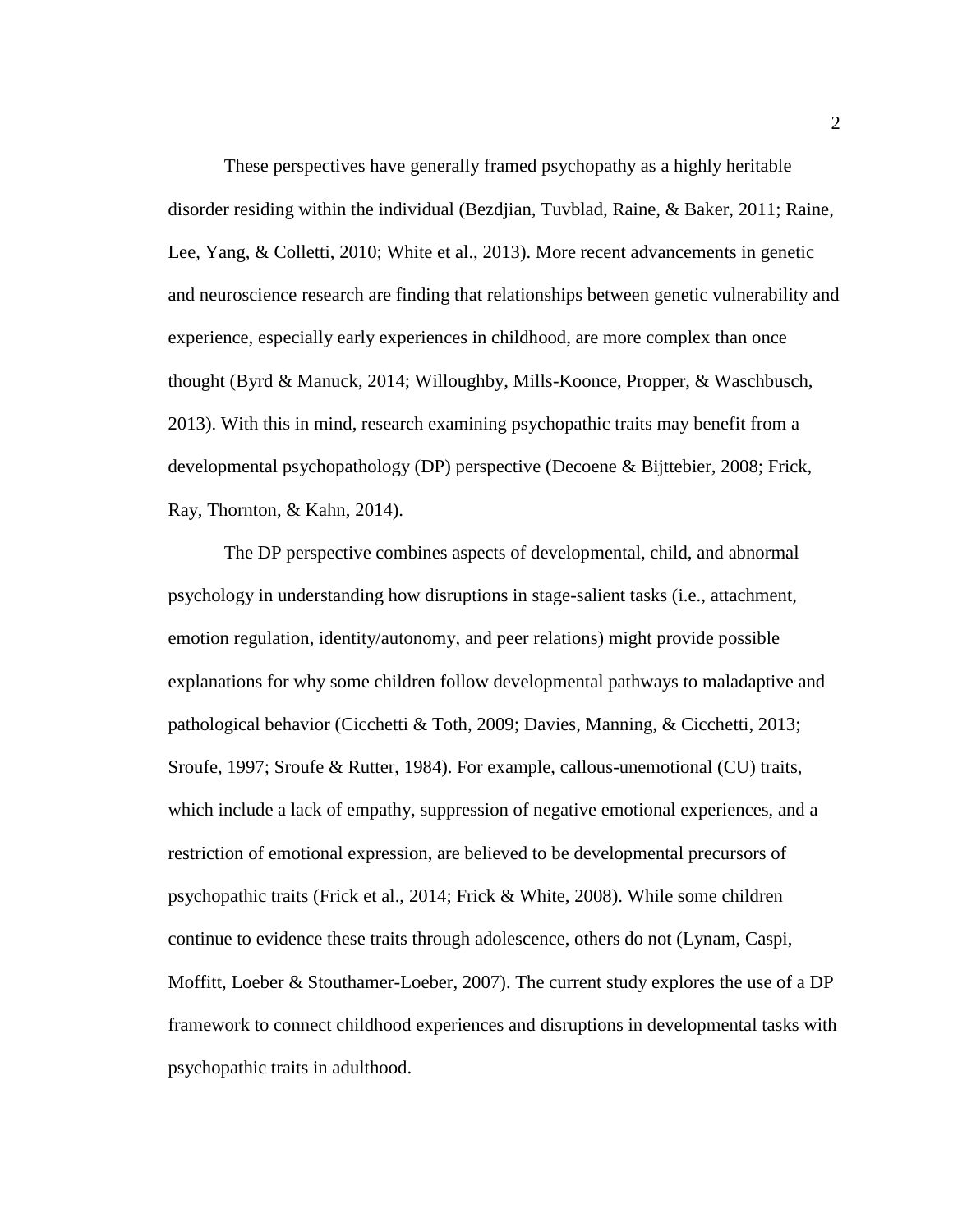Both psychopathic and CU traits are associated with violence (Coid & Yang, 2011; Kiire, 2017; Oberth, Zheng, & McMahon, 2017). While psychopathic and CU traits are related to the perpetration of violence against others, both are also associated with experiencing violence in childhood. Previous studies have linked witnessing intimate partner violence (IPV) within the home to externalizing problems, such as CU traits, aggression and oppositional behavior in childhood, and to self-reported psychopathic traits in adulthood (Dargis & Koenigs, 2017; Grasso et al., 2015; Shenk et al., 2014). Studies have also found a relationship between retrospective reports of child maltreatment and psychopathic traits in incarcerated adolescent, adult offender, and adult community populations (Dargis, Newman, & Koenigs, 2016; Ručević & Ajduković, 2016; Schraft, Kosson & McBride, 2013; Young & Widom, 2014). These data point to the pervasiveness of adverse childhood experiences in this population.

Adverse childhood experiences (ACEs) include not only maltreatment and IPV, but other types of household dysfunction, such as parental mental illness, substance use, or incarceration (Felitti et al., 1998). These ACEs tend to co-occur and an accumulation of ACEs exponentially increases the likelihood of poor social, emotional and physical well-being in adulthood (Anda et al., 2006; Dong et al., 2004; Felitti et al., 1998). While several studies have examined the relationship between psychopathic traits and single adverse experiences (i.e., child maltreatment or individual household dysfunctions; Rucevic & Ajdukovic, 2016), few studies have examined the links between an accumulation of risk factors and later psychopathic traits (Borja & Ostrosky, 2013; Flouri, Tzavidis & Kallis, 2010; Sharf, Kimonis & Howard, 2014) and no study has yet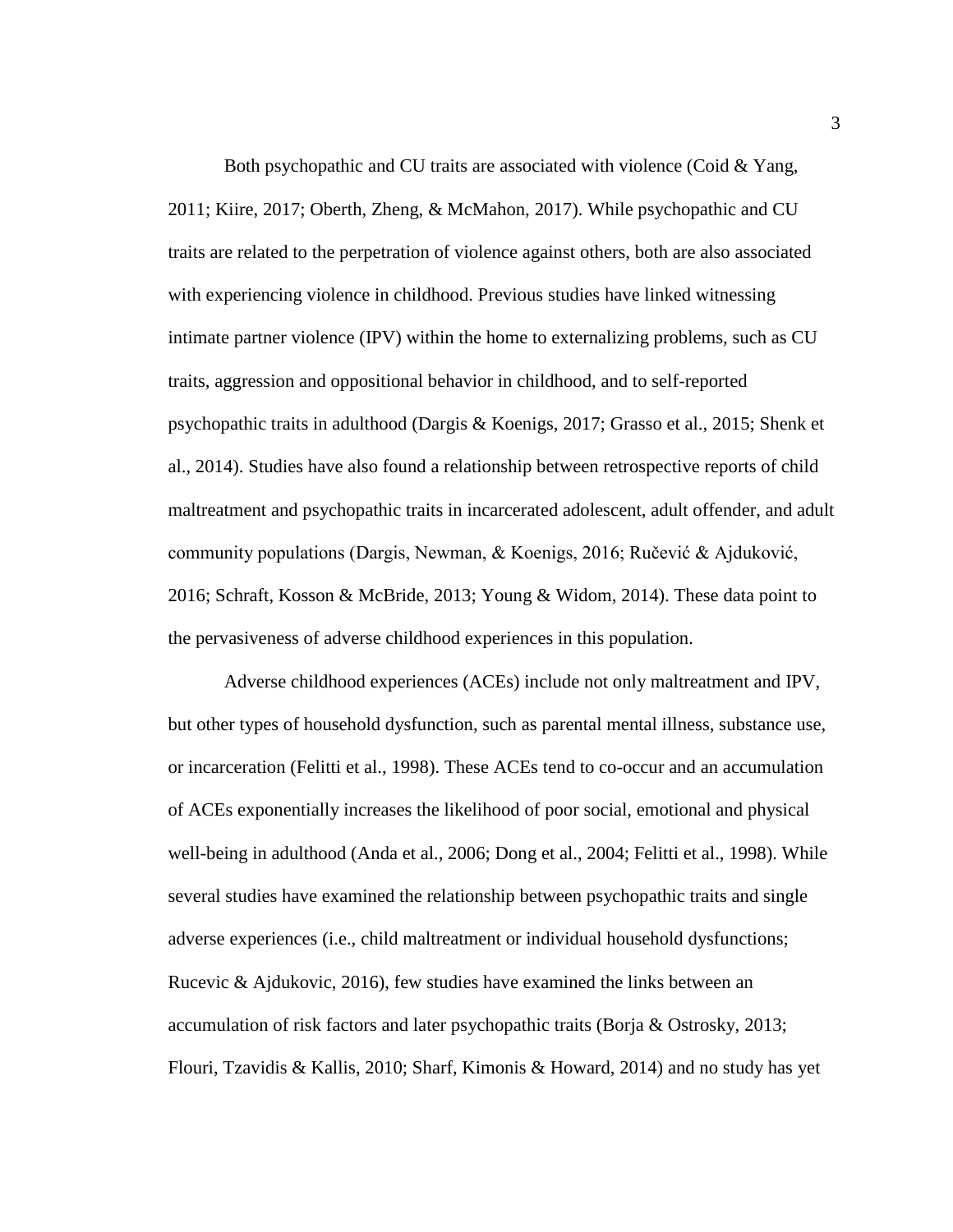examined Felitti and colleagues' conceptualization of ACEs specifically in this regard. Further research is needed to determine whether an accumulation of ACEs is significantly associated with an increase in psychopathic traits.

Traumatic events that occur within the child's environment can affect how their developing brain organizes itself, resulting in possible differences in how the child responds to stress, forms attachments with caregivers, and learns socio-emotional skills (Perry, 2009). Attachment to caregivers is an important developmental task that remains salient throughout the lifespan (Diamond, 2015; Sroufe, 1997; Sroufe & Rutter, 1984). Early attachment experiences help the individual to form a cognitive template, or internal working model, that provides predictable expectations for how to view themselves and their social world (Bowlby, 1969/1982, 1973; Mikulincer & Shaver, 2007). Insecure attachments are associated with difficulties in emotion regulation and social competence in childhood and adolescence (Denham, Blair, Schmidt & DeMulder, 2002). While attachment styles may change over time, similar experiences later in life may perpetuate their continuity. Adults with insecure attachments generally experience poorer relationship satisfaction, engage in more intrusive behavior in romantic relationships, and tend to be more wary of committing to a romantic partner (Mikulincer & Shaver, 2007).

ACEs may disrupt the attachment bond in childhood, via harsh or inconsistent parenting practices, and may continue to impact adult functioning, via the internal working model. While previous studies support the relationship between harsh parenting practices and children developing CU traits and aggression (Fontaine, McCrory, Boivin, Moffitt & Viding, 2011; Wagner et al., 2016; Waller et al., 2017; Willoughby et al.,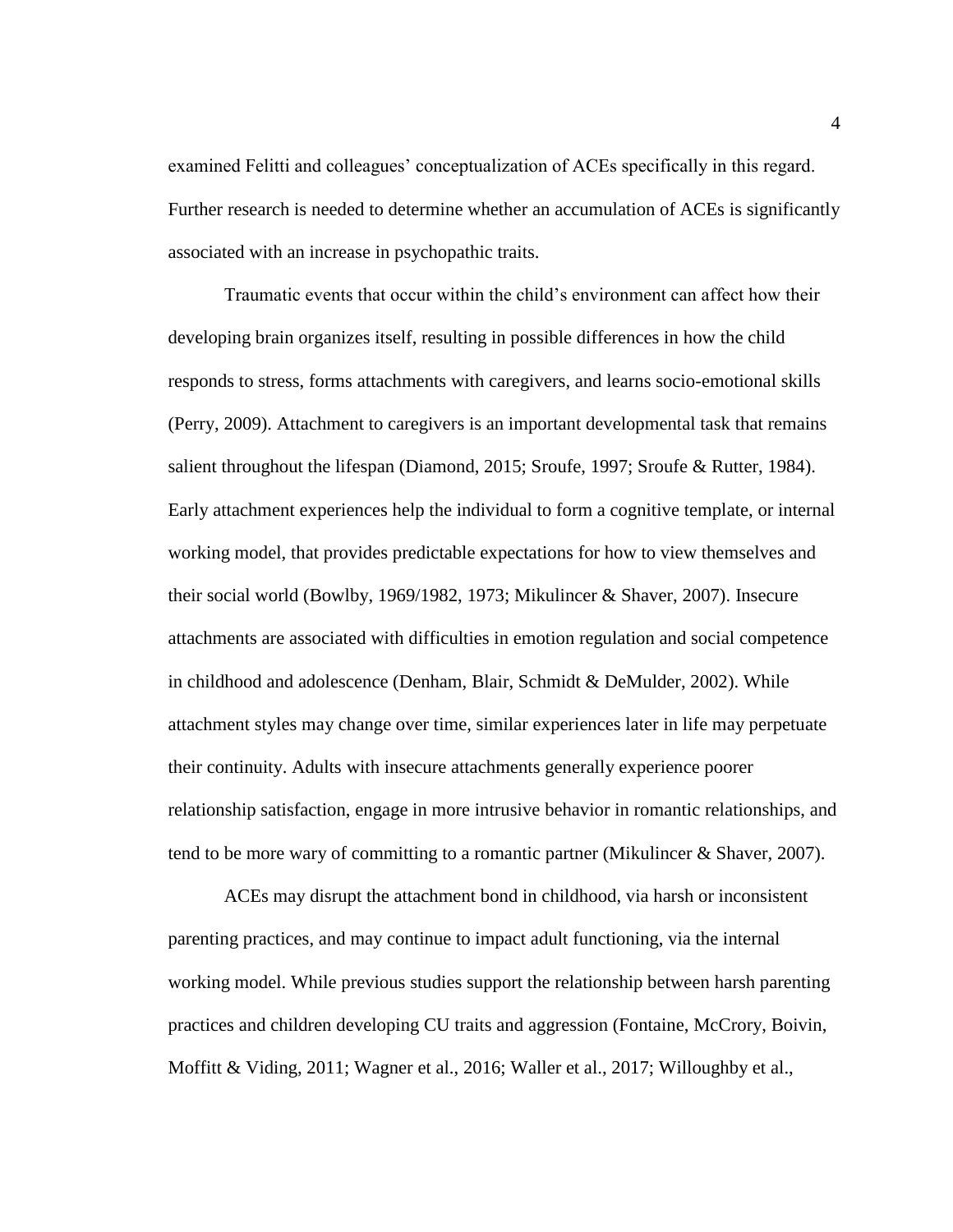2013), fewer studies have examined attachment and psychopathy characteristics in childhood or adolescence (Bohlin, Eninger, Cecilia & Thorell, 2012; Pasalich, Dadds, Hawes & Brennan, 2012; Pardini & Loeber, 2008). Additionally, given that psychopathy in adulthood seems to be related to an inability to relate to others, it is necessary to examine adult attachment and psychopathy together (Christian, Sellbom & Wilkinson, 2016; Conradi, Boertien, Cavus & Verschuere, 2015; Craig, Gray & Snowden, 2013; Mack, Hackney & Pyle, 2011). Though research suggests that both attachment and ACEs are related to psychopathy, studies linking ACEs with attachment and psychopathic traits have primarily been limited to adolescent samples (Christian, Meltzer, Thede & Kosson, 2017; Ručević & Ajduković, 2016). Further research is needed to examine how adult attachment relates to psychopathic traits, especially within the context of ACEs.

In addition to difficulties relating to others, a hallmark of psychopathy is a lack of emotional skills, such as empathy (Karpman, 1948; Patrick et al., 2009). A less explored emotional skill is emotion regulation, the development of which is greatly impacted by attachment security (Denham et al., 2002; Diamond, 2015; Mikulincer & Shaver, 2007; Murphy Laible, Augustine & Robeson, 2015; Panfile & Laible, 2012; Thompson, 1994). Emotion regulation is the ability to modulate the experience and expression of emotions in a socially acceptable manner (Cole, Margaret, & Teti, 1994). Studies have examined difficulties with emotion regulation among children with CU traits and adults with psychopathic traits (Donahue, McClure, & Moon, 2014; Ellis, Schroeder, Patrick, & Moser, 2016; Kyranides, Fanti, Sikki, & Patrick, 2017; Long, Felton, Lilienfeld, & Lejuez, 2014; Lotze, Ravindran, & Myers, 2010); however, few studies have examined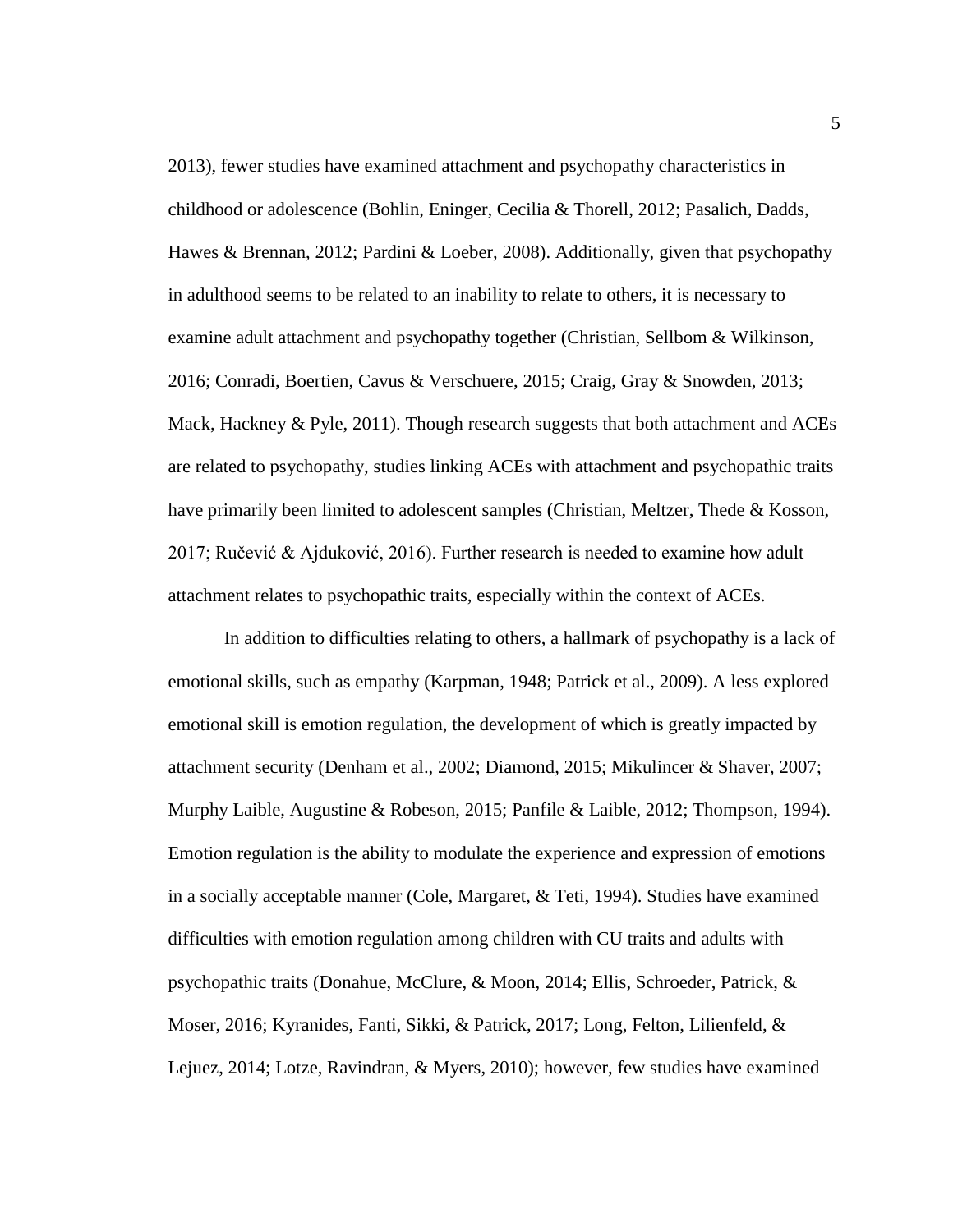how emotion regulation might contribute to the relationship between ACEs and CU traits (Kimonis, Fanti, Goulter, & Hall, 2016; Sharf, Kimonis & Howard, 2014). Further studies are needed to examine this possible relationship, especially as it pertains to adult psychopathic traits.

In summary, previous research supports a link between individual risks of child maltreatment and other household dysfunctions and psychopathic traits, but few studies have examined a cumulative risk model of ACEs, such as the one employed by Felitti and colleagues (1998). The current study examines whether there is a dose-response relationship between higher rates of ACEs and greater psychopathic traits in adulthood. Furthermore, a review of the literature supports the novel use of a DP framework in examining the relationship between disruptions in the stage-salient tasks of attachment and emotion regulation and psychopathic traits expressed in adulthood. These developmental tasks are impacted by ACEs; however, their conceptualization as possible mediators between ACEs and psychopathy has not been explored. The current study examines whether attachment insecurity and emotion dysregulation mediate the relationship between ACEs and psychopathic traits in adulthood.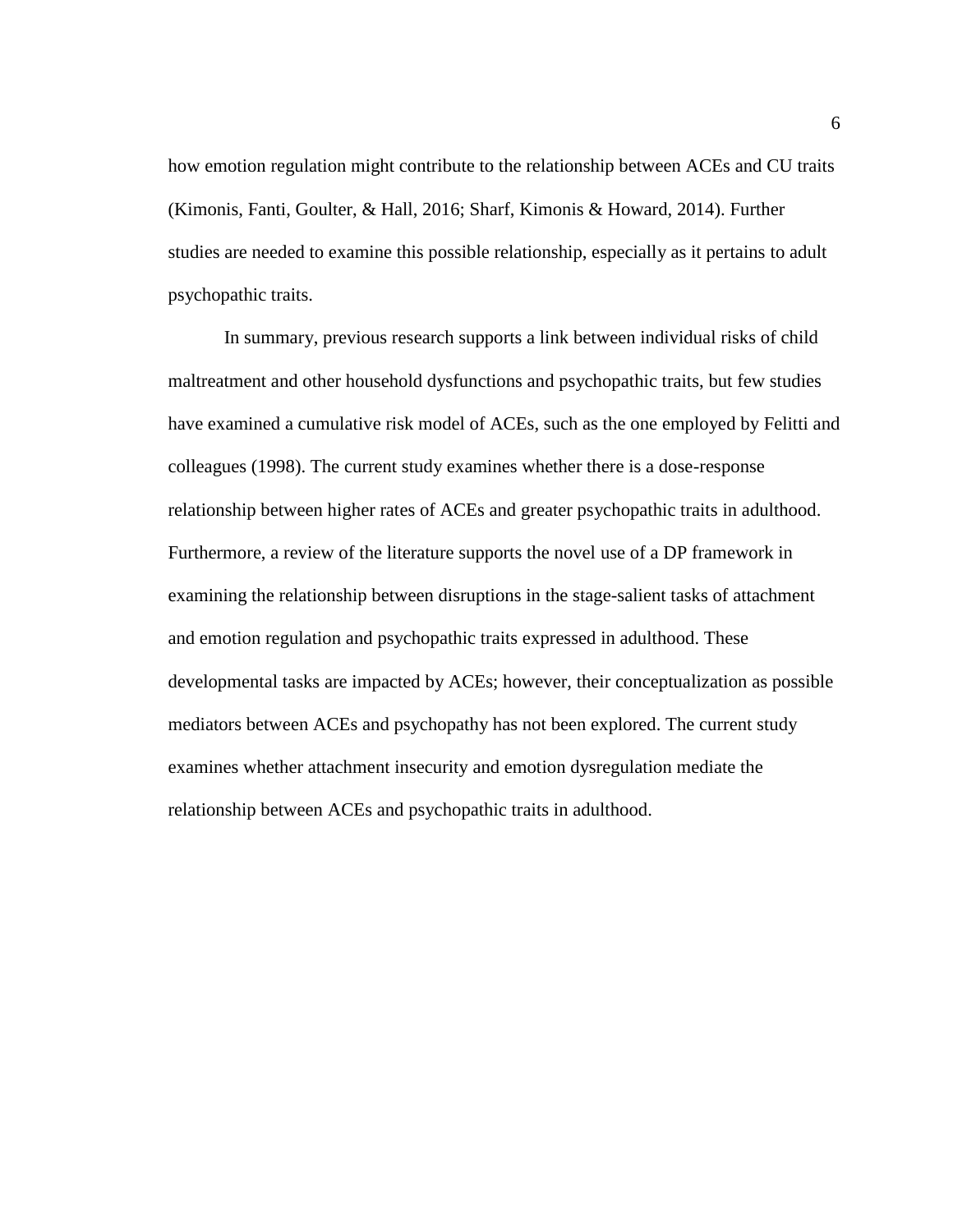# **Literature Review**

## <span id="page-15-1"></span><span id="page-15-0"></span>**Psychopathy**

Cleckley (1941/1988) was among the first to compile clinical observations on dozens of patients and establish a set of characteristics that formed the basis of the psychopathic personality. A contemporary synthesis of Cleckley's original criteria and other theoretical understandings have led to a triarchic conceptualization of psychopathy (Patrick et al., 2009). The triarchic theory suggests that psychopathy is comprised of three distinct, but overlapping concepts, which include callousness (meanness), disinhibition, and boldness. An analysis of Cleckley's original case files suggests that psychopathic individuals are often remorseless, shallow, exploitative (i.e. meanness), manipulative, self-centered, fearless (i.e., boldness), have poor judgement, and lack the ability to consistently plan ahead (i.e., disinhibition; Crego & Widiger, 2016). Underlying Cleckley's (1941/1988) original criteria and consistent with Patrick and colleagues' (2009) concepts, is the theme that, while these individuals can appear to function well in their daily lives, they often lack genuine affiliative ties and are void of authentic emotional experience.

Previous research has suggested a strong positive relationship between violence and psychopathy in clinical and incarcerated samples (Coid & Yang, 2011; Reidy et al., 2011). Individuals with psychopathy have an increased likelihood of violent reoffending and are twice as likely to commit crimes as non-psychopathic offenders. In general,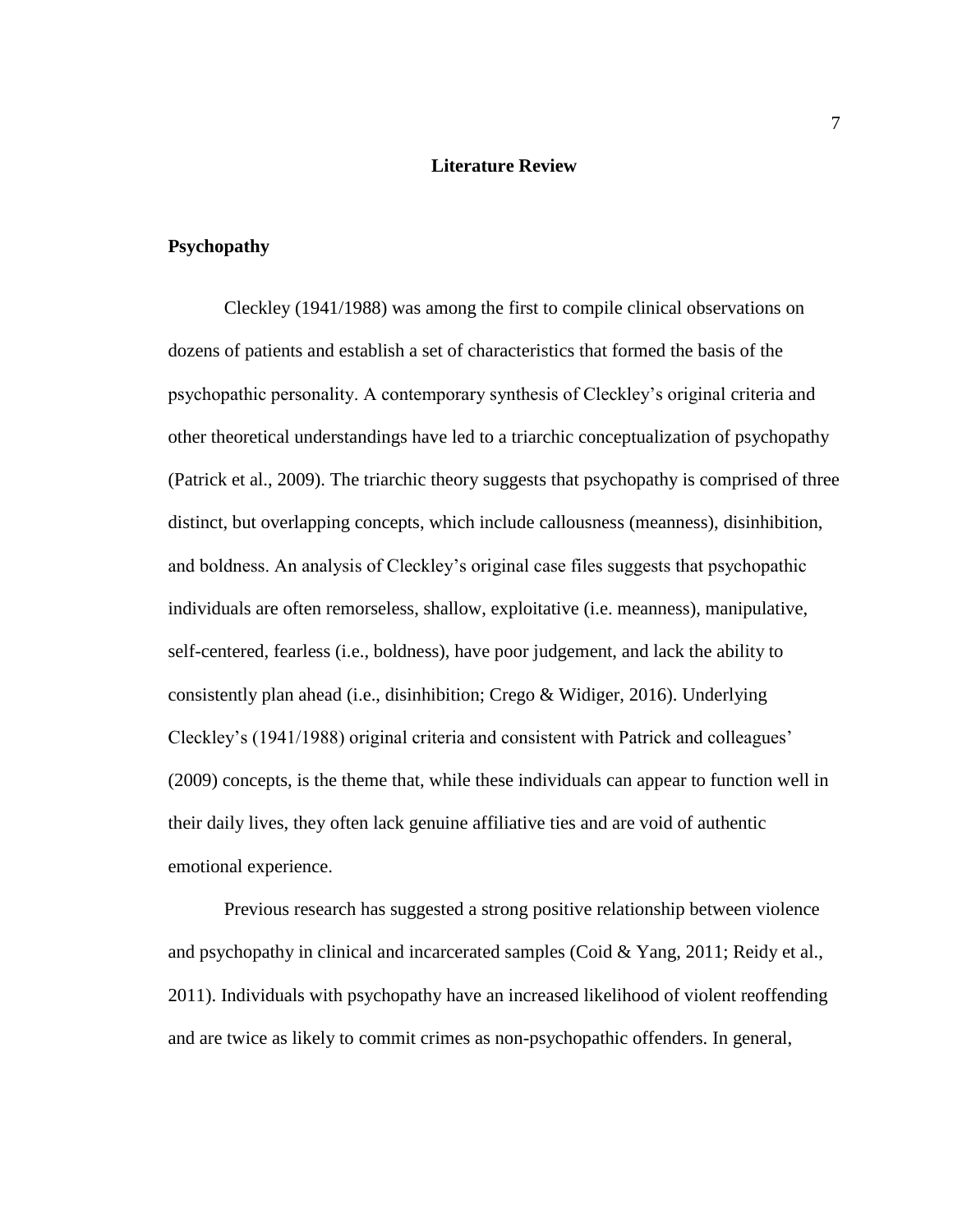males tend to report higher psychopathy scores than females (Christian et al., 2016; Conradi et al., 2015; Craig et al., 2013; Young & Widom, 2014); however, no differences were reported within an incarcerated sample (Stanley, Wygant, & Sellbom, 2013). Additionally, some studies have found that African American participants report higher scores on primary psychopathy (i.e., callous and manipulative) and on the lifestyle facet (i.e., irresponsible, impulsive, and lacking in goals) of the Psychopathy Checklist-Revised (PCL-R; Dargis & Koenigs, 2017; Mack et al., 2011), whereas other studies found no differences (Young & Widom, 2014). Research on racial or ethnic groups must be interpreted with caution. Many studies recruit participants from prison samples, where persons of color may be overrepresented (Fanti, Lordos, Sullivan, & Kosson, 2018). Additionally, these studies may often not account for other sociocultural variables that may explain higher psychopathy scores, such as poverty.

Though a good deal of research into psychopathic traits has focused on their manifestation in criminal justice and clinical settings, other studies point to their existence within the general population (Levenson, Kiehl & Fitzpatrick, 1995; Lilienfeld & Andrews, 1996; Patrick et al., 2009; Skeem & Cooke, 2010). Psychopathic traits are also associated with socially maladaptive behaviors found within the general population, including having multiple, short-term sexual partners, and engaging in illicit drug use (Jonason et al., 2010; Patch & Figueredo, 2017). Individuals with psychopathic traits are reported to be resistant to treatment (Shenk et al., 2014), and even utilize socio-emotional skills learned in treatment to increase their capacity to cause interpersonal harm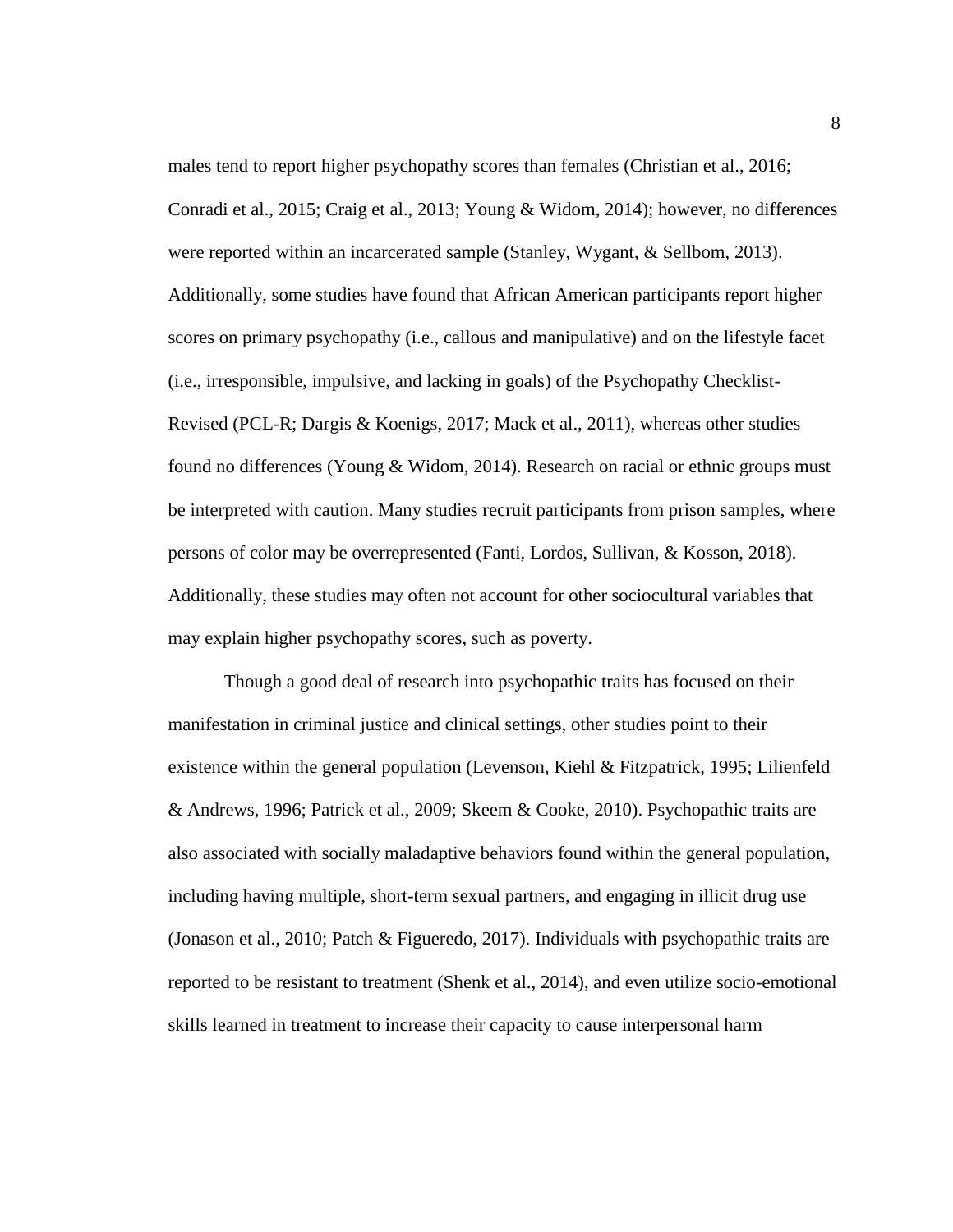(Polaschek, 2015). Given the overall costs to society and the individual, examining possible risk factors for psychopathy may be useful for preventative efforts.

Current research suggests that risk factors for these traits are largely biological or inherited. For example, Raine and colleagues (2010) proposed that an open cavum septum pellucidum (CSP), a space in the brain that normally closes in the first few months of life due to development of important brain structures in the limbic system, may be a marker for psychopathy in adults. Other studies found that structural disruptions in the CSP are related to adolescent disruptive behavior disorders in general, but not specifically to psychopathic traits (White et al., 2013). While these studies may prove useful within the right context, they are correlational, which only allows for inferences regarding the relations between limbic functioning (e.g., emotional processing) and characteristics partially defined by that function (e.g., deficits in emotional processing as core contributors to psychopathy).

Research with twins suggests a genetic risk for psychopathic traits. Bezdjian and others (2011) reported that heritability estimates of psychopathy ranged from 49 percent to 64 percent for a sample of twins. Unfortunately, behavioral genetic studies infer heritability based on caregiver reports of what is considered a shared or a nonshared environment, while assessing neither an individual's genes nor their environment directly. Therefore, neither studies on biological markers nor behavioral genetics can directly point to genetic determinants in terms of the development of psychopathy. This suggests that factors contributing to development of these traits may be more complex. Indeed, brain structure and function, as well as genes, may be altered by experience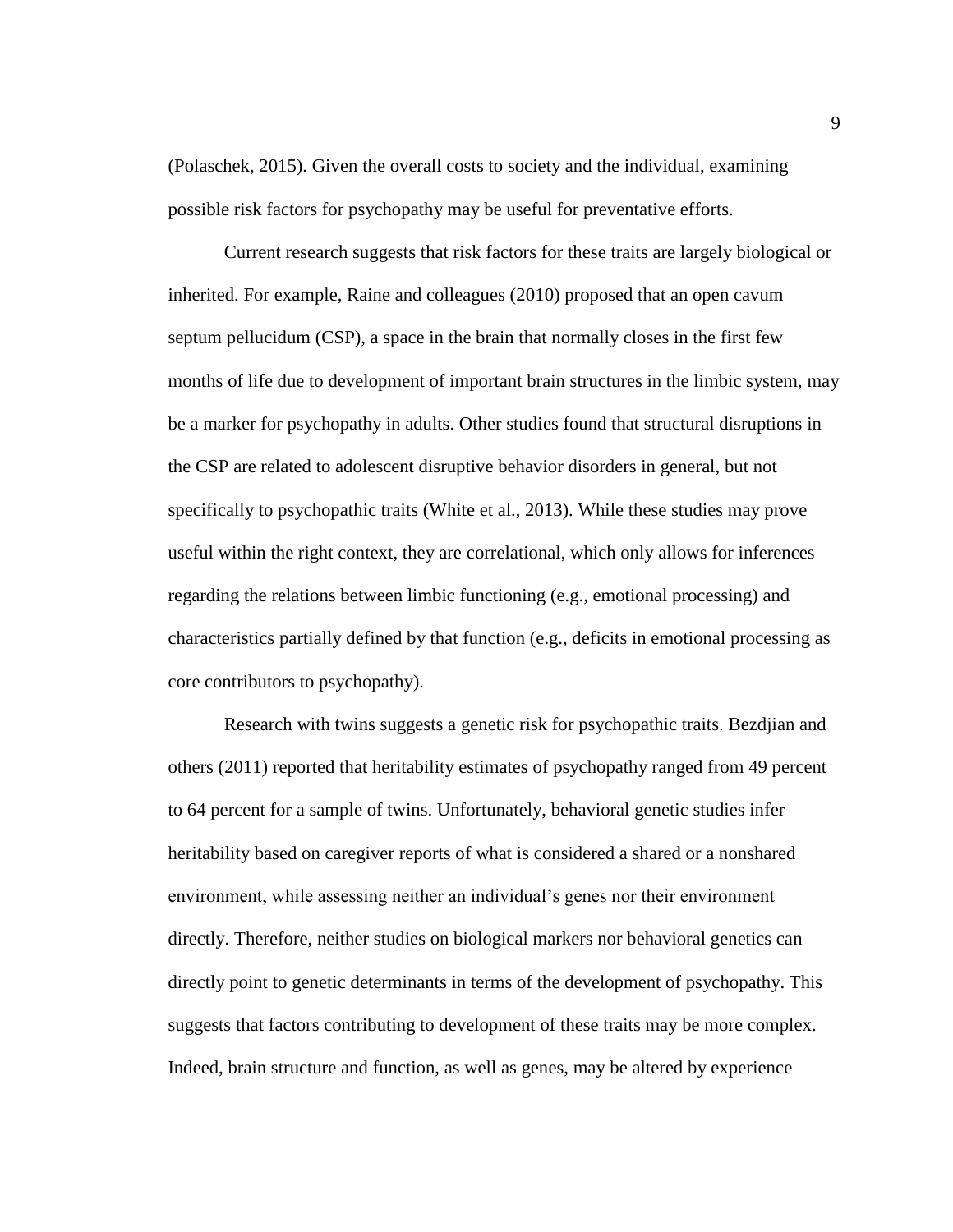throughout the lifespan, especially during sensitive periods in childhood and adolescence (Cicchetti & Toth, 2009).

More recent research on gene-environment interactions suggests that psychopathic traits may be more susceptible to environmental experiences than previously thought. A recent meta-analysis provided strong evidence that a variation in the MAOA gene, in combination with the experience of child maltreatment, was related to later aggressive and antisocial behavior in adult males (Byrd  $\&$  Manuck, 2014). Additionally, Willoughby and colleagues (2013) found that early harsh parenting, in combination with the short version of an allele that corresponds to sensitivity to punishment, was related to behaviors indicating callousness and lack of empathy in three year old children. This research suggests a relationship between early experiences in childhood and a possible progression of behaviors and traits related to psychopathy in adulthood. Given the complex relationship between environmental and biological factors, an examination of potential pathways culminating in the expression of psychopathic traits could benefit from a theoretical framework which integrates neuroscience research with aspects of child, developmental, and clinical psychology (Cicchetti  $&$  Toth, 2009). With this in mind, an examination of possible risk factors within a developmental psychopathology framework will be considered next.

### <span id="page-18-0"></span>**Developmental Psychopathology (DP)**

Developmental psychopathology focuses on the importance of successful resolution of certain developmental tasks that are salient to specific periods from infancy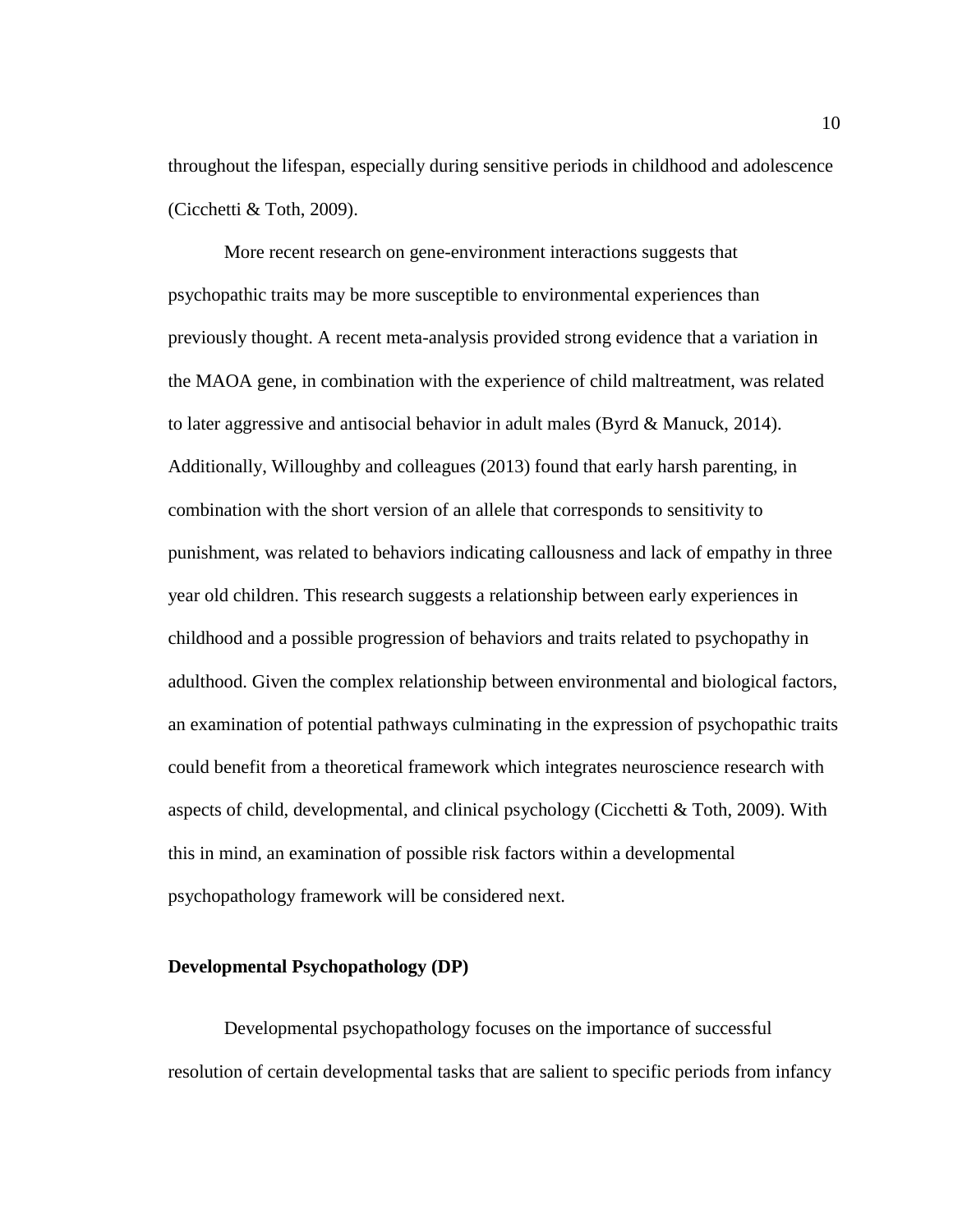through adolescence (Sroufe & Rutter, 1984). These tasks include a secure attachment, an ability to self-regulate, a sense of personal autonomy and identity, and an ability to relate socially to peers. In the context of these tasks, the individual's temperament and environment interact and result in an individualized pattern of adaptation. Given the bidirectionality of the individual-environment relationship, patterns of adaptation must also change in order to be successful. Disruptions at any stage might provide a foundation for maladaptation, which constitutes a pattern that, while still adaptive, might move the individual away from a typical developmental path. For example, two year old toddlers exposed to parental conflict showed more signs of distress and fear in the presence of their mothers and had more difficulty completing activities designed to show mastery of stage salient tasks (e.g., autonomy, problem-solving), which corresponded to increased child aggression and non-compliance in the later preschool years (Davies et al., 2013).

Over time, patterns of adaptation can result in competency (successful adaptation), or pathology (maladaptation), affecting various domains of human functioning (Cicchetti & Toth, 2009; Masten, 2007). Various biological, social, environmental, and psychological factors can interact probabilistically to increase the likelihood that psychopathology will manifest. For example, children who grew up in an environment where they experienced violence between parents tended to exhibit less prosocial behavior and more externalizing behavior; however, the impact of interparental violence was more strongly related to the child's maladaptive behavior when they had mothers who also were less responsive and warm toward their child (Manning, Davies, & Cicchetti, 2014). Research supports the notion that maternal warmth and responsiveness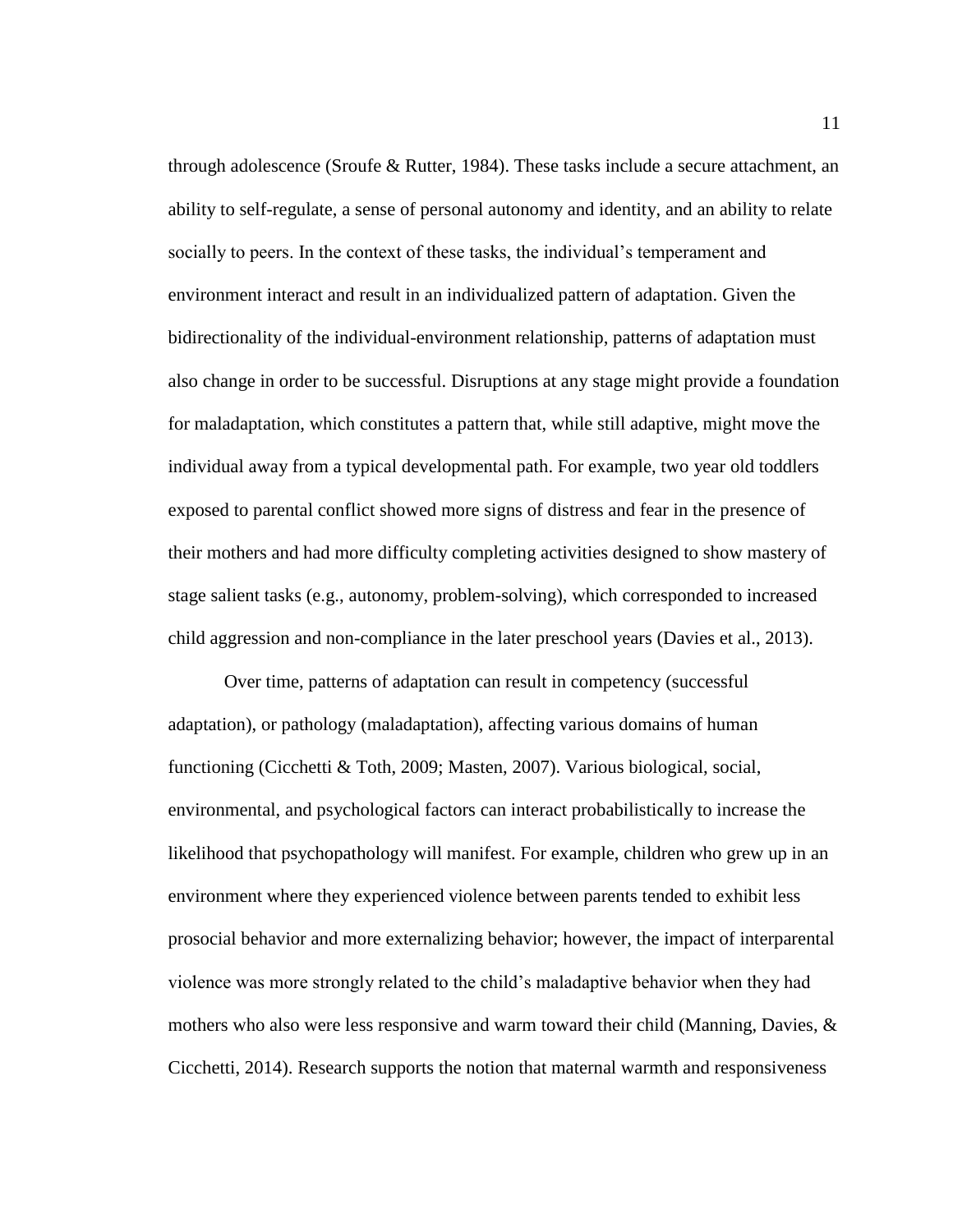are associated with prosocial behavioral development in typically developing children (Murphy et al., 2015; Panfile & Laible, 2012)*.* In summary, a DP framework seeks to inform the study of pathological development by understanding how it differs from typical development, with the goal of informing prevention and intervention efforts for psychopathology (Cicchetti, 2015).

Few researchers have considered psychopathy from a DP perspective. In examining current assessments and treatments for psychopathy, Decoene and Bijttebier (2008) pointed out that the wide range of traits and behaviors attributed to psychopathy likely have multiple etiologies, a concept known as equifinality. In line with this idea, Patrick and colleagues (2009) introduced a new conceptualization of psychopathy in order to assist researchers in examining this construct from a developmental perspective. They suggest that three dimensions (meanness, boldness, and disinhibition) underlie the development of psychopathic traits. For example, meanness, which encompasses lack of empathy, a willingness to exploit others, and a lack of close relationships, may point to disruptions in the bond between caregiver and child that would typically foster a sense of morality and prosocial behavior that can typically be seen as early as the toddler years (Panfile & Labile, 2012; Patrick et al., 2009). Additionally, disinhibition (or, a lack of self-regulation and an inability to delay gratification) may be related to a coercive cycle of parent-child conflict. Finally, boldness represents aspects of increased novelty-seeking and reduced sensitivity to threat, which may point to a physiological system that is not particularly open to environmental input. This conceptualization provides an avenue to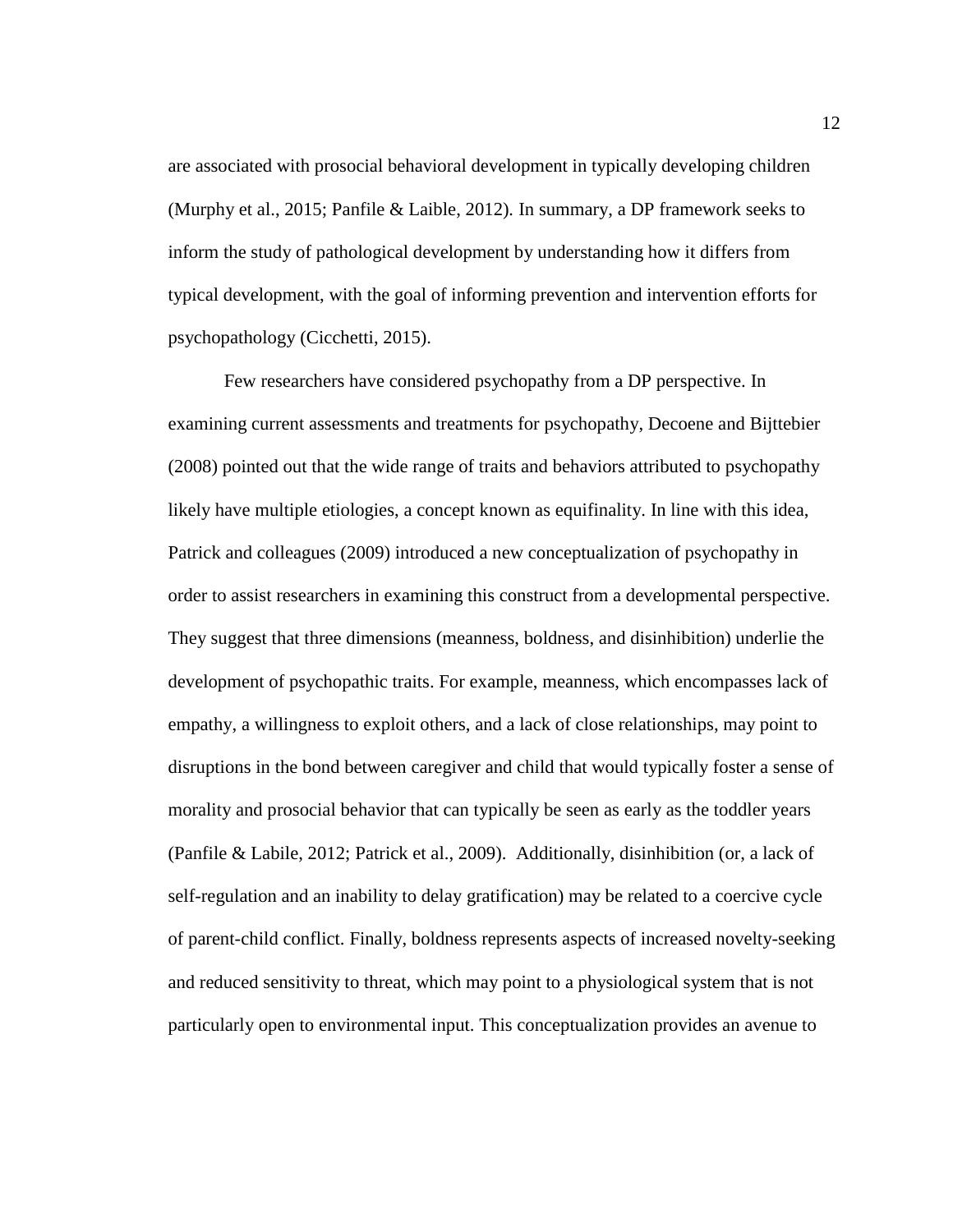consider factors in early child development that may relate to psychopathic behaviors and traits.

<span id="page-21-0"></span>**DP and callous-unemotional (CU) Traits.** Callous-unemotional (CU) traits in children are believed to be developmental precursors of psychopathic traits and may represent the manifestation of the meanness dimension of psychopathy (Frick et al., 2014; Kyranides et al., 2017; Patrick et al., 2009). CU traits include restricted emotional expression and overregulation, as well as lack of empathy (Frick & White, 2008). In studies of adults, CU traits correlate highly with measures of psychopathy (Hall, Drislane, Patrick, Morano, Lilienfeld, & Poythress, 2014). Additionally, several studies indicate that CU traits are relatively stable and predict later antisocial behavior from early to middle childhood (Waller et al., 2017), middle childhood to adolescence (Fontaine et al., 2011) and adolescence to early adulthood (Lynam et al., 2007). CU traits have recently been added to the DSM 5 as a specifier for conduct disorder, under the label limited prosocial emotions (Frick et al., 2014). This addition was partly inspired by longitudinal research showing CU traits measured in adolescence predict juvenile delinquency, later serious criminal activity, and antisocial personality disorder diagnoses in adulthood, above and beyond measures of conduct disorder alone (McMahon, Witkiewitz, Kotler & the Conduct Problems Prevention Research Group [CPPRG], 2010).

Examining factors related to CU traits may illuminate the process by which psychopathy-related traits and behaviors persist into adulthood. For example, daSilva, Rijo and Salekin (2015) argue that experiencing chronic threat in childhood might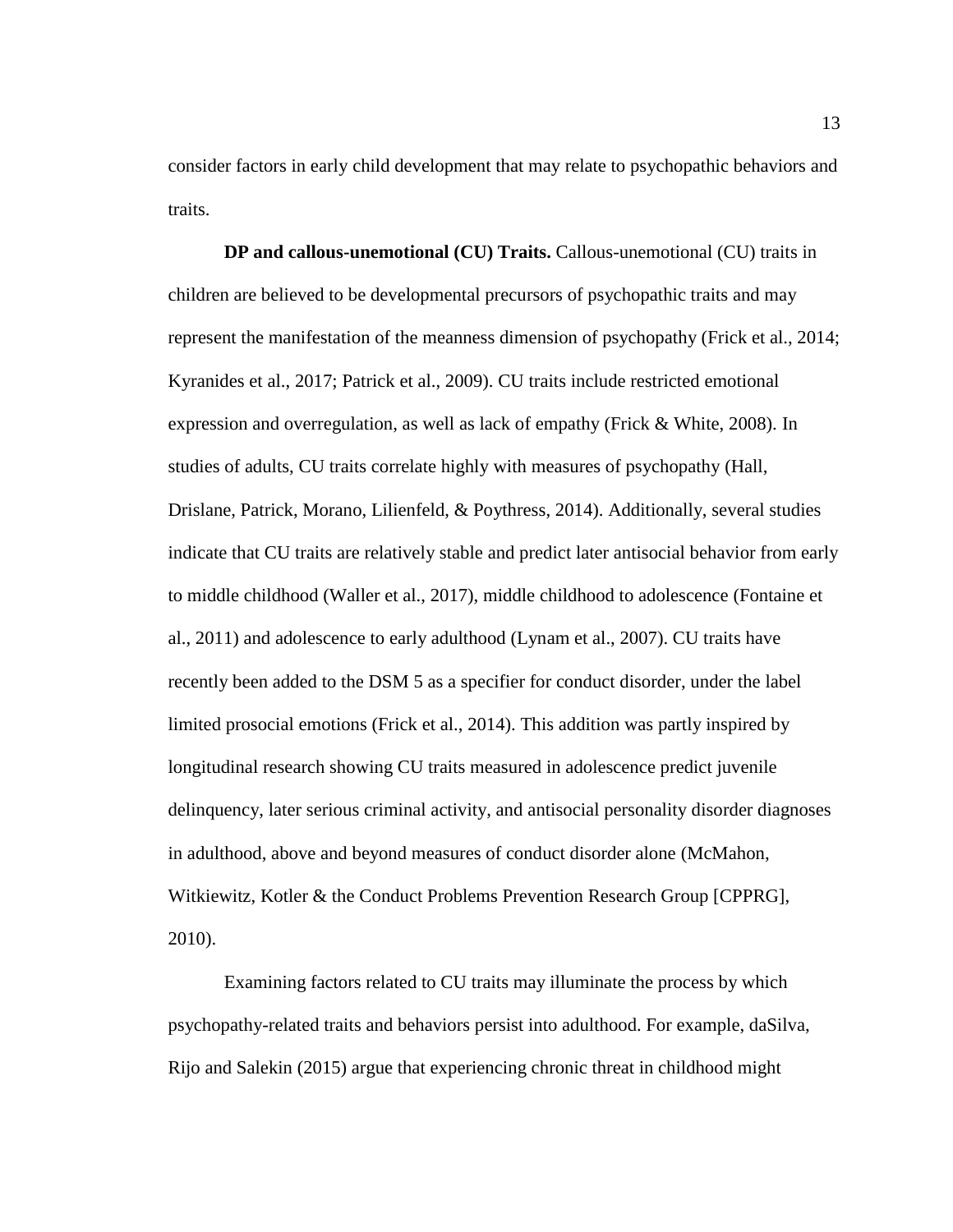calibrate an individual's stress response system to be less sensitive to environmental input in an effort to adapt to the demands of a harsh environment. This pattern of adaptation, concerned only with survival, may disrupt other biobehavioral systems involved in affiliation (i.e., attachment) and drive (i.e., emotion regulation), to manifest a pattern of behavior labeled as psychopathic. Therefore, the current study examines adverse experiences in childhood, as well as disruptions to the stage-salient tasks of attachment and emotion regulation.

#### <span id="page-22-0"></span>**Adverse Childhood Experiences**

Violence is a significant global health problem, especially for children experiencing maltreatment, or witnessing intimate partner violence (IPV), both of which can result in psychological harm and negative developmental outcomes (Dahlberg & Krug, 2002). Recent statistical data suggests that approximately 15 percent of all violent crime in the U.S. occurs between intimate partners, such as spouses or significant others (Truman & Morgan, 2014). Additionally, child maltreatment, defined as abuse or neglect of a child by an adult caregiver, continues to occur at a rate of approximately 700,000 new substantiated cases each year (U.S. Department of Health & Human Services, 2017).

Adverse childhood experiences (ACEs), which include not only maltreatment and IPV, but other types of household dysfunction, such as parental mental illness, substance use, or incarceration, tend to occur together (Dong et at., 2004). In their landmark study, Felitti and others (1998) found that an accumulation of four or more ACEs greatly increased the risk of diseases associated with premature death in adults, such as heart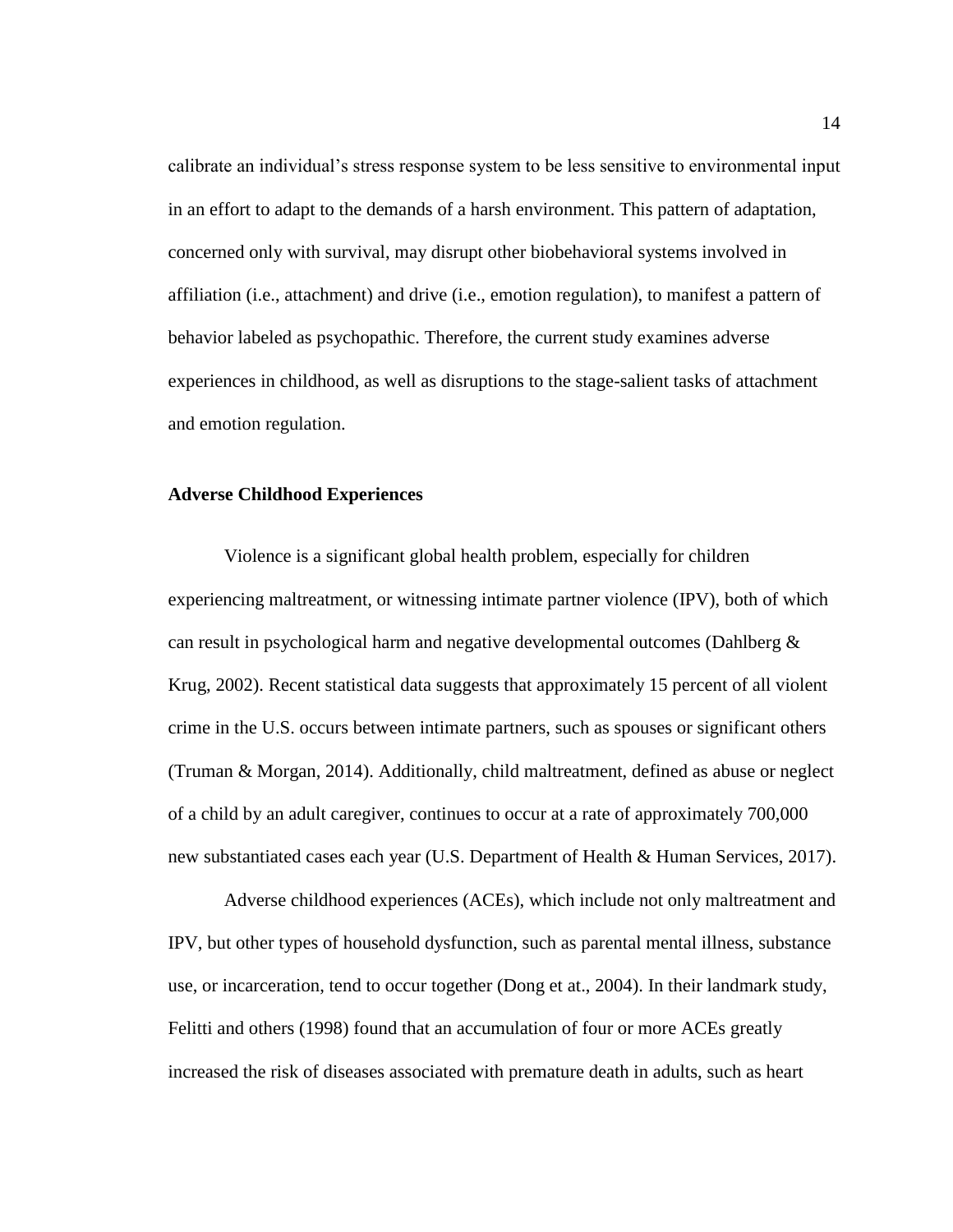disease, cancer, and stroke. As ACEs increase, so do the risks of social and behavioral problems, including lack of anger control and perpetration of intimate partner violence (Anda et al., 2006). Additionally, Dong et al. (2004) found that two-thirds of the mostly middle age, white, and middle-class participants reported at least one ACE, with 85 percent of those reporting one or more additional ACE. Furthermore, Cronholm et al. (2015) found that the prevalence of ACEs was higher in their ethnically and socioeconomically diverse sample, as compared to previously reported samples, suggesting that ACEs maybe more prevalent in marginalized populations (Dong et al., 2004; Felitti et al., 1998).

<span id="page-23-0"></span>**ACEs and psychopathy.** Studies examining adverse experiences in childhood have mostly concerned child maltreatment and IPV. More specifically, in an adolescent offender sample, the interpersonal (superficiality and grandiosity) and behavioral (impulsivity) features were associated with retrospective reports of emotional abuse, whereas affective features (lacking remorse and empathy) were associated with emotion neglect, and only impulsivity features were related to sexual abuse (Schraft et al., 2013).

In an adult sample, a history of physical neglect, abuse and sexual abuse increased overall characteristics of psychopathy (Young & Widom, 2014). When considering specific aspects of psychopathy, childhood physical abuse and neglect were related only to impulsivity and interpersonal features, but not the affective features of psychopathy in an adult offender sample (Dargis et al., 2016). Conversely, studies indicate that participants reporting experiences of sexual abuse and physical neglect, as well as emotional abuse and neglect report lower boldness scores (i.e., stress immunity and thrill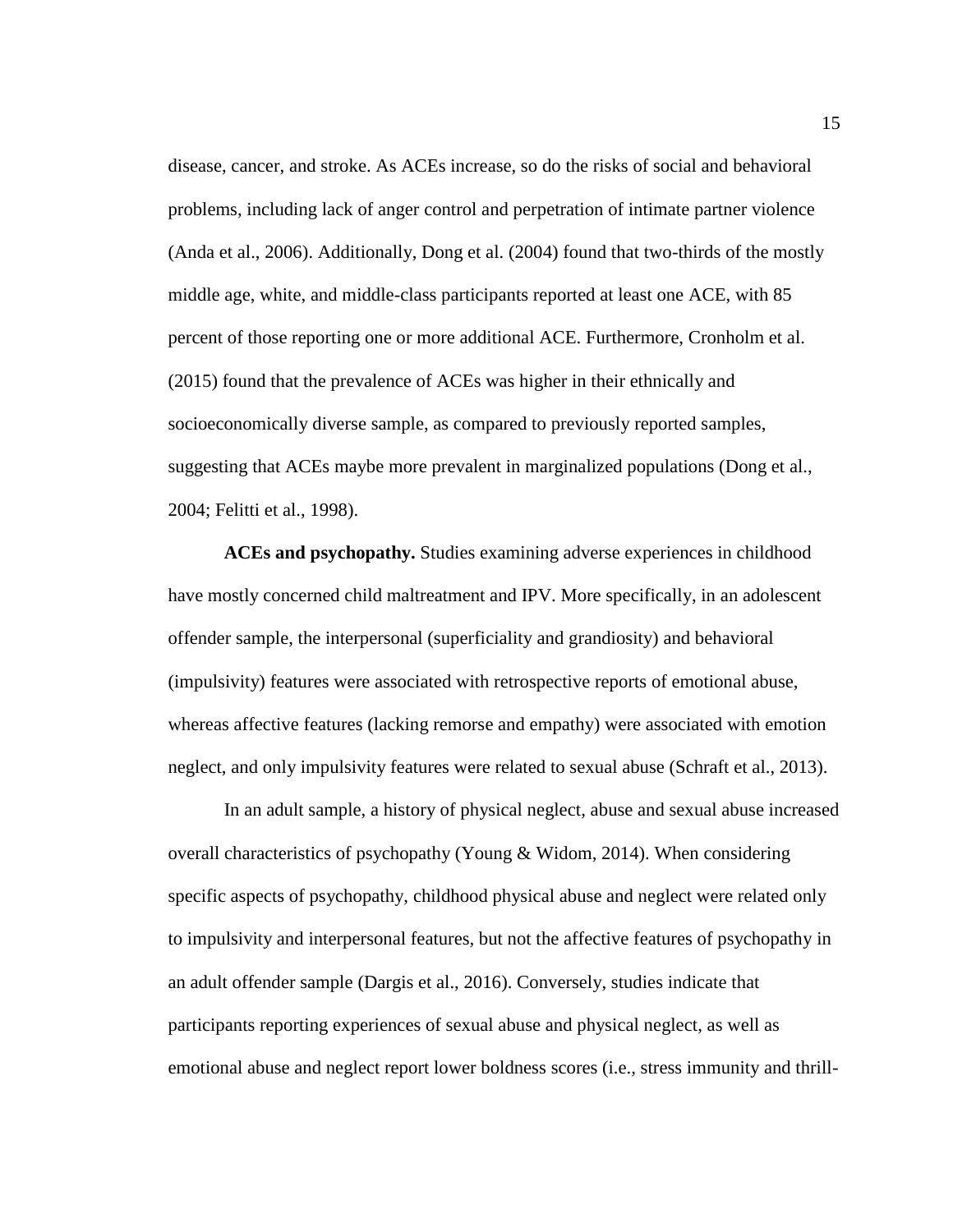seeking) in incarcerated and community samples, respectively (Cima et al., 2008; Durand & de Calheiros-Velozo, 2018). Further research is needed to examine the relationship between child maltreatment and psychopathy in non-incarcerated samples.

Research on the co-occurrence of IPV and child maltreatment illustrates that both appear to relate to early externalizing behaviors and later psychopathy. Grasso et al. (2015) found that mothers who experience IPV were more likely to be emotionally and physically abusive toward their child. In this study, witnessing interparental emotional abuse was related to reports of child aggression and callousness. Additionally, exposure to IPV may contribute to the maintenance of these behaviors across time, as children with CU traits showed little improvement one year after receiving treatment (such as parent management training, cognitive behavioral, or family therapies), compared to a control group who did not experience IPV (Shenk et al., 2014). This may partially explain why Schraft and others (2013) found that witnessing IPV was related to greater lack of goaldirected behavior, irresponsibility, and impulsivity among adolescent participants. Furthermore, Dargis and Koenigs (2017) found that witnessing IPV in childhood was associated with interpersonal and affective (but not behavioral) dimensions of psychopathy in adulthood, even after controlling for experiences of physical abuse.

Few studies have examined the ACEs construct along with psychopathy. Ručević and Ajduković (2016) utilized a portion of the ACE questionnaire and found that, in their sample of Croatian community adolescents high in psychopathic traits, 13% had an incarcerated family member, 15% had a parent with a substance abuse history, and 14% had a parent with a mental illness. Unfortunately, this study did not report rates of child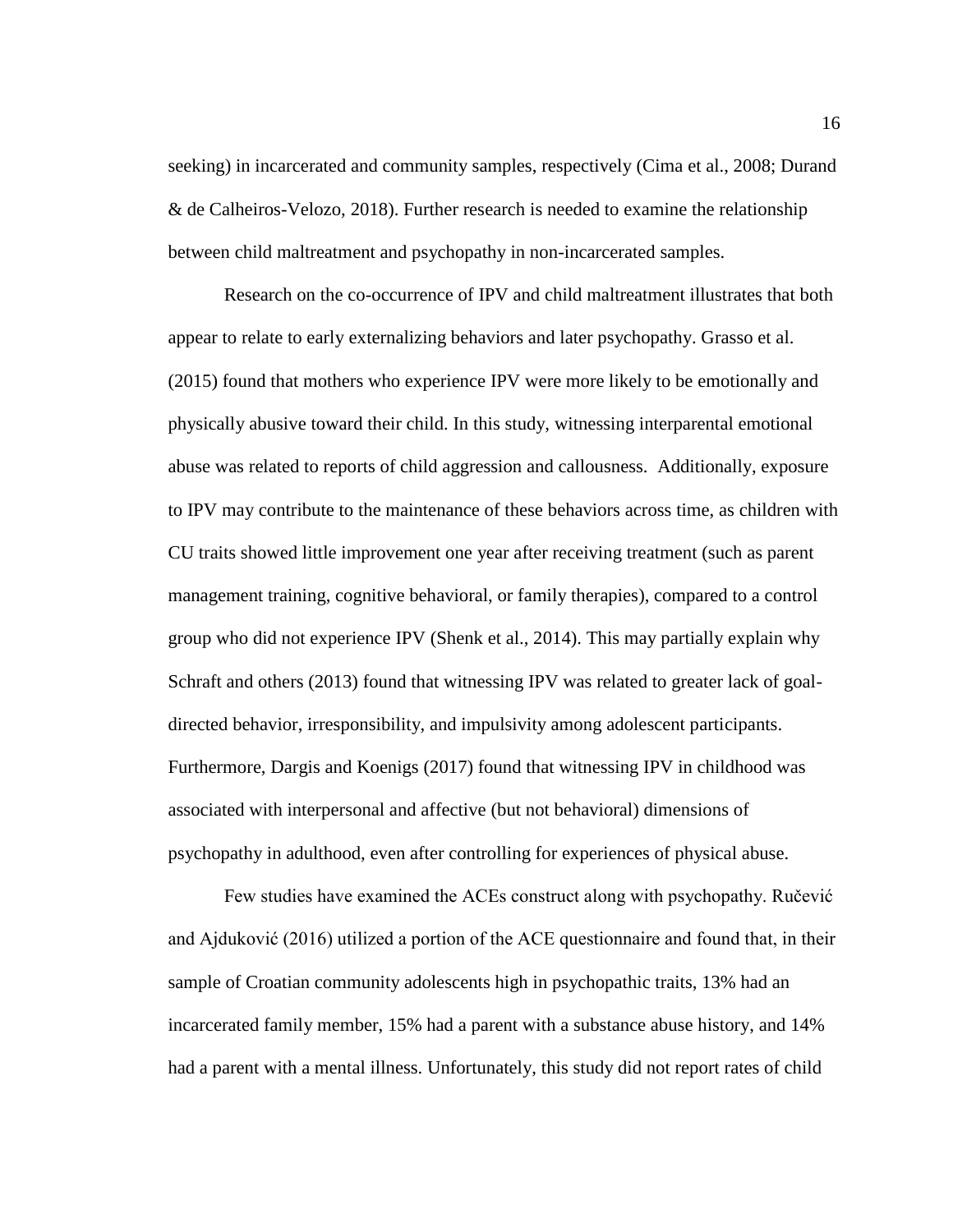maltreatment or IPV, compare these percentages to the general population rates, or investigate the relationship between an accumulation of ACEs and psychopathy.

Overall, these studies indicate a relationship between psychopathic traits and single adverse experiences; however, few studies have examined cumulative risk factors. Flouri and others (2010) suggest that accumulation of risks appears to play an important role in predicting difficulties in early childhood. In their study, cumulative family risks were predictive of a measure of externalizing behaviors (such as impulsivity and reactivity), whereas the individual risk factors themselves were not. As regards psychopathy specifically, adolescent CU traits were found to increase in severity as the number of adverse life experiences (e.g., domestic violence, childhood physical and sexual abuse, and community violence) accumulated (Sharf et al., 2014). Finally, in a sample of incarcerated adult males, higher scores on a measure of psychopathic traits were related to experiencing a greater number of traumatic events in childhood, similar to those described in the previous study (Borja & Ostrosky, 2013).

In summary, though research has examined psychopathy and individual adverse experiences in childhood, few studies have examined them within an adult community sample. Additionally, while a few studies have looked at the relationship between an accumulation of risk factors and psychopathy characteristics, there are currently no studies utilizing Felitti and colleagues' ACEs questionnaire. Therefore, the current study seeks to understand whether a greater number of ACEs is related to higher scores on dimensions of the Triarchic Psychopathy Measure (TriPm).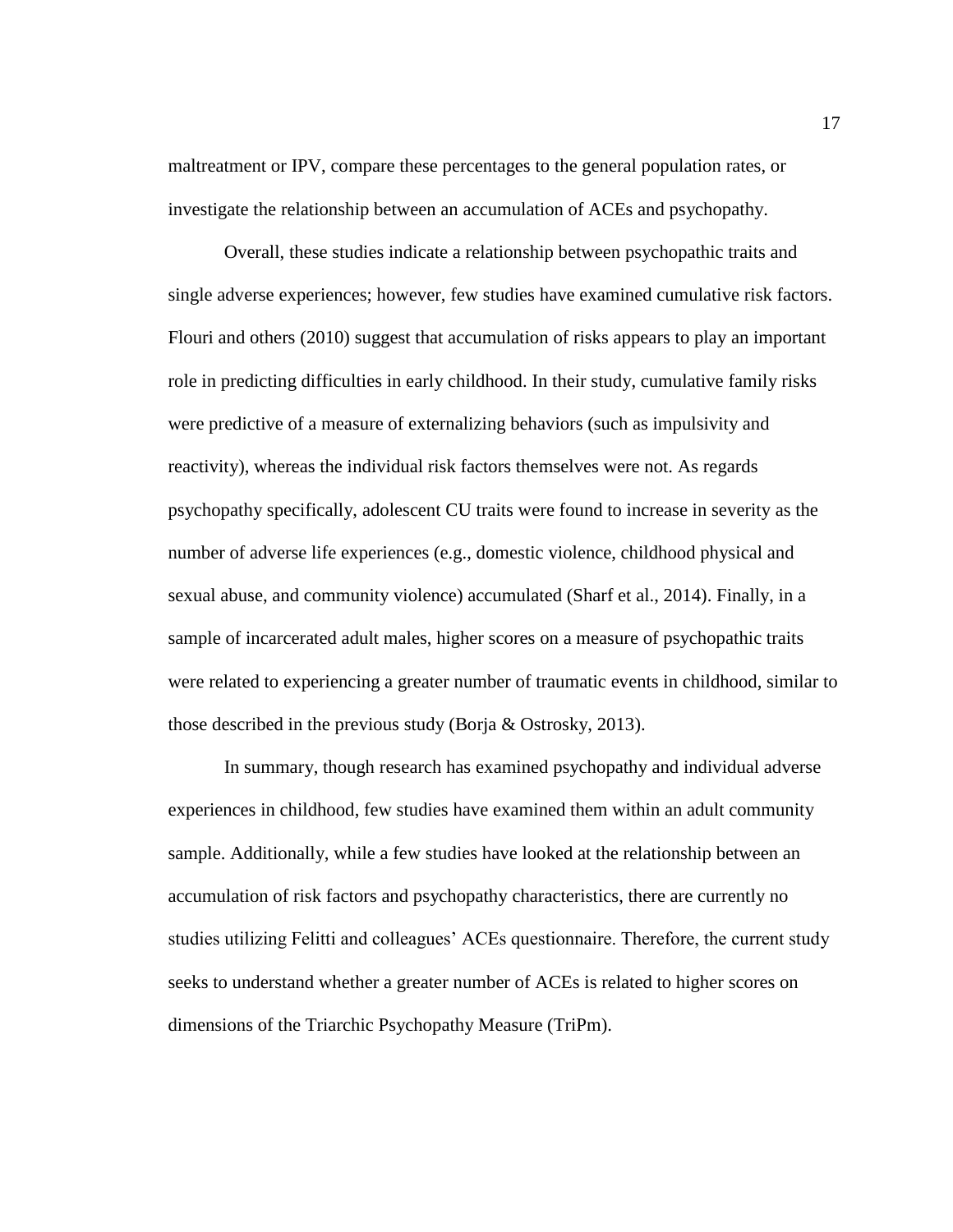Furthermore, in examining trauma exposure in a group of adolescents, Sharf and colleagues (2014) noted that CU traits were positively related to emotional numbing. Constant exposure to experiences of trauma may result in hypoarousal of the biological systems that regulate psychological stress and emotion (Perry, 2009; Sharf et al., 2014). For example, ACEs may dysregulate the hypothalamic-pituitary-adrenocortical (HPA) axis, possibly resulting in chronically increased or decreased levels of cortisol, a hormone that regulates physiological responses to stress (Anda et al., 2006; Miller et al., 2007).

In support of this idea, one study that recorded the afternoon cortisol levels of children over a 20-week found that, although a degree of variability in cortisol levels existed within a group of maltreated children, those who had higher levels of the stress hormone at the beginning of the study were more likely to show a decrease in cortisol levels over time, as compared to non-maltreated children, suggesting a blunting effect (Doom et al., 2014). Decreased or blunted levels of cortisol have also been found in adolescent boys with CU traits, as well as adult male inmates with psychopathic traits (Cima, Smeets & Jelicic, 2008; Loney, Butler, Lima, Counts, & Eckel, 2006). A chronic decrease in cortisol may indicate an overactive stress response system that is attempting to protect the developing central nervous system from further harm (Anda et al., 2006; Diamond, 2015; Doom, Cicchetti, & Rogosch, 2014; Loney et al., 2006). Inconsistent or inadequate parenting may serve as the mechanism by which ACEs impact this stress response, which has implications for potential attachment bond disruption playing a role in psychopathy (Grasso et al., 2015; Ručević & Ajduković, 2016). Given this, research on attachment and psychopathy will be considered next.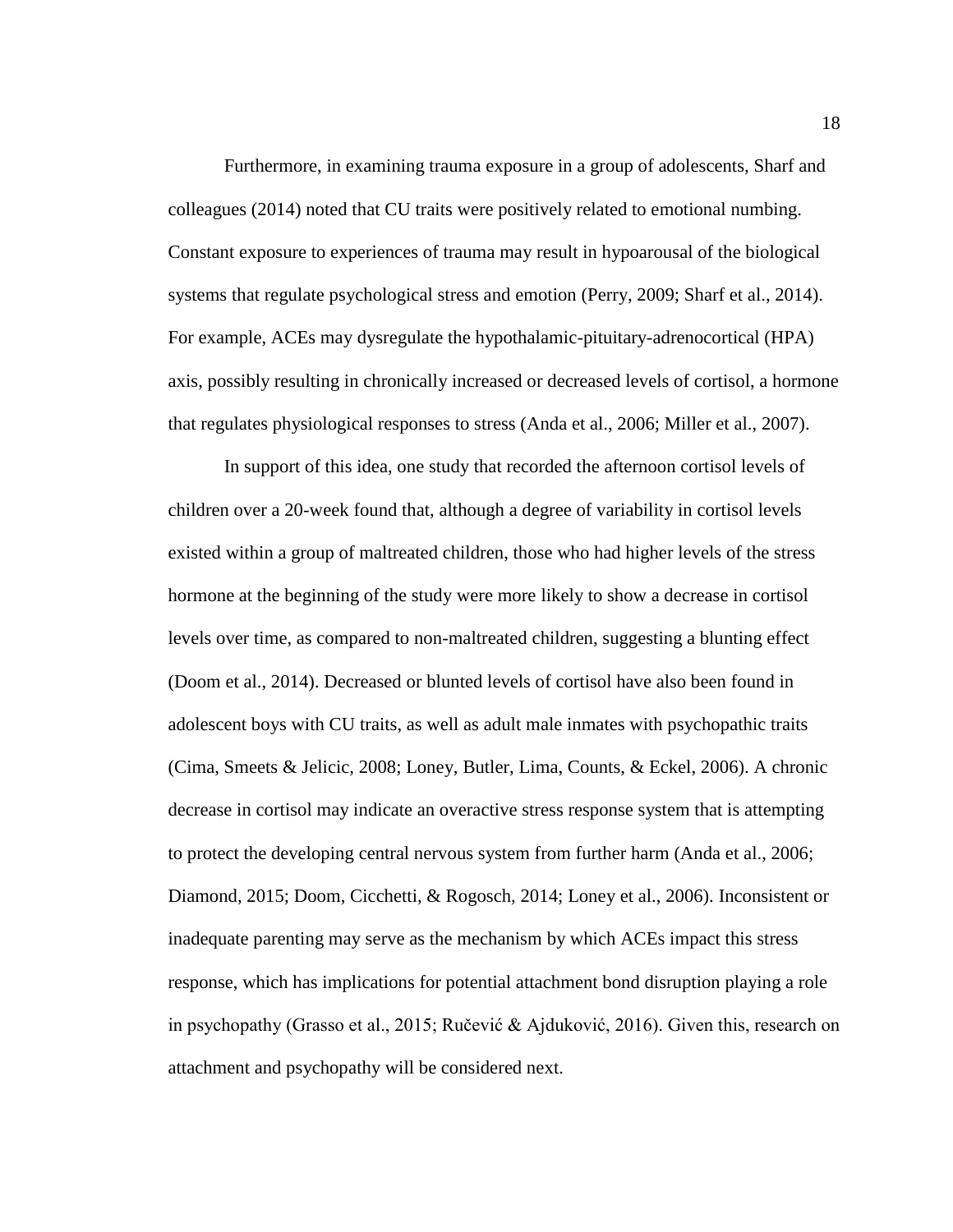### <span id="page-27-0"></span>**Attachment**

<span id="page-27-1"></span>**Attachment theory.** One of the cornerstones of the developmental psychopathology framework, attachment theory, can be used to examine the pathways through which maladaptive personality traits develop (Bowlby, 1969/1982; Bretherton, 1994). Attachment is a theoretical construct proposed by Bowlby (1969/1982) which suggests that humans have a biological motivation to maintain close relationships in order to feel safe and secure. This evolutionarily adaptive behavioral system is evident from an early age, such as when an infant cries, clings, or smiles to keep their mother close by. Through these interactions, a child learns that their caregiver will be available in times of distress and allows for focusing on exploring the environment instead of survival (Bowlby, 1969/1982).

Over time, a child's interactions with their caregiver form a cognitive template, or internal working model, which provides the child with a basic concept of the self and a rough idea of what to expect when interacting with others (Bowlby, 1969/1982, 1973). If the caregiver was physically and emotionally available in times of need, while allowing the child room to develop an autonomous self, the child may develop an internal working model that is flexible and provides a positive view of the self and others as worthy and dependable (Bowlby, 1973). If the caregiver was physically or emotionally unavailable and did not allow the child to explore independently, the child may develop a less adaptive internal working model of the self and others as negative and unpredictable (Bowlby, 1973).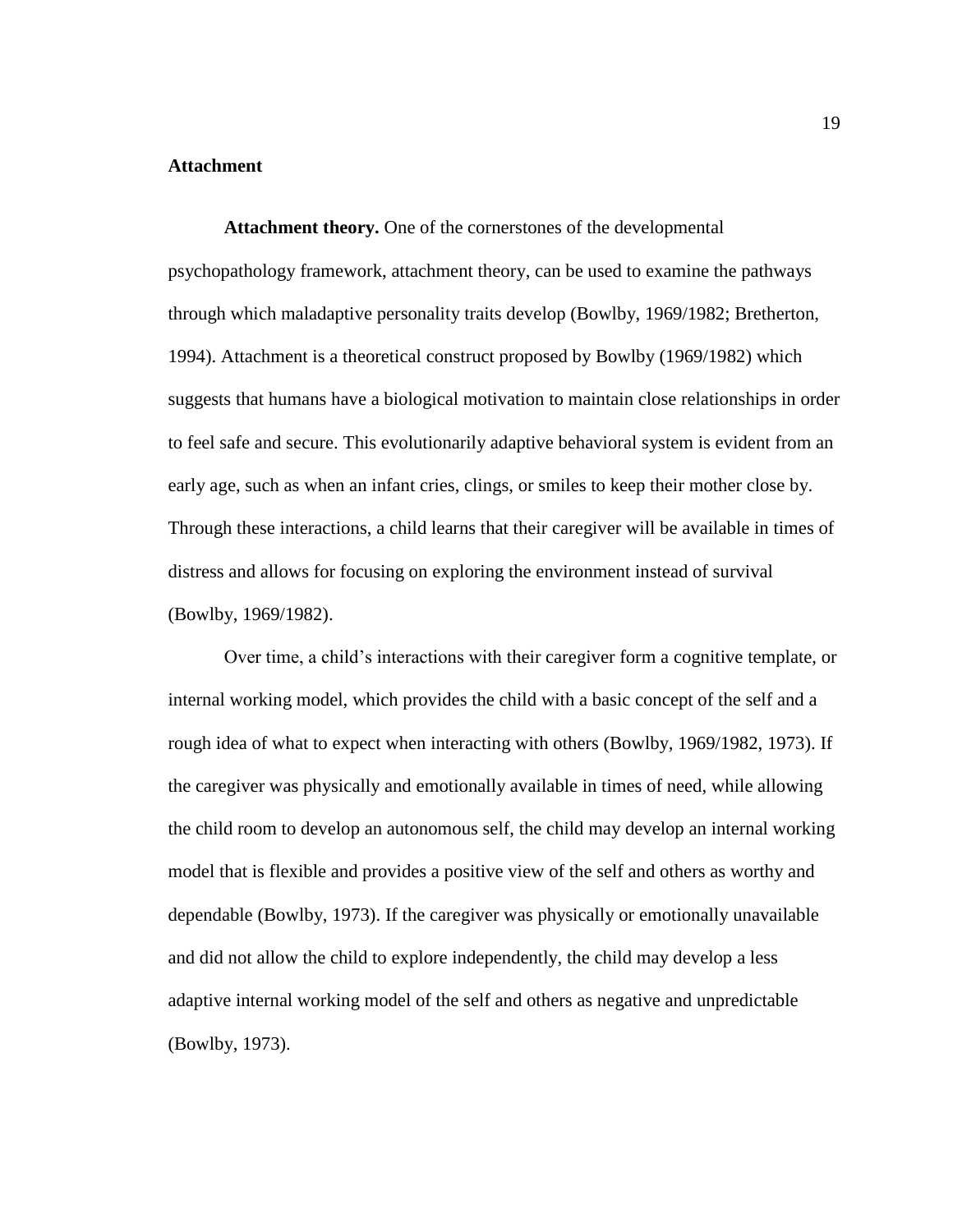Ainsworth, Blehar, Waters and Wall (1976) further studied the parent-child relationship and found that patterns of attachment among young children could be reliably classified based on the infant-mother relationship. A secure attachment involved a warm and responsive relationship, with the child feeling free to explore an unfamiliar environment. Avoidant attachment was characterized by a mother who was more likely to evince negative emotion and be more rejecting toward the infant, while the infant actively avoided the mother upon their reunion or seemed unconcerned by her absence. Resistant attachment relationships were characterized by a lack of consistency in caregiving, with the infant demanding extreme closeness. A final category, referred to as disorganized attachment, described infants who appeared afraid or confused and would engage in a bizarre mix of approach and avoidance behaviors (Main & Solomon, 1986). The mothers of these infants also appeared to be disorganized in their behavior and were likely to have experienced trauma or psychopathology (Mikulincer & Shaver, 2007; Solomon & George, 2011).

Multiple studies have confirmed that attachment styles and behaviors continue to be relevant into adulthood (For review, see Feeney & Noller, 1996; Mikulincer & Shaver, 2007). Attachment behaviors may be transferred from parents to friends and romantic partners, starting in adolescence. A longitudinal study found that infant attachment classifications were related to intimacy and security in friendships in adolescence, which related to emotional experiences and expression in close romantic relationships in adulthood (Simpson, Collins, Tran, & Haydon, 2007). As an individual enters adulthood, a flexible internal working model should allow one to access mental representations of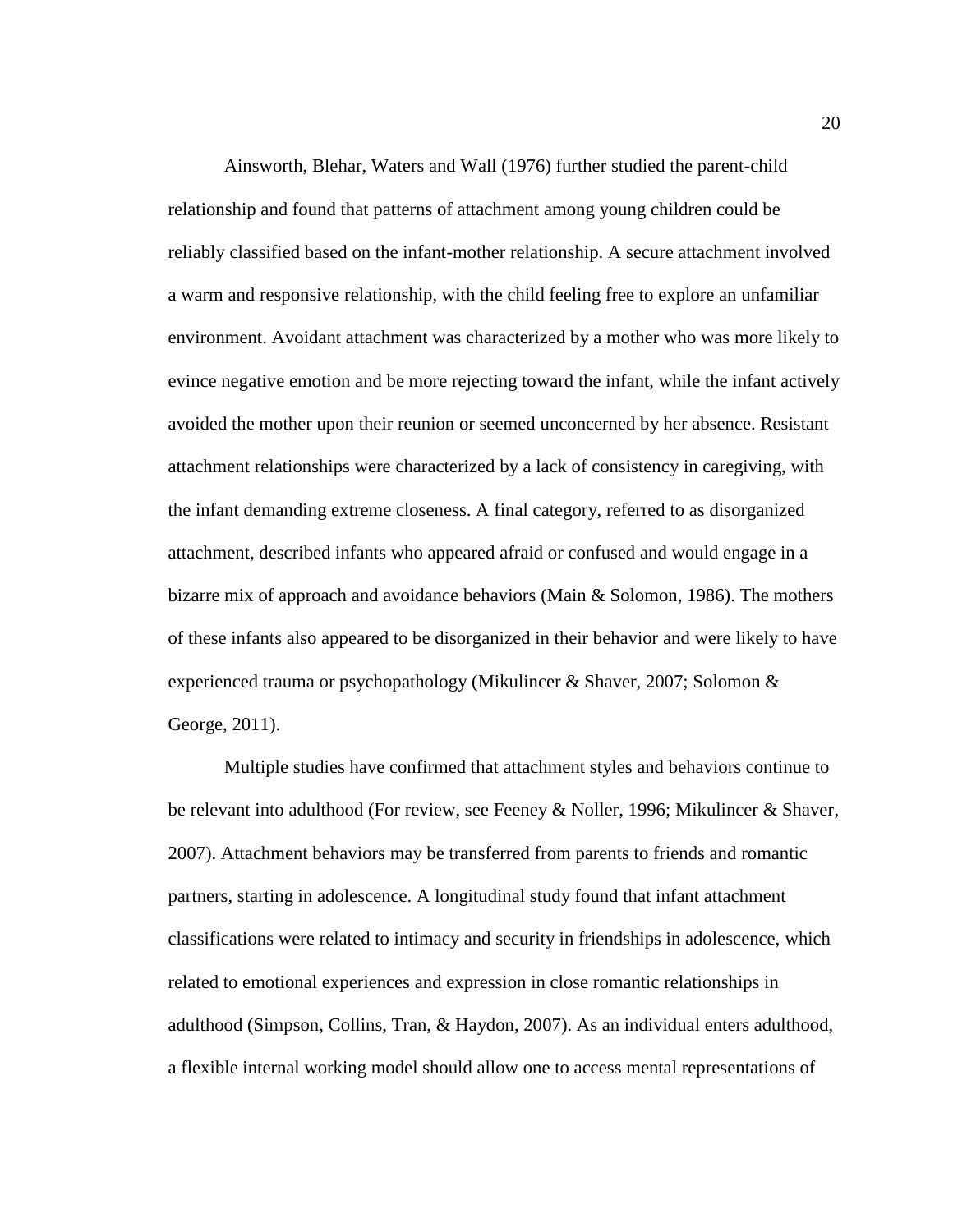attachment figures in times of stress in order to self-regulate; however, some environmental, social, or personal stressors may strongly activate the need for closeness with a friend or partner (Feeney & Noller, 1996). Those who have an internal working model that is less flexible may develop an insecure attachment that involves either preoccupation with keeping a partner close and difficulty handling rejection (hyperactivating; anxious attachment), or remaining emotionally distant and independent from partners (deactivating; avoidant attachment; Mikulincer & Shaver, 2007). Insecure attachment in either form may not necessarily be considered maladaptive on its own; however, relational strategies that promote emotional distance may contribute to the development of maladaptive patterns of behavior, such as psychopathy.

<span id="page-29-0"></span>**Attachment and CU traits in childhood.** Bowlby (1973) pointed out that there may be a connection between disruptions in the mother-child relationship and psychopathic traits. This may be particularly true of children who appear to experience detachment from the caregiver after repeated physical separations, or have caregivers who are emotionally unavailable during the first few years of life. Several studies have reported a relationship between CU traits and harsh-insensitive parenting practices (Fontaine et al., 2011; Waller et al., 2017; Willoughby et al., 2013). Wagner and colleagues (2016) found that higher levels of CU behaviors in toddlerhood were related to previous observations of harsh and intrusive parenting at six months. These motherinfant dyads were observed during a still-faced task that tends to elicit high negative reactivity in typically developing infants. Wagner et al. found that low reactivity in six month olds increased the likelihood of CU behaviors in toddlerhood, but only for those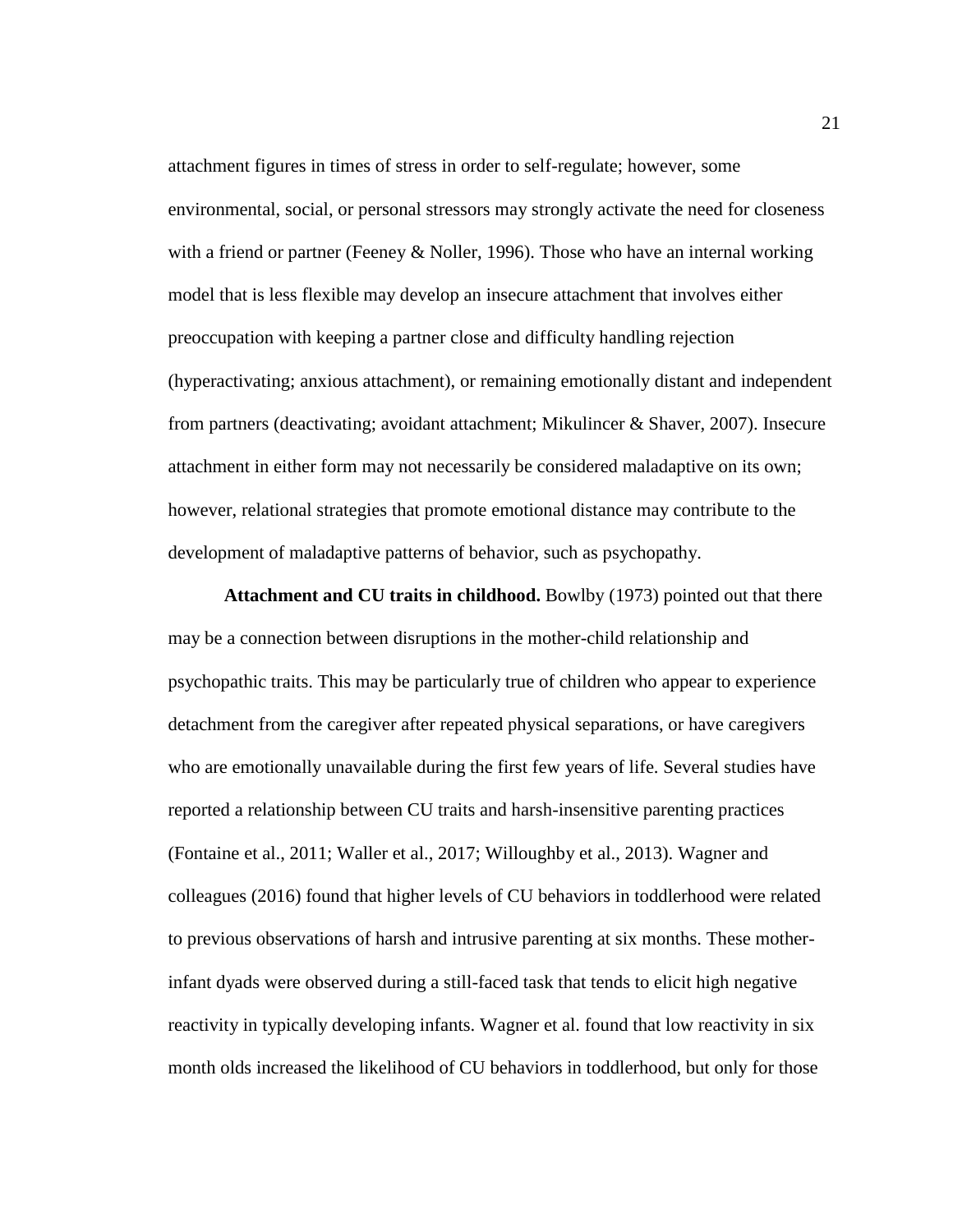infants with low mother-directed eye gaze. A study with an early childhood sample similarly found that those with high CU traits had fewer instances of eye contact and were more likely to reject physical affection during a parent-child interaction (Dadds et al., 2014). This parallels observations made by Ainsworth and colleagues (1976), wherein many of the infants classified as avoidant appeared to avert their gaze from their caregiver while distressed and tended to have mothers who were more rejecting and less emotionally positive.

Upon further inspection of attachment classifications in childhood, Pasalich and others (2012) noted that 75 % of their sample of clinic-referred boys high in CU traits were insecurely attached. Higher levels of CU traits in this sample were related to a disorganized attachment relationship. Bohlin and colleagues (2012) examined how attachment representations captured by a story completion task at five years might predict CU traits two years later. Results suggested that story completion indicative of a disorganized attachment representation predicted CU traits above and beyond earlier externalizing behavior. This suggests that attachment representations can color social, cognitive, and emotional processes and contribute to the maintenance of CU traits over time.

<span id="page-30-0"></span>**Attachment and psychopathy in adulthood.** Research suggests that exposure to inadequate or intrusive parenting practices continues to play a role in adult functioning with respect to psychopathic traits (Craig et al., 2013; Jonason et al., 2010). Dimensions of adult attachment were found to mediate the relationship between parenting characteristics and facets of psychopathy (Craig et al., 2013). More specifically, lack of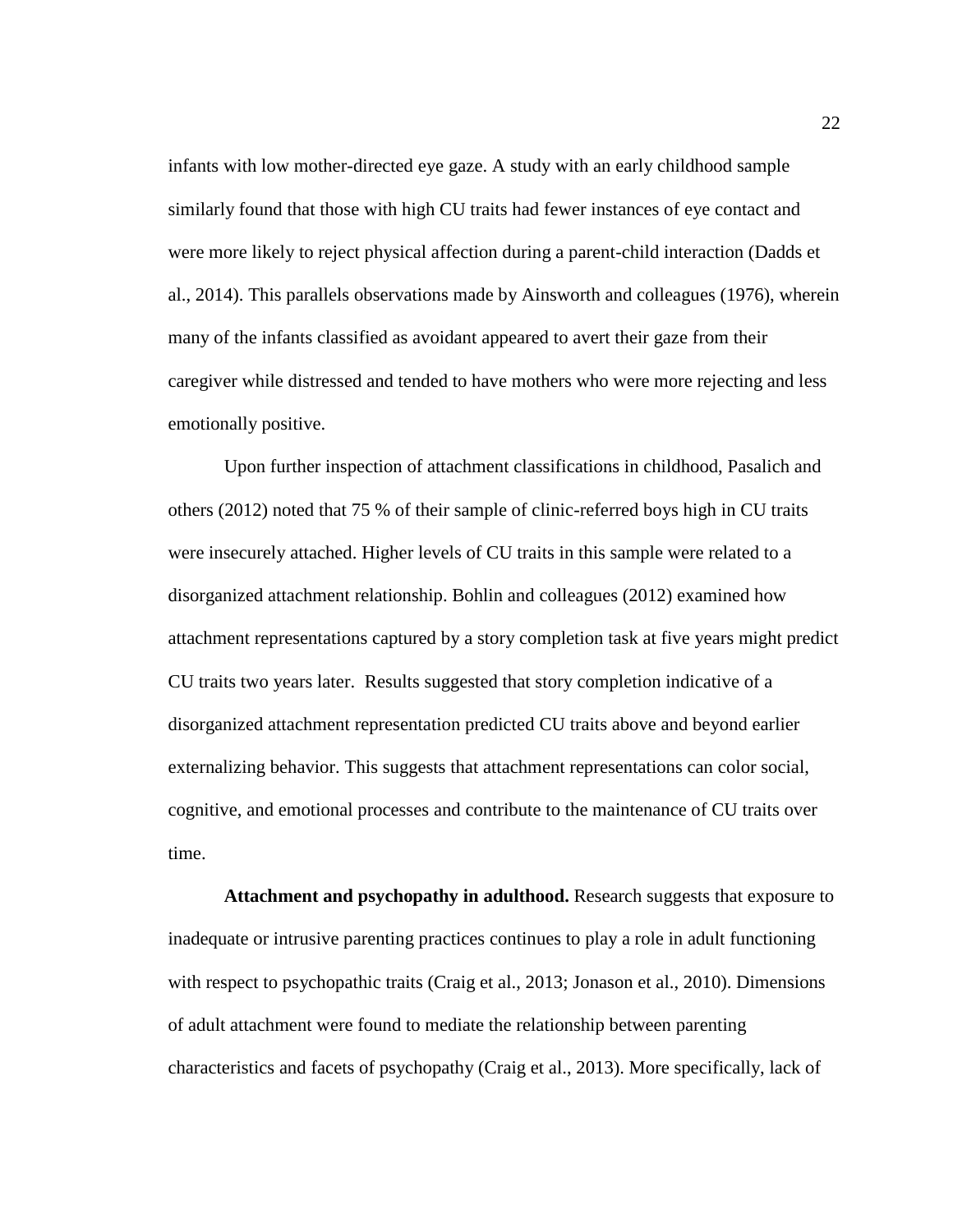maternal care was associated with higher likelihood of using avoidance as an attachment strategy with current romantic partners among those exhibiting disinhibition. Additionally, Jonason and others (2010) found that a measure of psychopathy closely matching CU traits was negatively associated with having a close, warm, and emotionally supportive relationship with parents, partners, or friends. This finding supports the notion that attachment relationships remain important in adulthood, that individuals with psychopathic traits often have an insecure attachment style, and that they may lack a healthy level of intimacy in their relationships.

Further research examining psychopathy and insecure attachment dimensions, as measured by the Experiences in Close Relationships Scale (Fraley, Waller, & Brennan, 2000), is varied. For example, dimensions measuring impulsive and disinhibited traits are consistently positively correlated with anxious and avoidant attachment, while items related to boldness tend to be negatively correlated with both (Christian et al., 2016; Conradi et al., 2015; Craig et al., 2013). With respect to dimensions that tap into callousunemotional traits, Mack and others (2011) found that scores related to the interpersonal/affective deficits of psychopathy were highest when both avoidant and anxious attachment scores were high. Another study found that meanness was positively associated with both types of attachment insecurity, while another found that it was only related to avoidant attachment (Christian et al., 2016; Craig et al., 2013).

Such discrepancies may exist due to the different ways in which psychopathy is measured. Since attachment is a concept stemming from developmental theory and the triarchic theory of psychopathy was designed to address the development of psychopathic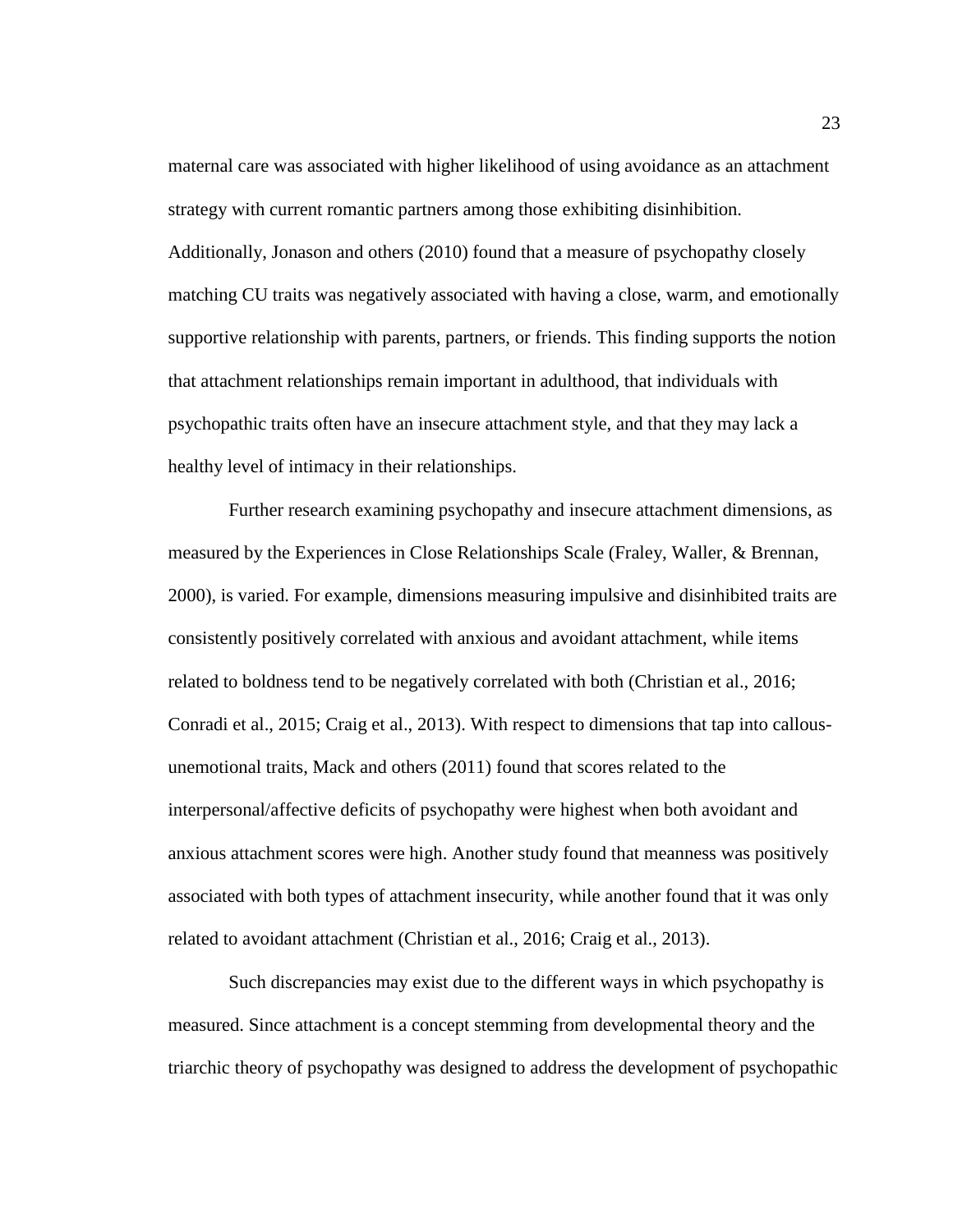traits, the current study will add to the existing literature on the three triarchic dimensions as they relate to insecure attachment. Some authors additionally speculate that high levels of both avoidant and anxious attachment may reflect a similar style to that of disorganized attachment found in childhood (Mack et al., 2011); however, not much is understood about adult disorganized attachment. Disorganized attachment is thought to be particularly likely in situations where the individual has experienced trauma (Murphy et al., 2014). Therefore, although there appears to be an association between psychopathy, attachment, and ACEs, research is scant in this area.

<span id="page-32-0"></span>**Attachment, psychopathy, and ACEs.** In a longitudinal study, Flynn, Cicchetti, and Rogosch (2014) found that experiencing multiple types of maltreatment increased externalizing symptoms and decreased parent attachment quality. These children exhibited an increased sense of alienation, as well as a lack of trust and communication with their parents, in middle and late adolescence. Furthermore, using adult attachment classifications derived from the adult attachment interview (AAI), Murphy and colleagues (2014) found that ACEs and adult attachment insecurity also form a doseresponse relationship, such that the greater the number of ACEs, the greater the likelihood of having a disorganized attachment style. Though this study did not examine psychopathology related to ACEs and attachment, another study examining attachment found that as many as 57% of externalizing adults were classified as disorganized (Bakermans-Kranenburg & van IJzerndoorn, 2009). It is possible that adult attachment, via the internal working model, may be impacted by ACEs and may contribute to a maladaptive pattern of behavior that manifests as psychopathic traits. Studies of adult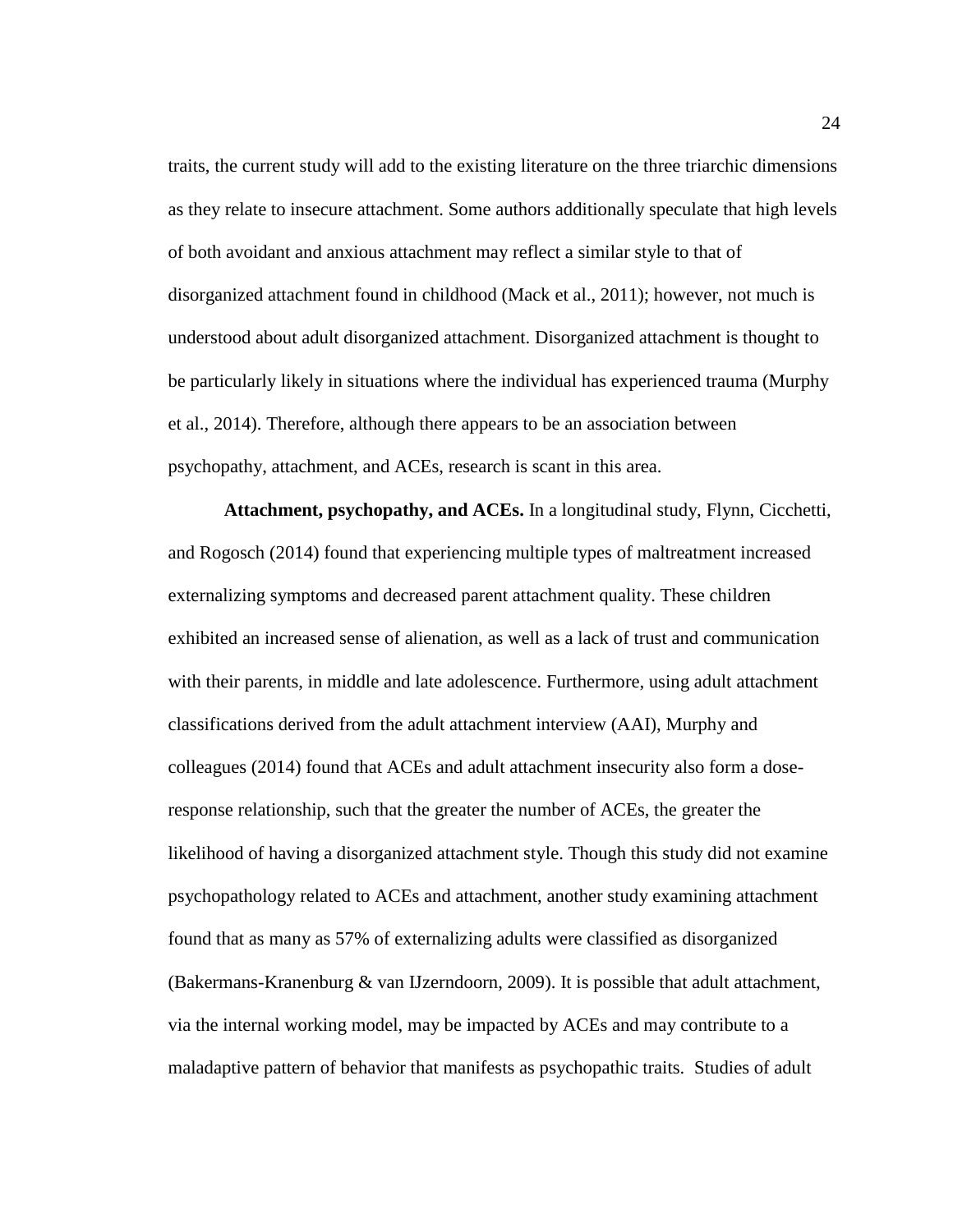populations examining these variables are limited; however, adolescent populations have been examined.

Studies of adolescents with psychopathic traits have suggested a link between certain ACEs and attachment quality. Christian et al. (2017) examined early adverse experiences (e.g., incarcerated parent, marital separation, and parental conflict), parent attachment quality, and psychopathic traits in a sample of adolescent juvenile offenders. These authors found that high numbers of early adverse experiences interacted with high scores on the interpersonal psychopathy dimension, which in turn related to poorer parent-child attachment quality. A similar study found that higher levels of parental conflict and physical abuse were related to poorer parent attachment quality within a sample of community and referred adolescents characterized as having psychopathic traits (Ručević & Ajduković, 2016).

These studies illustrate the relationship between early adverse experiences and attachment quality among adolescents with psychopathic traits; however, neither study investigated the potential of the attachment relationship to mediate the link between early adverse experiences and psychopathic traits. Additionally, neither study specifically examined the accumulation of ACEs using the ACEs Questionnaire. Furthermore, both studies use a measure of attachment quality which does not tease out the differences between types of insecure attachment. Therefore, the current study examines both attachment anxiety and avoidance as potential mediators between cumulative ACE scores and adult psychopathic traits.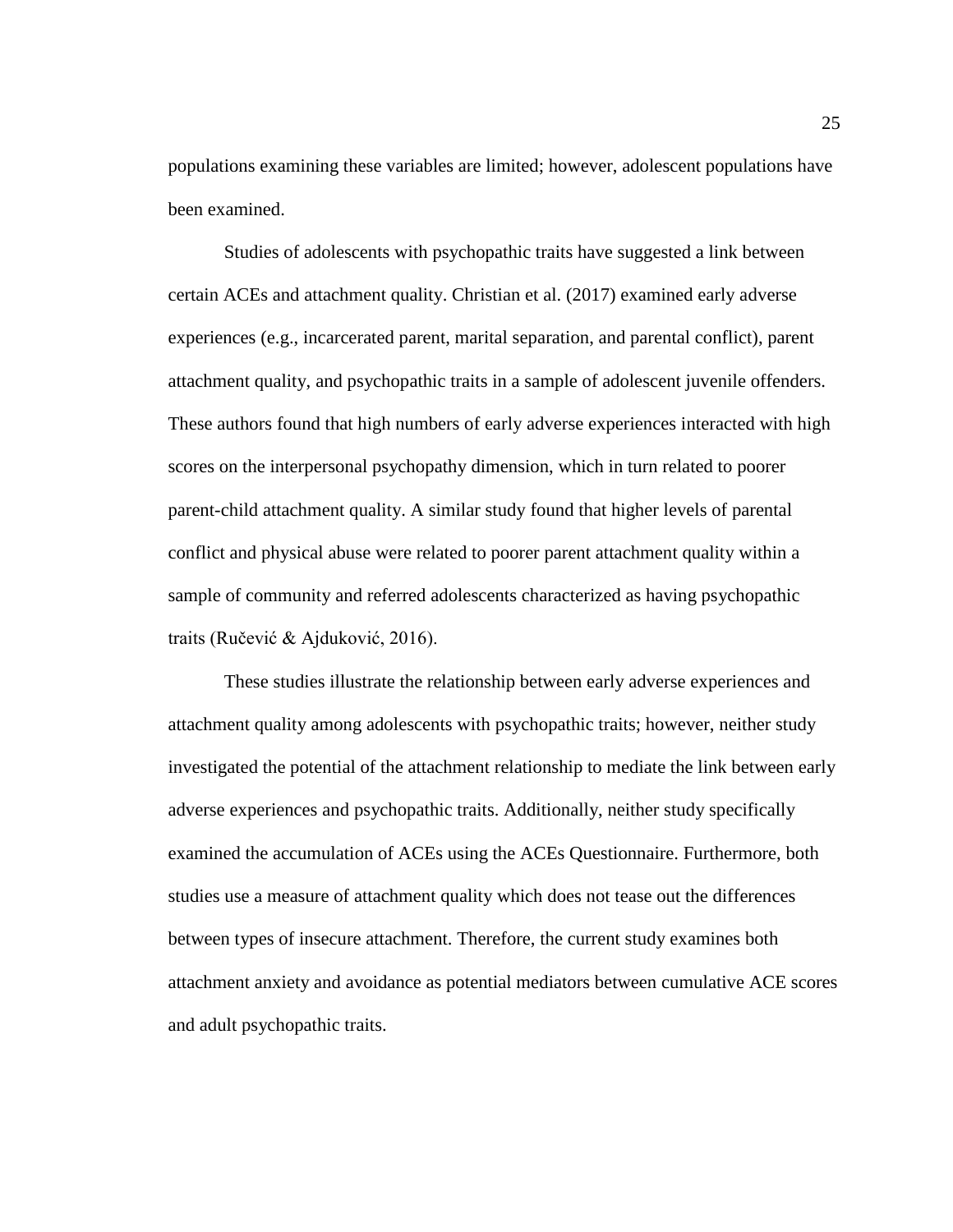Whereas attachment insecurity may underlie difficulties with forming meaningful relationships with others, emotion regulation is an understudied contributor to the lack of empathy that often characterizes psychopathy and social relationship difficulties. Kim and Kochanska (2017) found that attachment security in infancy was related to the development of empathy in early childhood. Additionally, studies of children and adolescents indicate that emotion regulation mediates the link between attachment security and empathy (Murphy et al., 2015; Panfile & Laible, 2012). Therefore, the examination of emotion regulation within the context of psychopathic traits is warranted.

### <span id="page-34-0"></span>**Emotion Regulation**

Emotion regulation is the ability to modulate the experience and expression of emotions (Cole et al., 1994). Emotion regulation stems from the socialization context within which an individual develops during infancy and childhood, especially the parentchild relationship. Therefore, an individual's internal working model serves to inform a person about whether caregivers, and later peers and romantic partners, will be available as a resource for coping with overwhelming emotions (Thompson, 1994).

Optimal emotion regulation requires an individual to recruit cognitive processes, such as appraisal, attention shifting, and memory recall, to flexibly express and experience emotions according to the rules of a specific environment, or culture (Cole, Hall, & Hajal, 2017). On the other hand, emotion dysregulation is evident when an individual exhibits extreme emotional lability, is not able to decrease emotional experiences effectively, or demonstrates emotions that appear to be inappropriate for the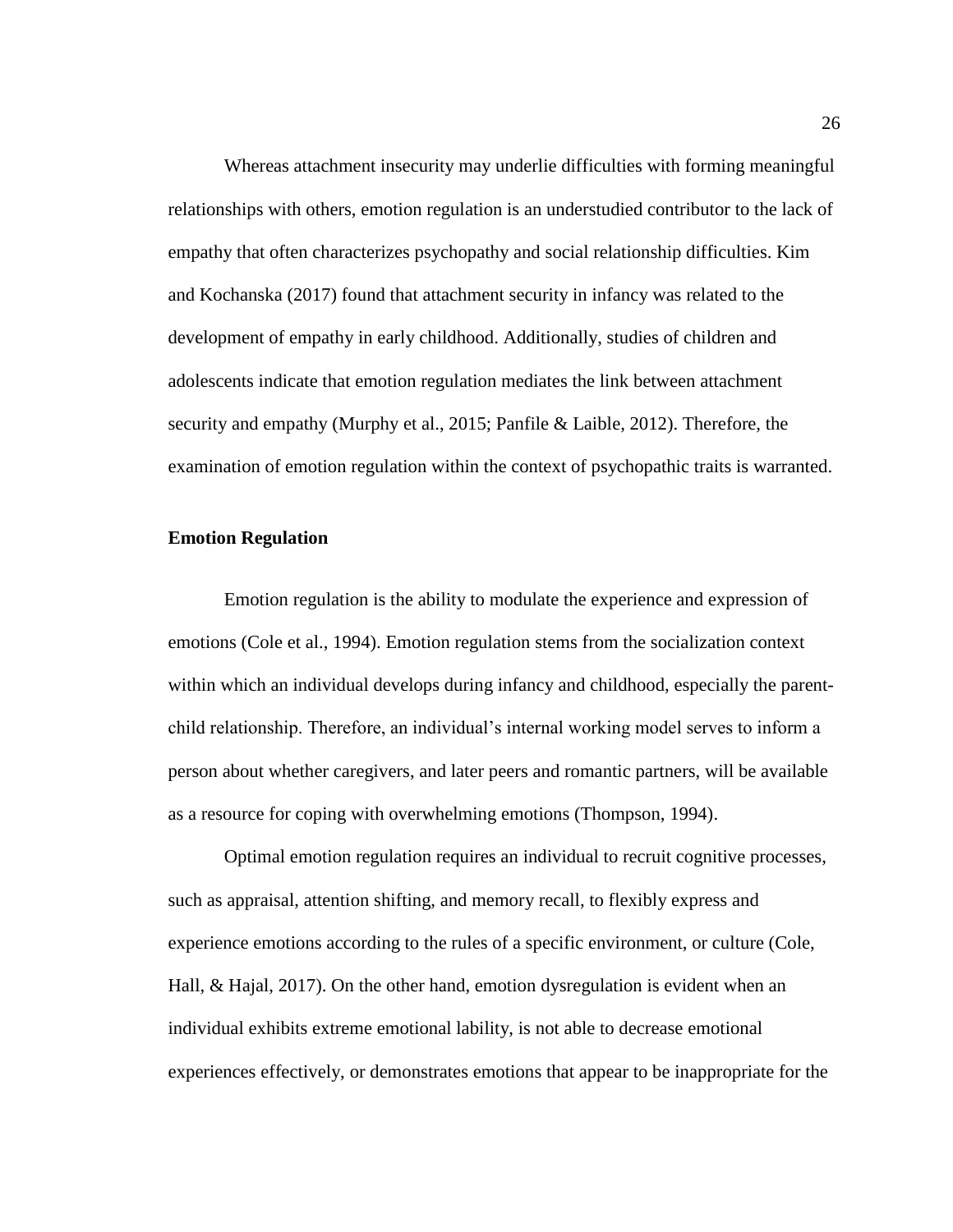situation. Emotion dysregulation is often associated with various externalizing disorders in childhood and adulthood (Cole et al., 2017; Kim & Cicchetti, 2010; Long et al., 2014).

<span id="page-35-0"></span>**Emotion regulation and CU traits in childhood**. Pasalich, Waschbusch, Dadds, and Hawes (2014) found that children high in CU traits tend to have mothers who are less responsive to their child's expression and experience of emotion, compared with children low on CU traits. This suggests that, for a child with CU traits, the primary socialization environment may not provide the tools necessary for the development of optimal emotion regulation. FMRI research illustrating functional connectivity between the amygdala, prefrontal cortex, and caudate nucleus indicated adolescents with CU traits show atypical, excessive connectivity between these brain regions, as opposed to typically developing adolescents who show fewer connections (Aghajani et al., 2016). When researchers utilized a cognitive test of attention that included emotional stimuli as a distractor, brain areas involved in reward sensitivity, learning, and the regulation of emotion, showed excessive activation of connections in response to this task among high CU children, as compared to those low in CU traits (Hwang et al., 2016). Taken together, these studies suggest that this increased connectivity may make these regions function less productively and may explain why children with CU traits are not able to employ cognitive strategies to regulate emotions as effectively as children without them.

Kyranides and colleagues (2017) found that adolescents high in CU traits tended to use emotional suppression as a regulation strategy (widely considered to be a less effective strategy if used consistently over the long term), rather than reappraising emotional situations to experience them as less overwhelming. These same emotion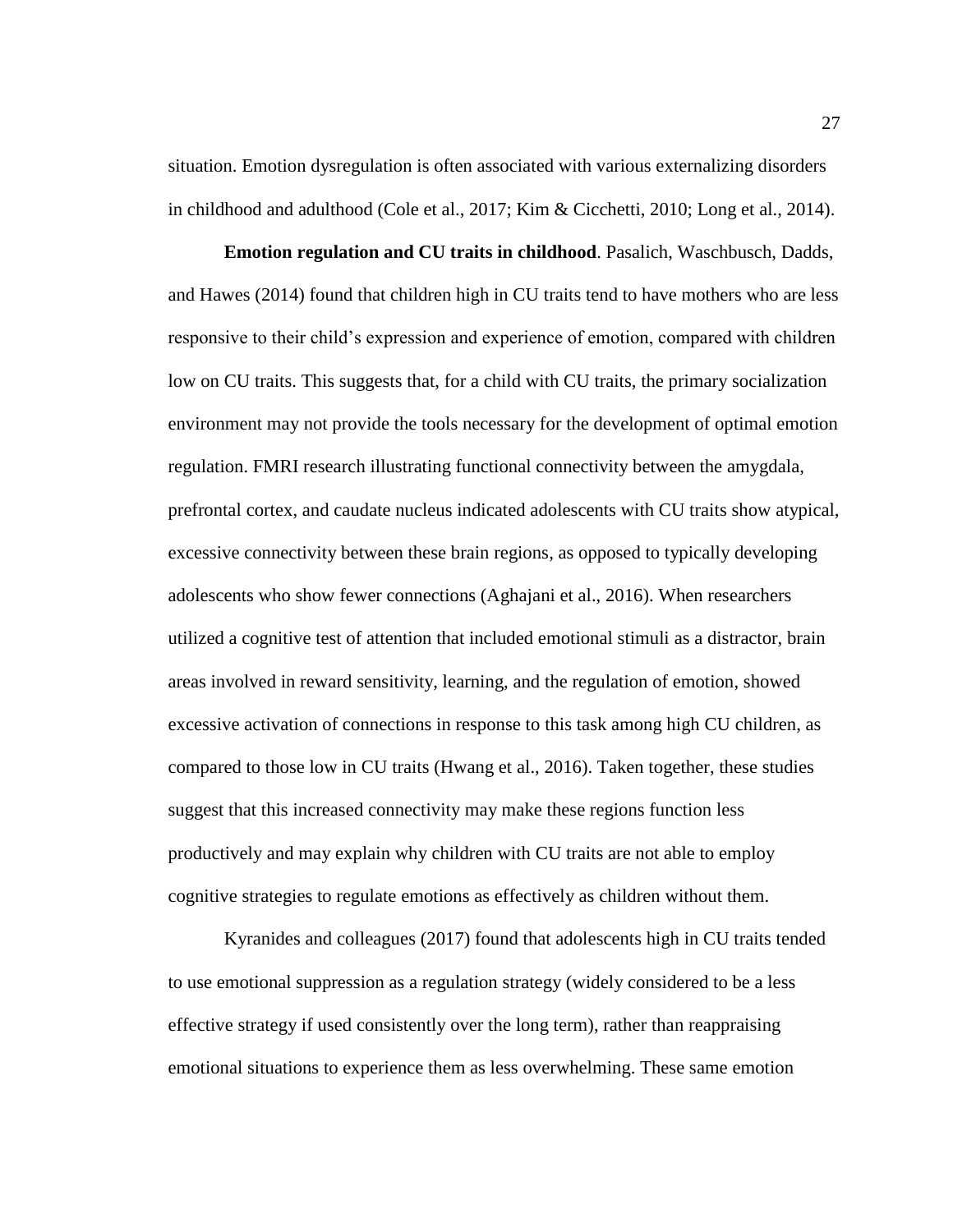regulation strategies were found when these adolescents were tested as adults four years later. While emotion regulation strategies do provide insight into how emotions are handled, they can change depending on the context. Thus, studies of psychopathic traits in adulthood that include a more broad measurement of emotion regulation will be considered next.

**Emotion regulation and psychopathic traits in adulthood**. Few studies have considered whether emotion regulation is related to psychopathic traits in adulthood. Long and others (2014) have suggested that emotion dysregulation may contribute to the expression of impulsive aggression by those high in psychopathic traits. Within their clinical sample, traits measuring the meanness/disinhibition dimensions were positively associated with emotion dysregulation (as measured by the Difficulties in Emotion Regulation Scale; Gratz & Roemer, 2004). These results were replicated using a college student sample (Donahue et al., 2014). Interestingly, boldness was negatively associated with emotion dysregulation (Long et al., 2014). Previous research has suggested that this relationship may reflect the stress insensitivity aspect of boldness and may point to higher boldness among individuals with psychopathic traits being a protective factor (Lilienfeld, Watts, & Smith, 2015). Other research suggests that participants scoring high on boldness may be deceptive in reporting their emotion regulation skills, given that manipulativeness is one aspect of boldness (Ellis et al., 2016).

In considering the available research, it would appear that emotion regulation is related to psychopathic traits from childhood to adulthood; however, most research has focused on emotion regulation strategies, such as suppression and reappraisal of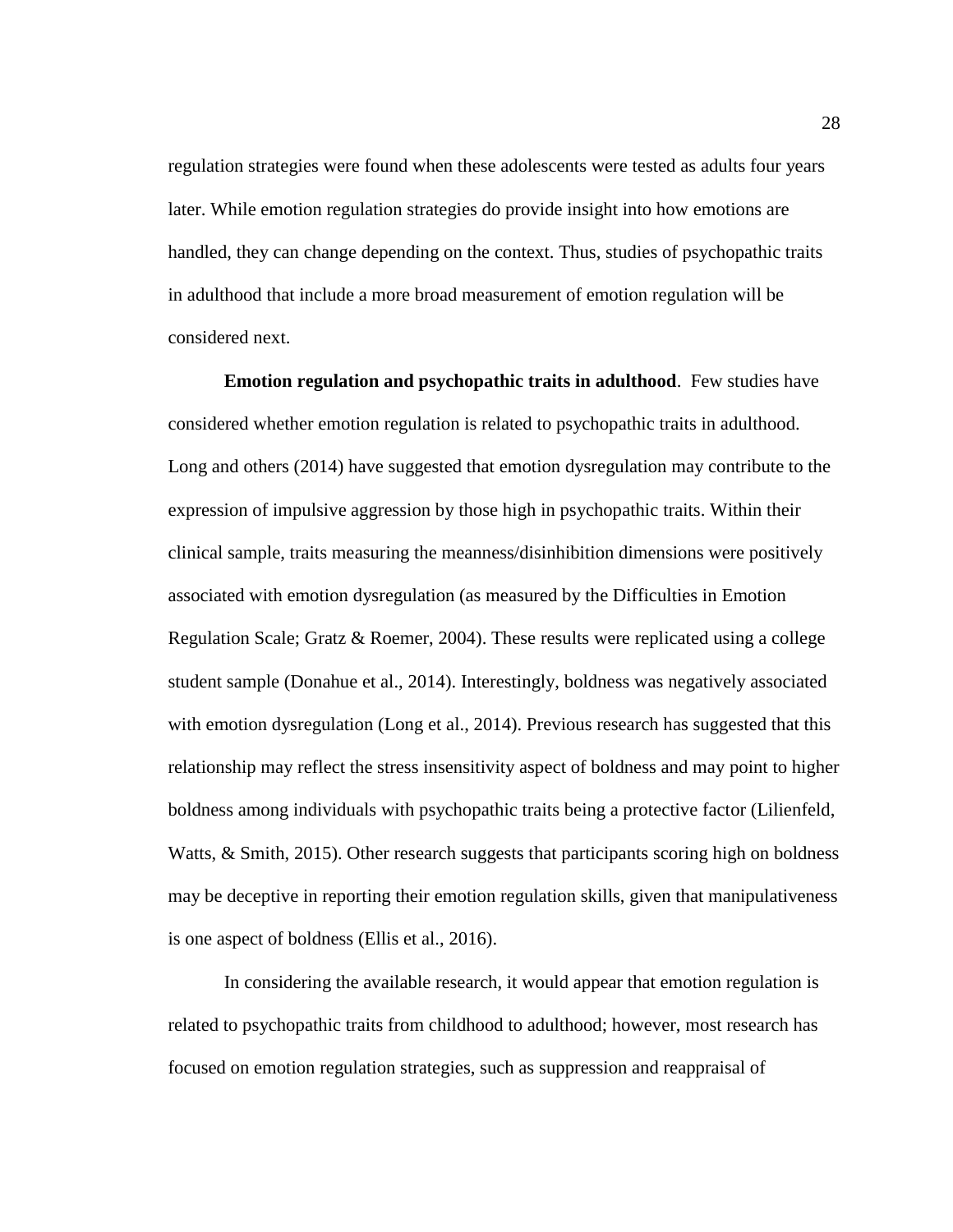emotions. Although broader measures that go beyond strategies of regulation and encompass other elements of emotion dysregulation (e.g., ability to continue engaging in activities despite overwhelming emotions and to pay attention to and understand feelings) have been considered, they have been examined less often within the context of the triarchic conceptualization of psychopathy. Therefore, this study explores the relationship between triarchic psychopathy dimensions and emotion dysregulation, as measured by the Difficulties in Emotion Regulation Scale. As mentioned previously, a theoretical underpinning of the development of CU traits concerns the possibility that harsh environments contribute to a numbing of emotion and hypoarousal of stress response systems (Loney et al., 2006; Sharf et al., 2014). Given this relationship, difficulties in emotion regulation will be considered within the context of ACEs.

**Emotion regulation, psychopathy, and ACEs**. Research involving children and adolescents high in externalizing behavior suggests that a link between ACEs and emotion dysregulation is likely. For example, among children with incarcerated mothers, CU traits were related to difficulties in controlling negative emotions such as frustration and anger (Lotze et al., 2010). Bennett and Kerig (2014) found that adolescents high in CU traits, as well as experiencing multiple traumatic events, tended to be more uncertain about the emotions they were experiencing, in addition to having difficulty using effective regulation strategies, compared to adolescents who did not experience trauma. As emotion dysregulation is closely tied to attachment insecurity, it is possible that emotion dysregulation may mediate the link between ACEs and externalizing behaviors, such as callousness and aggression.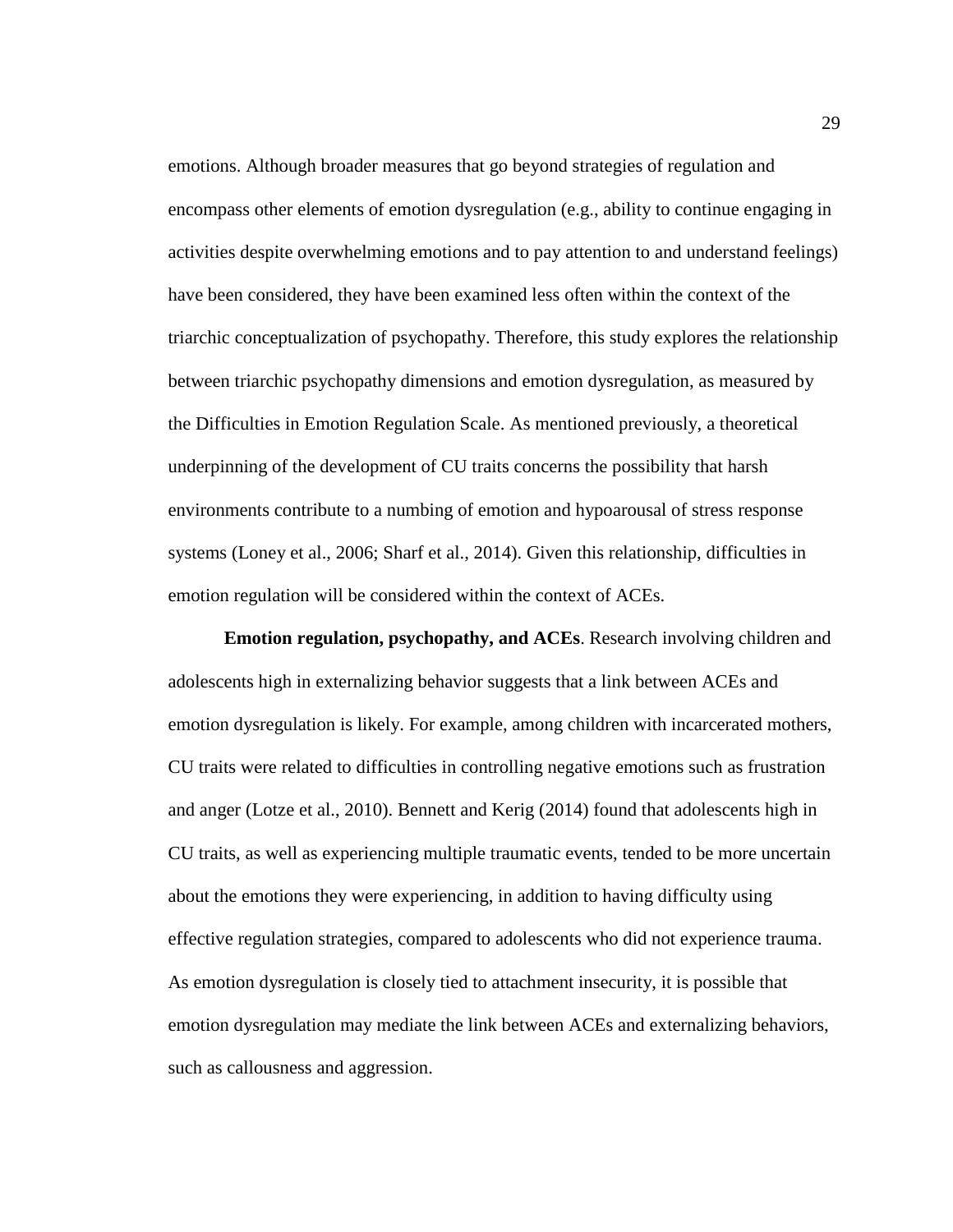There is a lack of research investigating emotion dysregulation as a mediator between ACEs and psychopathic traits. The existing research focuses on children with aggressive and antisocial behavior. Manning and others (2014) found that experiencing IPV in the early toddler years was related to increased difficulty with regulation of anger, which in turn was related to increased externalizing and decreased prosocial behavior two years later. Similarly, Siffert and Schwarz (2011) found that children's emotion regulation strategies mediated the link between the child witnessing parental conflict and demonstrating aggressive and antisocial behaviors. Finally, the experience of multiple maltreatment types in childhood (i.e., physical abuse, sexual abuse, and physical neglect) contributed to emotion dysregulation, which was related to greater teacher-reported aggressive and antisocial behavior in early adolescence (Kim & Cicchetti, 2010). Taken together, these studies suggest that emotion dysregulation may mediate the relationship between ACEs and psychopathy-related developmental precursors; however, less is known about whether this relationship exists in adults. Therefore, the current study examines whether emotion dysregulation mediates the relationship between ACEs and adult psychopathic traits.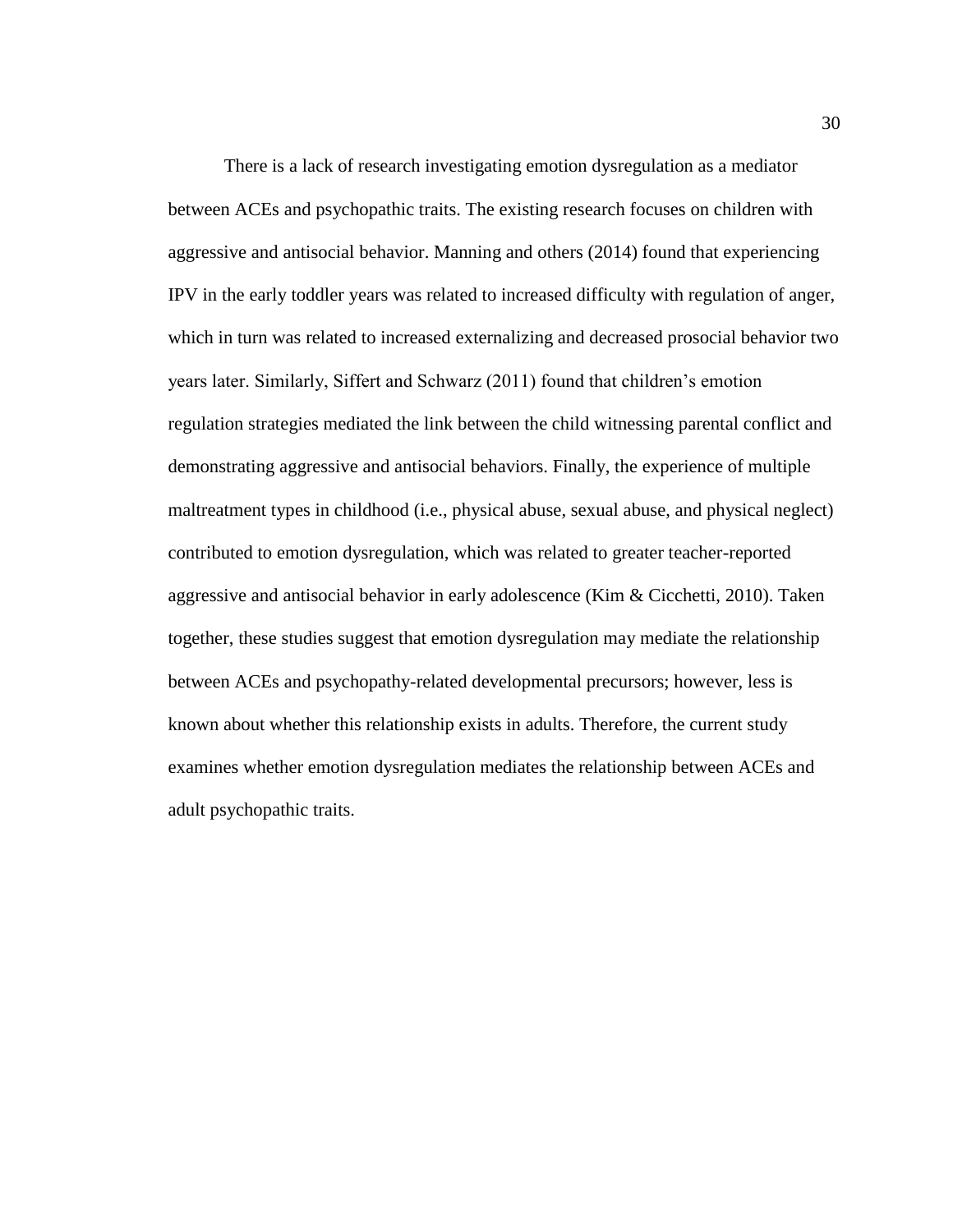### **The Current Study**

The current study examined whether there was a dose-response relationship between ACEs and psychopathic traits. Additionally, given the impact of ACEs on developmental outcomes, this study examined attachment insecurity and emotion dysregulation as potential mediators between ACEs and psychopathic traits. As discussed in the above review, researchers have theorized that a developmental psychopathology approach may better explain potential developmental pathways to the multiple facets of psychopathy, as compared to current biological, social and personality theory approaches. Therefore, by examining disruptions in stage-salient tasks of development, the current study may provide potentially useful targets for prevention and early intervention of callous-unemotional traits in children, which may thereby prevent development of psychopathy in adulthood.

Based on a review of the literature, the following hypotheses and research question were generated:

**Hypothesis 1.** Dimensions of psychopathic traits (meanness, boldness, and disinhibition) were expected to be differentially related to increased numbers of Adverse Childhood Experiences (ACEs). Specifically, it was hypothesized that meanness and disinhibition would be positively related to ACEs, while boldness would be negatively related.

**Hypothesis 2.** Dimensions of psychopathic traits (meanness, boldness, and disinhibition) were expected to be differentially associated with attachment anxiety and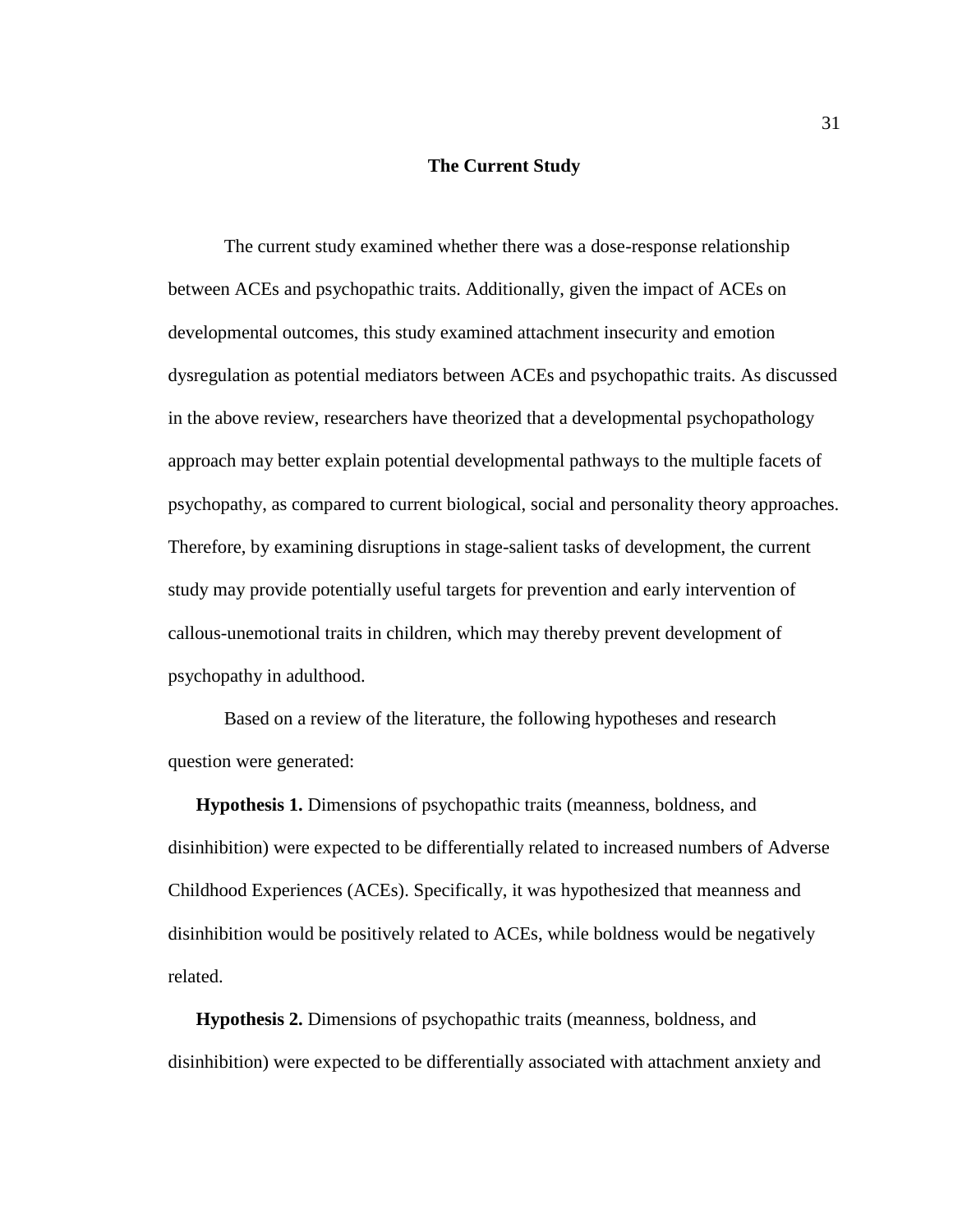avoidance. Specifically, it was hypothesized that meanness and disinhibition would be positively associated with both attachment anxiety and avoidance. Conversely, boldness would be negatively related to both attachment anxiety and avoidance.

**Hypothesis 3.** Dimensions of psychopathic traits (meanness, boldness, and disinhibition) were expected to be differentially associated with difficulties in emotion regulation (emotion dysregulation). Specifically, meanness and disinhibition would have a positive association with emotion dysregulation, while boldness would have a negative association.

**Hypothesis 4.** Attachment anxiety and avoidance, as well as emotion dysregulation, were expected to mediate the relationship between cumulative ACE scores and psychopathic trait dimensions (meanness, boldness, and disinhibition).

### **Method**

# **Participants**

A convenience sample of 359 participants was recruited from the Humboldt State University student population using the Psychology Department participant pool  $(n = 1)$ 185) and through online snowball sampling using social media (*n* = 174). Participation was limited to United States residents 18 years and older. Participants were entered into a raffle to receive one of ten \$20 Amazon gift cards. Additionally, students enrolled in psychology classes had the opportunity to earn extra credit for participation. The majority of participants were female (80.8%), between the ages of 18 and 25 (61.8%), were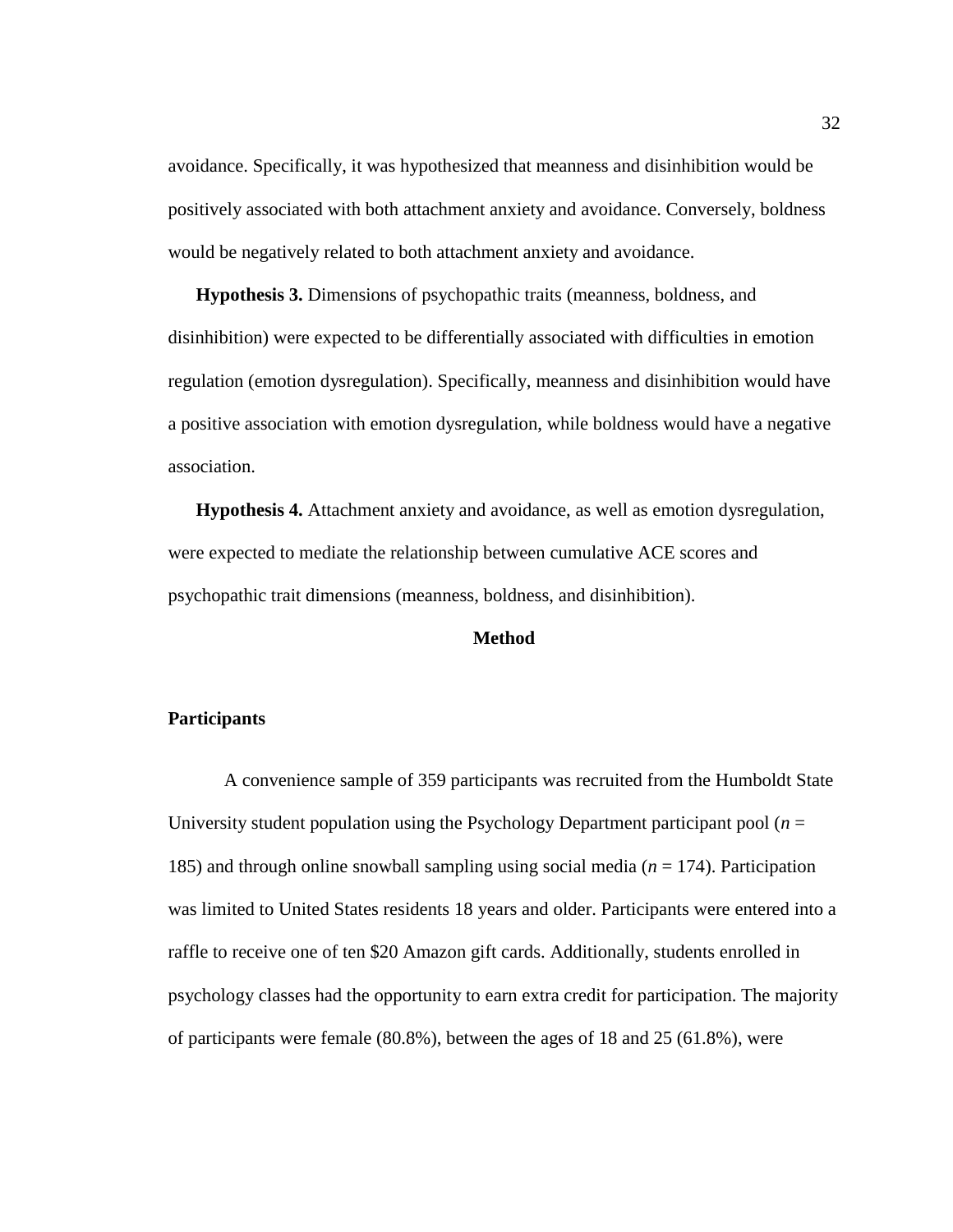# Table 1 *Participant Characteristics*

| Demographic Variable                        |     | $(n = 359)$ |  |
|---------------------------------------------|-----|-------------|--|
|                                             | n   | $\%$        |  |
| Gender                                      |     |             |  |
| Male                                        | 63  | 17.5        |  |
| Female                                      | 290 | 80.8        |  |
| Other                                       | 6   | 1.7         |  |
| Age                                         |     |             |  |
| 18-25                                       | 222 | 61.8        |  |
| 26-39                                       | 97  | 27.0        |  |
| 40-64                                       | 31  | 8.6         |  |
| 65-84                                       | 7   | 1.9         |  |
| <b>Sexual Orientation</b>                   |     |             |  |
| Predominately Heterosexual                  | 276 | 76.9        |  |
| Predominately Homosexual                    | 12  | 3.3         |  |
| <b>Bisexual</b>                             | 53  | 14.8        |  |
| Other                                       | 12  | 3.3         |  |
| Ethnicity                                   |     |             |  |
| White/European-American                     | 197 | 54.9        |  |
| Black/African-American                      | 7   | 1.9         |  |
| Hispanic/Latino/a                           | 93  | 25.9        |  |
| Asian-American                              | 4   | 1.1         |  |
| Native American                             | 6   | 1.7         |  |
| Mixed Ethnicity                             | 41  | 11.4        |  |
| Other                                       | 11  | 3.1         |  |
| <b>Highest Level of Education Completed</b> |     |             |  |
| <b>Completed Grade School</b>               | 4   | 1.1         |  |
| <b>Completed Middle School</b>              | 6   | 1.7         |  |
| High School Diploma/GED                     | 6   | 1.7         |  |
| <b>Completed Some College</b>               | 204 | 56.8        |  |
| <b>Bachelor's Degree</b>                    | 78  | 21.7        |  |
| <b>Master's or Doctoral Degree</b>          | 55  | 15.3        |  |
| Other                                       | 5   | 1.4         |  |
| <b>Relationship Status</b>                  |     |             |  |
| Married                                     | 57  | 15.9        |  |
| Single                                      | 188 | 52.4        |  |
| <b>Cohabitation with Partner</b>            | 75  | 20.9        |  |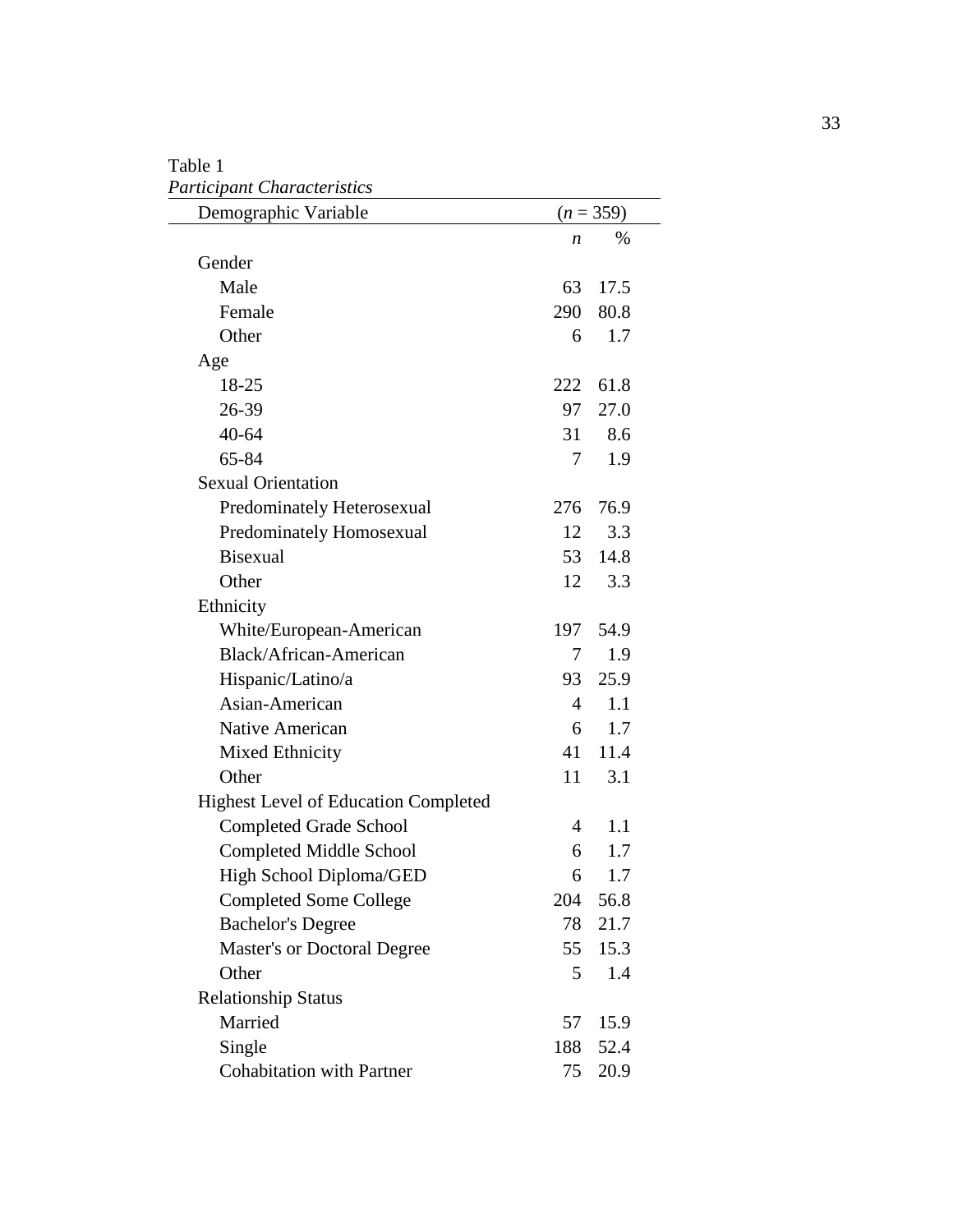| Demographic Variable          |     | $(n=359)$ |
|-------------------------------|-----|-----------|
| Separated                     |     | 0.3       |
| Divorced                      |     | 1.9       |
| Widowed                       | 4   | 1.1       |
| Re-Married                    | 4   | 1.1       |
| Other                         | 22. | 6.1       |
| <b>Employment Status</b>      |     |           |
| Not Employed Outside the Home |     | 116 32.3  |
| Part-time (1-34 hours)        |     | 136 37.9  |
| Full-time (35 hours or more)  | 92  | 25.6      |
| Other                         | 13  | 3.6       |

White/European-American (54.9%), and completed some college (56.8%). See Table 1 for demographic information for all participants.

**Power analysis**. Three separate a priori power analyses were conducted with each psychopathy dimension (TriPM meanness, disinhibition, and boldness) and the predictor variables. Estimated correlations were drawn from studies described in the literature review to illustrate the expected relationship between the three criterion variables and attachment (Craig et al., 2013), emotion dysregulation (Donahue et al., 2014; Long et al., 2014), and child maltreatment/IPV (Dargis & Koenigs, 2017; Dargis et al., 2016). Additional studies provided correlations between ACEs and attachment (Barnett, 2017), ACEs and emotion dysregulation (Poole, Kim, Dobson, & Hodgins, 2017), and attachment and emotion dysregulation (Nielsen et al., 2017). Using the method described in Aberson (2010), a sample size between 323 and 364 produced power of at least .80 for detecting significance (alpha =  $.05$ ) on each individual coefficient.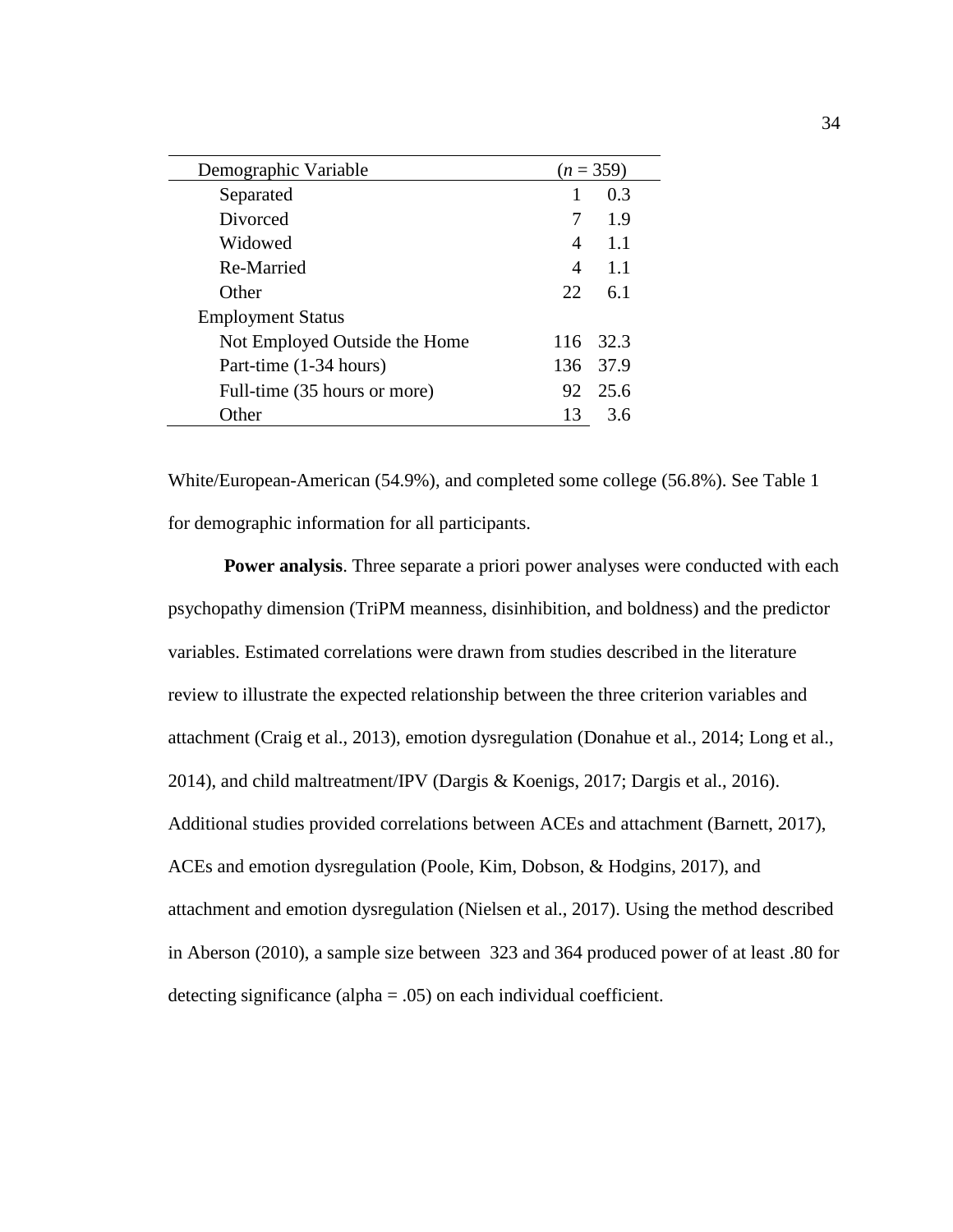### **Procedure**

Participant responses and informed consent were collected anonymously using either Survey Monkey or SONA systems. Participants read the informed consent page and clicked *yes* or *no* to indicate whether they agreed to proceed with the study. Participants were allowed to cease participation, or refrain from answering specific questions, as they desired. In recognizing that some participants may feel uncomfortable, or experience strong emotions related to some questions, contact information for the Substance Abuse and Mental Health Services Administration (SAMHSA) was provided, before and after the administration of the online survey, to assist the participant in locating a counselor or mental health service provider in their area. Additionally, participants from Humboldt State University were provided with an online reminder that free counseling is available for students through the HSU counseling and psychological services and were provided with the appropriate contact information. The current study was approved by the HSU Institutional Review Board for the Protection of Human Subjects (IRB # 17-121).

A demographic questionnaire recorded participant age, gender identity, sexual orientation, relationship status, ethnicity, household income, employment status, and education level. See appendix A for this measure. Following the demographic questionnaire, participants were provided with four self-report measures, which took approximately 30 minutes to complete. These measures were counterbalanced to reduce test fatigue and order effects.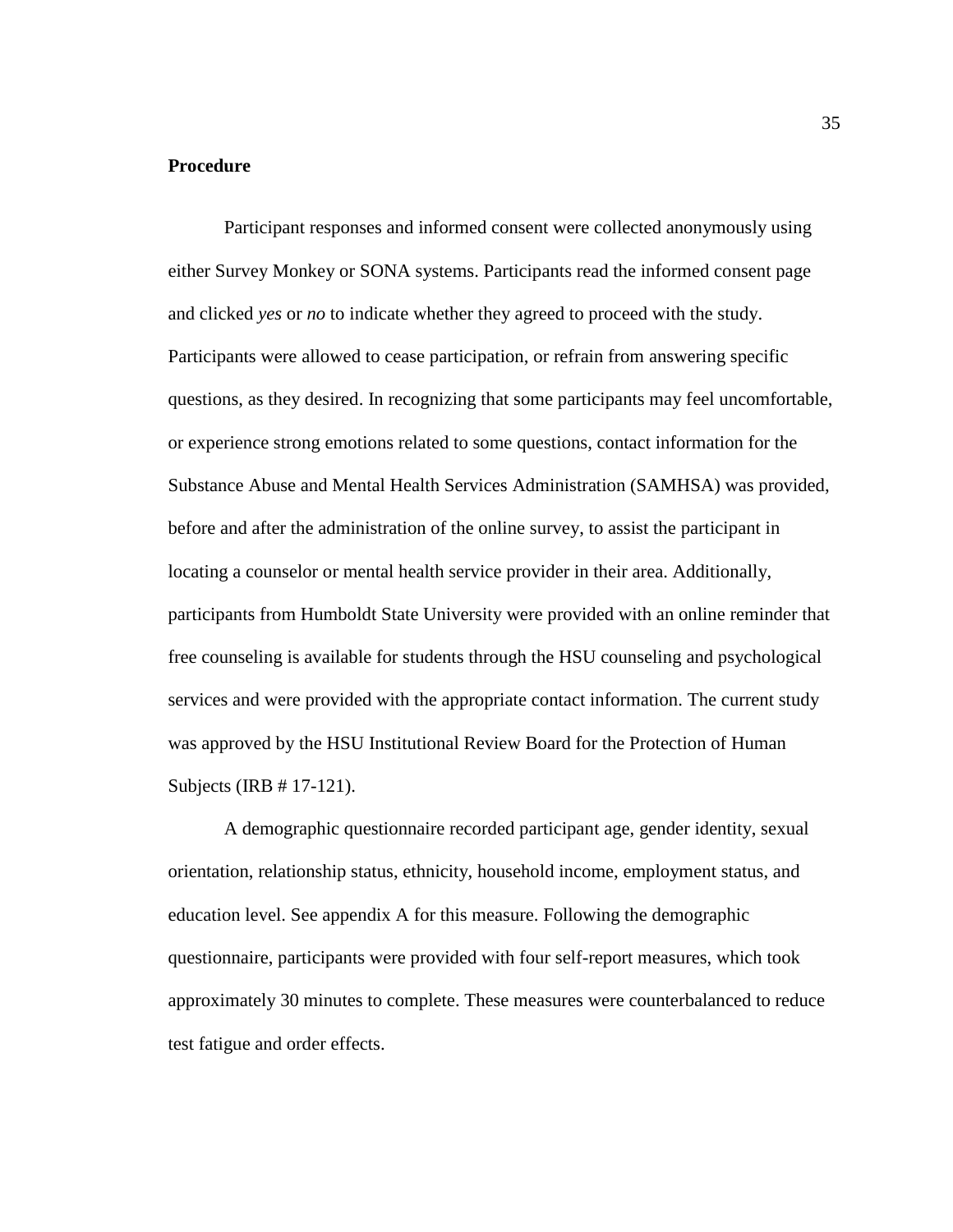### **Measures**

**Triarchic Psychopathy Measure (TriPM).** The TriPM is a 58-item self-report measure that assesses three interrelated, but distinct dimensions of psychopathy (disinhibition, boldness, and meanness; Patrick, 2010). Disinhibition is characterized by difficulties in self-regulation, including impulse control, emotion regulation, and delay of gratification. Boldness relates to characteristics of fearlessness, social dominance, and insensitivity to stress. Meanness encompasses callous-unemotional traits, including exploitativeness, lack of empathy, and lack of close relationships. Sample items include "I often get bored quickly and lose interest" (disinhibition), "I have a knack for influencing people" (boldness), and "I don't mind if someone I dislike gets hurt" (meanness). Items are rated on a Likert scale, ranging from 1 to 4 ("True," "Somewhat True," "Somewhat False," and "False"). Higher scores on each subscale reflect higher levels of each psychopathy dimension. See Appendix B for this measure.

The TriPM shows good convergent validity with other psychopathy measures from clinical (Psychopathy Checklist-Revised; Venables, Hall & Patrick, 2013) and nonclinical samples (Psychopathic Personality Inventory-Short Form; Stanley, Wygant & Sellbom, 2013). This measure showed high internal consistency, as measured by Cronbach's alpha, with the total scale alpha of .87 in one community sample (van Dongen, Drislane, Nijman, Soe-Agnie & Marle, 2016). Internal consistency for the three subscales fell between .80 and .87 in a community sample and in a sample of college students (Blagov, Patrick, Oost, Goodman & Pugh, 2016). Test-retest reliability was also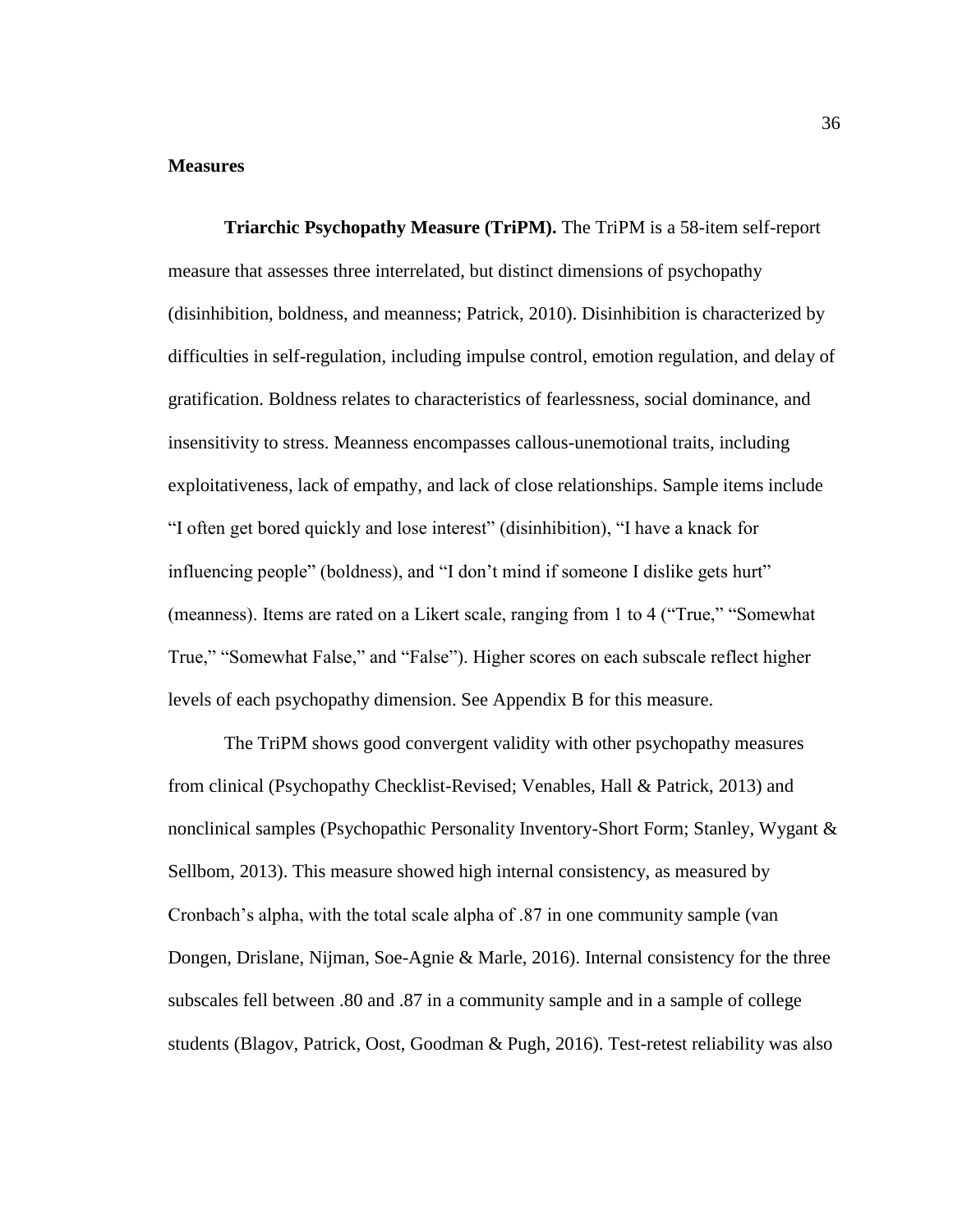reported, with the subscales reporting correlations between .64 and .77 over a three month span in a college student sample. In the current study, alpha was reported to be .87, .85, and .82 for meanness, disinhibition, and boldness, respectively.

**Adverse Childhood Experiences (ACEs) questionnaire.** A modified version of the ACE Study Questionnaire (Felitti et al., 1998) was used to measure ACEs. This 14 item measure asks participants to retrospectively report on child maltreatment and other household dysfunction in the first 18 years of life via dichotomous yes or no questions. More yes responses indicate a higher ACE score. Sample questions include "Did a parent or other adult in the household often push, grab, slap, or throw something at you?" and "Was a household member depressed or mentally ill or did a household member attempt suicide?"

Additional items were added to assess the experience of being a foster child, the death of a parent, prolonged separation from parent, and witnessing female-on-male IPV. Furthermore, wording of some questions was updated to include additional, less traditional caregiver types ("Was your mother/stepmother*/foster-mother or father's girlfriend/boyfriend* often pushed, grabbed, slapped, or had something thrown at her?"), to address the growing abuse of prescription drugs ("Did you live with anyone who was a problem drinker or alcoholic, or who used street drugs *or who had a problem with prescription drugs*?"), and expanded parental criminal justice involvement ("Did a household member *commit a serious crime or* go to prison?"). See Appendix C for this measure.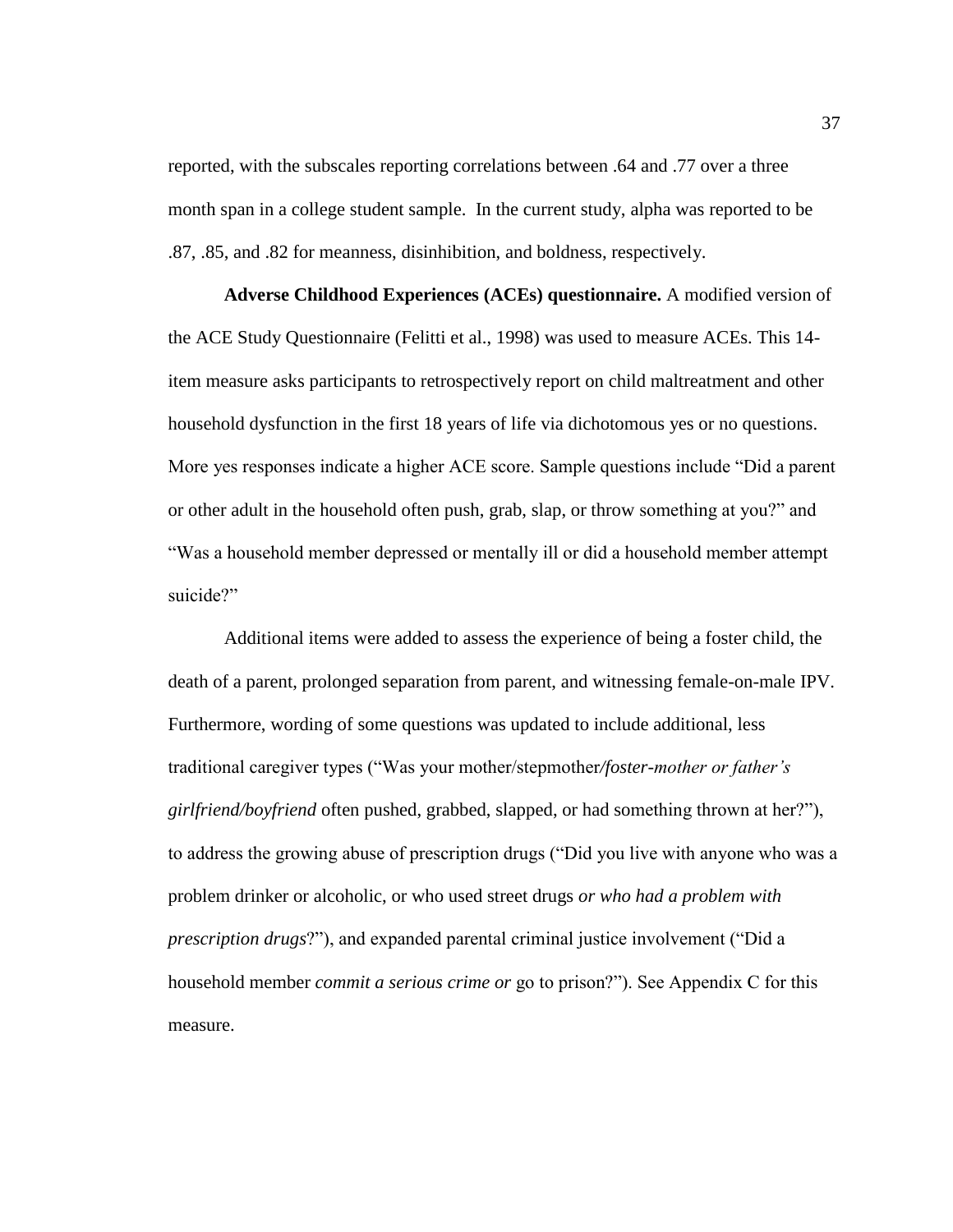The unmodified (10-item) version of the ACE questionnaire showed good testretest reliability in a large adult sample (Dube et al., 2003). Howe et al. (2015) reported a Cronbach's alpha of .76 for this modified version, utilizing a college and community sample. The current study had a Cronbach's alpha of .80.

**Experiences in Close Relationships Scale – Revised (ECR-R).** This 36-item questionnaire measures two separate dimensions of insecure attachment on a 7-point Likert scale, from 1 ("Strongly Disagree") to 7 ("Strongly Agree"; Fraley, Waller & Brennan, 2000). Attachment anxiety relates to preoccupation with relationships and rejection sensitivity with respect to romantic adult attachment figures. It is characterized by such items as "I worry that romantic partners won't care about me as much as I care about them" (Brennan, Clark & Shaver, 1998). Attachment avoidance relates to a tendency to avoid, or detach from, an attachment figure while in distress and is captured by items such as "I get uncomfortable when a romantic partner wants to be very close." See Appendix D for this measure.

Sibley, Fischer & Liu (2005) reported acceptable convergent (e.g., positively related to a relationship questionnaire) and discriminant (not related to relationships with friends and family) validity in a sample of undergraduate students. Further tests of construct validity revealed an expected positive relationship with loneliness (UCLA Loneliness Scale) and a negative relationship with social support measures (Social Provisions Scale; Fairchild & Finney, 2006). Sibley et al. (2005) reported an internal consistency of .93 for anxiety and .94 for avoidance, with the current study reporting the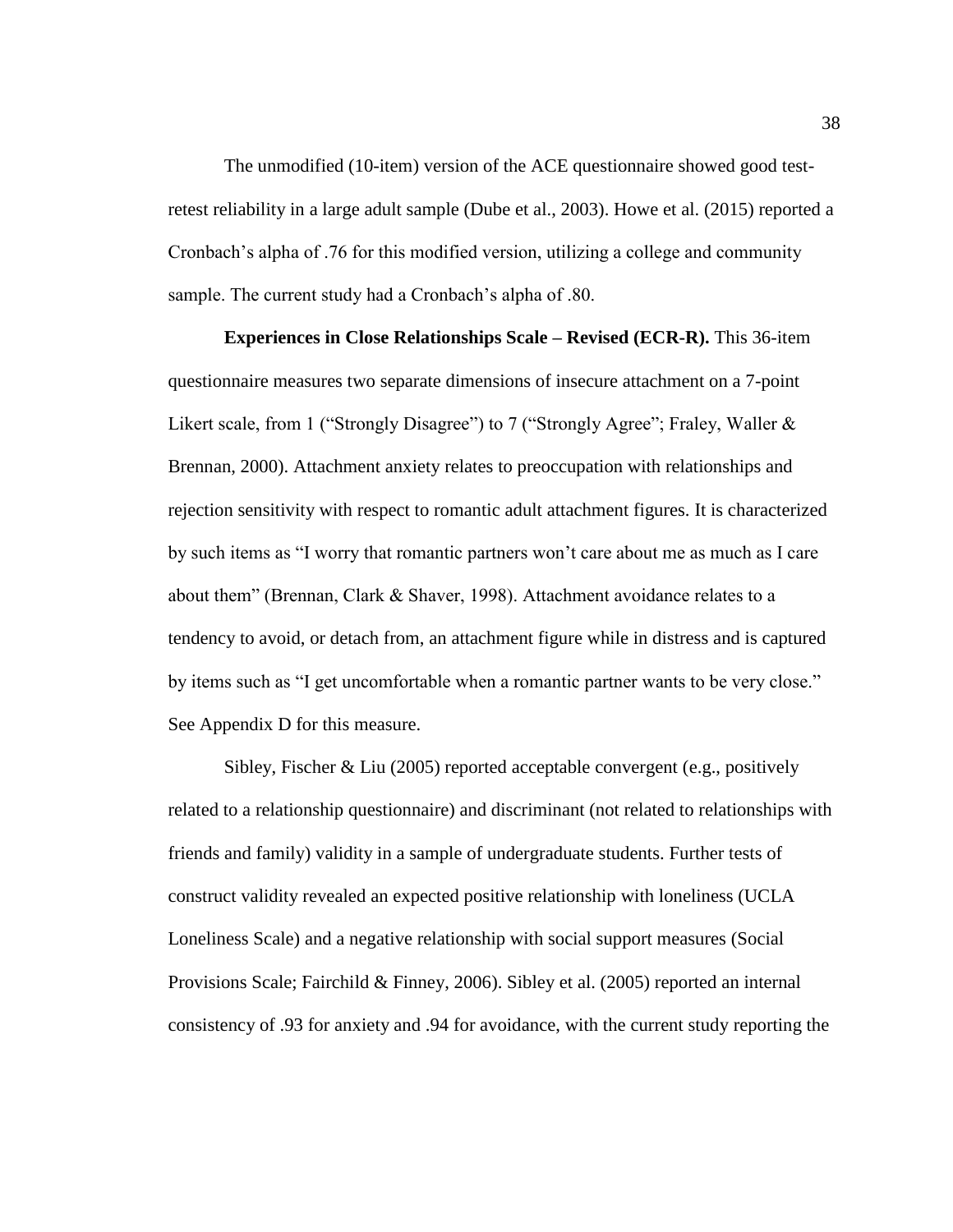same. Additionally, test-retest correlations from a previous study were reported to be between .90 and .92 for a three week period within a college sample (Sibley et al. 2005).

**Difficulties in Emotion Regulation Scale (DERS).** The DERS is a 36-item selfreport questionnaire designed to capture six aspects of emotion dysregulation (Gratz & Roemer, 2004). These aspects include inattention to feelings (awareness), the tendency to dismiss the importance of one's feelings about emotions, or to be uncertain about what emotions one is experiencing (nonacceptance and clarity), having trouble concentrating on tasks, or remaining in control when experiencing overwhelming emotions (goals and impulse), and a perception that regulatory strategies are not effective (strategies). Sample questions include "I experience my emotions as overwhelming and out of control," "When I'm upset, I have difficulty getting work done," and "When I'm upset, it takes me a long time to feel better." Items are rated on a Likert scale, ranging from 1 to 5 ("Almost never," "Sometimes," "About half the time," "Most of the time," and "Almost always"). Higher scores reflect greater difficulties with emotion regulation (i.e., emotion dysregulation). See Appendix E for this measure.

The DERS shows good convergent validity, with measures of negative mood and emotional expressivity, and predictive validity, with behaviors indicative of emotion dysregulation within a college sample (e.g., self-harm and IPV; Gratz & Roemer, 2004). Internal consistency for this scale was reported to be .94 in two nonclinical samples (Donahue et al., 2014; Ritschel, Tone, Schoemann, & Lim, 2015). Cronbach's alpha for the current study was .95. Furthermore, test-rest reliability has shown intercorrelations of .88 over a four to eight week period in a community sample (Gratz & Roemer, 2004)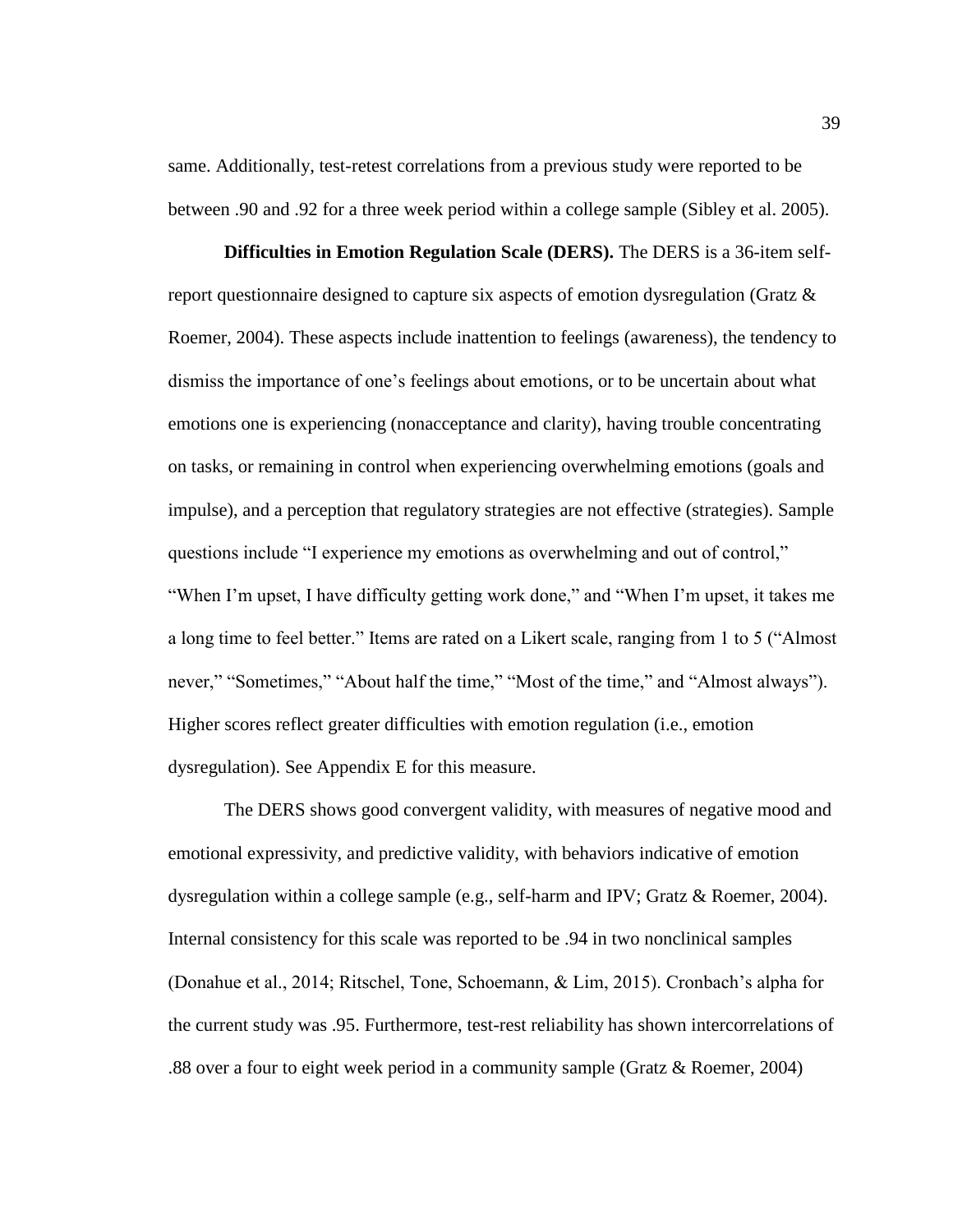# **Results**

### **Assumptions**

Pre-analysis of the data found that attachment avoidance, emotion regulation, ACEs, and the meanness and disinhibition psychopathy dimensions were positively skewed. In place of transforming potentially non-normal data, mediation analyses were conducted using bootstrapped standard errors with 5000 samples. Further examination of residual plots found no problems with normality or linearity and Breusch-Pagan tests for homoscedasticity violations were non-significant. Tolerance tests revealed no issues with multicollinearity and Mahalanobis values were not significant, indicating no problems with multivariate outliers.

In an effort to create comparison groups of similar size, ethnicity was collapsed into two categories that grouped participants according to whether or not they were people of color  $(n = 151)$ , which included participants self-reporting as Hispanic/Latino/a, Black/African-American, Native-American, Asian-American, or mixed ethnicity. Additionally, in analyses examining gender, six participants who marked "other" were omitted. Homogeneity of variance assumptions outlined by Tabachnick and Fidell (2001) were met for ethnicity analyses; however, sample sizes for males ( $n = 63$ ) and females  $(n = 290)$  violated this assumption for gender analyses. To adjust for this, a Welch two-sample t-test was utilized for gender analyses.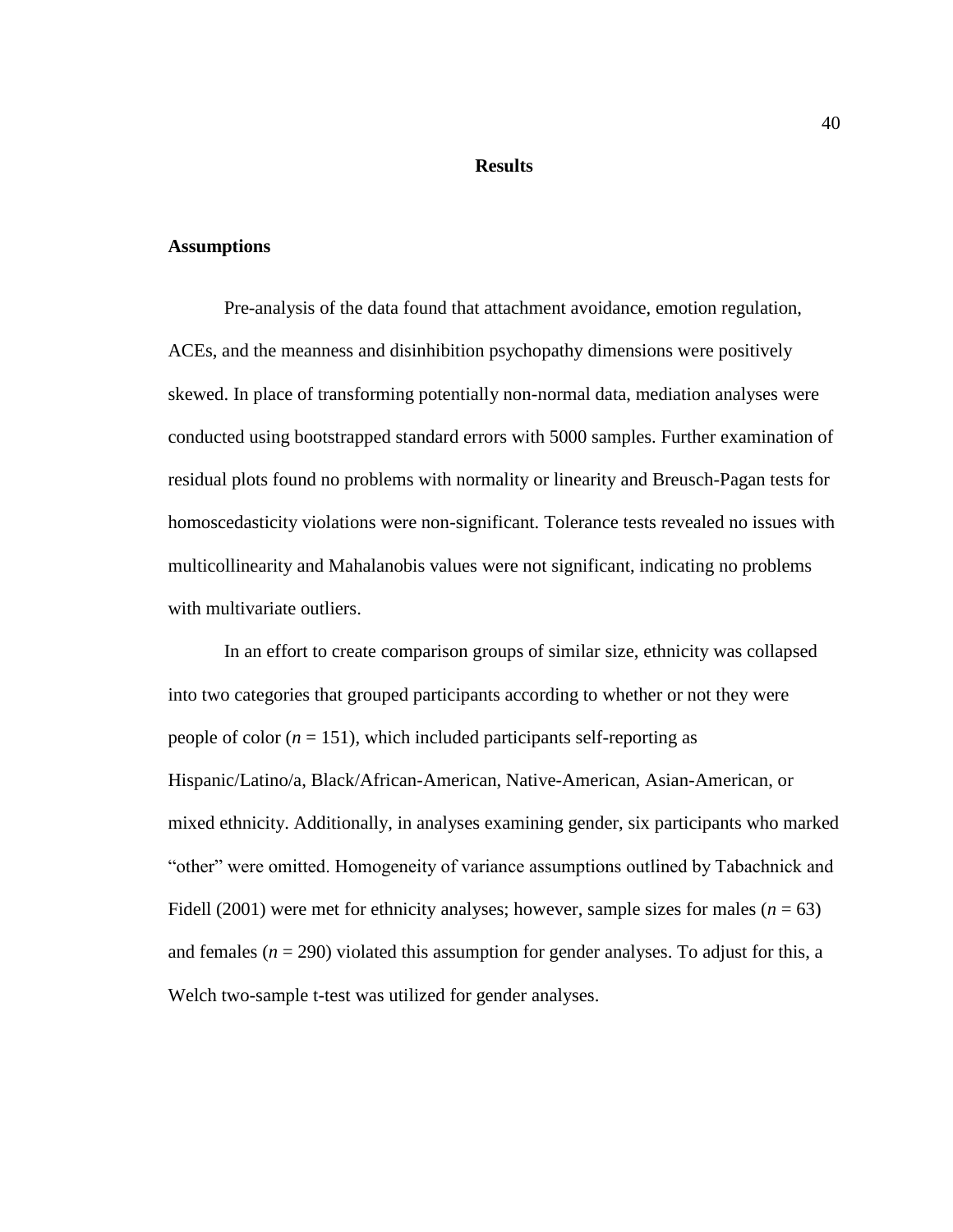### **Sample Differences**

An examination of differences between the online and university samples using a series of *t* and chi-square tests found no differences in gender; however, differences were found with respect to ethnicity,  $(\gamma^2[1] = 59.20, p < .001, \phi_C = .41)$ , level of education completed ( $\chi^2[6] = 169.57$ ,  $p < .001$ ,  $\phi_C = .69$ ), employment status ( $\chi^2[3] = 121.21$ ,  $p <$ .001,  $\phi_c = .58$ ), annual income (*t*[276] = 8.04, *p* <.001, *d* = 0.97), and age (*t*[355] = 12.11,  $p < .001$ ,  $d = 1.28$ ). In general, online participants were less likely to be a person of color, more likely to be older, have completed college, be working full-time, and have a higher annual income.

Furthermore, t-tests indicated that online and university samples did not differ significantly on ACE scores ( $t$ [335] = 0.02,  $p = .986$ ,  $d = 0.01$ ), attachment avoidance (*t*[334] = -0.39, *p* = .699, *d* = 0.04), attachment anxiety (*t*[339] = -1.40, *p* = .163, *d* = 0.15), or boldness  $(t[322] = 0.06, p = .955, d = 0.01)$ . However, university students were higher than online participants on emotion dysregulation ( $t$ [336] = -3.25,  $p = .001$ ,  $d =$ 0.35), meanness ( $t$ [338] = -2.28,  $p = .023$ ,  $d = 0.25$ ), and disinhibition ( $t$ [338] = -2.50,  $p =$  $.013, d = 0.27$ ).

Previous research has posited a negative linear relationship between age and emotion dysregulation (Donahue et al., 2014; Giromini, Ales, Campora, Zennaro, & Pignolo, 2017; Orgeta, 2009). Additionally, though psychopathic traits show stability over time, some of these behavioral traits (e.g., risk-taking behaviors and selfcenteredness) are considered to be developmentally age-appropriate through adolescence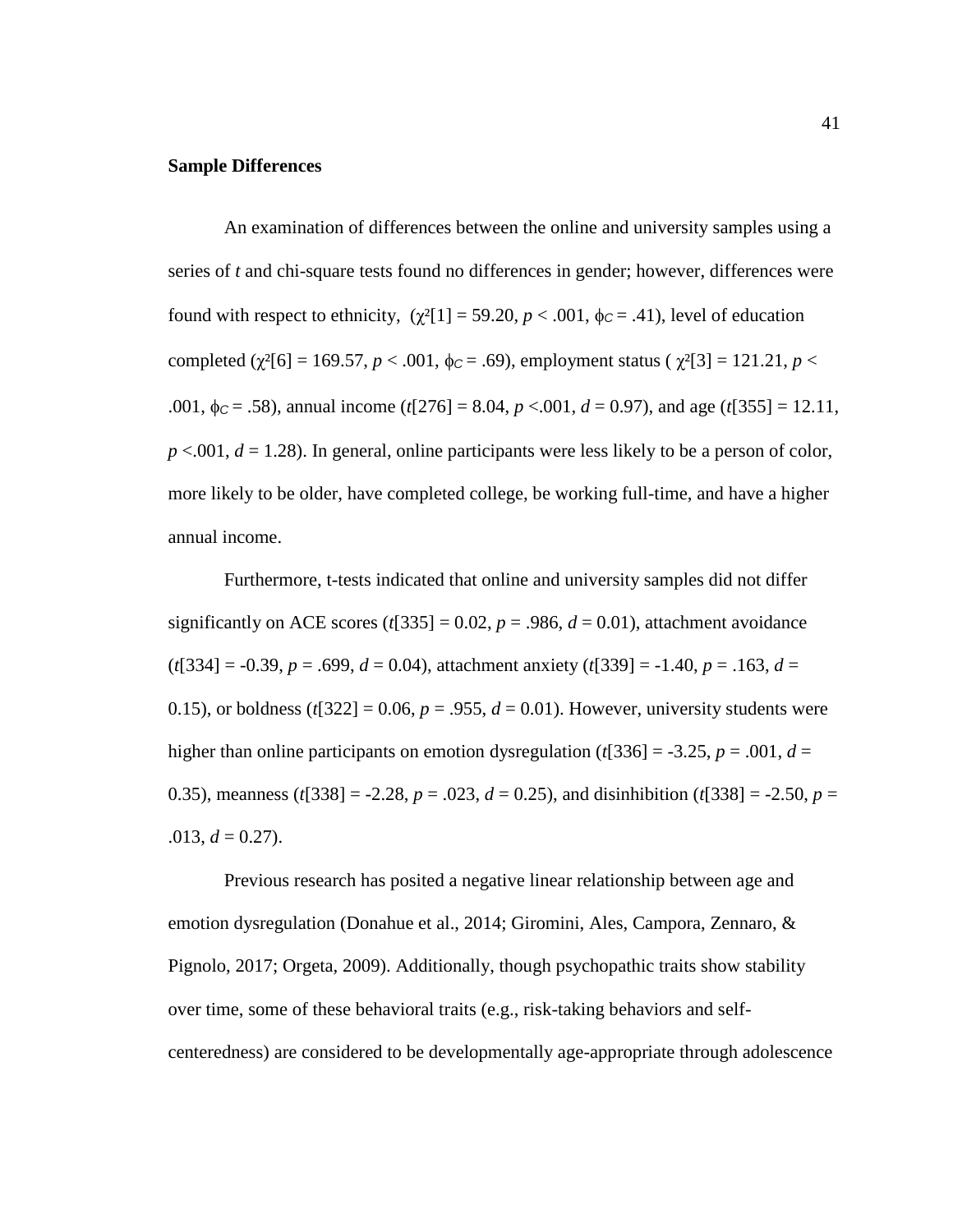and into emerging adulthood, suggesting that scores on these measures may decrease with age (Arnett, 2005; Cauffman, Skeem, Dmitrieva, & Cavanaugh, 2016). An ANCOVA revealed that emotion dysregulation, meanness and disinhibition were no longer significantly related to sample type when age was entered as a covariate. Therefore, to increased statistical power and improve generalizability, the online and university samples were combined to examine hypotheses, with age of participants used as a covariate in the final mediation analyses.

### **Descriptive Results**

Seventy-five percent of participants reported experiencing at least one ACE, with over one-third of the sample reporting four or more ACEs. Additionally, of those reporting at least one ACE, 83% reported experiencing at least one more ACE. Parental mental illness was the most commonly reported ACE (48.2%), followed by parental substance abuse (40.7%), and emotional neglect (38.4%). Though ACE scores did not differ significantly by gender, age, or annual household income, significant differences were found for ethnicity,  $t(326) = 3.34$ ,  $p < .001$ ,  $d = 0.37$ , with European Americans reporting fewer ACEs than people of color. See Table 2 for frequency of individual ACEs by ethnicity.

In addition to differences in ACE scores, ethnic and gender differences were found with regard to psychopathy, attachment, and emotion regulation. As shown in Table 3, people of color reported higher levels of attachment avoidance, emotion dysregulation, and higher scores on both the meanness and disinhibition dimensions of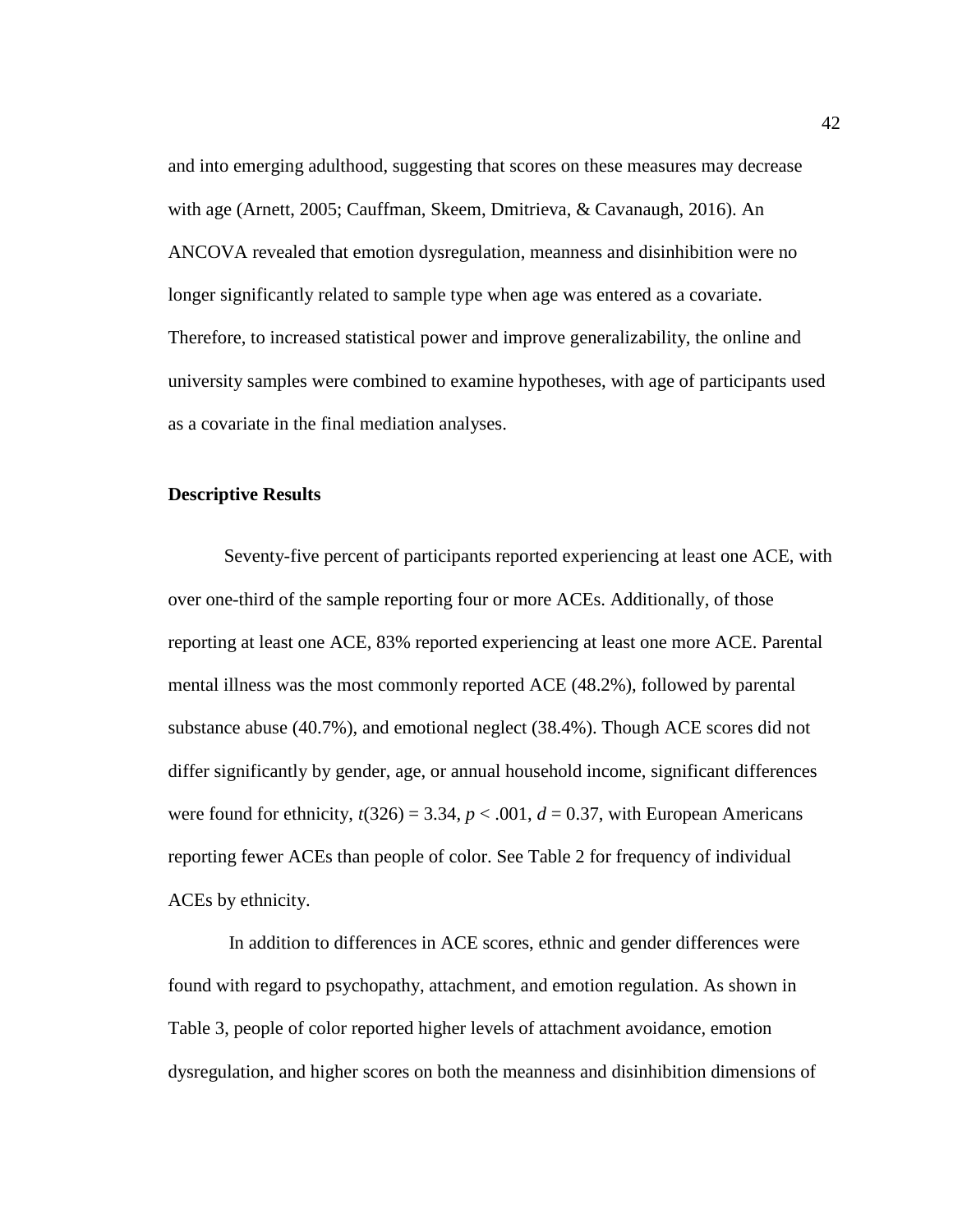| $(n = 359)$<br>$(n = 151)$<br>$(n = 197)$<br>Type of ACE<br>(%)<br>(%)<br>(%)<br>$\boldsymbol{n}$<br>$\boldsymbol{n}$<br>$\boldsymbol{n}$<br><b>Emotional Abuse</b><br>138<br>(38.4)<br>(43.0)<br>(36.0)<br>2.12<br>65<br>71<br>$4.29*$<br>(20.2)<br><b>Physical Abuse</b><br>(30.5)<br>88<br>(24.5)<br>46<br>41<br><b>Sexual Abuse</b><br>(23.3)<br>(25.9)<br>(30.5)<br>2.44<br>93<br>45<br>46<br><b>Emotional Neglect</b><br>140<br>(39.0)<br>(43.0)<br>(35.0)<br>2.55<br>65<br>69<br><b>Physical Neglect</b><br>(11.2)<br>1.86<br>48<br>(13.4)<br>(16.6)<br>25<br>22<br>$5.12*$<br><b>Parents Divorced</b><br>(31.2)<br>53<br>(26.9)<br>112<br>57<br>(37.7)<br>Death of a Parent <sup>+</sup><br>(6.1)<br>(6.1)<br>22<br>10<br>(6.8)<br>12<br>$\overline{0}$<br>Witnessing Intimate<br><b>Partner Violence</b><br>(Male Perpetrator-<br>$6.12*$<br>(15.2)<br>Female Victim)<br>70<br>(19.5)<br>39<br>(25.8)<br>30<br>Witnessing Intimate<br>Partner Violence <sup>+</sup><br>(Female<br>Perpetrator-Male<br>$13.80***$<br>(3.6)<br>Victim)<br>30<br>(15.2)<br>$\overline{7}$<br>(8.4)<br>23<br><b>Parental Substance</b><br>(40.7)<br>(40.6)<br>Abuse<br>146<br>62<br>(41.1)<br>80<br>$\overline{0}$<br><b>Parental Mental</b><br>Illness/Suicide<br>173<br>(48.2)<br>(48.3)<br>(49.2)<br>73<br>97<br>$\overline{0}$<br><b>Parental Criminal</b><br>Involvement/<br>$16.43***$<br>68<br>(18.9)<br>43<br>(28.5)<br>(11.2)<br>Incarceration<br>22<br>Foster Child <sup>+</sup><br>(6.0)<br>5<br>(2.5)<br>15<br>(4.2)<br>9<br>1.87<br>Long-term<br>Separation from<br>23(11.8) | $\mu$ . $\mu$       | Total | $L$ <i>university</i> | PoC |        | $\frac{1}{2}$<br>White | $\chi^2$   |
|--------------------------------------------------------------------------------------------------------------------------------------------------------------------------------------------------------------------------------------------------------------------------------------------------------------------------------------------------------------------------------------------------------------------------------------------------------------------------------------------------------------------------------------------------------------------------------------------------------------------------------------------------------------------------------------------------------------------------------------------------------------------------------------------------------------------------------------------------------------------------------------------------------------------------------------------------------------------------------------------------------------------------------------------------------------------------------------------------------------------------------------------------------------------------------------------------------------------------------------------------------------------------------------------------------------------------------------------------------------------------------------------------------------------------------------------------------------------------------------------------------------------------------------------------------------------------------|---------------------|-------|-----------------------|-----|--------|------------------------|------------|
|                                                                                                                                                                                                                                                                                                                                                                                                                                                                                                                                                                                                                                                                                                                                                                                                                                                                                                                                                                                                                                                                                                                                                                                                                                                                                                                                                                                                                                                                                                                                                                                |                     |       |                       |     |        |                        |            |
|                                                                                                                                                                                                                                                                                                                                                                                                                                                                                                                                                                                                                                                                                                                                                                                                                                                                                                                                                                                                                                                                                                                                                                                                                                                                                                                                                                                                                                                                                                                                                                                |                     |       |                       |     |        |                        |            |
|                                                                                                                                                                                                                                                                                                                                                                                                                                                                                                                                                                                                                                                                                                                                                                                                                                                                                                                                                                                                                                                                                                                                                                                                                                                                                                                                                                                                                                                                                                                                                                                |                     |       |                       |     |        |                        |            |
|                                                                                                                                                                                                                                                                                                                                                                                                                                                                                                                                                                                                                                                                                                                                                                                                                                                                                                                                                                                                                                                                                                                                                                                                                                                                                                                                                                                                                                                                                                                                                                                |                     |       |                       |     |        |                        |            |
|                                                                                                                                                                                                                                                                                                                                                                                                                                                                                                                                                                                                                                                                                                                                                                                                                                                                                                                                                                                                                                                                                                                                                                                                                                                                                                                                                                                                                                                                                                                                                                                |                     |       |                       |     |        |                        |            |
|                                                                                                                                                                                                                                                                                                                                                                                                                                                                                                                                                                                                                                                                                                                                                                                                                                                                                                                                                                                                                                                                                                                                                                                                                                                                                                                                                                                                                                                                                                                                                                                |                     |       |                       |     |        |                        |            |
|                                                                                                                                                                                                                                                                                                                                                                                                                                                                                                                                                                                                                                                                                                                                                                                                                                                                                                                                                                                                                                                                                                                                                                                                                                                                                                                                                                                                                                                                                                                                                                                |                     |       |                       |     |        |                        |            |
|                                                                                                                                                                                                                                                                                                                                                                                                                                                                                                                                                                                                                                                                                                                                                                                                                                                                                                                                                                                                                                                                                                                                                                                                                                                                                                                                                                                                                                                                                                                                                                                |                     |       |                       |     |        |                        |            |
|                                                                                                                                                                                                                                                                                                                                                                                                                                                                                                                                                                                                                                                                                                                                                                                                                                                                                                                                                                                                                                                                                                                                                                                                                                                                                                                                                                                                                                                                                                                                                                                |                     |       |                       |     |        |                        |            |
|                                                                                                                                                                                                                                                                                                                                                                                                                                                                                                                                                                                                                                                                                                                                                                                                                                                                                                                                                                                                                                                                                                                                                                                                                                                                                                                                                                                                                                                                                                                                                                                |                     |       |                       |     |        |                        |            |
|                                                                                                                                                                                                                                                                                                                                                                                                                                                                                                                                                                                                                                                                                                                                                                                                                                                                                                                                                                                                                                                                                                                                                                                                                                                                                                                                                                                                                                                                                                                                                                                |                     |       |                       |     |        |                        |            |
|                                                                                                                                                                                                                                                                                                                                                                                                                                                                                                                                                                                                                                                                                                                                                                                                                                                                                                                                                                                                                                                                                                                                                                                                                                                                                                                                                                                                                                                                                                                                                                                |                     |       |                       |     |        |                        |            |
|                                                                                                                                                                                                                                                                                                                                                                                                                                                                                                                                                                                                                                                                                                                                                                                                                                                                                                                                                                                                                                                                                                                                                                                                                                                                                                                                                                                                                                                                                                                                                                                |                     |       |                       |     |        |                        |            |
|                                                                                                                                                                                                                                                                                                                                                                                                                                                                                                                                                                                                                                                                                                                                                                                                                                                                                                                                                                                                                                                                                                                                                                                                                                                                                                                                                                                                                                                                                                                                                                                |                     |       |                       |     |        |                        |            |
|                                                                                                                                                                                                                                                                                                                                                                                                                                                                                                                                                                                                                                                                                                                                                                                                                                                                                                                                                                                                                                                                                                                                                                                                                                                                                                                                                                                                                                                                                                                                                                                |                     |       |                       |     |        |                        |            |
|                                                                                                                                                                                                                                                                                                                                                                                                                                                                                                                                                                                                                                                                                                                                                                                                                                                                                                                                                                                                                                                                                                                                                                                                                                                                                                                                                                                                                                                                                                                                                                                |                     |       |                       |     |        |                        |            |
|                                                                                                                                                                                                                                                                                                                                                                                                                                                                                                                                                                                                                                                                                                                                                                                                                                                                                                                                                                                                                                                                                                                                                                                                                                                                                                                                                                                                                                                                                                                                                                                |                     |       |                       |     |        |                        |            |
|                                                                                                                                                                                                                                                                                                                                                                                                                                                                                                                                                                                                                                                                                                                                                                                                                                                                                                                                                                                                                                                                                                                                                                                                                                                                                                                                                                                                                                                                                                                                                                                |                     |       |                       |     |        |                        |            |
|                                                                                                                                                                                                                                                                                                                                                                                                                                                                                                                                                                                                                                                                                                                                                                                                                                                                                                                                                                                                                                                                                                                                                                                                                                                                                                                                                                                                                                                                                                                                                                                |                     |       |                       |     |        |                        |            |
|                                                                                                                                                                                                                                                                                                                                                                                                                                                                                                                                                                                                                                                                                                                                                                                                                                                                                                                                                                                                                                                                                                                                                                                                                                                                                                                                                                                                                                                                                                                                                                                |                     |       |                       |     |        |                        |            |
|                                                                                                                                                                                                                                                                                                                                                                                                                                                                                                                                                                                                                                                                                                                                                                                                                                                                                                                                                                                                                                                                                                                                                                                                                                                                                                                                                                                                                                                                                                                                                                                |                     |       |                       |     |        |                        |            |
|                                                                                                                                                                                                                                                                                                                                                                                                                                                                                                                                                                                                                                                                                                                                                                                                                                                                                                                                                                                                                                                                                                                                                                                                                                                                                                                                                                                                                                                                                                                                                                                |                     |       |                       |     |        |                        |            |
|                                                                                                                                                                                                                                                                                                                                                                                                                                                                                                                                                                                                                                                                                                                                                                                                                                                                                                                                                                                                                                                                                                                                                                                                                                                                                                                                                                                                                                                                                                                                                                                |                     |       |                       |     |        |                        |            |
|                                                                                                                                                                                                                                                                                                                                                                                                                                                                                                                                                                                                                                                                                                                                                                                                                                                                                                                                                                                                                                                                                                                                                                                                                                                                                                                                                                                                                                                                                                                                                                                |                     |       |                       |     |        |                        |            |
|                                                                                                                                                                                                                                                                                                                                                                                                                                                                                                                                                                                                                                                                                                                                                                                                                                                                                                                                                                                                                                                                                                                                                                                                                                                                                                                                                                                                                                                                                                                                                                                |                     |       |                       |     |        |                        |            |
|                                                                                                                                                                                                                                                                                                                                                                                                                                                                                                                                                                                                                                                                                                                                                                                                                                                                                                                                                                                                                                                                                                                                                                                                                                                                                                                                                                                                                                                                                                                                                                                |                     |       |                       |     |        |                        |            |
|                                                                                                                                                                                                                                                                                                                                                                                                                                                                                                                                                                                                                                                                                                                                                                                                                                                                                                                                                                                                                                                                                                                                                                                                                                                                                                                                                                                                                                                                                                                                                                                |                     |       |                       |     |        |                        |            |
|                                                                                                                                                                                                                                                                                                                                                                                                                                                                                                                                                                                                                                                                                                                                                                                                                                                                                                                                                                                                                                                                                                                                                                                                                                                                                                                                                                                                                                                                                                                                                                                |                     |       |                       |     |        |                        |            |
| f color the disorce additional item added to the exiginal ACE                                                                                                                                                                                                                                                                                                                                                                                                                                                                                                                                                                                                                                                                                                                                                                                                                                                                                                                                                                                                                                                                                                                                                                                                                                                                                                                                                                                                                                                                                                                  | Parent <sup>+</sup> | 64    | (17.8)                | 39  | (25.8) |                        | $11.14***$ |

Table 2 *Chi-Square Analyses Examining Ethnic Differences in ACE Scores*

*Note*: PoC = Persons of color. <sup>+</sup>Indicates additional item added to the original ACE Questionnaire (Felitti et al., 1998).  $p < .05,$   $\binom{*}{p} < .01,$   $\binom{***}{p} < .001$ 

psychopathy. With respect to gender differences, males scored significantly higher than females on the meanness and disinhibition dimensions of psychopathy (see Table 4). Additional preliminary analyses revealed that as the age of the participant increased,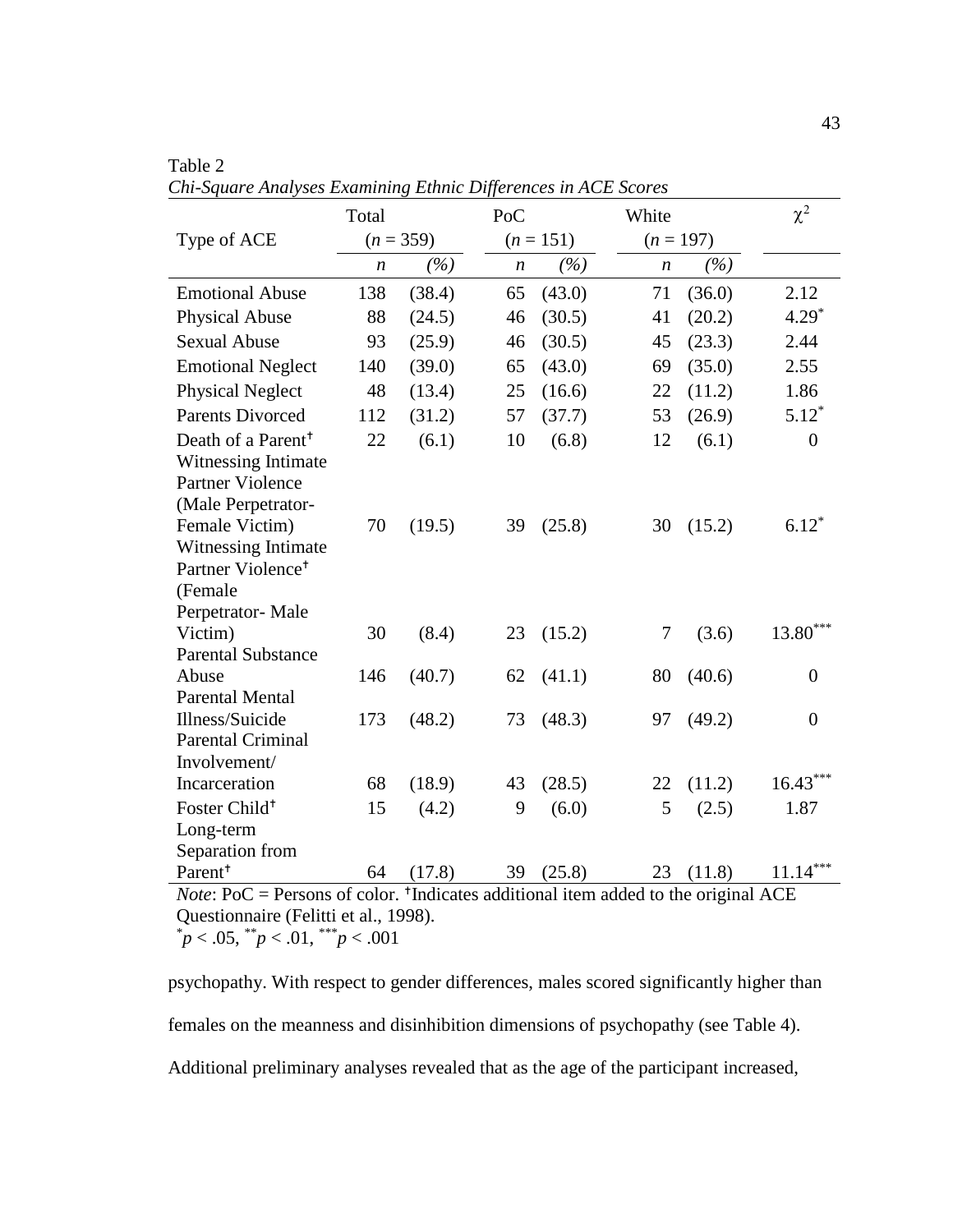|                         | PoC              |        | White            |        |           |       |                |
|-------------------------|------------------|--------|------------------|--------|-----------|-------|----------------|
|                         | $\boldsymbol{M}$ | (SD)   | $\boldsymbol{M}$ | (SD)   | t         | df    | $\overline{d}$ |
| <b>ACEs</b>             | 4.1              | (3.2)  | 3.0              | (2.9)  | $3.34***$ | 1,326 | 0.37           |
| Attachment<br>Avoidance | 3.1              | (1.3)  | 2.8              | (1.2)  | $2.38*$   | 1,326 | 0.27           |
| Attachment<br>Anxiety   | 3.5              | (1.4)  | 3.3              | (1.3)  | 1.49      | 1,330 | 0.17           |
| Emotion                 |                  |        |                  |        |           |       |                |
| Dysregulation           | 90.0             | (28.3) | 83.2             | (25.9) | $2.27*$   | 1,327 | 0.25           |
| <b>Meanness</b>         | 31.1             | (8.8)  | 26.4             | (6.0)  | $5.80***$ | 1,328 | 0.65           |
| <b>Boldness</b>         | 49.6             | (9.4)  | 48.3             | (9.0)  | 1.23      | 1,314 | 0.14           |
| Disinhibition           | 39.4             | (10.1) | 36.2             | (9.9)  | $2.83***$ | 1,328 | 0.31           |

Table 3 *Independent Samples t-tests and Effect Sizes For All Variables by Ethnicity*

*Note:* PoC = persons of color.

\**p* < .05, \*\**p* < .01, \*\*\**p* < .001

# Table 4

*Independent Samples t-tests and Effect Sizes For All Variables by Gender*

| Variable           | Gender |        |        |        |           |      |                  |                  | Total  |
|--------------------|--------|--------|--------|--------|-----------|------|------------------|------------------|--------|
|                    |        | Male   | Female |        |           |      |                  |                  |        |
|                    | M      | (SD)   | M      | (SD)   | t         | df   | $\boldsymbol{d}$ | $\boldsymbol{M}$ | (SD)   |
| <b>ACEs</b>        | 3.2    | (3.3)  | 3.5    | (3.0)  | $-0.68$   | 1,86 | 0.10             | 3.4              | (3.1)  |
| Attachment         |        |        |        |        |           |      |                  |                  |        |
| Avoidance          | 3.0    | (1.2)  | 2.9    | (1.2)  | 0.56      | 1,87 | 0.08             | 3.4              | (1.3)  |
| Attachment         |        |        |        |        |           |      |                  |                  |        |
| Anxiety<br>Emotion | 3.4    | (1.3)  | 3.4    | (1.4)  | $-0.29$   | 1,84 | 0.04             | 2.9              | (1.2)  |
| Dysregulation      | 81.8   | (25.5) | 87.0   | (27.4) | $-1.40$   | 1,89 | 0.19             | 85.7             | (27.1) |
| <b>Meanness</b>    | 33.2   | (8.9)  | 27.3   | (6.9)  | $4.80***$ | 1,75 | 0.80             | 28.3             | (7.6)  |
| <b>Boldness</b>    | 50.5   | (9.3)  | 48.3   | (8.9)  | 1.61      | 1,82 | 0.24             | 48.9             | (9.1)  |
| Disinhibition      | 42.0   | (10.9) | 36.6   | (9.6)  | $3.58***$ | 1,82 | 0.55             | 37.5             | (10.1) |

*Note:* \*p < .05, \*\*p < .01, \*\*\*p < .001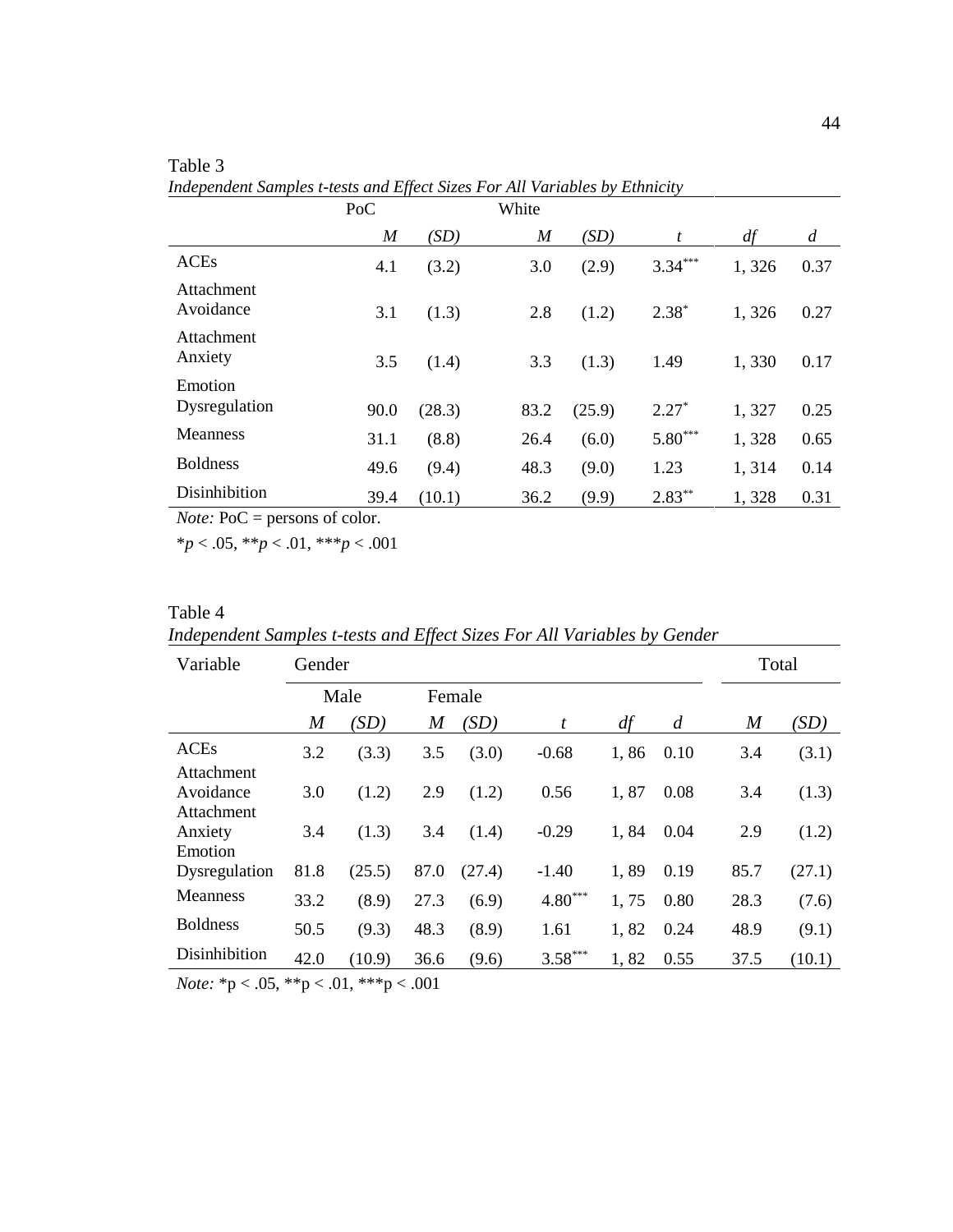attachment anxiety ( $r[337] = -0.20$ ,  $p < .001$ ), emotion dysregulation ( $r[334] = -0.34$ ,  $p <$ .001), and the meanness ( $r$ [336] = -0.16,  $p = .003$ ) and disinhibition ( $r$ [336] = -0.19,  $p$  < .001) dimensions of psychopathy decreased; however, the opposite relationship was found between boldness and age,  $r[320] = 0.12$ ,  $p = .040$ . Finally, as income increased, attachment anxiety ( $r[263] = -0.16$ ,  $p = .009$ ), emotion dysregulation ( $r[262] = -0.21$ ,  $p <$ .001), meanness (*r*[263] = -0.17, *p* = .005), and disinhibition (*r*[265] = -0.15, *p* = .012) decreased. Due to these findings, ethnicity, gender, and income were included as covariates, in addition to age, in the final mediation models.

# **Correlational Analyses**

Zero-order correlations for all variables of interest are included in Table 5. Higher meanness and disinhibition scores were related to higher levels of attachment anxiety, attachment avoidance, and emotion dysregulation. Conversely, boldness scores were negatively correlated with both attachment dimensions and with emotion dysregulation. Additionally, ACE scores were found to be significantly and positively related to the meanness and disinhibition aspects of psychopathy, but not significantly related to boldness, providing partial support for the current study's hypotheses.

### **Hierarchical Regression Analyses**

In order to assess whether the addition of the ACEs categories improve prediction of psychopathic traits beyond previously established adverse experiences (i.e., child maltreatment and witnessing IPV), a two-step, post-hoc hierarchical regression was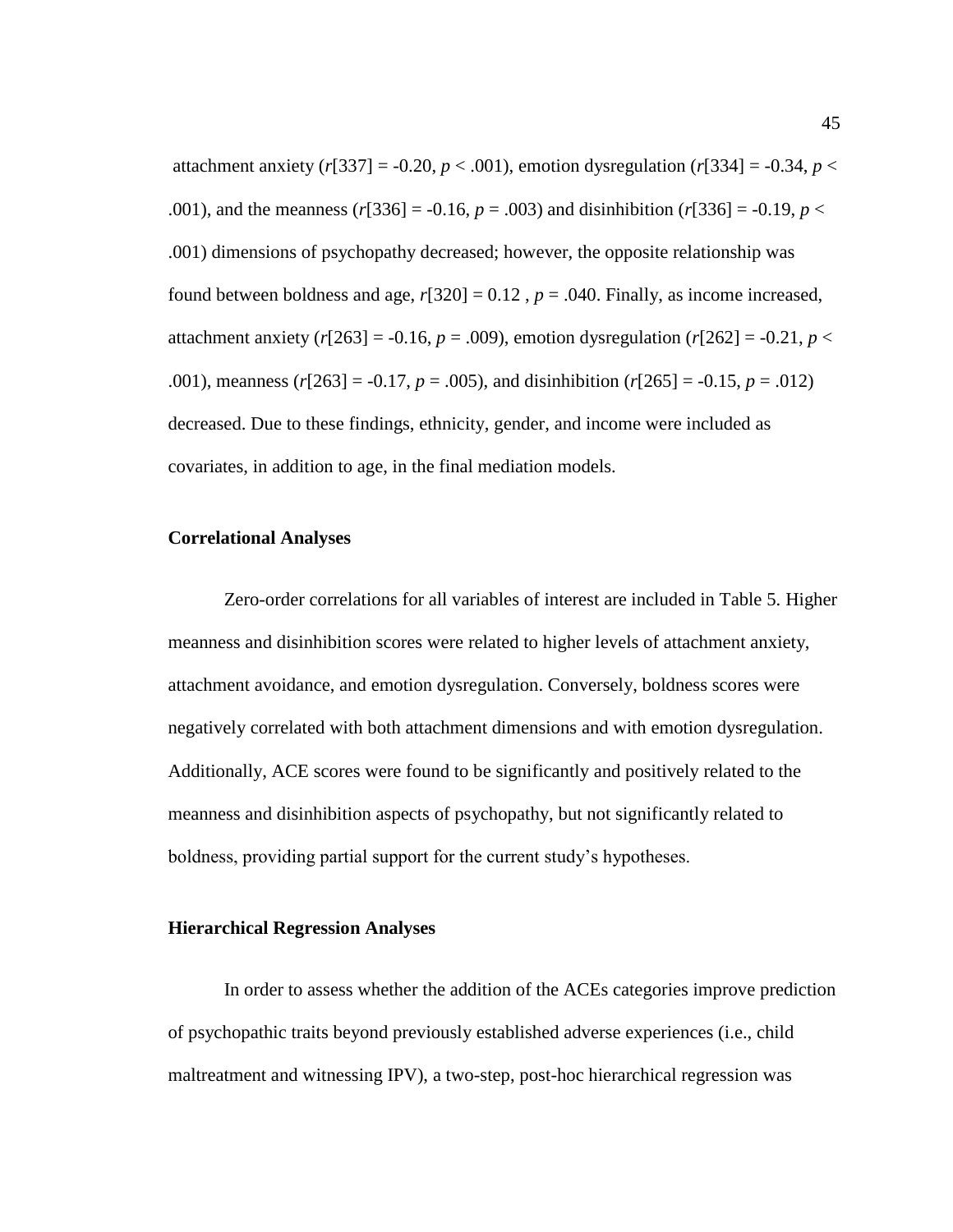| Variable                       | $\ominus$ | $\widehat{\odot}$ | $\odot$              | $\bigoplus$ | $\widehat{c}$ | $\odot$              | E            |
|--------------------------------|-----------|-------------------|----------------------|-------------|---------------|----------------------|--------------|
| (1) ACE Score                  | I         |                   |                      |             |               |                      |              |
| (2) Attachment Anxiety         | $0.27***$ | ł                 |                      |             |               |                      |              |
| (3) Attachment Avoidance       | $0.24***$ | $0.48***$         | ł                    |             |               |                      |              |
| lation<br>(4) Emotion Dysregul | $0.22***$ | $0.50***$         | $0.33***$            | ł           |               |                      |              |
| (5) Meanness                   | $0.17***$ | $0.24***$         | $0.28***$            | $0.34***$   | ł             |                      |              |
| (6) Boldness                   | $-0.05$   | $-0.36***$        | $-0.15$ <sup>*</sup> | $-0.43***$  | 0.07          | $\mathbf{I}$         |              |
| (7) Disinhibition              | $0.35***$ | $0.41***$         | $0.24***$            | $0.52***$   | $0.54***$     | $-0.15$ <sup>*</sup> | $\mathbf{I}$ |

| く・ミュー へいく                               |
|-----------------------------------------|
| ļ                                       |
|                                         |
|                                         |
|                                         |
|                                         |
|                                         |
| $-2$ . It is a contracted for $\sim$ 1. |
|                                         |
|                                         |
|                                         |
|                                         |
| )                                       |
|                                         |
|                                         |
|                                         |
| ļ<br>I                                  |
|                                         |
|                                         |
|                                         |
|                                         |
|                                         |
|                                         |
| I                                       |
|                                         |
|                                         |
|                                         |
|                                         |
|                                         |
|                                         |
|                                         |
|                                         |
|                                         |
|                                         |
|                                         |
| $\frac{1}{3}$<br>I                      |
|                                         |
|                                         |
|                                         |
|                                         |
|                                         |
|                                         |
|                                         |
|                                         |
|                                         |
| ļ                                       |
|                                         |
|                                         |
|                                         |
|                                         |
|                                         |
|                                         |
|                                         |
|                                         |
|                                         |
| Ì                                       |
|                                         |
|                                         |
|                                         |
|                                         |
| רא האמר<br>ì                            |
|                                         |
|                                         |
|                                         |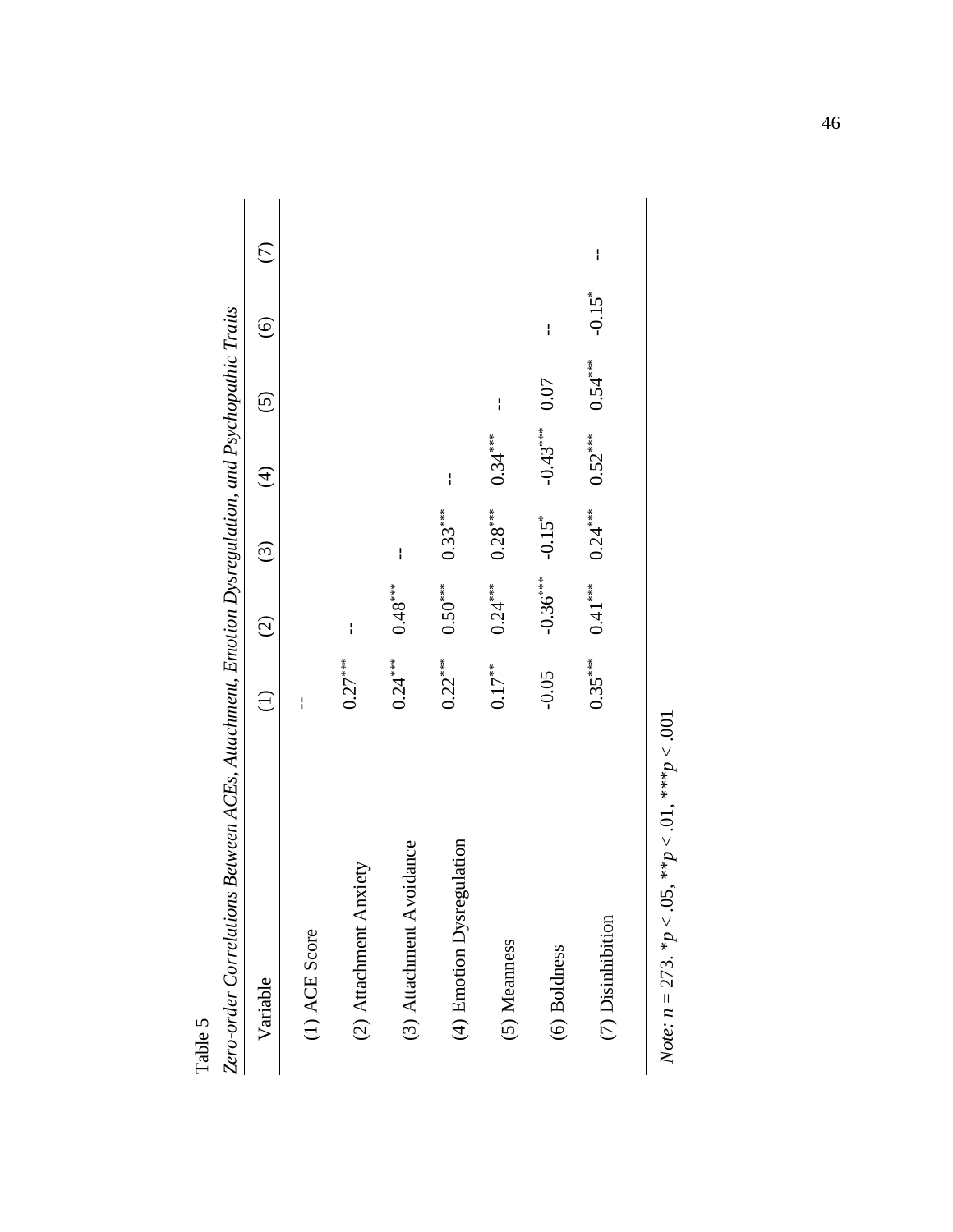conducted, with child maltreatment and IPV entered in step one and the remaining household dysfunction categories entered in step two (See Table 6 for standardized regression coefficients and  $R^2$ ). Due to possible violations of homoscedasticity, White's test was utilized to test significance for this analysis. Childhood maltreatment and IPV predicted meanness (*F*[6, 316] = 4.37,  $p < .001$ ) and disinhibition (*F*[6, 315] = 5.17,  $p <$ .001). Experience of physical abuse and witnessing IPV uniquely predicted meanness, while there were no unique predictors of disinhibition. Interestingly, though child maltreatment and IPV's prediction of boldness did not reach statistical significance (*F*[6,  $300$ ] = 1.87,  $p = .086$ ), the experience of emotional neglect was negatively and significantly related to boldness.

The addition of the remaining household dysfunction categories improved prediction for meanness  $(F[13, 309] = 3.22, p < .001)$  and disinhibition  $(F[13, 308] =$ 4.71,  $p < .001$ ). With this addition, the individual ACEs of physical abuse and witnessing IPV were no longer significant; however, having an incarcerated parent was significantly related to higher meanness scores, while experiencing physical neglect was related to lower meanness scores. The additional household dysfunction categories did not improve prediction for boldness  $(F[13, 293] = 1.12, p = .344)$ ; however, the experience of emotional neglect remained significantly related to lower boldness scores. These patterns suggest that measuring an accumulation of ACEs, as opposed to singular risk factors, improves prediction of the impulsive and callous aspects of psychopathic traits. Thus, total ACE scores were used in mediation analyses.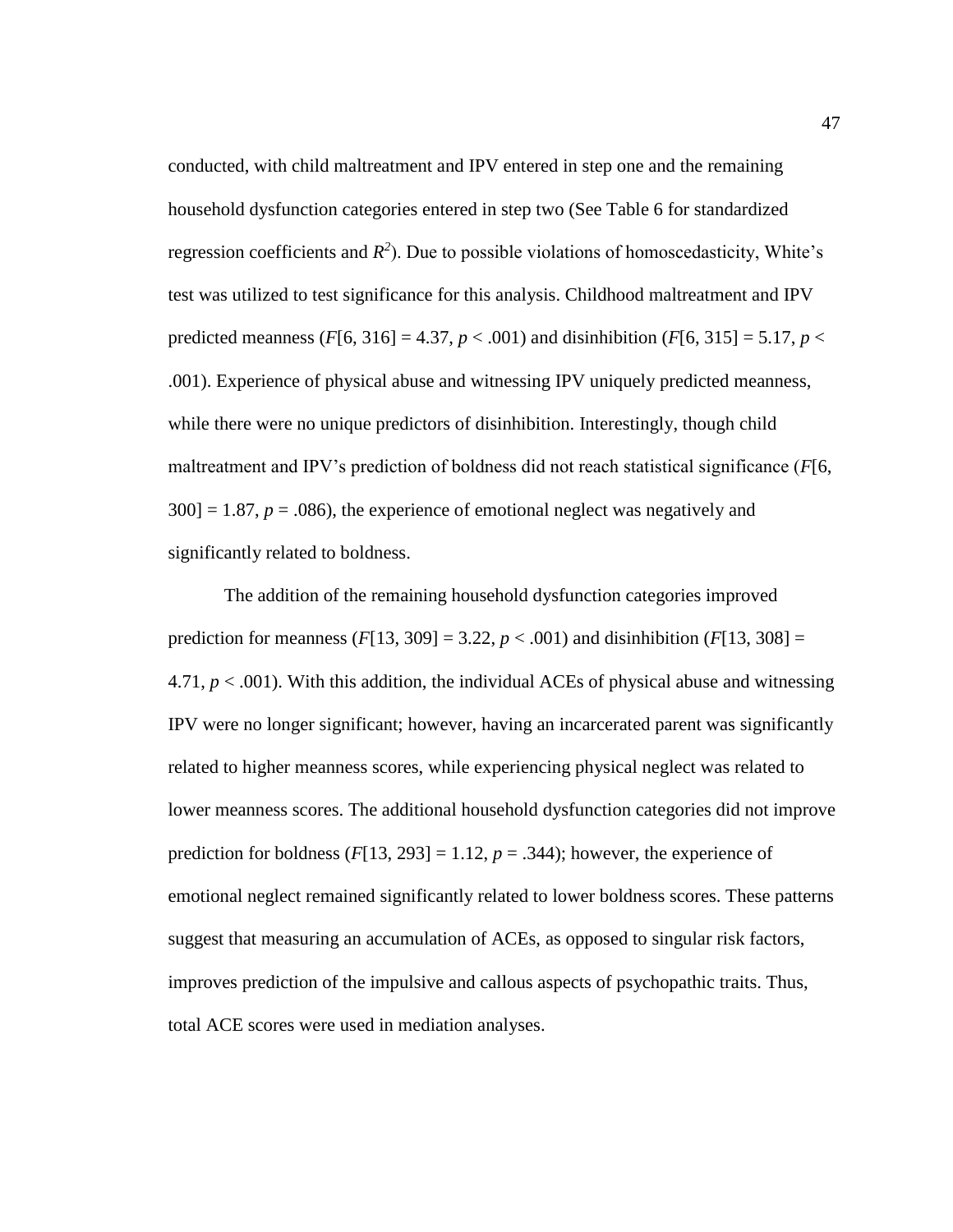Table 6

| Predictor                       | Meanness <sup>a</sup> |          |          | <b>Boldness</b> <sup>b</sup> |          | Disinhibition <sup>c</sup> |  |  |
|---------------------------------|-----------------------|----------|----------|------------------------------|----------|----------------------------|--|--|
|                                 | Step 1                | Step 2   | Step 1   | Step 2                       | Step 1   | Step 2                     |  |  |
| Child Maltreatment and IPV      |                       |          |          |                              |          |                            |  |  |
| <b>Emotional Abuse</b>          | $-0.08$               | $-.01$   | $-.05$   | $-.04$                       | .09      | .08                        |  |  |
| <b>Physical Abuse</b>           | $.14*$                | .12      | .11      | .12                          | .06      | .08                        |  |  |
| <b>Sexual Abuse</b>             | .06                   | .04      | $-.03$   | $-.03$                       | .10      | .08                        |  |  |
| <b>Emotional Neglect</b>        | .05                   | .05      | $-.20**$ | $-.20$ <sup>**</sup>         | .08      | .04                        |  |  |
| <b>Physical Neglect</b>         | $-.10$                | $-.18*$  | .04      | .01                          | .07      | $-.07$                     |  |  |
| Witnessing IPV <sup>+</sup>     | $.20***$              | .14      | .02      | $-.01$                       | .04      | $-.02$                     |  |  |
| Other Household Dysfunction     |                       |          |          |                              |          |                            |  |  |
| <b>Parents Divorced</b>         |                       | .05      |          | $-.03$                       |          | .04                        |  |  |
| Death of a Parent               |                       | $-.04$   |          | $-.04$                       |          | .01                        |  |  |
| <b>Parental Substance Abuse</b> |                       | .03      |          | .04                          |          | .12                        |  |  |
| <b>Parental Mental</b>          |                       |          |          |                              |          |                            |  |  |
| Illness/Suicide                 |                       | $-.14$   |          | $-.02$                       |          | .02                        |  |  |
| <b>Parental Criminal</b>        |                       |          |          |                              |          |                            |  |  |
| Involvement/Incarceration       |                       | $.17*$   |          | .02                          |          | $.20***$                   |  |  |
| Foster Child <sup>+</sup>       |                       | $-.01$   |          | $-.03$                       |          | $.14*$                     |  |  |
| Long-term Separation            |                       |          |          |                              |          |                            |  |  |
| from Parent                     |                       | .08      |          | .11                          |          | $-.04$                     |  |  |
| $R^2$ model                     | $.08^{***}$           | $.12***$ | .04      | .05                          | $.09***$ | $.17***$                   |  |  |
| $R^2$ change                    |                       | $.04*$   |          | .01                          |          | $.08^{\ast\ast\ast}$       |  |  |
| $F$ change                      |                       | $2.14*$  |          | 0.49                         |          | $4.02***$                  |  |  |

*Standardized Regression Coefficients (b\*) From Hierarchical Regression Analysis Predicting Psychopathic Traits from ACEs Categories*

*Note:* <sup>a</sup>Model 1 df(6, 316); Model 2 df(13, 309). <sup>b</sup>Model 1 df(6, 300); Model 2 df(13, 293). CModel 1 df(6, 315); Model 2 df(13, 308). Composite of both IPV questions.  $p < .05,$  \*\*p $< .01,$  \*\*\*p $< .001$ .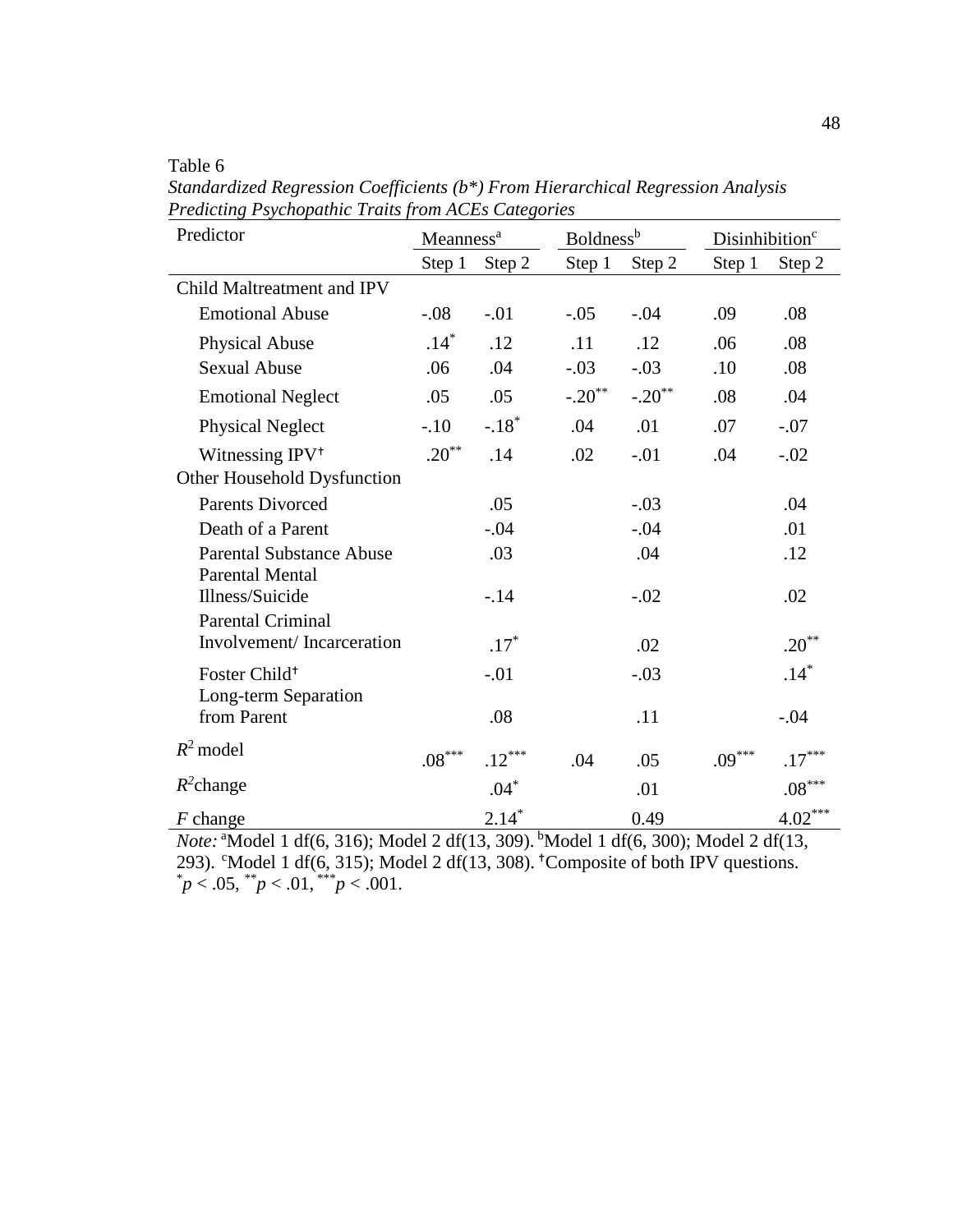# **Mediation Analyses**

The lavaan package for RStudio was utilized to test the indirect effects of attachment insecurity and emotion dysregulation simultaneously on the relationship between ACEs and psychopathic traits, in order examine both the unique and shared variance accounted for by each variable. Maximum likelihood estimation was used to handle missing data. A test of homogeneity of covariance indicated that gender, ethnicity, age, and annual household income variables were related to, but did not significantly interact with, predictor variables and were therefore included as covariates in each analyses. Patrick et al. (2009) suggested that each psychopathic trait included in the triarchic theory represents an overlapping, but distinct dimension of psychopathy. Given this, separate mediation models were explored, as opposed creating a combined latent variable to represent psychopathic traits as a whole. As boldness was not related to ACEs, only the models with meanness and disinhibition were examined (See Figure 1 for the significant pathways, using standardized beta coefficients, for both models).

**Meanness.** As shown in Figure 1, higher ACE scores were related to greater attachment avoidance, attachment anxiety, and emotion dysregulation. Additionally, participants with higher levels of attachment avoidance and emotion dysregulation had higher levels of meanness; however, attachment anxiety was not significantly related to meanness in this model. ACE scores appear to indirectly affect meanness through attachment avoidance (95% CI [0.02, 0.23]) and emotion dysregulation (95% CI [0.05,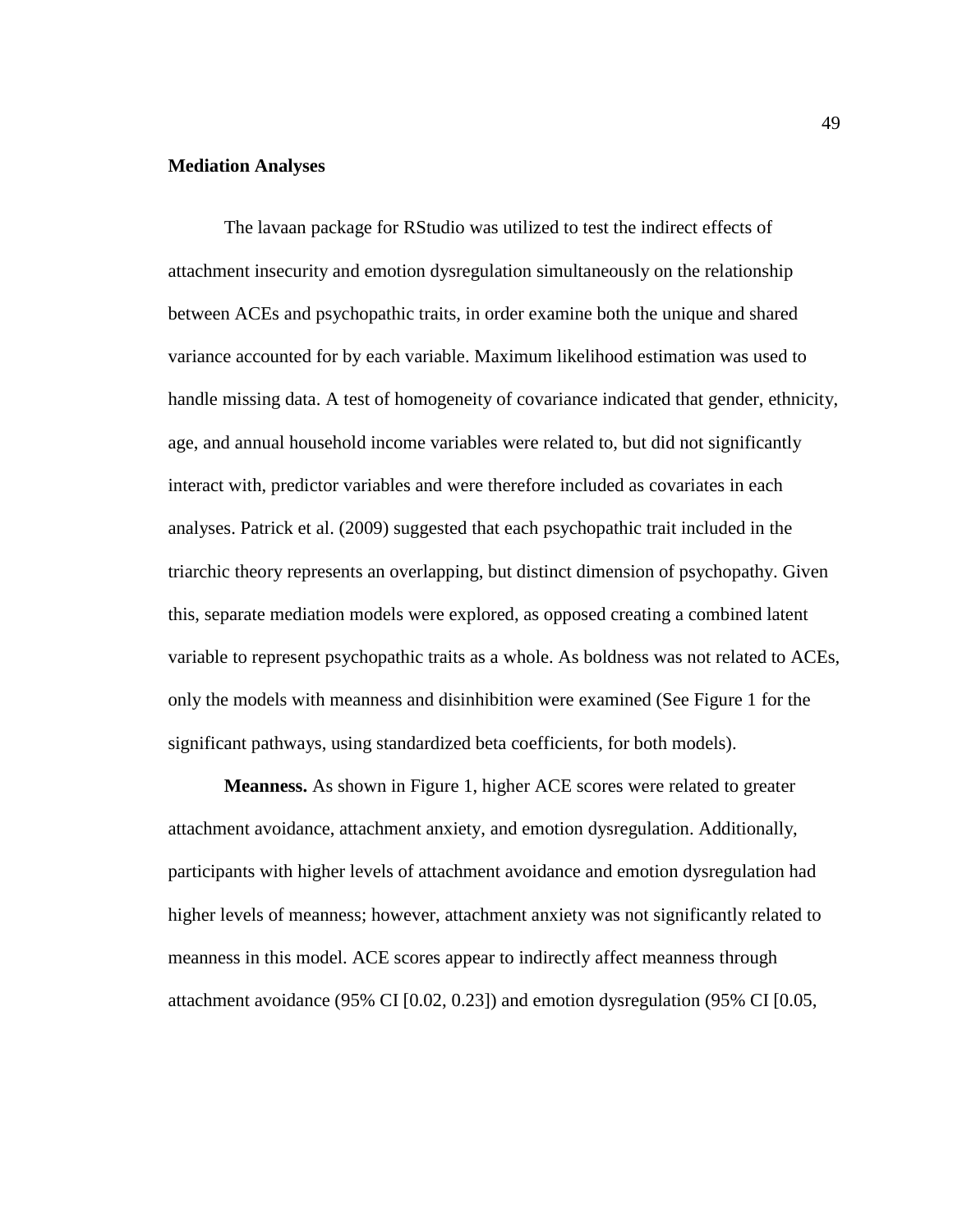

*Figure 1.* Mediation of the relationship between ACEs and psychopathic trait dimensions (meanness and disinhibition) through emotion dysregulation, attachment anxiety, and attachment avoidance (controlling for participant gender, minority status, age, and income). *Note:* Non-significant pathways are noted by dashed lines. Significant pathways are noted by solid lines.  $\binom{**}{p}$  < .01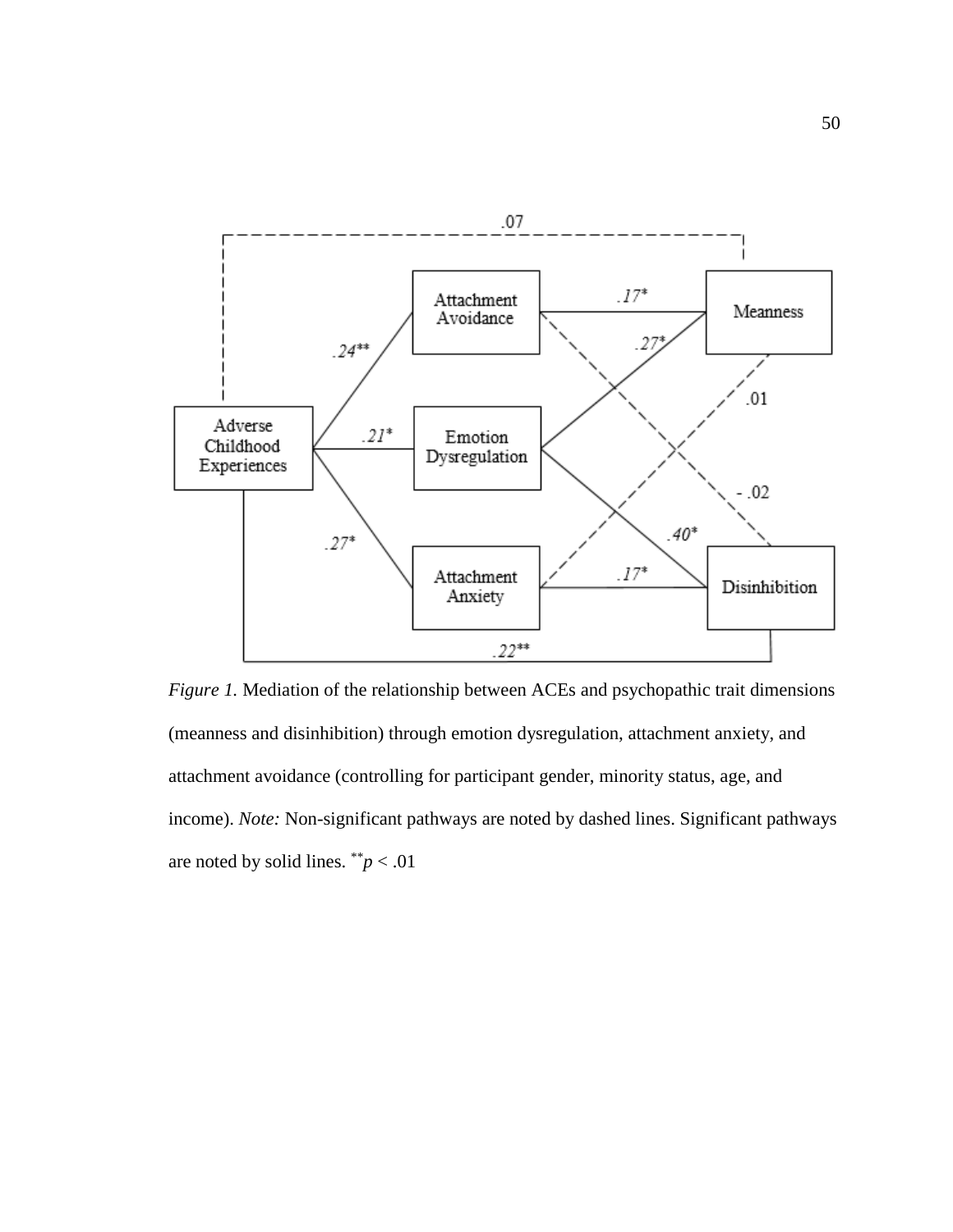0.27]). In the presence of the three mediator variables, ACE scores were no longer significant predictors of meanness ( $b^* = .07$ ,  $p = .176$ ), suggesting that attachment and emotion dysregulation fully mediate the relationship between ACEs and meanness. This relationship held true whether or not covariates were included. These data suggest that adverse childhood experiences are connected to difficulties in experiencing and expressing emotions, and maintaining meaningful adult relationships, which in turn relate to adult callousness and manipulativeness.

**Disinhibition.** As with meanness, higher ACE scores were related to greater attachment avoidance, attachment anxiety, emotion dysregulation, and disinhibition. Emotion dysregulation and attachment anxiety, but not avoidance, were related to higher scores on disinhibition. In this model, ACE scores indirectly affected disinhibition through attachment anxiety (95% CI [0.04, 0.27]) and emotion dysregulation (95% CI [0.13, 0.45]). ACEs remained a significant predictor of disinhibition, even when accounting for the influence of the three mediators ( $b = 0.22$ ,  $p < .001$ ), providing support for partial mediation. This relationship held true with and without the covariates entered into the model. ACE scores are related to the self-regulation difficulties characteristic of the disinhibited behaviors of psychopathy, both directly and indirectly, through disruptions in attachment and emotion regulation.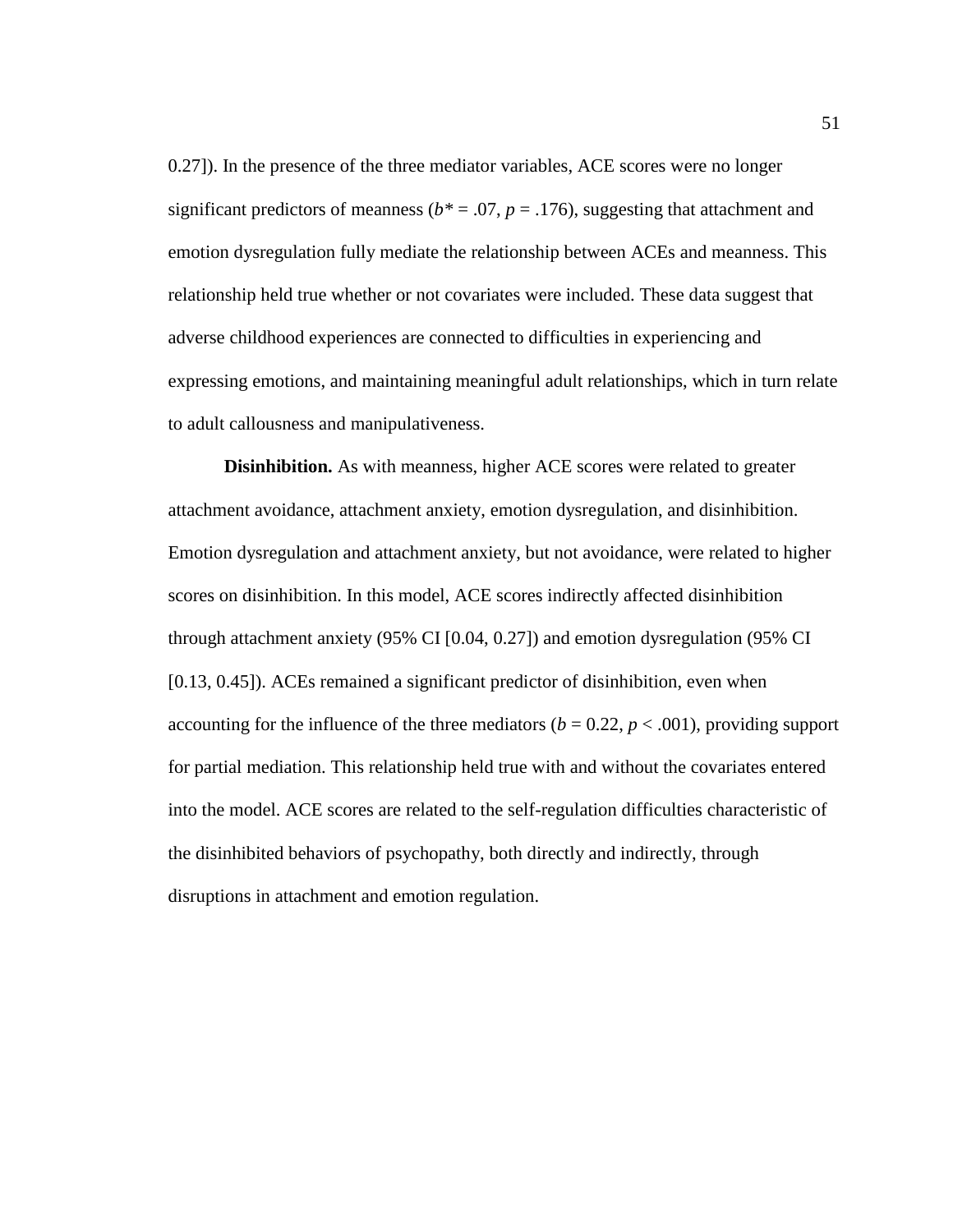## **Discussion**

The current study investigated the relationships between adverse childhood experiences, attachment insecurity, emotion dysregulation, and psychopathic traits in adulthood. To our knowledge, this is the first study to examine whether higher ACE scores are related to higher scores on the three dimensions of psychopathy. This study adds to the scant literature on the relationship between childhood trauma, markers of developmental task disruption, and psychopathy in adulthood. Results support the use of a developmental psychopathology framework in understanding psychopathic traits and suggest potential avenues for prevention and treatment in children exhibiting CU traits.

# **ACEs and Psychopathy**

**ACEs, psychopathy, and cumulative risk.** The current study supports past work showing that child maltreatment and IPV are predictors of psychopathic traits (Schraft et al., 2013; Young & Widom, 2014). Higher meanness scores were uniquely related to experiences of physical abuse and witnessing IPV. This finding supports previous work which found that different maltreatment types and being a witness to IPV often co-occur and are particularly related to CU traits in adult, non-incarcerated participants (Dargis and Koenig, 2017; Grasso et al., 2015).

Most importantly, however, the addition of the remaining household dysfunction variables on the ACE measure significantly improved the prediction of meanness and disinhibition scores, suggesting that an accumulation of ACEs is the most robust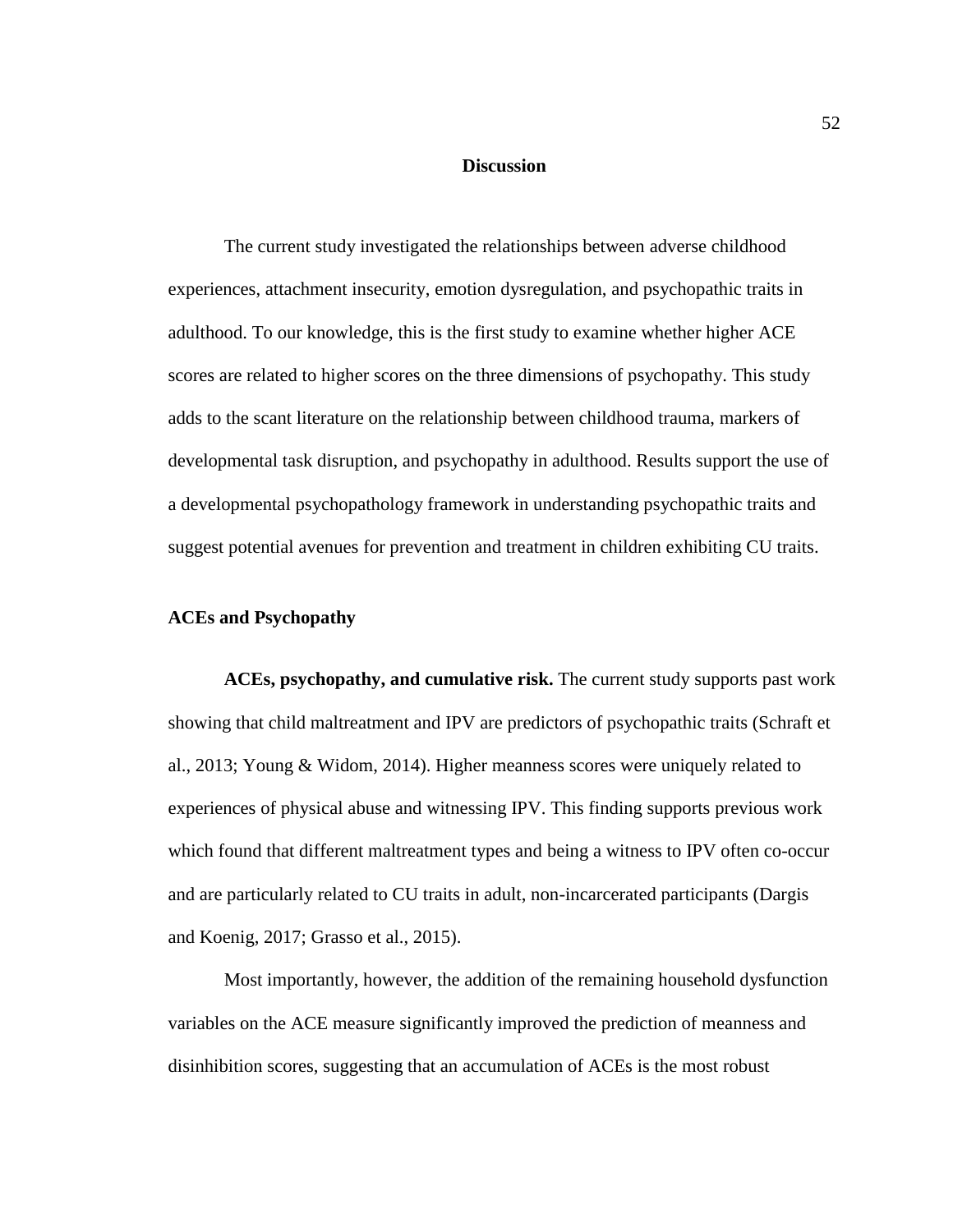predictor of psychopathy. This is supported by the finding that meanness and disinhibition scores increased as ACE scores increased. These results support previous research findings on the frequency of different traumatic experiences in childhood predicting psychopathy more broadly (Borja & Ostrosky, 2013), and CU traits (Sharf et al., 2014) and self-regulation difficulties (Flouri et al., 2010) in particular. In line with previous research (Anda et al, 2006; Cronholm et al., 2015; Dong et al., 2004), threequarters of participants in the current, non-clinical sample, reported at least one ACE, with the majority of those reporting at least one additional ACE, highlighting the prevalence of co-occurring adverse experiences. Taken together, the current study lends support for a cumulative risk model, versus using single risk factors to predict psychopathology (Barnett, 2017; Flouri et al., 2010; MacKenzie, Kotch, & Lee, 2011).

Though physical abuse was no longer uniquely related to meanness after the addition of the other household dysfunction variables, both meanness and disinhibition were related to parental criminal involvement/incarceration. A recent meta-analysis investigating the relationship between parental criminal involvement and reports of child abuse/neglect suggested that parent stress related to having a partner in jail may facilitate an increase in child-directed aggression and neglect (Austin, 2016). This could suggest that child maltreatment experiences impact psychopathy dimensions indirectly through experiences of caregiver unavailability, whether from physical separation or emotional unavailability (Bowlby, 1973). Overall, these results suggest that adding the remaining ACEs, such as parental criminal involvement, to already established predictors, such as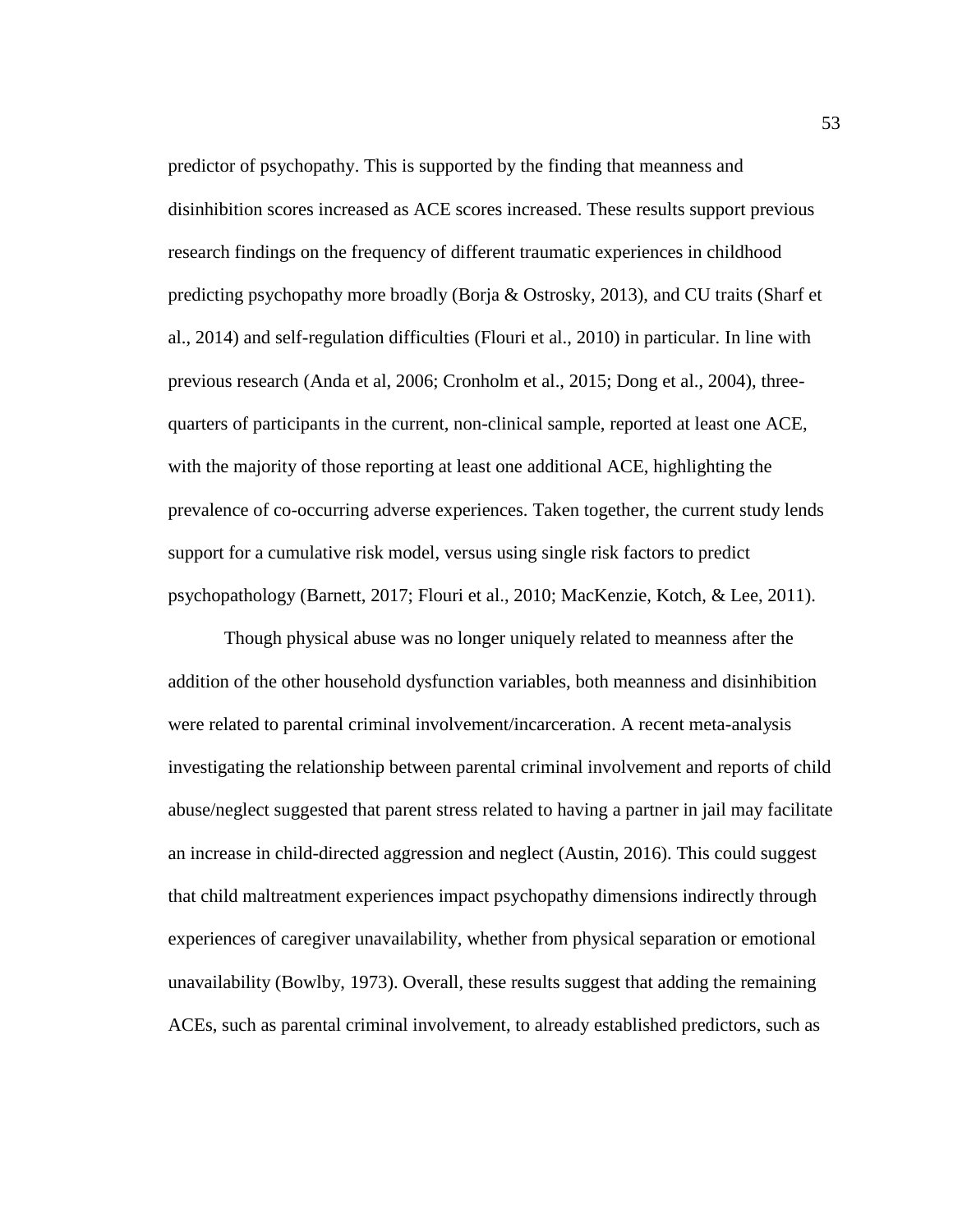child maltreatment and witnessing IPV, significantly add to the prediction of psychopathic traits and support a cumulative risk perspective.

**ACEs, psychopathy, and ethnicity.** In addition to experiencing more ACEs overall, more participants of color experienced instances of parental divorce, witnessing IPV (male and female perpetration), parental criminal involvement/incarceration, and long-term separation from a parent, as compared to white participants. These findings provide further support for research showing persons of color experiencing a greater number of ACEs (Cronholm et al., 2015). In addition to higher ACE scores, participants of color scored higher on the disinhibition and meanness psychopathy dimensions than white participants. While some studies have found differences in psychopathy scores among ethnic groups (Dargis & Koenigs, 2017; Mack et al., 2011), Fanti and others (2018) point out that studies often do not account for sociocultural variables such as poverty.

According to Bruner (2017), poverty may play a role in the disproportionate experiencing of ACEs by people of color. In neighborhoods where more than half the families live in poverty, over 80 percent contain children of color. In a longitudinal study, an accumulation of adverse experiences by the early teen years mediated the link between childhood poverty and an array of physiological indicators of stress that have an impact on physical and mental health (e.g., HPA Axis and cardiovascular system responses) in adulthood (Evans & Kim, 2012). Additionally, the greater the degree of childhood poverty, the higher the reported levels of externalizing symptoms, such as aggression, in emerging adulthood (Evans, 2016). Emerging adult women exposed to childhood poverty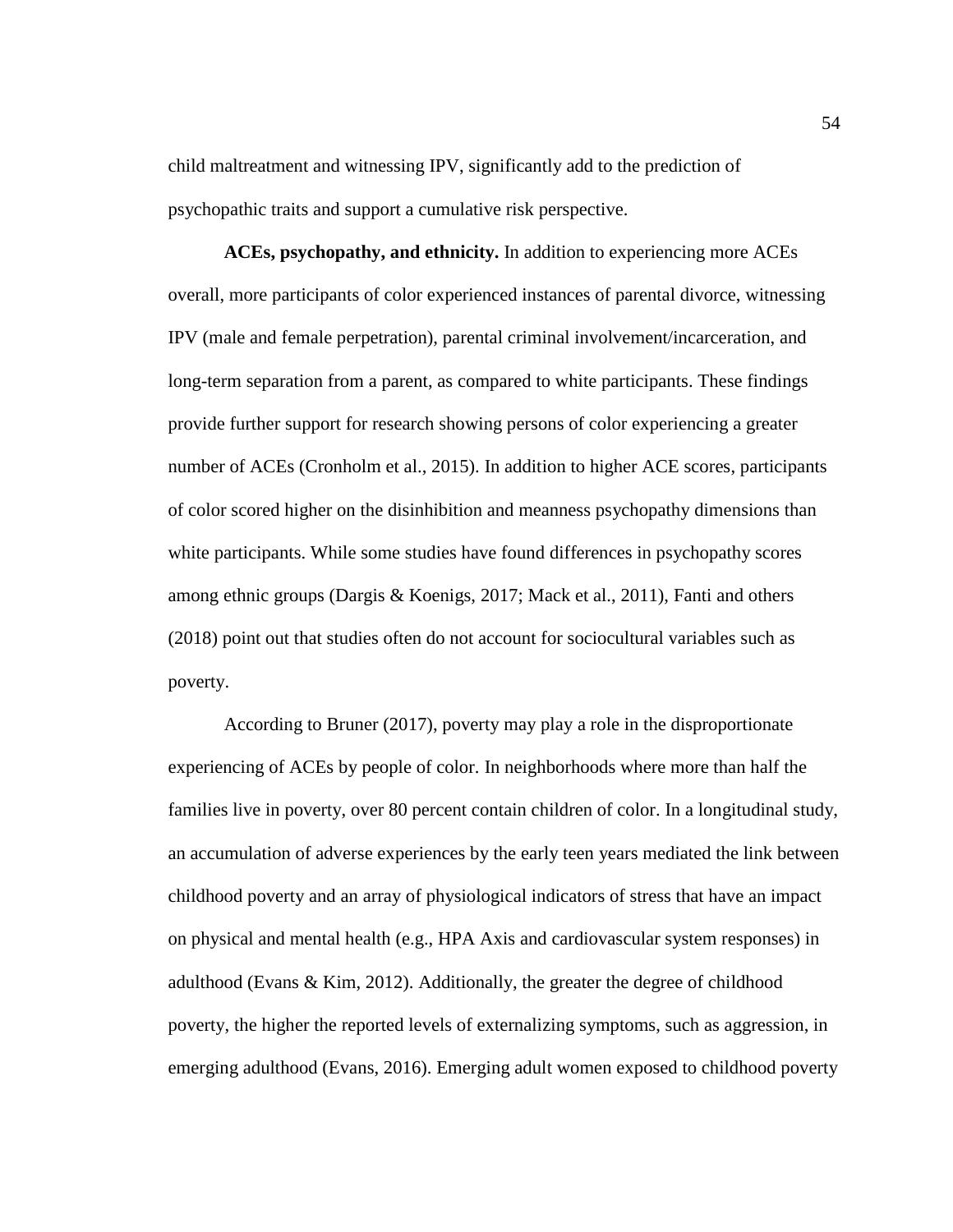registered more annoyance and avoidance at the sound of an infant crying, in addition to activity in brain regions suggesting preoccupation with one's own emotional pain (Kim, Ho, Evans, Liberzon, & Swain, 2015).

This research suggests that childhood poverty and ACEs are linked to poor physical and mental health outcomes, including aggression. Additionally, poverty may perpetuate intergenerational transmission of ACEs, via mothers who previously experienced poverty exhibiting maternal insensitivity, a well-known correlate of child maltreatment, toward their children. Finally, it is likely that families of color living in neighborhoods experiencing high rates of poverty, in combination with discrimination and community violence, may lack access to social, educational, and economic resources that might prevent ACEs and their associated outcomes (Bruner, 2017; Chronholm, et al., 2015).

### **Direct and Indirect Effects of Developmental Task Disruption Markers**

**Meanness and disinhibition**. As hypothesized, meanness and disinhibition were related to increased use of both anxious and avoidant internal working models regarding adult romantic partners, supporting previous work (Christian et al., 2016; Conradi et al., 2015). Also, in line with previous research (Christian et al., 2016), the relationship between meanness and anxious attachment did not hold when other factors were considered in the mediation model. Whereas ACEs indirectly related to meanness through attachment avoidance, attachment anxiety was found to indirectly relate to disinhibition. Individuals scoring higher on the meanness dimension are more likely to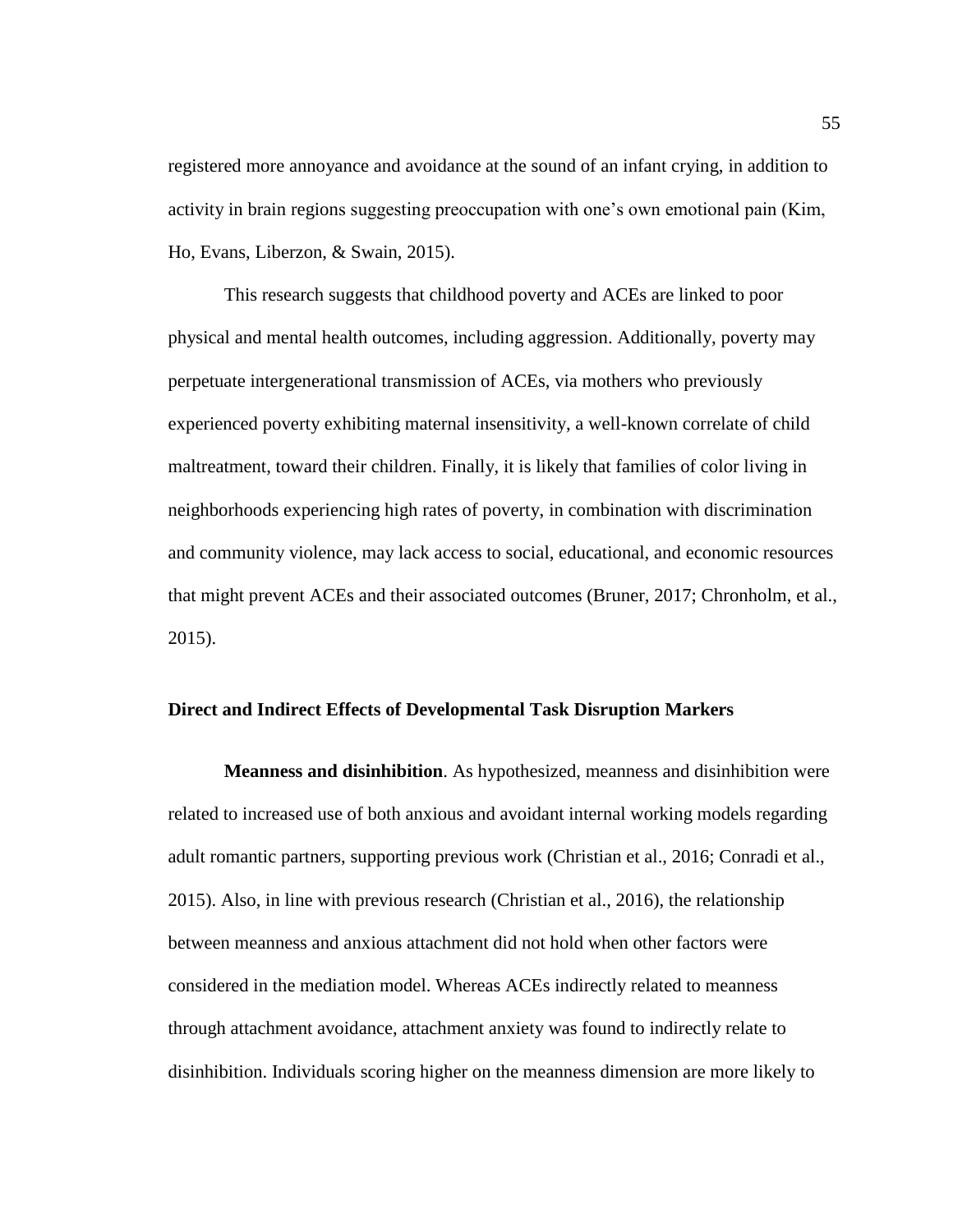avoid intimacy and be emotionally shallow in close relationships (Mikulincer & Shaver, 2007).

Conversely, individuals scoring higher on disinhibition are more likely to fear rejection from their significant other and may behave aggressively as a way of keeping an attachment figure in close proximity (Christian et al., 2016). Studies examining parentchild attachment in adolescence found a relationship between experiencing an array of adverse life events and poor parental attachment in those participants high in psychopathic traits (Christian et al., 2017; Ručević & Ajduković, 2016). As there is a wealth of research suggesting that adult romantic attachment is rooted in early experiences with caregivers (Craig et al., 2013; Mikulincer & Shaver, 2007; Simpson et al., 2007), findings from the current study provide some evidence that early experiences of chronic stress continue to predict both types of insecure attachment strategies in adulthood, which in turn relate to differing dimensions of psychopathic traits.

Given that the TriPM is a continuous measure of separate, but overlapping dimension of psychopathy, an individual scoring high on both meanness and disinhibition may exhibit both anxious and avoidant strategies. This may partially explain why Mack and colleagues (2011) found that psychopathy scores increased when both anxious and avoidant attachment were stronger. As previously discussed, adults classified as high in both anxious and avoidant attachment (also referred to as fearful or disorganized attachment) are more likely to have experienced trauma and to evidence psychopathology (Bakermans-Kranenburg & van IJzerndoorn, 2009; Murphy et al., 2014).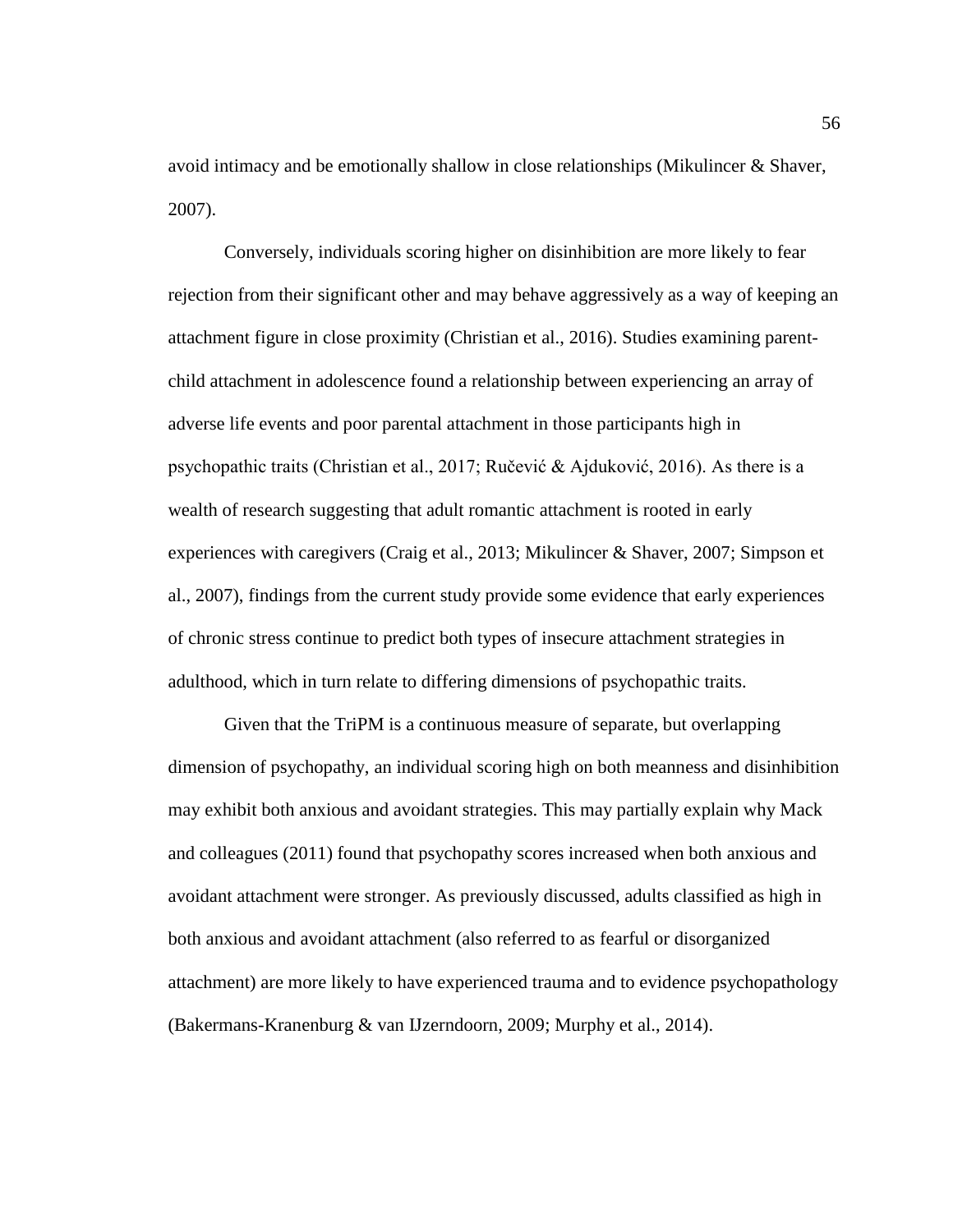Results additionally supported the hypothesized relationship between emotion dysregulation and the meanness and disinhibition dimensions of psychopathy. In accordance with findings from Long et al. (2014) and Donahue et al. (2014), meanness and disinhibition were found to be positively correlated with emotion dysregulation. Furthermore, ACEs were indirectly linked to both meanness and disinhibition through the mediated pathway of emotion dysregulation. Thus, the current study supports previous research on the role of emotion regulation as a mediator between experiences of child maltreatment or witnessing IPV and child and adolescent antisocial behaviors and broadens these findings to an adult population (Kim & Cicchetti, 2010; Siffert & Schwarz, 2011).

Emotion regulation has been implicated as a mechanism by which early attachment experiences shape empathy and previous research suggests that emotion regulation strategies are relatively stable between adolescence and adulthood (Kim & Kochanska, 2017; Kyranides et al., 2017; Murphy et al., 2015; Panfile & Laible, 2012). Thus, adults with more ACEs are likely to have developed poor regulation strategies and may be easily overwhelmed by negative emotions. They may distort or suppress emotional experience and expression (avoidant attachment-related strategies), or may ruminate over and catastrophize emotion-eliciting events (anxious attachment-related strategies), which may in turn relate to increased displays of callousness, manipulativeness, impulsivity, and aggression (Hwang et al., 2016; Mikulincer & Shaver, 2007).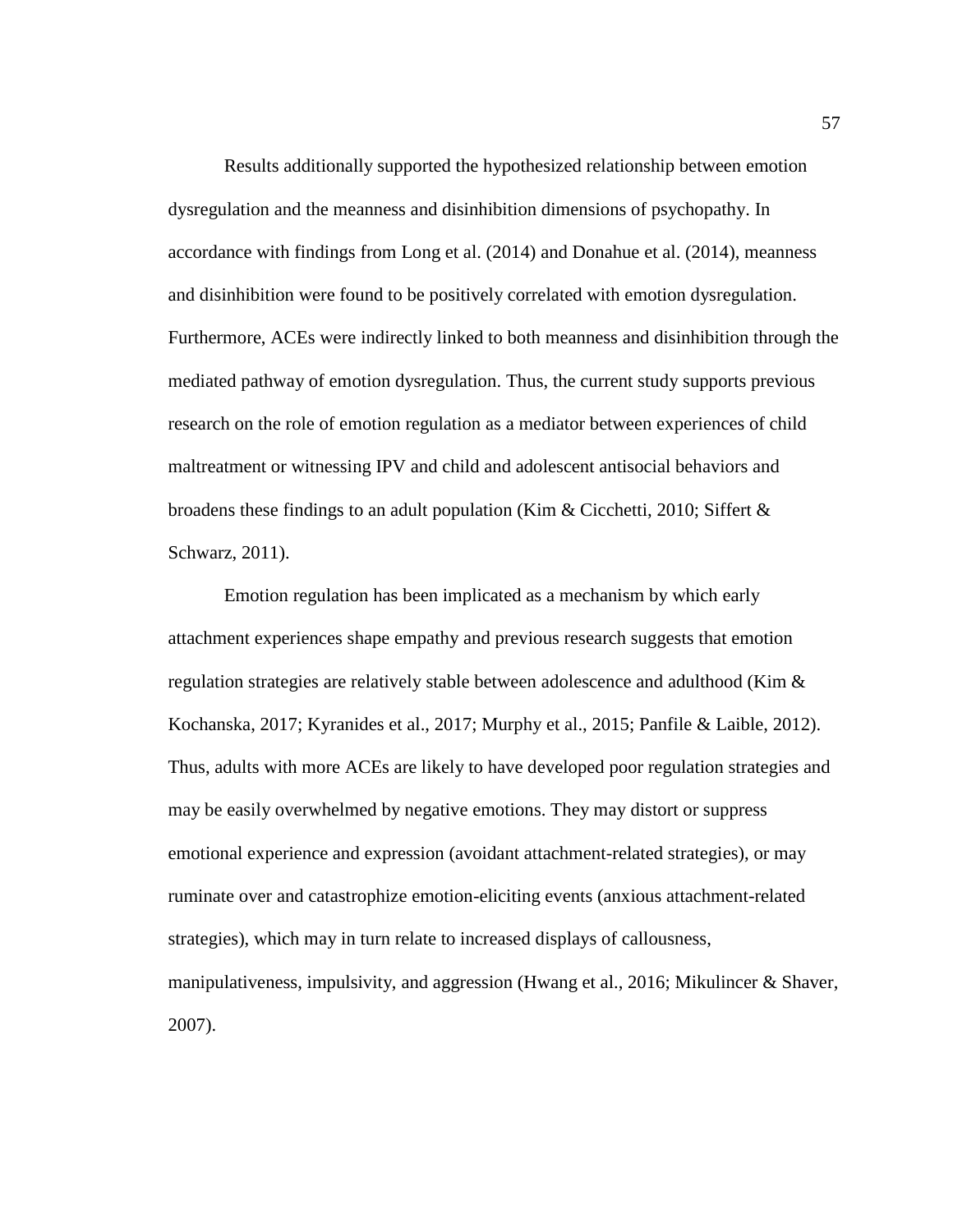Additionally, the current study's examination of the indirect effects of attachment strategies, as well as a multidimensional assessment of dysregulated emotions, allowed for a more nuanced understanding of the possible mechanisms linking ACEs to psychopathic traits. This is especially true with regard to the meanness dimension, which encompasses callousness, lack of empathy, and manipulativeness, as this dimension's relationship to ACEs was fully mediated by attachment and emotion dysregulation. In contrast to meanness, ACEs continued to directly impact disinhibition, suggesting that there are additional mechanisms through which ACEs may exert their influence on impulsivity, reactivity, and difficulties with delayed gratification. These findings provide avenues for further exploration into how attachment and emotion regulation may be used as possible targets in prevention and treatment of the developmental precursors of psychopathy, such as callous-unemotional traits and other conduct disorder-related problems (CPPRG, 2010; Frick et al., 2014; Frick & White, 2008)*.*

**Boldness**. Boldness was not linked to cumulative ACE scores, but was negatively related to the individual ACE of emotional neglect. This corroborates some evidence from previous studies regarding samples recruited from community and university settings (Durand & de Calheiros-Velozo, 2018). Boldness encompasses such traits as threat insensitivity, novelty-seeking, and manipulativeness, and previous studies have indicated that the boldness dimension may be especially prone to deception in selfreports. For example, self-reported emotional responding and regulating strategies may be contradictory to recorded physiological data (Ellis et al., 2016). Thus, it may be possible that those participants with higher boldness scores are less likely to report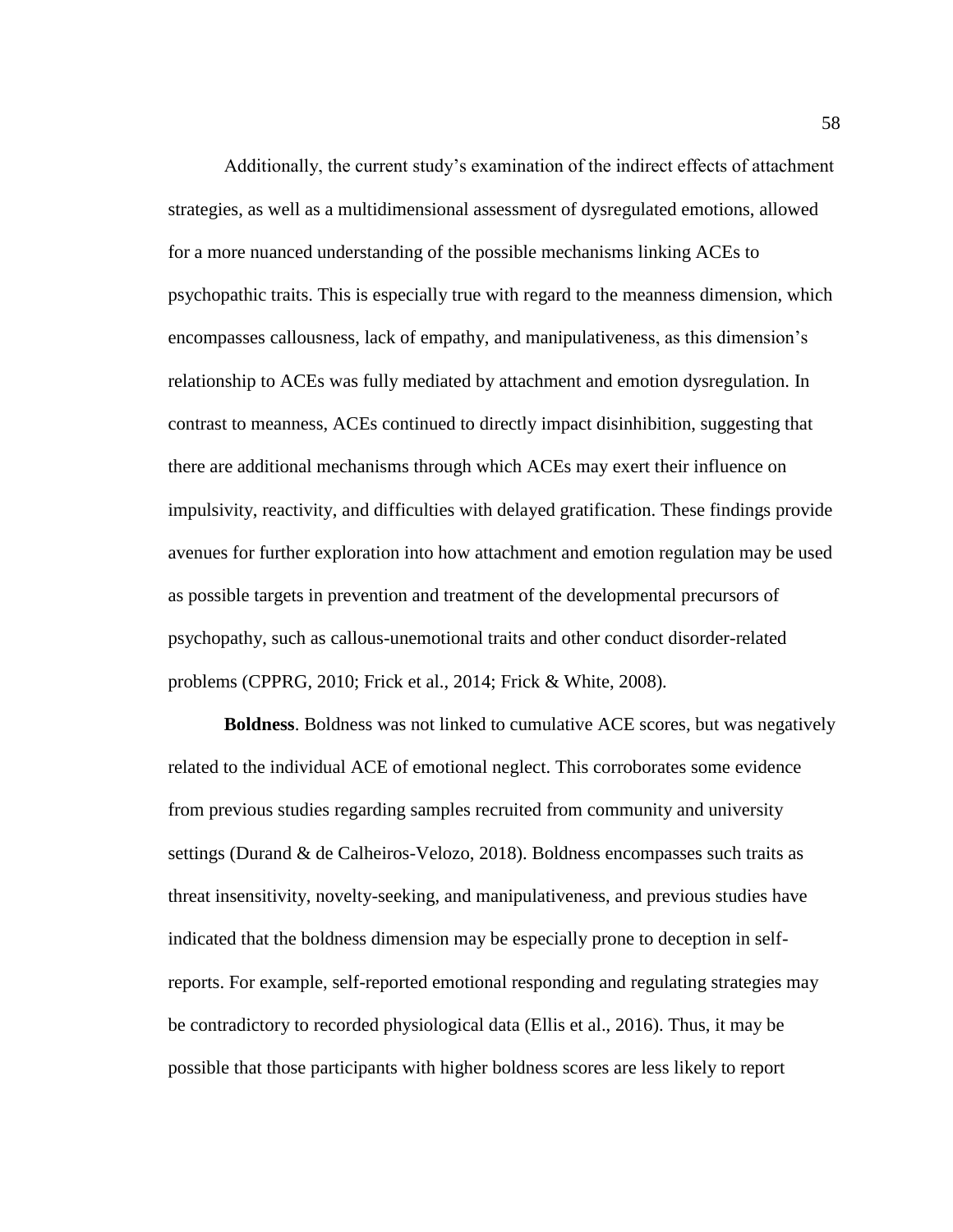experiences of ACEs, or they may feel that these experiences did not affect them (Durand & de Calheiros-Velozo, 2018).

Boldness may represent what Checkley (1941/1988) called the "Mask of Sanity," or the trait that allows a psychopath to appear well-adjusted. In an effort to empirically research Checkley's "well-adjusted psychopath," some research has compared individuals with high psychopathy scores who were either incarcerated (i.e., "unsuccessful psychopaths") or never incarcerated, but admitted to antisocial behaviors (i.e., "successful psychopaths"). Gao, Raine, and Schug (2011) found that unsuccessful psychopaths were more likely to experience childhood physical abuse prior to adolescence, when compared to individuals scoring low in psychopathy and without any recorded history of antisocial behavior. Successful and unsuccessful psychopaths did not differ in their level of reported physical abuse; however, successful psychopaths were more likely to have brainwave profiles indicating faster information processing and decision making abilities than their less successful counterparts. This could suggest that individuals displaying traits associated with psychopathy may appear to be more welladjusted if they exhibit fewer traits from the disinhibition dimension, and more traits associated with the boldness dimension.

In this view, a higher propensity toward boldness may moderate the expression of psychopathic traits. Certain protective factors (i.e., those factors that lessen or mitigate risks), such as the aforementioned executive functioning skills, or parenting that fosters a secure attachment, have the potential to promote boldness, which may limit the expression of other more socially undesirable psychopathic traits, such as callousness and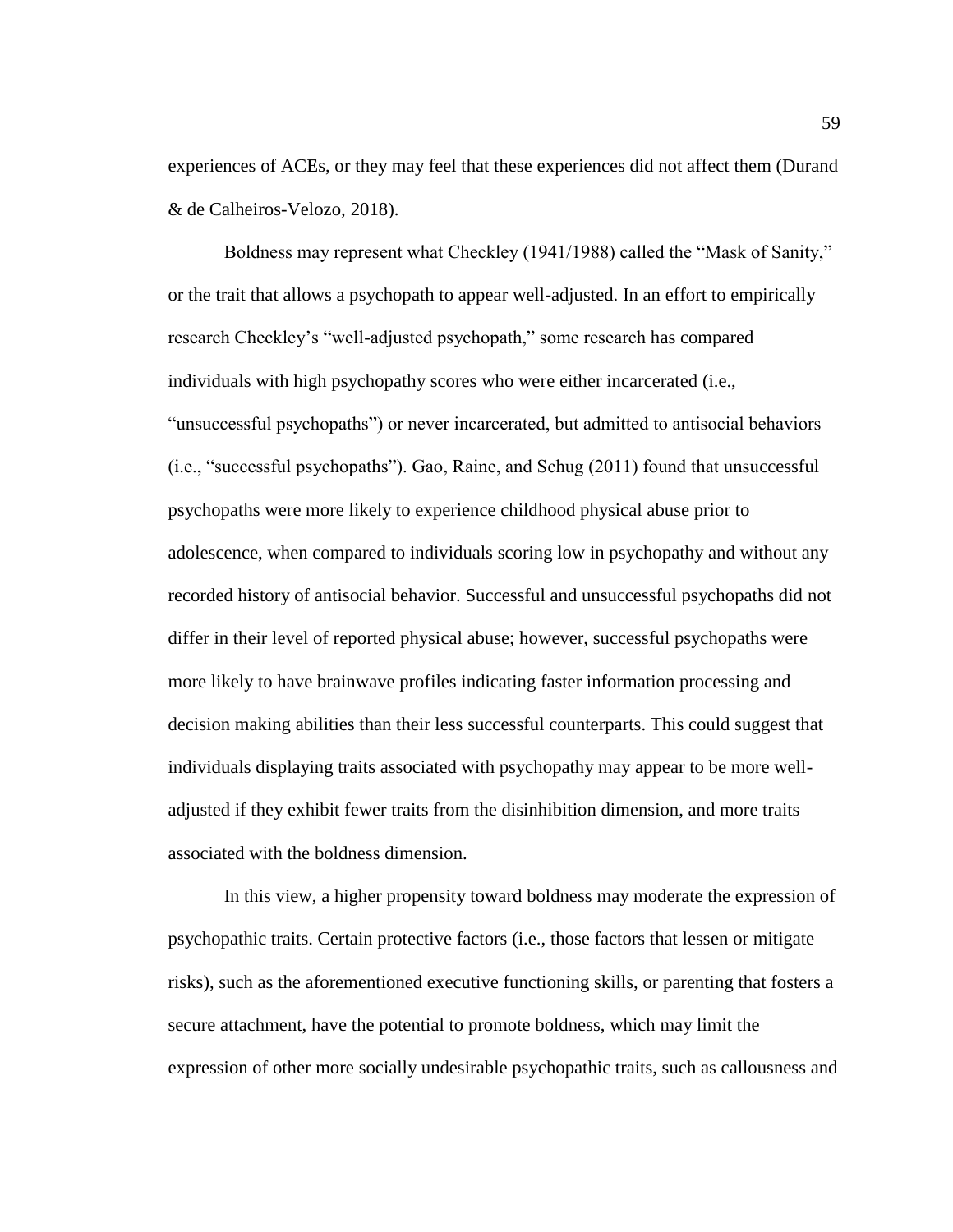poor self-regulation (Lilienfeld et al., 2015; Patrick et al., 2009). Previous research, as well as the current study, found that greater boldness was associated with lower attachment anxiety and avoidance, as well as fewer difficulties with emotion regulation (Christian et al., 2016; Craig et al., 2013; Donahue et al., 2014). Low anxiety and avoidance scores reflect a more secure attachment style, suggesting that people with high boldness may be more comfortable with intimacy, less likely to fear abandonment, and be more likely to employ effective emotion regulation strategies when upset (Christian et al., 2016; Donahue et al., 2014; Mikulincer & Shaver, 2007).

In summary, though the hypothesized relationship between boldness and cumulative ACE scores was not supported, the current study suggests that the boldness dimension of psychopathy is related to markers of successful developmental task completion (e.g., attachment security and emotion regulation). Therefore, it is possible that early interventions fostering a secure and sensitive caregiving environment may probabilistically decrease the likelihood of psychopathy and its associated antisocial outcomes. Past research considering early intervention avenues for promoting improvement of executive function skills (e.g., providing young children with proper nutrition, physical exercise, and mentally enriching environments) has raised the question of whether or not such efforts would simply make more impulsive individuals high in psychopathic traits less impulsive and better able to commit antisocial acts without detection (Gao et al., 2011). Other research has indicated that the early caregiving environment may facilitate or hinder successful mastery of problem-solving tasks in toddlerhood, thereby influencing later aggression and non-compliance (Davies et al.,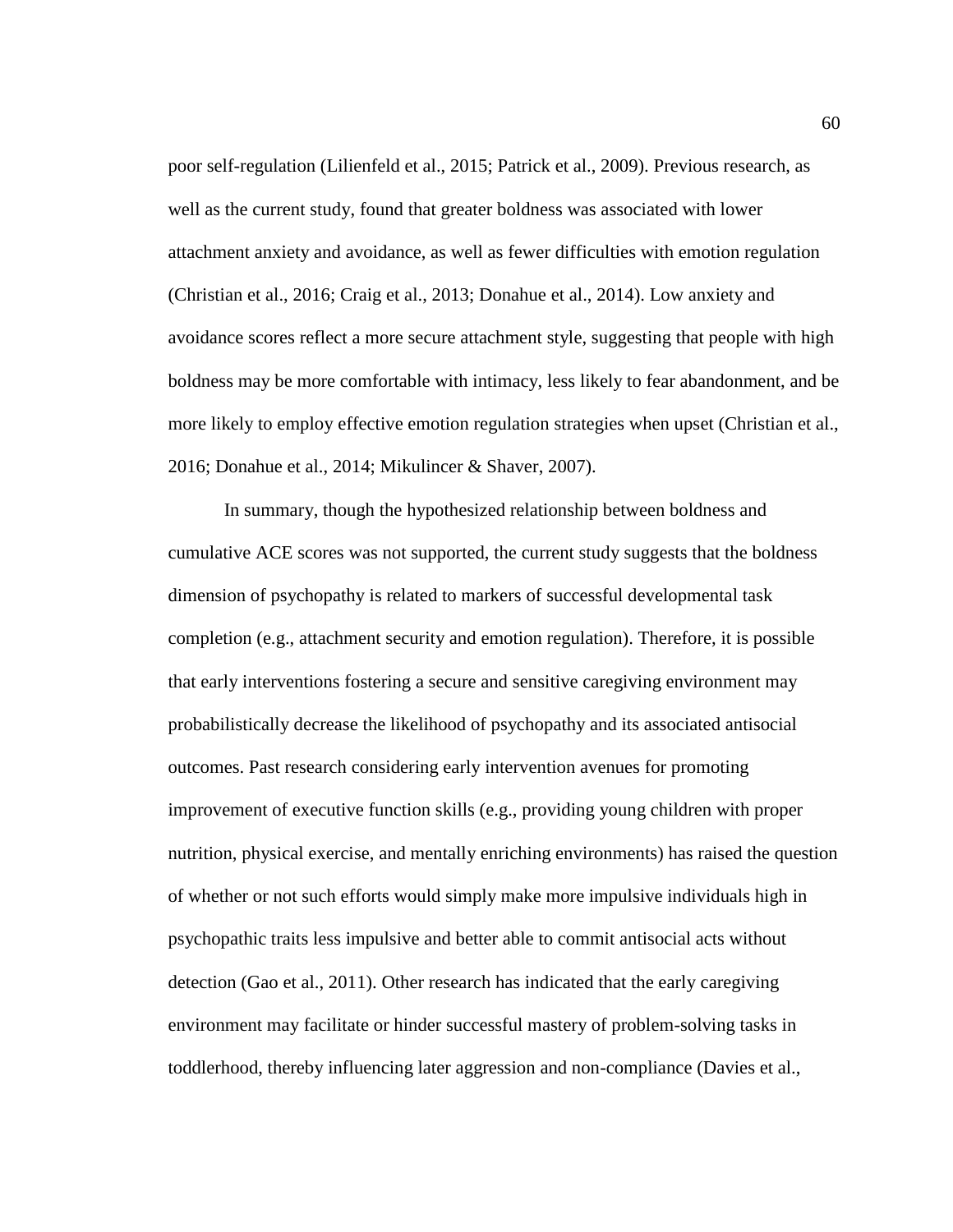2013). As psychopathy is characterized by a lack genuine affiliative ties, an early intervention providing a nurturing caregiving environment may be important for promoting more typical development.

# **Implications**

This study supports the use of a DP framework in understanding psychopathic traits and their developmental precursor, CU traits. In utilizing a DP framework, Cicchetti (2015) points to the necessity for basic research to inform applied science by suggesting targets for prevention and intervention efforts. The Substance Abuse and Mental Health Services Administration (SAMHSA) and the Centers for Disease Control and Prevention (CDC) currently recognize the usefulness of the ACEs questionnaire as a tool for identifying and preventing violence and other risky behavior (CDC, 2016; SAMHSA, 2018). However, less is known about the potential interventions that may impact the sequelae of ACEs, with some suggesting more research is needed to understand the processes that may be interrupted by ACEs and contribute to health-related problems and psychopathology (Finkelhor, 2017). Therefore, the current study provides evidence to suggest that the identification of ACEs and implementation of interventions to address disruptions in developmental tasks may assist in preventing outcomes that are associated with the development of psychopathic traits.

Though there is a paucity of research regarding evidenced-based, early intervention methods for CU traits, interventions such as parent-child interaction therapy (PCIT) are well-researched regarding the prevention of conduct disorder, a precursor to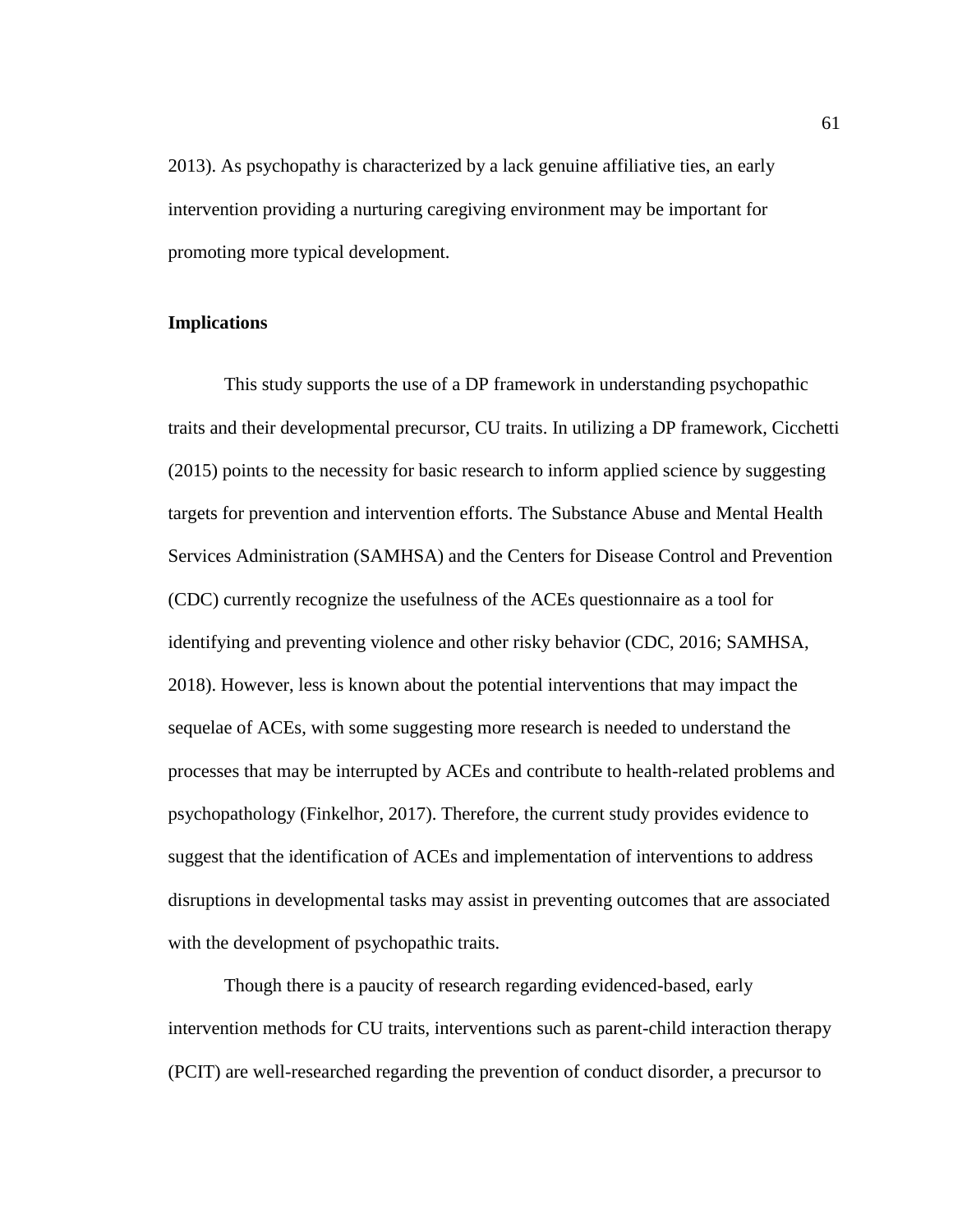antisocial personality disorder. Borrowing from social learning and attachment theories, PCIT was designed to help parents foster a warm and responsive relationship with their child, while also decreasing child problem behaviors (Chase & Eyberg, 2008; Lenze, Pautsch, & Luby, 2011; Ward, Theule, & Cheung, 2016). Numerous pre-post (Eyberg  $\&$ Matarazzo, 1980; Phillips, Morgan, Cawthorne, & Barnett, 2008), randomized controlled trials (RCTs; Abrahamse et al., 2012; Ward et al., 2016), and follow-up studies have examined the efficacy of PCIT (McCabe, Yeh, Lau, & Argote, 2012; Hood & Eyberg, 2003; Schuhmann, Foote, Eyberg, & Boggs, 1998). These studies indicate a reduction in aggressive and defiant behaviors among two to seven-year-olds. These reductions were maintained for two to six years post-treatment and were found across laboratory and community settings. Additionally, parents receive immediate feedback from a therapist and show significant increases in positive parenting behaviors, as well as reporting more positive attitudes toward their child. Finally, PCIT has been researched within special populations that may have a history of ACEs, including domestic violence and child maltreatment (Herschell, Scudder, Schaffner, & Slagel, 2017; Timmer, Urquiza, Zebell, & McGrath, 2005; Timmer, Ware, Urquiza, & Zebell, 2010).

Unfortunately, few studies have examined the efficacy of PCIT for CU traits. A recent study does indicate that PCIT was effective in reducing levels of conduct disorderrelated problems, such as aggression, and CU traits in four-year-olds, though these positive effects were less evident with higher levels of CU traits (Kimonis, Bagner, Linares, Blake, & Rodríguez, 2014). More recently, a modified versions of PCIT found that an added emotion regulation module (CARES) may be beneficial in increasing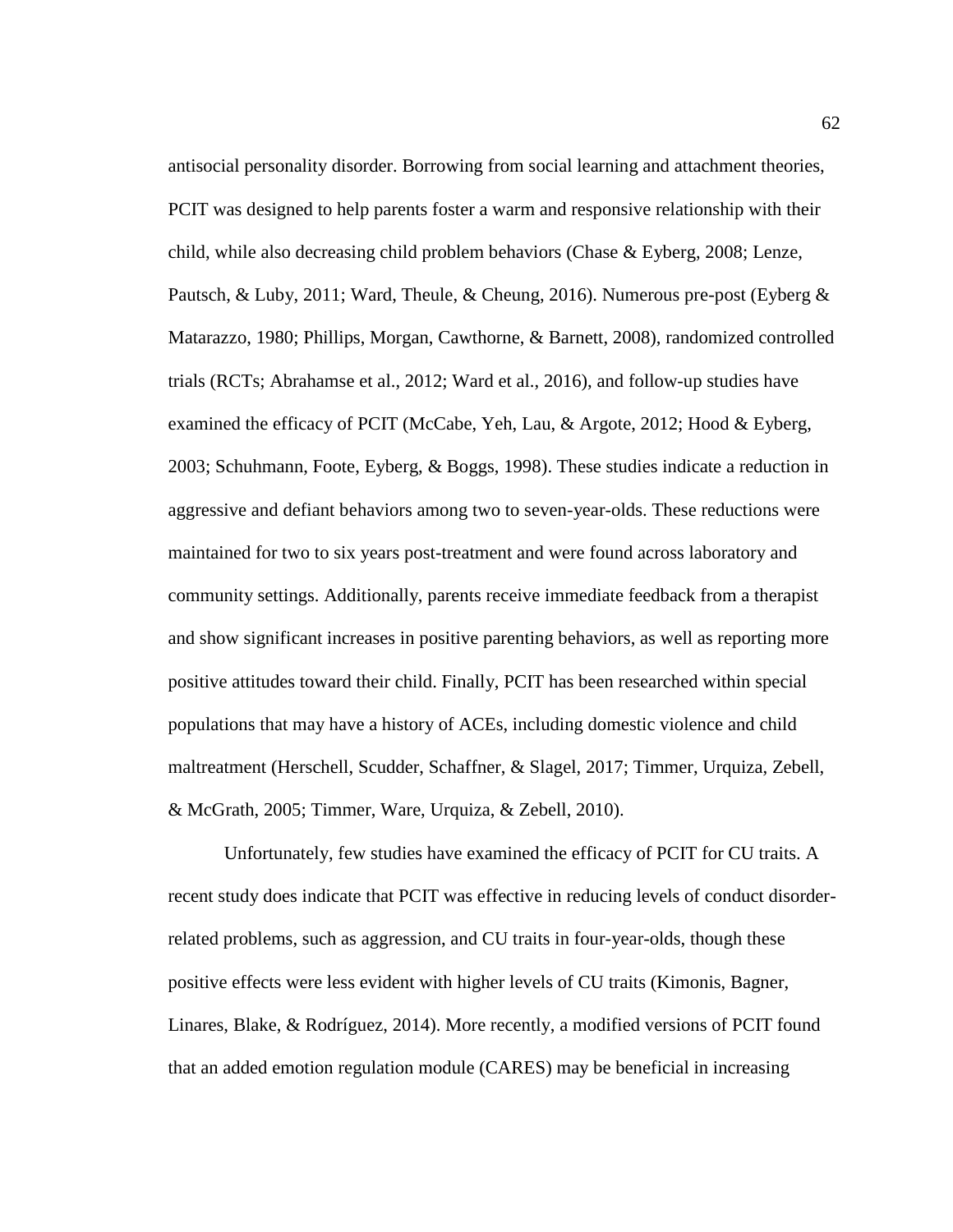empathy and emotion recognition in the case of a five-year-old boy with CU traits (Datyner, Kimonis, Hunt, & Armstrong, 2016).

Though this evidence-based treatment has a theoretical foundation in attachment theory, changes in the attachment relationship were not reported in any of the available published studies. In general, studies follow a medical model approach to treatment (Sroufe, 1997). That is, measures of treatment efficacy focus on reductions in child behaviors and symptoms and do not consider how treatment might be promoting further development. Based on the results of the current study, future investigations of the efficacy of PCIT for CU traits might benefit from the inclusion of measures designed to test the intervention's impact on attachment security and emotion regulation.

### **Limitations and Future Directions**

Though the current study preliminarily tested the utility of applying a DP framework to understanding the development of psychopathic traits, there were several limitations. The current study sought to discover possible mechanisms by which childhood trauma may relate to psychopathic traits; however, future studies should implement a longitudinal design in order to further investigate possible causal relationships between these variables. Furthermore, this study was limited in that only environmental variables were examined. Given the existing literature on the bidirectional relationship between environmental and biological processes, future research should incorporate measurements on multiple levels of analysis, including relevant genes and hormones discussed in the literature review.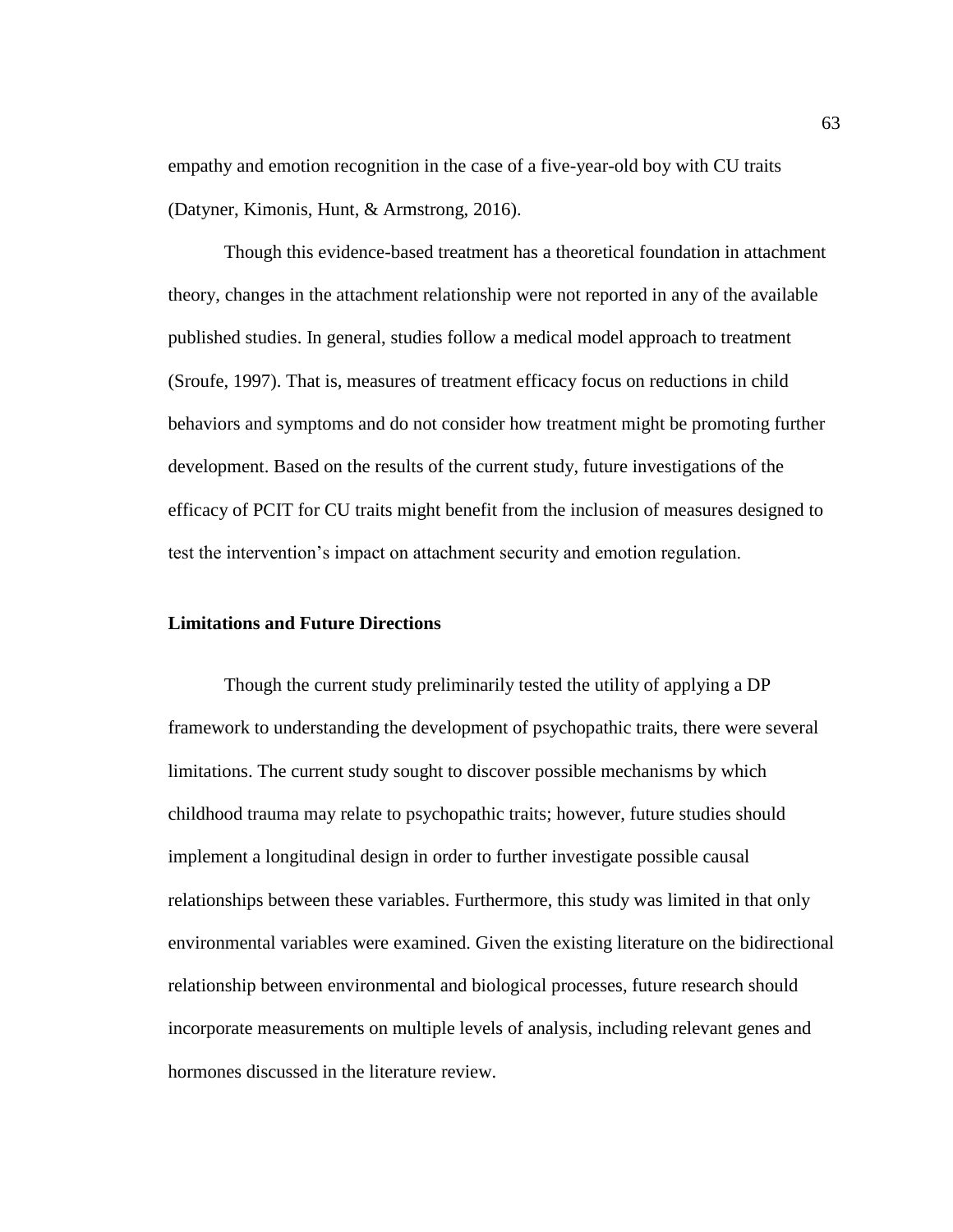Moreover, this study relied on self-report measures, which may have a particular impact on reports of ACEs and psychopathic traits. Participants may be hesitant to report, or may not recall adverse events. Similarly, individuals scoring high on certain psychopathic traits may evidence more deceptive self-reporting. Therefore, future studies may want to incorporate official records for corroborating ACEs reports of child maltreatment and intimate partner violence.

Finally, approximately 80% of the sample was female, so results should be interpreted with caution, as psychopathy is known to be much more prevalent in males. This also prohibited analysis of gender differences. Future studies should investigate whether the relationships found in this sample generalize to a more representative sample.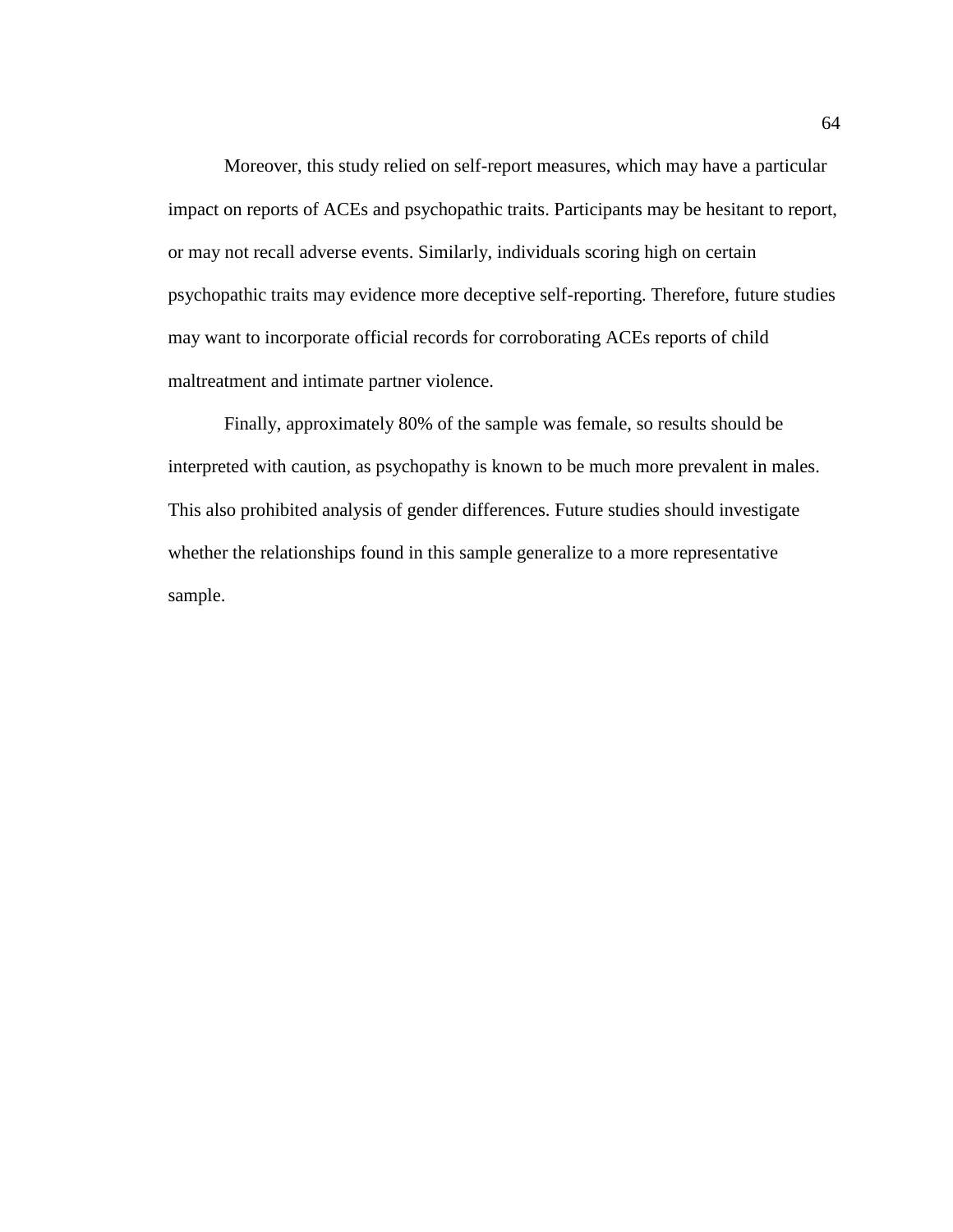#### **Conclusion**

To our knowledge, this is the first study to address the relationship between ACEs and psychopathic traits, adding to the body of research linking ACEs to various negative physical and mental health-related outcomes. Results suggest that cumulative, versus specific ACEs, are better predictors of psychopathic traits in adulthood. Furthermore, this study highlights potential mechanisms by which adverse experiences in childhood may relate to the development of later psychopathic traits in adulthood. Overall, results suggest that attachment insecurity and emotion dysregulation mediate the link between childhood trauma and the callous and disinhibited aspects of psychopathy. Conversely, the boldness aspect of psychopathy may be more prevalent for participants who have a secure attachment relationship and may represent Cleckley's "Mask of Sanity," or successful psychopathy. Further research is needed to elucidate how of experiencedependent changes in genes, brain structure and function, and physiological responses result in a pattern of survival behavior that is often labeled as psychopathic.

The current study can inform intervention efforts for children who have been screened for ACEs and may be at particular risk for developing CU traits and aggression. Though parent management training interventions, such as PCIT, are designed to address disruptions in the attachment relationship and scaffold emotion regulation, further evaluations of such programs are needed to determine whether they are truly successful in this endeavor.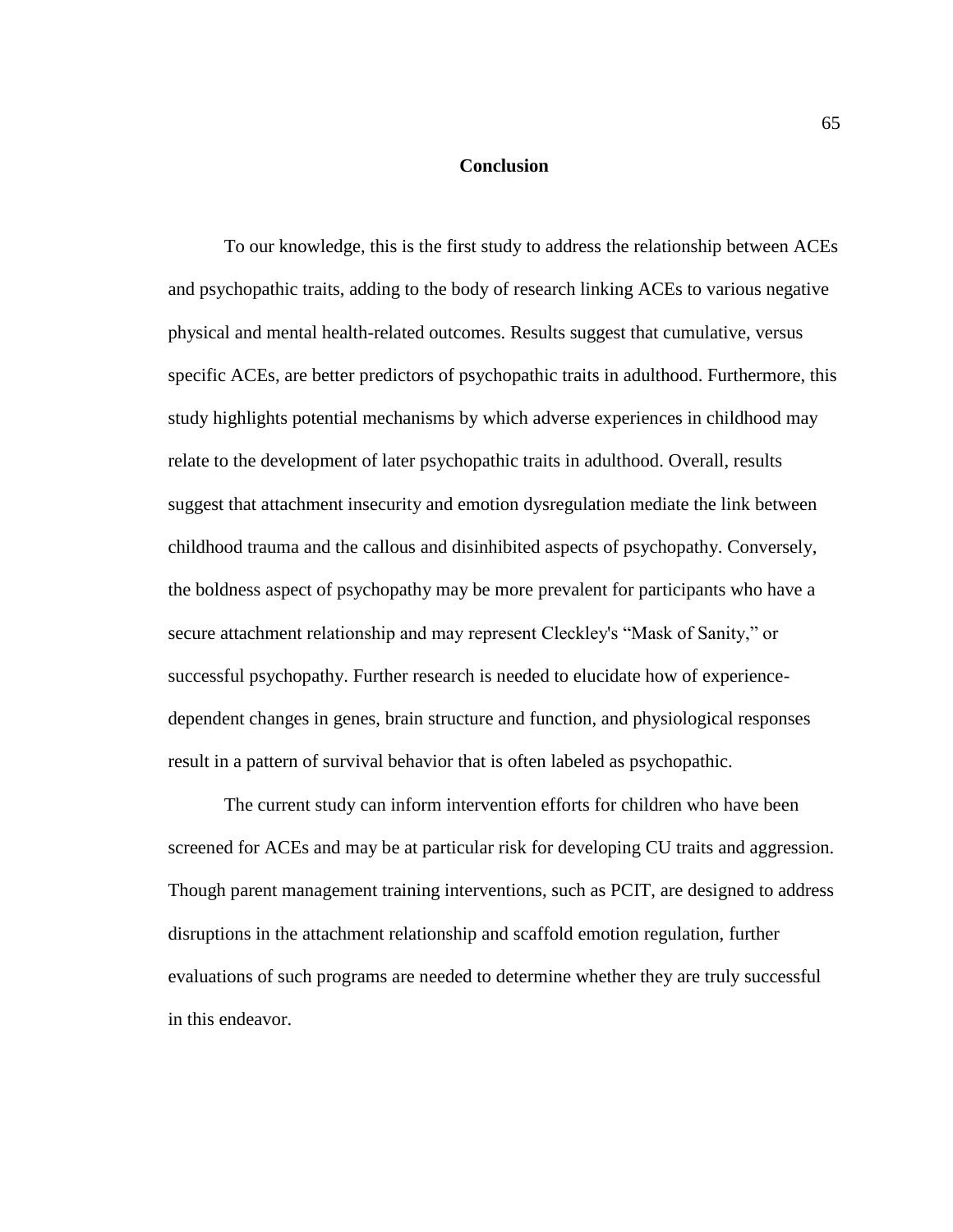#### **References**

- Abrahamse, M. E., Junger, M., Chavannes, E. L., Coelman, F. J. G., Boer, F., & Lindauer, R. J. L. (2012). Parent–child interaction therapy for preschool children with disruptive behaviour problems in the Netherlands. *Child and Adolescent Psychiatry and Mental Health, 6*, 1-9. doi: 10.1186/1753-2000-6-24
- Aberson, C. L. (2010). *Applied power analysis for the behavioral sciences.* New York, NY: Routledge/Taylor & Francis Group.
- Aghajani, M., Klapwijk, E. T., van, d. W., Veer, I. M., Rombouts, S. A. R. B., Boon, A. E., …Colins, O. F. (2016). Disorganized amygdala networks in conductdisordered juvenile offenders with callous-unemotional traits. *Biological Psychiatry, 82*, 283-293. doi:10.1016/j.biopsych.2016.05.017
- Ainsworth, M. D. S., Blehar, M. C., Waters, E., & Wall, S. (1978). *Patterns of attachment: A psychological study of the strange situation*. Oxford: Lawrence Erlbaum.
- American Psychiatric Association. (2013). *Diagnostic and statistical manual of mental disorders* (5th ed.). Washington, DC: Author.
- Anda, R. F., Felitti, V. J., Bremner, J. D., Walker, J. D., Whitfield, C., Perry, B. D., ... Giles, W. H. (2006). The enduring effects of abuse and related adverse experiences in childhood: A convergence of evidence from neurobiology and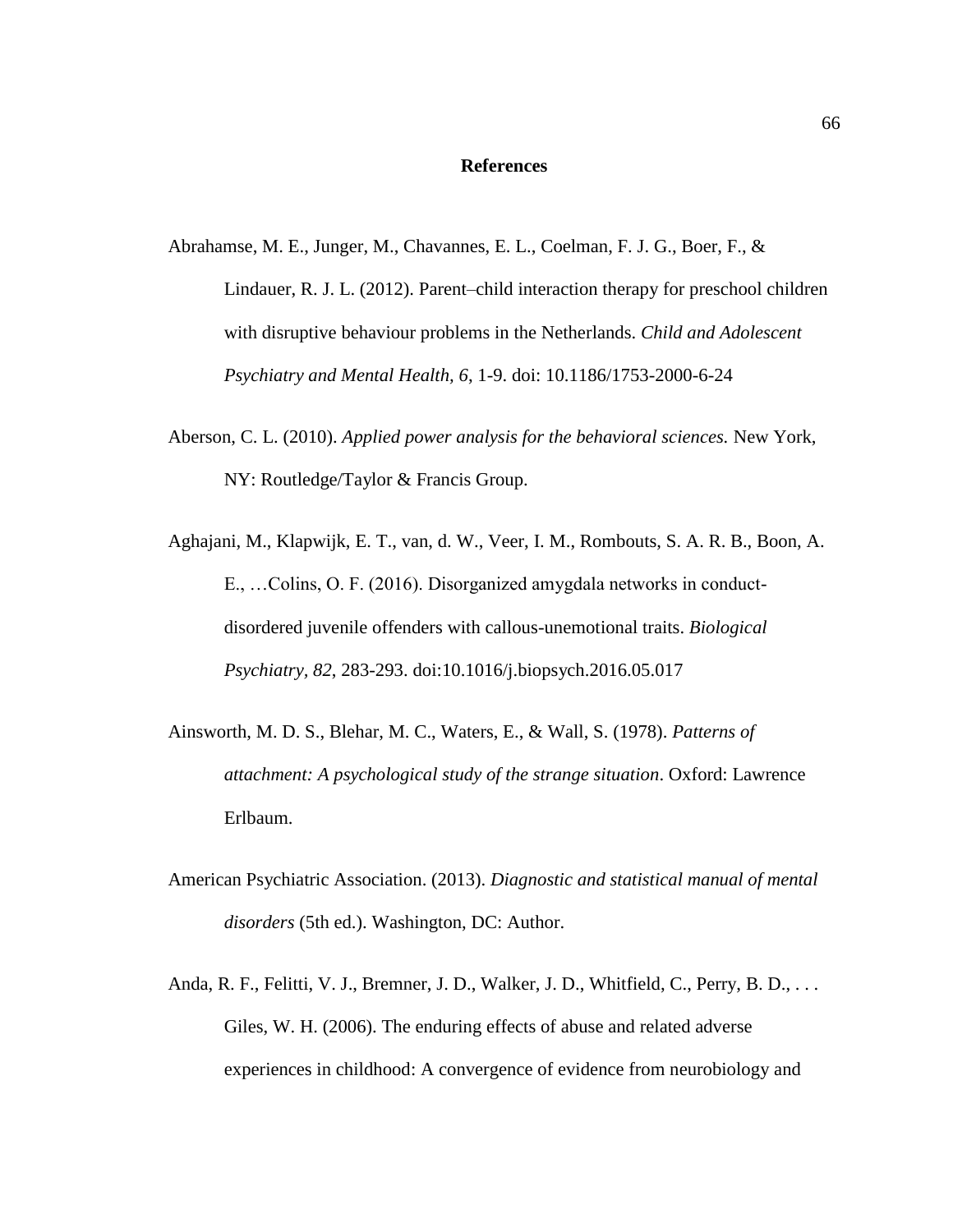epidemiology. *European Archives of Psychiatry and Clinical Neuroscience, 256*, 174-186. doi: 10.1007/s00406-005-0624-4

- Arnett, J. (2005). The developmental context of substance use in emerging adulthood. *Journal of Drug Issues, 35*, 235-254. doi: 10.1177/002204260503500202
- Austin, A. (2016). Is prior parental criminal justice involvement associated with child maltreatment? A systematic review. *Children and Youth Services Review, 68*, 146-153. doi:10.1016/j.childyouth.2016.07.008
- Bakermans-Kranenburg, M., & van IJzendoorn, M. H. (2009). The first 10,000 adult attachment interviews: Distributions of adult attachment representations in clinical and non-clinical groups. *Attachment & Human Development, 11*, 223- 263. doi:10.1080/14616730902814762
- Barnett, J. E. (2017). *Multiple maltreatment and adverse childhood experiences: Exploring cumulative threats to attachment quality* (Unpublished master's thesis). Humboldt State University, Arcata, CA.
- Bezdjian, S., Tuvblad, C., Raine, A., & Baker, L. A. (2011). The genetic and environmental covariation among psychopathic personality traits, and reactive and proactive aggression in childhood. *Child Development, 82*, 1267-1281. doi: 10.1111/j.1467-8624.2011.01598.x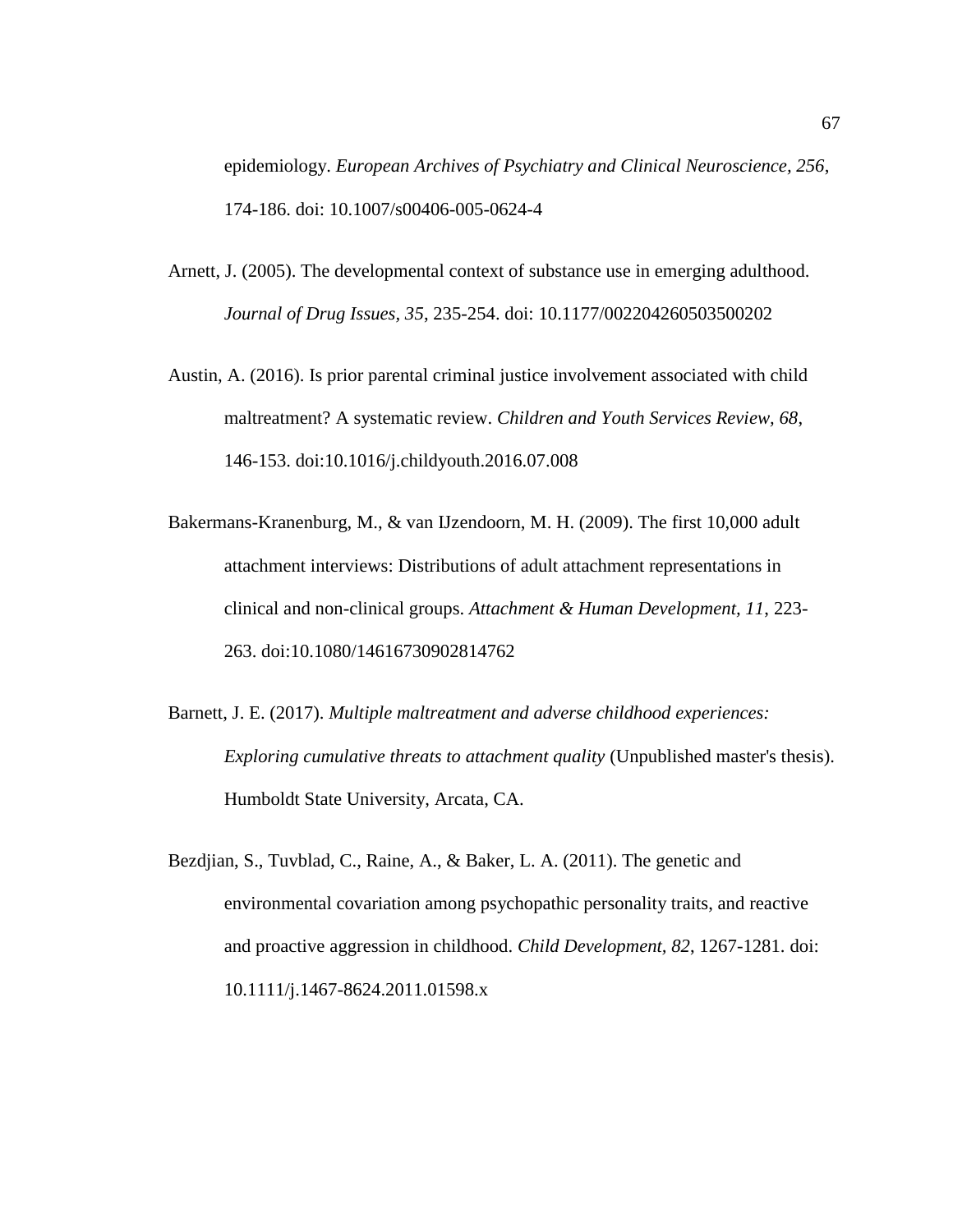- Blagov, P. S., Patrick, C. J., Oost, K. M., Goodman, J. A., & Pugh, A. T. (2016). Triarchic psychopathy measure: Validity in relation to normal-range traits, personality pathology, and psychological adjustment. *Journal of Personality Disorders, 30*, 71-81. doi:10.1521/pedi\_2015\_29\_182
- Bohlin, G., Eninger, L., Brocki, K. C., & Thorell, L. B. (2012). Disorganized attachment and inhibitory capacity: Predicting externalizing problem behaviors. *Journal of Abnormal Child Psychology, 40*, 449-458. doi:10.1007/s10802-011-9574-7
- Borja, K., & Ostrosky, F. (2013). Early traumatic events in psychopaths. *Journal of Forensic Sciences, 58*, 927-931. doi: 10.1111/1556-4029.12104
- Bowlby, J. (1982). *Attachment and loss, Vol. 1: Attachment.* New York: Basic Books. (Original work published in 1969)
- Bowlby, J. (1973). *Attachment and loss, Vol. 2: Separation.* New York: Basic Books.
- Brennan, K. A., Clark, C. L., & Shaver, P. R. (1998). Self-report measurement of adult romantic attachment: An integrative overview. In J. A. Simpson & W. S. Rholes (Eds.), *Attachment theory and close relationships* (pp. 46-76). New York: Guilford Press.
- Bretherton, l. (1994). The origins of attachment theory: John Bowlby and Mary Ainsworth. In R. D. Parke, P. A. Ornstein, J. J. Rieser & C. Zahn-Waxler (Eds.), *A century of developmental psychology; A century of developmental psychology*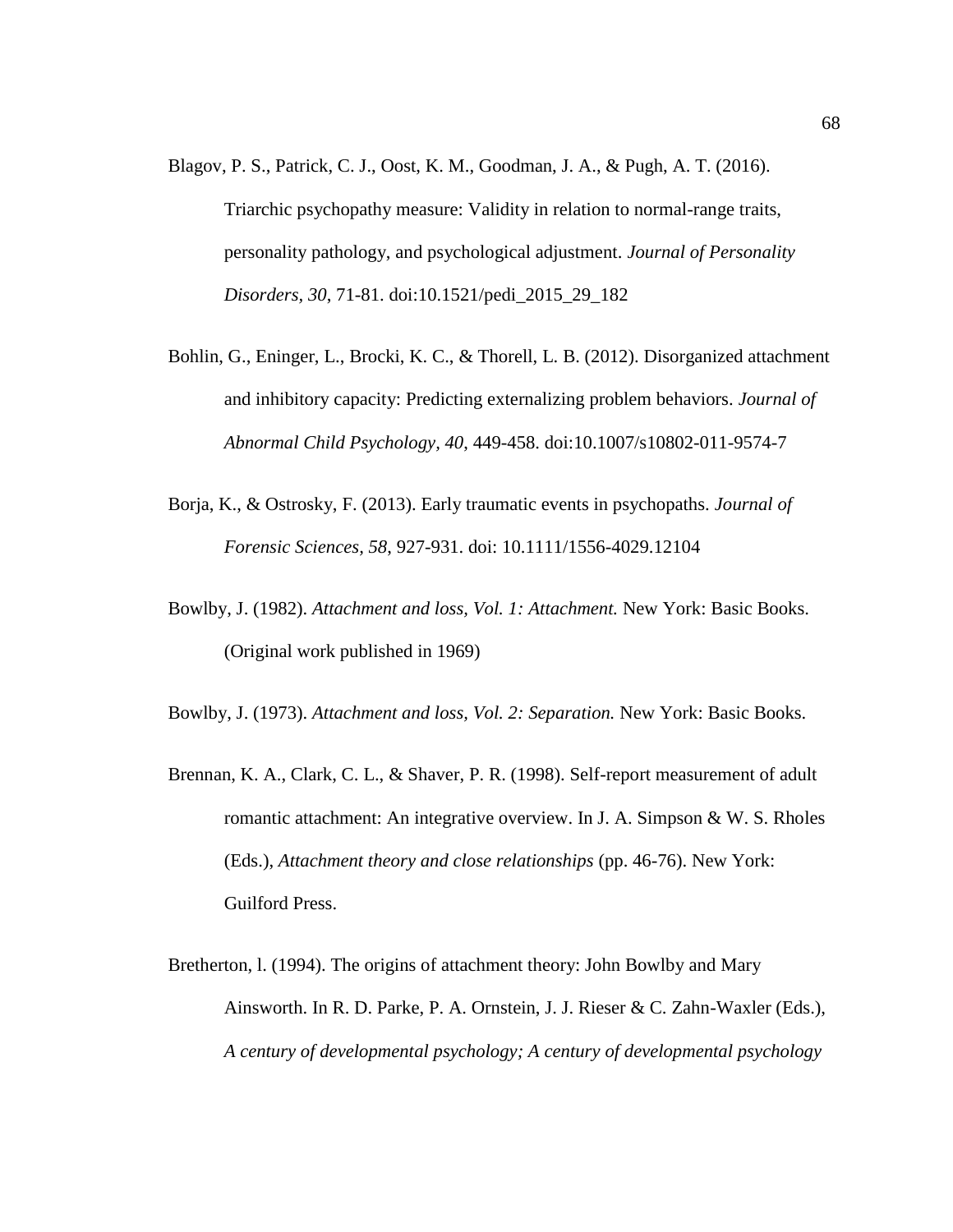(pp. 431-471). Washington, DC: American Psychological Association. doi: 10.1037/10155-029

- Brinkley, C. A., Newman, J. P., Widiger, T. A., & Lynam, D. R. (2004). Two approaches to parsing the heterogeneity of psychopathy. *Clinical Psychology: Science and Practice, 11*, 69-94. doi: 10.1093/clipsy/bph054
- Bruner, B. (2017). ACE, place, race, and poverty: Building hope for children. *Academic Pediatrics, 17*, 123-129. doi: 10.1916/j.acap.2017.05.009
- Byrd, A. L., & Manuck, S. B. (2014). MAOA, childhood maltreatment, and antisocial behavior: Meta-analysis of a gene-environment interaction. *Biological Psychiatry, 75*, 9-17. doi: 10.1016/j.biopsych.2013.05.004
- Cauffman, E., Skeem, J., Dmitrieva, J., & Cavanagh, C. (2016). Comparing the stability of psychopathy scores in adolescence versus adults: how often is "fledgling psychopathy" misdiagnosed?. *Psychology, Public Policy, and Law, 22*, 77-91. doi:10.1037/law0000078
- Centers for Disease Control and Prevention (2016). *Violence prevention: Adverse childhood experiences (ACEs).* Available from https://www.cdc.gov/
- Cima, M., Smeets, T., & Jelicic, M. (2008). Self-reported trauma, cortisol levels, and aggression in psychopathic and non-psychopathic prison inmates. *Biological Psychology, 78*, 75-86. doi: 10.1016/j.biopsycho.2007.12.011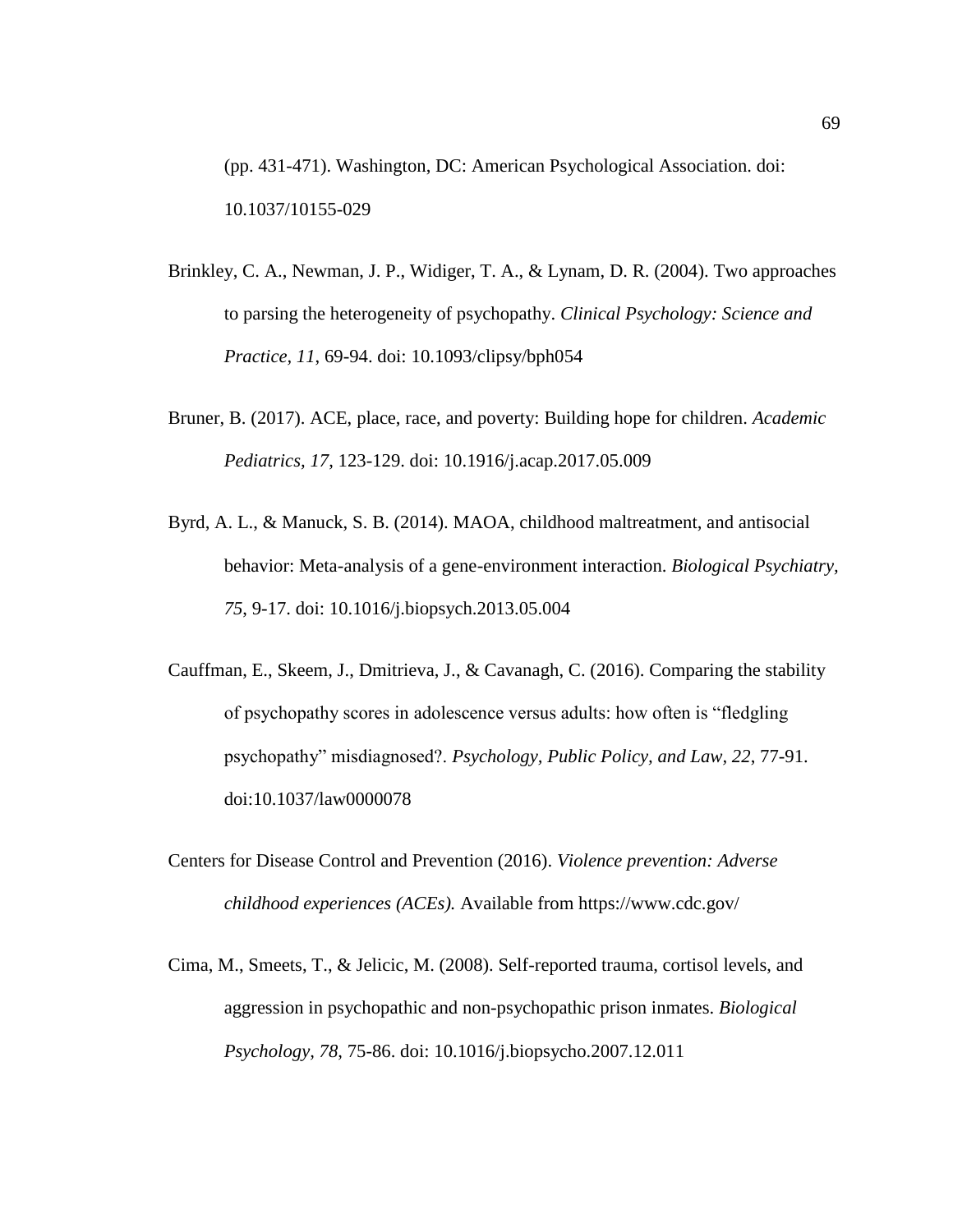- Cleckley, H. M. (1988). The mask of sanity: An attempt to clarify some issues about the so called psychopathic personality (5th ed.). Augusta, GA: Emily S. Cleckley. (Original work published in 1941)
- Chase, R. M., & Eyberg, S. M. (2008). Clinical presentation and treatment outcome for children with comorbid externalizing and internalizing symptoms. *Journal of Anxiety Disorders, 22*, 273-282. doi:10.1016/j.janxdis.2007.03.006
- Christian, E. J., Meltzer, C. L., Thede, L. L., & Kosson, D. S. (2017). The relationship between early life events, parental attachment, and psychopathic tendencies in adolescent detainees. *Child Psychiatry and Human Development, 48*, 260-269. doi: 10.1007/s10578-016-0638-3
- Christian, E., Sellbom, M., & Wilkinson, R. B. (2017). Clarifying the associations between individual differences in general attachment styles and psychopathy. *Personality Disorders: Theory, Research, and Treatment, 8*, 329-339. doi:10.1037/per0000206
- Cicchetti, D. (2015). Preventive intervention efficacy, development, and neural plasticity. *Journal of the American Academy of Child & Adolescent Psychiatry, 54*, 83-85. doi: 10.1016/j.jaac.2014.11.006
- Cicchetti, D. & Toth, S. L. (2009). The past achievements and future promises of developmental psychopathology: the coming of age of a discipline. *The Journal of*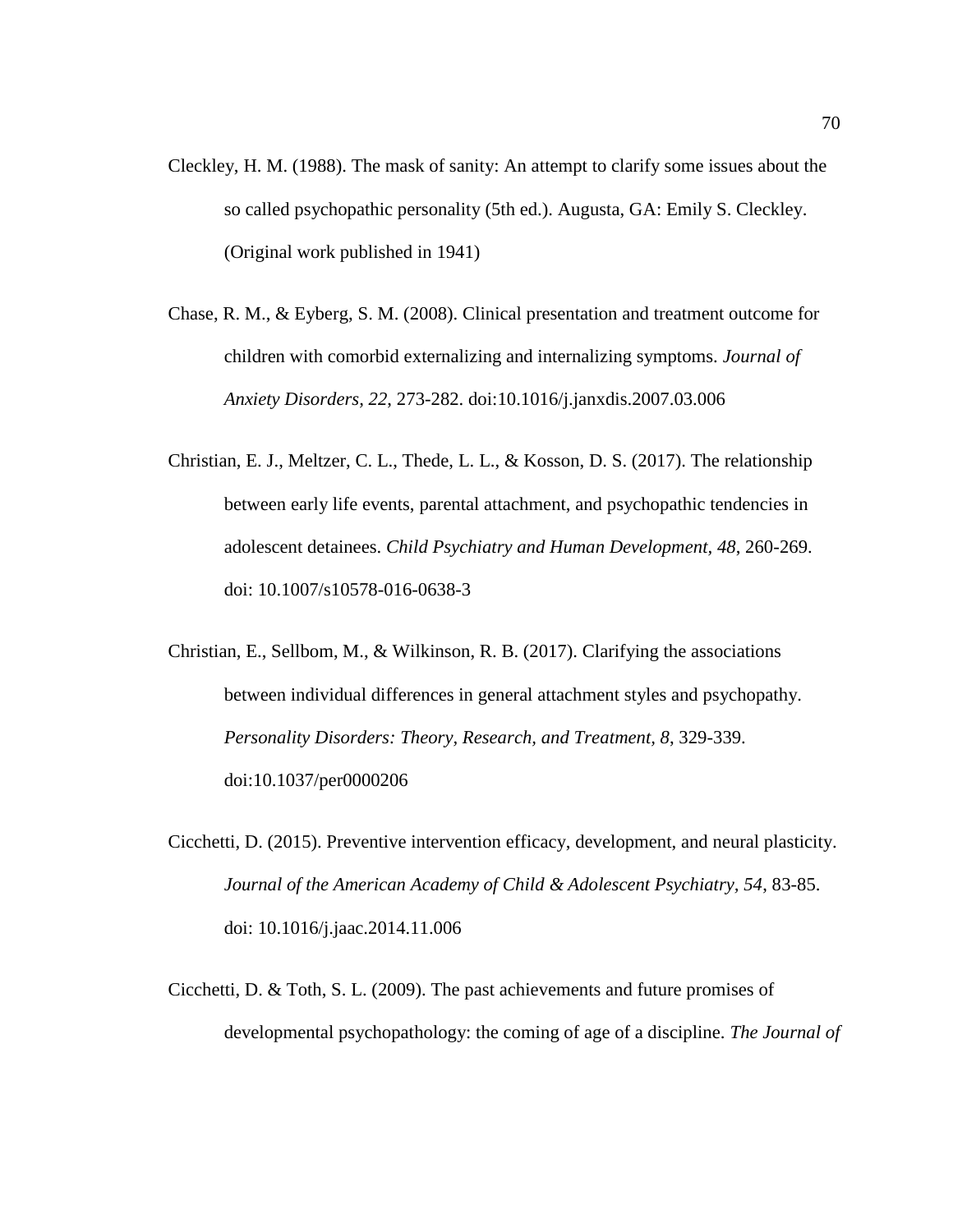*Child Psychology and Psychiatry, 50*, 16-25. doi: 10.1111j.1469- 7610.2008.01979x

- Coid, J., & Yang, M. (2011). The impact of psychopathy on violence among the household population of Great Britain. *Social Psychiatry and Psychiatric Epidemiology, 46*, 473-480. doi: 10.1007/s00127-010-0212-4
- Cole, P. M., Hall, S. E., & Hajal, N. J. (2017). Emotion dysregulation as a vulnerability to psychopathology. In T. P. Beauchaine & S. P. Hinshaw (Eds.), *Child and Adolescent Psychopathology* (pp. 346-386). Hoboken, NJ: Wiley & Sons.
- Cole, P. M., Michel, M. K., & Teti, L. O. (1994). The development of emotion regulation and dysregulation: A clinical perspective. *Monographs of the Society for Research in Child Development, 59*, 73-100. doi: 10.2307/1166139
- Conradi, H. J., Boertien, S. D., Cavus, H., & Verschuere, B. (2016). Examining psychopathy from an attachment perspective: The role of fear of rejection and abandonment. *Journal of Forensic Psychiatry & Psychology, 27*, 92-109. doi: 10.1080/14789949.2015.1077264
- Craig, R. L., Gray, N. S., & Snowden, R. J. (2013). Recalled parental bonding, current attachment, and the triarchic conceptualisation of psychopathy. *Personality and Individual Differences, 55*, 345-350. doi:10.1016/j.paid.2013.03.012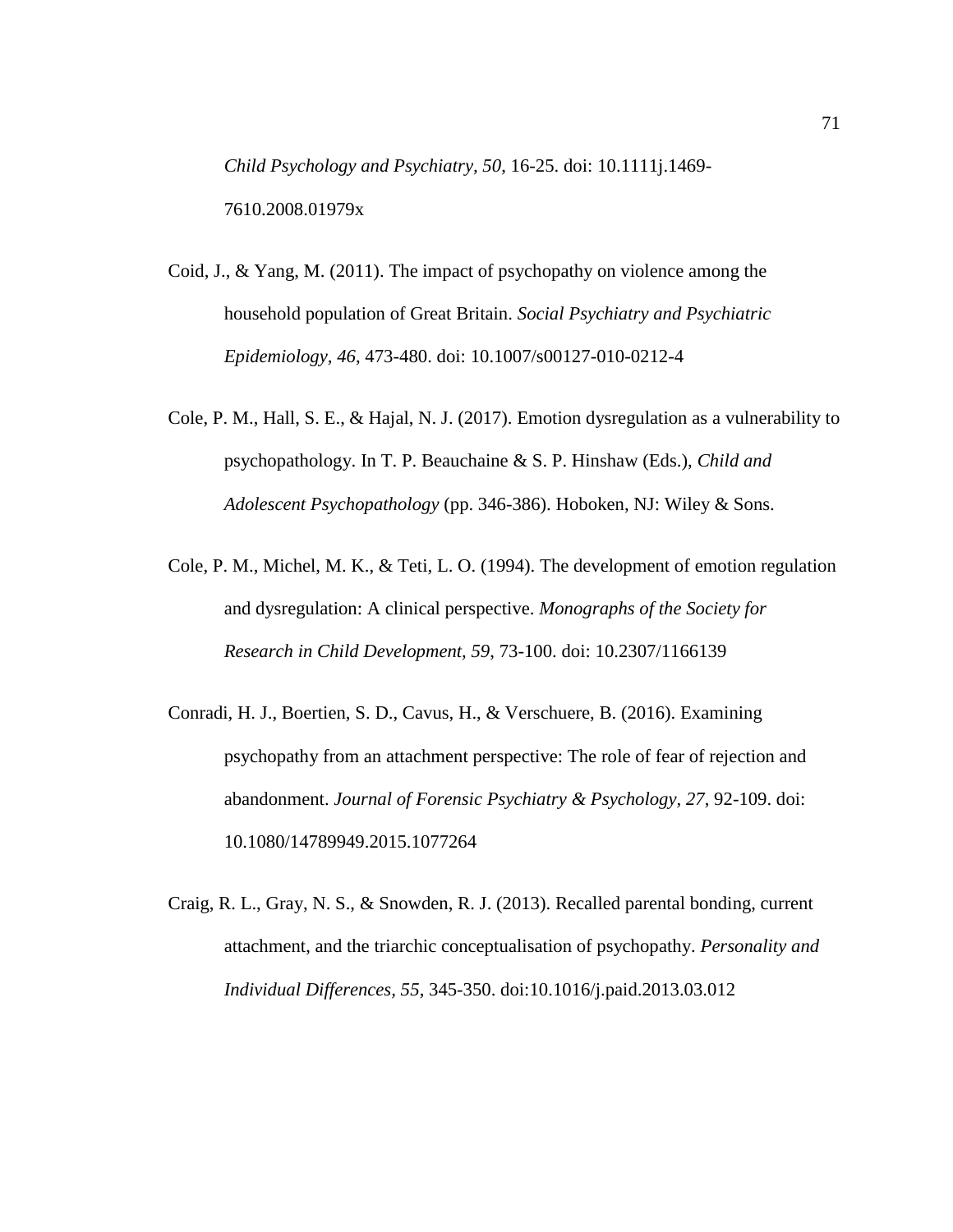- Crego, C., & Widiger, T. A. (2016). Cleckley's psychopaths: Revisited. Journal of Abnormal Psychology, 125, 75-87. doi: 10.1037/abn0000130
- Cronholm, P. F., Forke, C. M., Wade, R., Bair-Merritt, M., Davis, M., Harkins-Schwarz, M., . . . Fein, J. A. (2015). Adverse childhood experiences: Expanding the concept of adversity. *American Journal of Preventive Medicine, 49*, 354-361. doi:10.1016/j.amepre.2015.02.001
- Dadds, M. R., Allen, J. L., McGregor, K., Woolgar, M., Viding, E., & Scott, S. (2014). Callous‐unemotional traits in children and mechanisms of impaired eye contact during expressions of love: A treatment target? *Journal of Child Psychology and Psychiatry, 55*, 771-780. doi:10.1111/jcpp.12155
- Dahlberg, L. L. & Krug, E. G. (2002). Violence a global public health problem. In E. G. Krug, L. L. Dahlberg, J. A. Mercy, A. B. Zwi & R. Lozano (Eds.), *World Report on Violence and Health* (pp. 1-19). Geneva: World Health Organization.
- Dargis, M., & Koenigs, M. (2017). Witnessing domestic violence during childhood is associated with psychopathic traits in adult male criminal offenders. *Law and Human Behavior, 41*, 173-179. doi:10.1037/lhb0000226
- Dargis, M., Newman, J., & Koenigs, M. (2016). Clarifying the link between childhood abuse history and psychopathic traits in adult criminal offenders. *Personality Disorders: Theory, Research, and Treatment, 7*, 221-228. doi:10.1037/per0000147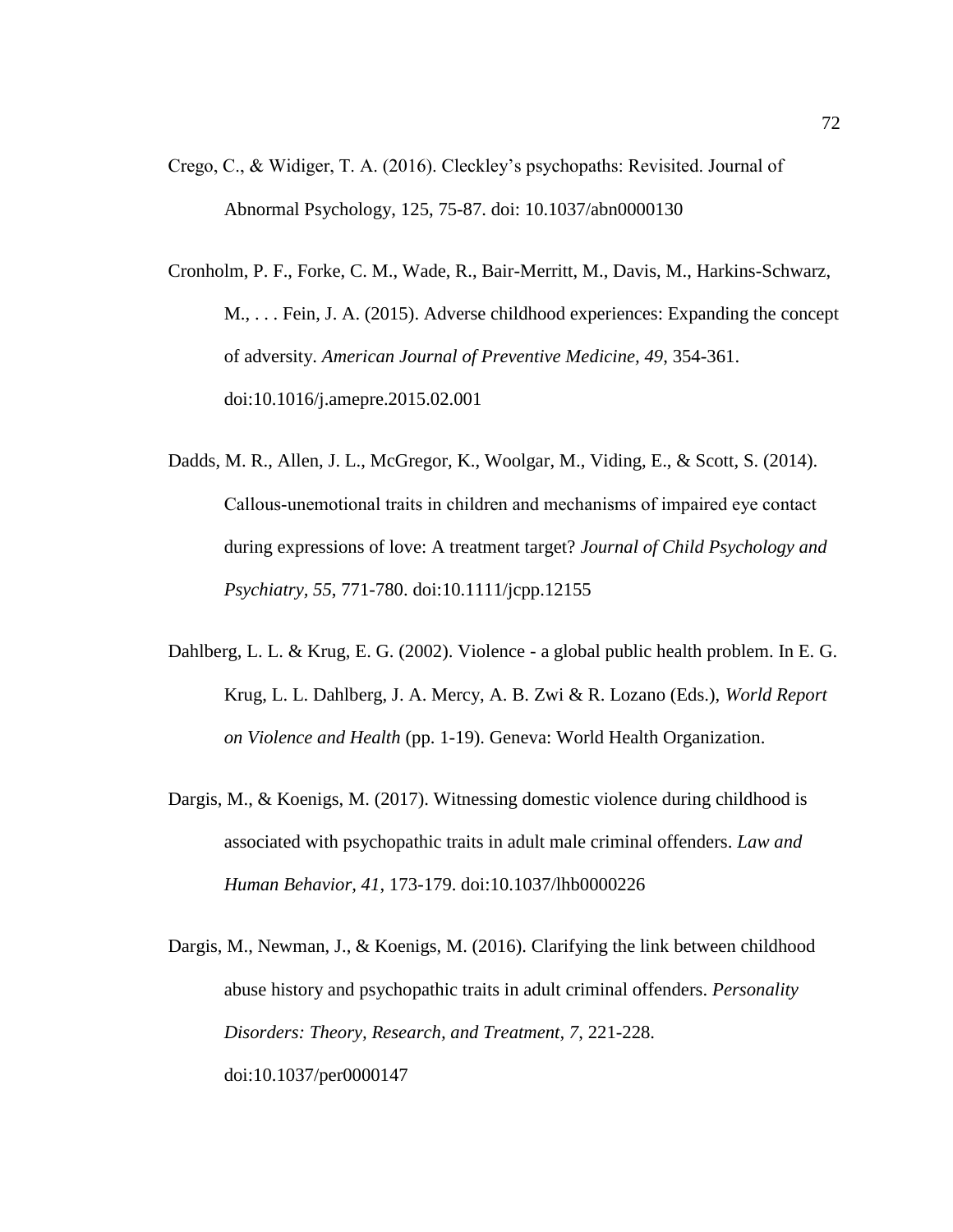- Datyner, A., Kimonis, E. R., Hunt, E., & Armstrong, K. (2016). Using a novel emotional skills module to enhance empathic responding for a child with conduct disorder with limited prosocial emotions. *Clinical Case Studies, 15*, 35-52. doi:10.1177/1534650115588978
- Davies, P. T., Manning, L. G., & Cicchetti, D. (2013). Tracing the cascade of children's insecurity in the interparental relationship: the role of stage-salient tasks. *Child Development, 84*, 297-312. doi: 10.1111/j.1467-8624.2012.01844.x
- da Silva, D. R., Rijo, D., & Salekin, R. T. (2015). The evolutionary roots of psychopathy. *Aggression and Violent Behavior, 21*, 85-96. doi:10.1016/j.avb.2015.01.006
- Decoene, S., & Bijttebier, P. (2008). On risking risk assessment of delinquent juveniles: Some questions concerning the role of psychopathy. *International Journal of Law and Psychiatry, 31*, 229-235. doi:10.1016/j.ijlp.2008.04.006
- Denham, S. A., Blair, K., Schmidt, M. & DeMulder, E. (2002). Compromised emotional competence: Seeds of violence sown early? *American Journal of Orthopsychiatry, 72*, 70-82. doi: 10.1037//0002-9432.72.1.70
- Diamond, L. M. (2015). The biobehavioral legacy of early attachment relationships for adult emotional and interpersonal functioning. In V. Zayas, & C. Hazan (Eds.), *Bases of adult attachment: Linking brain, mind and behavior* (pp. 79-105). New York, NY: Springer Science.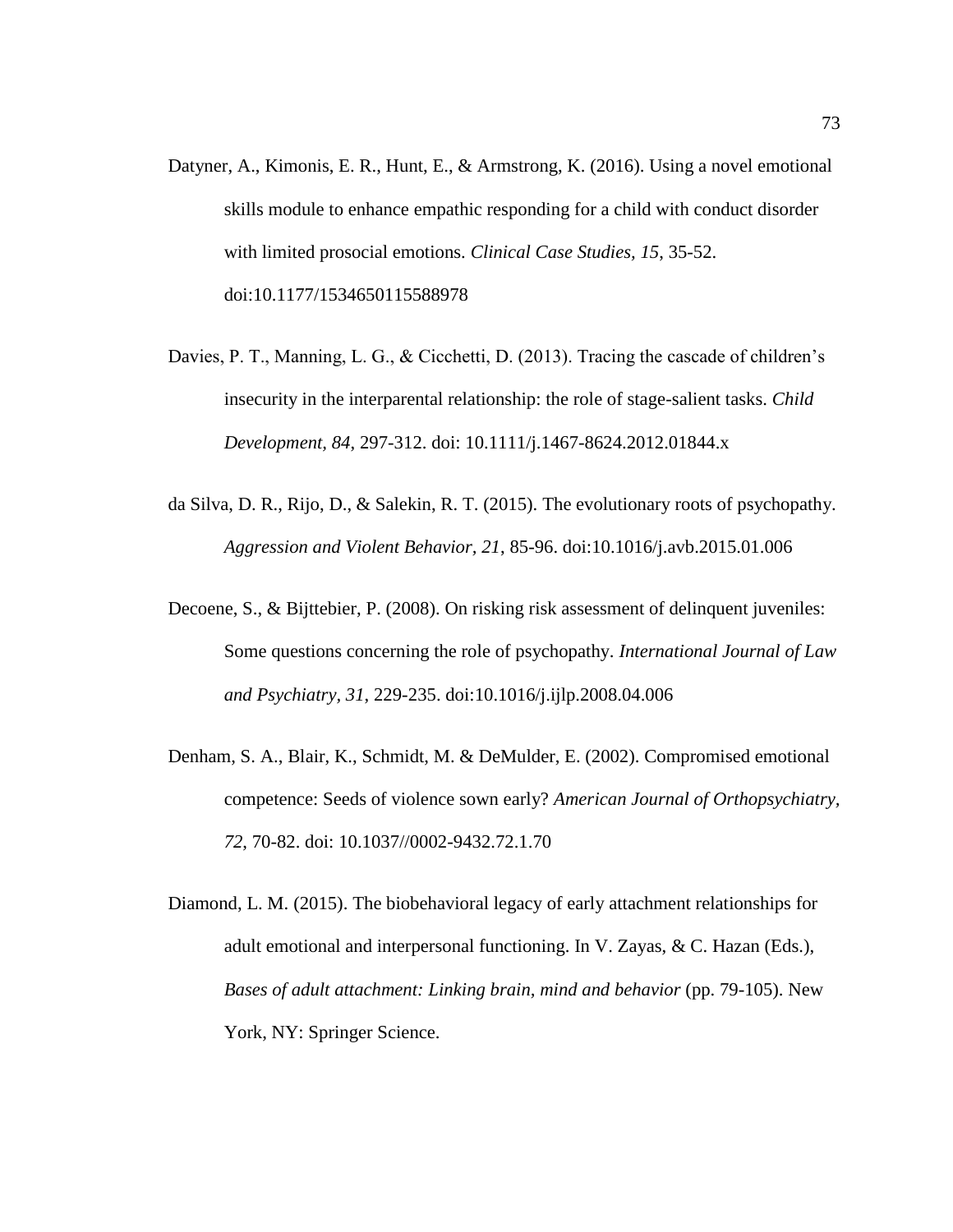- Donahue, J. J., McClure, K. S., & Moon, S. M. (2014). The relationship between emotion regulation difficulties and psychopathic personality characteristics. *Personality Disorders: Theory, Research, and Treatment, 5*, 186-194. doi:10.1037/per0000025
- Dong, M., Anda, R. F., Felitti, V. J., Dube, S. R., Williamson, D. F., Thompson, T. J., . . . Giles, W. H. (2004). The interrelatedness of multiple forms of childhood abuse, neglect, and household dysfunction. *Child Abuse & Neglect, 28*, 771-784. doi:10.1016/j.chiabu.2004.01.008
- Doom, J. R., Cicchetti, D., & Rogosch, F. A. (2014). Longitudinal patterns of cortisol regulation differ in maltreated and nonmaltreated children. *Journal of the American Academy of Child & Adolescent Psychiatry, 53*, 1206-1215. doi: 10.1016/j.jaac.2014.08.006.
- Drislane, L. E., Patrick, C. J., & Arsal, G. (2014). Clarifying the content coverage of differing psychopathy inventories through reference to the triarchic psychopathy measure. *Psychological Assessment, 26*, 350-362. doi:10.1037/a0035152
- Dube, S. R., Felitti, V. J., Dong, M., Chapman, D. P., Giles, W. H., & Anda, R. F. (2003). Childhood abuse, neglect, and household dysfunction and the risk of illicit drug use: the adverse childhood experiences study. *Pediatrics, 111*, 542-572. doi:10.1001/jama.286.24.3089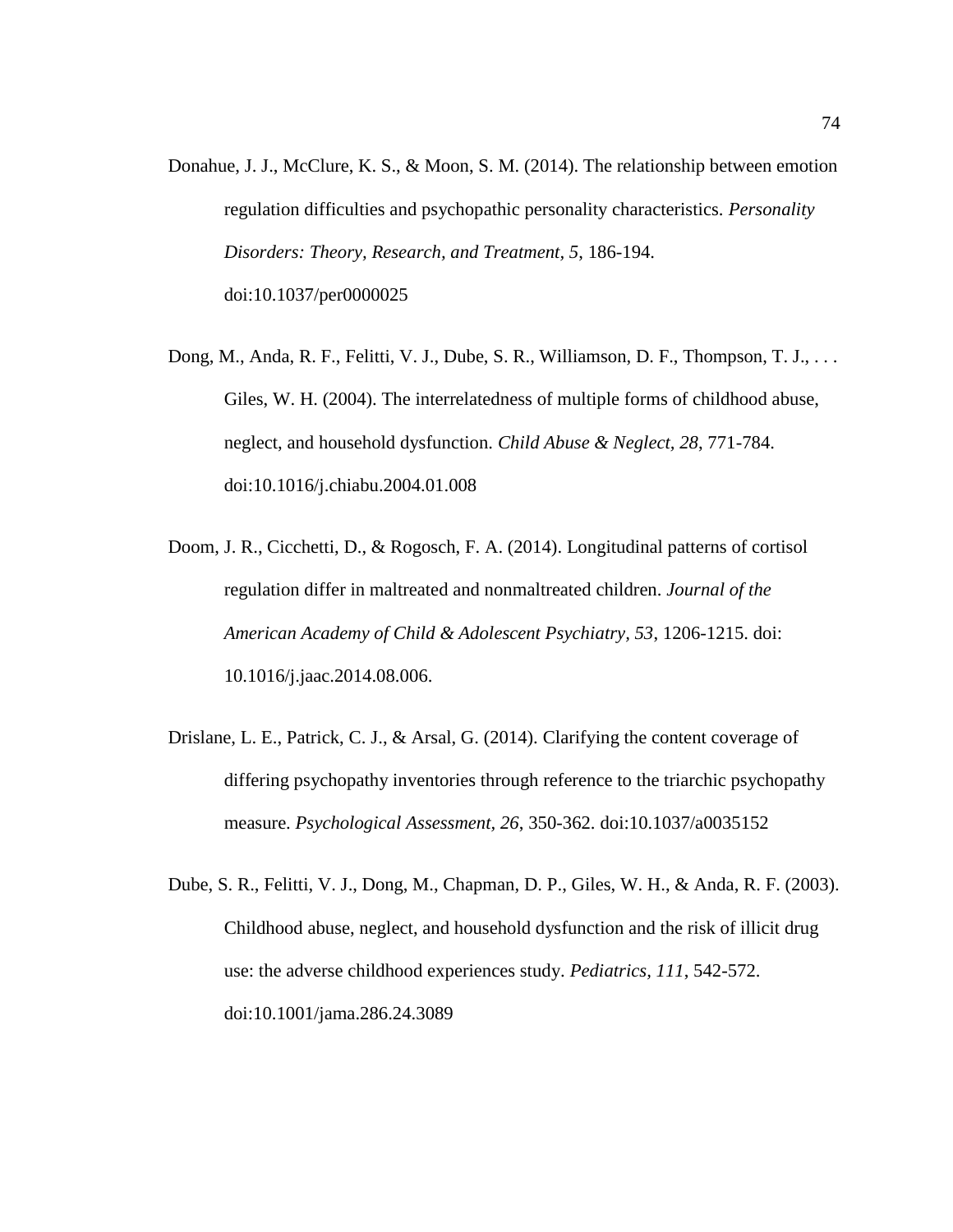- Durand, G., & de Calheiros-Velozo, J. (2018). The interplay of gender, parental behaviors, and child maltreatment in relation to psychopathic traits. *Child Abuse & Neglect, 83*, 120-128. doi:10.1016/j.chiabu.2018.07.013
- Ellis, J. D., Schroder, H. S., Patrick, C. J., & Moser, J. S. (2017). Emotional reactivity and regulation in individuals with psychopathic traits: Evidence for a disconnect between neurophysiology and self-report. *Psychophysiology, 54*, 1574-1585. doi:10.1111/psyp.12903
- Evans, G. W. (2016). Childhood poverty and adult psychological well-being. *PNAS, 113*, 14949-14952. doi: 10.1073/pnas.1604756114
- Evans, G. W. & Kim, P. (2012). Childhood poverty and young adults' allostatic load: the mediating role of childhood cumulative risk exposure. *Psychological Science, 23*, 979-983. doi: 10.1177/0956797612441218
- Eyberg, S. & Matarazzo, R. G. (1980). Training parents as therapists: A comparison between individual parent-child interaction training and parent group didactic training. *Journal of Clinical Psychology, 36*, 492-499. doi: 10.1002/jclp.6120360218
- Fairchild, A. J. & Finney, S. J. (2006). Investigating validity evidence for the experiences in close relationships-revised questionnaire. *Educational and Psychological Measurement, 66*, 116-135. doi: 10.1177/0013164405278564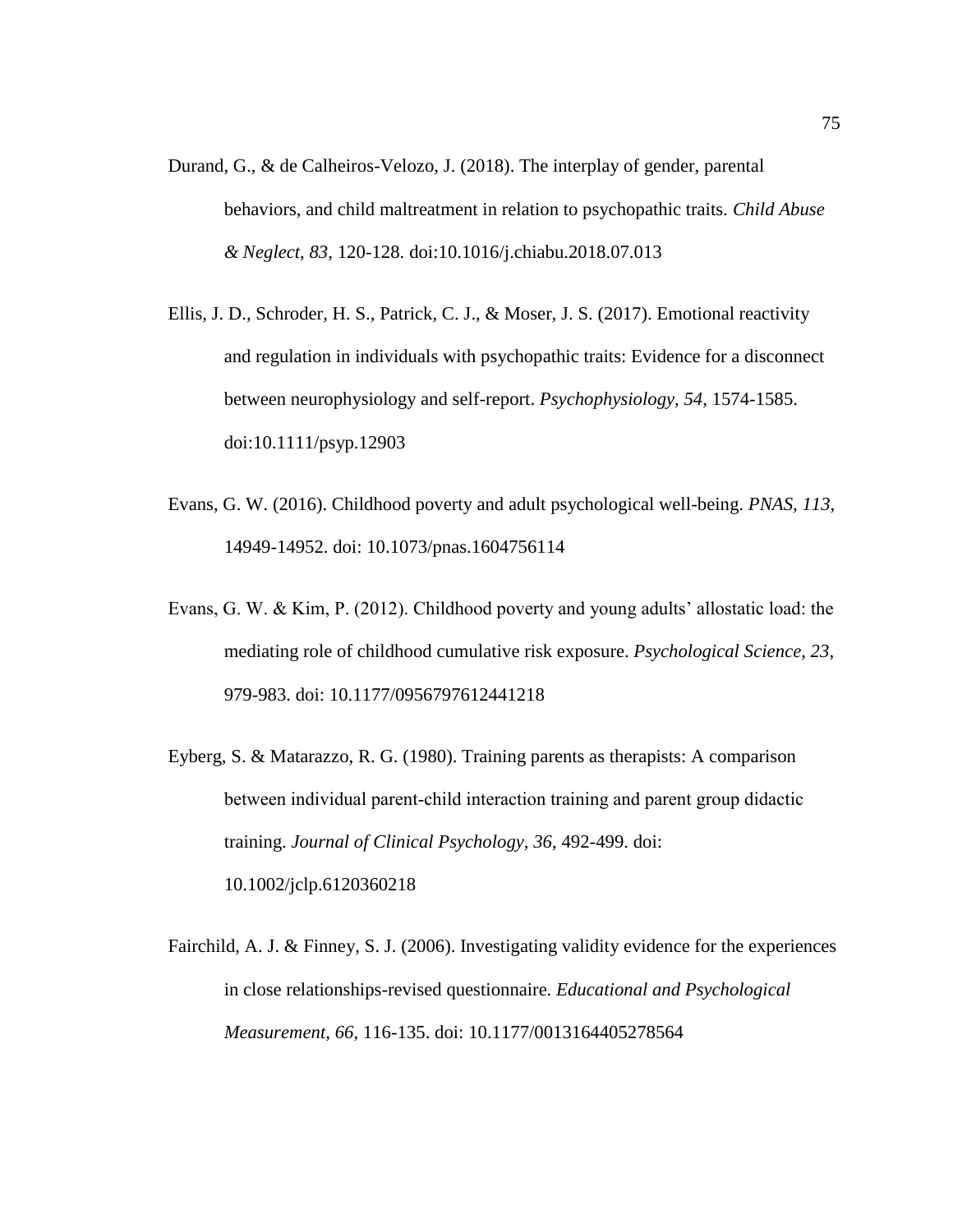- Federal Bureau of Investigation. (2015). *Uniform Crime Report: Crime in the United States*. Retrieved from https://ucr.fbi.gov/
- Feeney, J., & Noller, P. (1996). *Adult attachment.* Thousand Oaks, CA: Sage Publications, Inc.
- Felitti, V. J., Anda, R. F., Nordenberg, D., Williamson, D. F., Spitz, A. M., Edwards, V., . . . Marks, J. S. (1998). Relationship of childhood abuse and household dysfunction to many of the leading causes of death in adults: The adverse childhood experiences (ACE) study. *American Journal of Preventive Medicine, 14*, 245-258. doi:10.1016/S0749-3797(98)00017-8
- Finkelhor, D. (2017). Screening for adverse childhood experiences (ACEs): cautions and suggestions. *Child Abuse & Neglect, 85*, 174-179. doi: 10.1016/j.chiabu.2017.07.016
- Flouri, E., Tzavidis, N., & Kallis, C. (2010). Adverse life events, area socioeconomic disadvantage, and psychopathology and resilience in young children: The importance of risk factors' accumulation and protective factors' specificity. *European Child & Adolescent Psychiatry, 19*, 535-546. doi:10.1007/s00787-009- 0068-x
- Flynn, M., Cicchetti, D., & Rogosch, F. (2014). The prospective contribution of childhood maltreatment to low self-worth, low relationship quality, and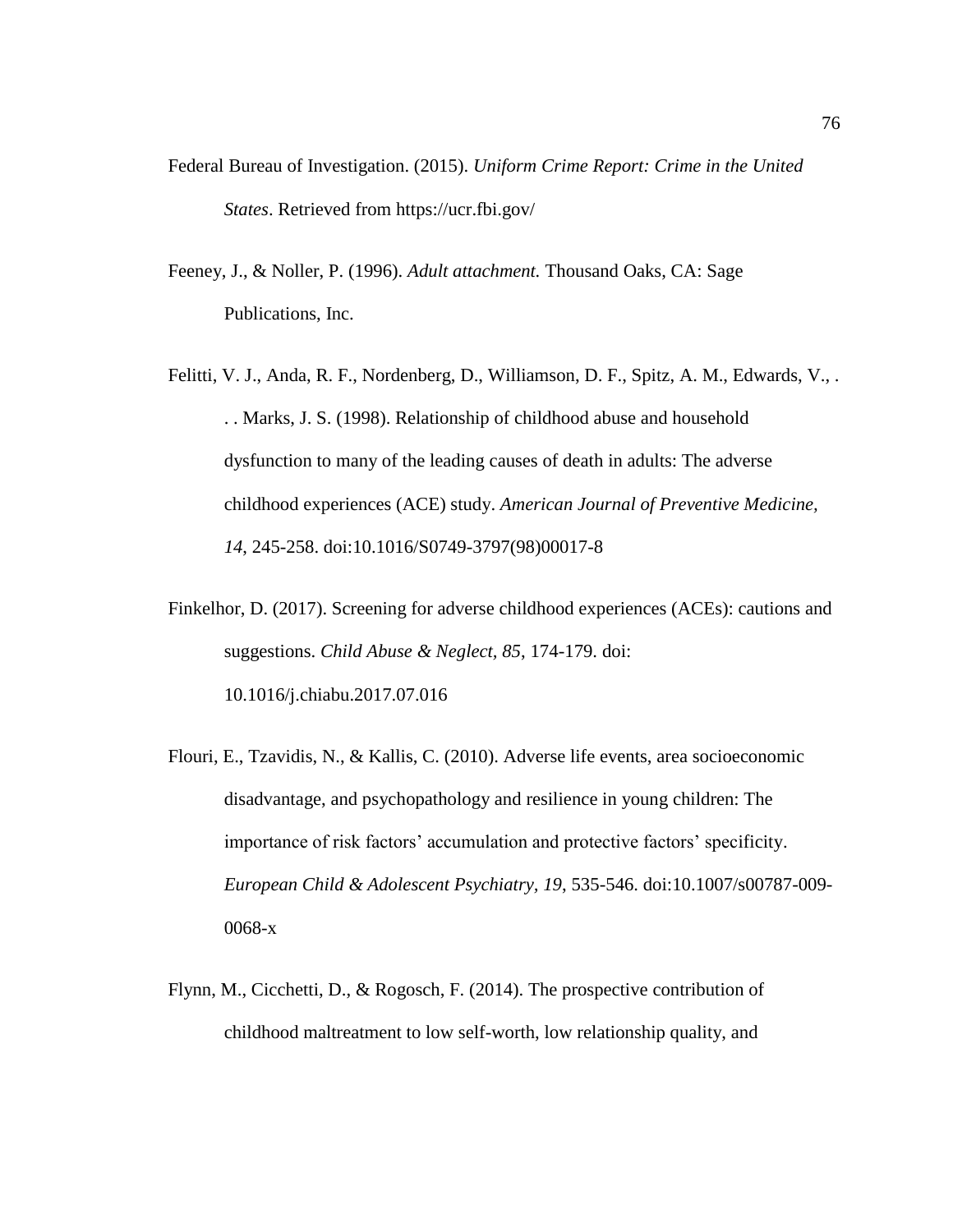symptomatology across adolescence: A developmental-organizational perspective. *Developmental Psychology, 50*, 2165-2175. doi: 10.1037/a0037162

- Fontaine, N. M. G., McCrory, E. J. P., Boivin, M., Moffitt, T. E., & Viding, E. (2011). Predictors and outcomes of joint trajectories of callous–unemotional traits and conduct problems in childhood. *Journal of Abnormal Psychology, 120*, 730-742. doi:10.1037/a0022620
- Fraley, R. C., Waller, N. G., & Brennan, K. A. (2000). An item response theory analysis of self-report measures of adult attachment*. Journal of Personality and Social Psychology, 78*, 350-365. doi:10.1037/0022-3514.78.2.350
- Frick, P. J., Ray, J. V., Thornton, L. C., & Kahn, R. E. (2014). Annual research review: A developmental psychopathology approach to understanding callous‐unemotional traits in children and adolescents with serious conduct problems. *Journal of Child Psychology and Psychiatry, 55*, 532-548. doi:10.1111/jcpp.12152
- Frick, P. J., & White, S. F. (2008). Research review: The importance of callousunemotional traits for developmental models of aggressive and antisocial behavior. *Journal of Child Psychology and Psychiatry, 49*, 359-375. doi:10.1111/j.1469-7610.2007.01862.x
- Gao, Y., Raine, A., & Schug, R. A. (2011). P3 event-related potentials and childhood maltreatment in successful and unsuccessful psychopaths. *Brain and Cognition, 77*, 176-82. doi: 10.1016/j.bandc.2011.06.010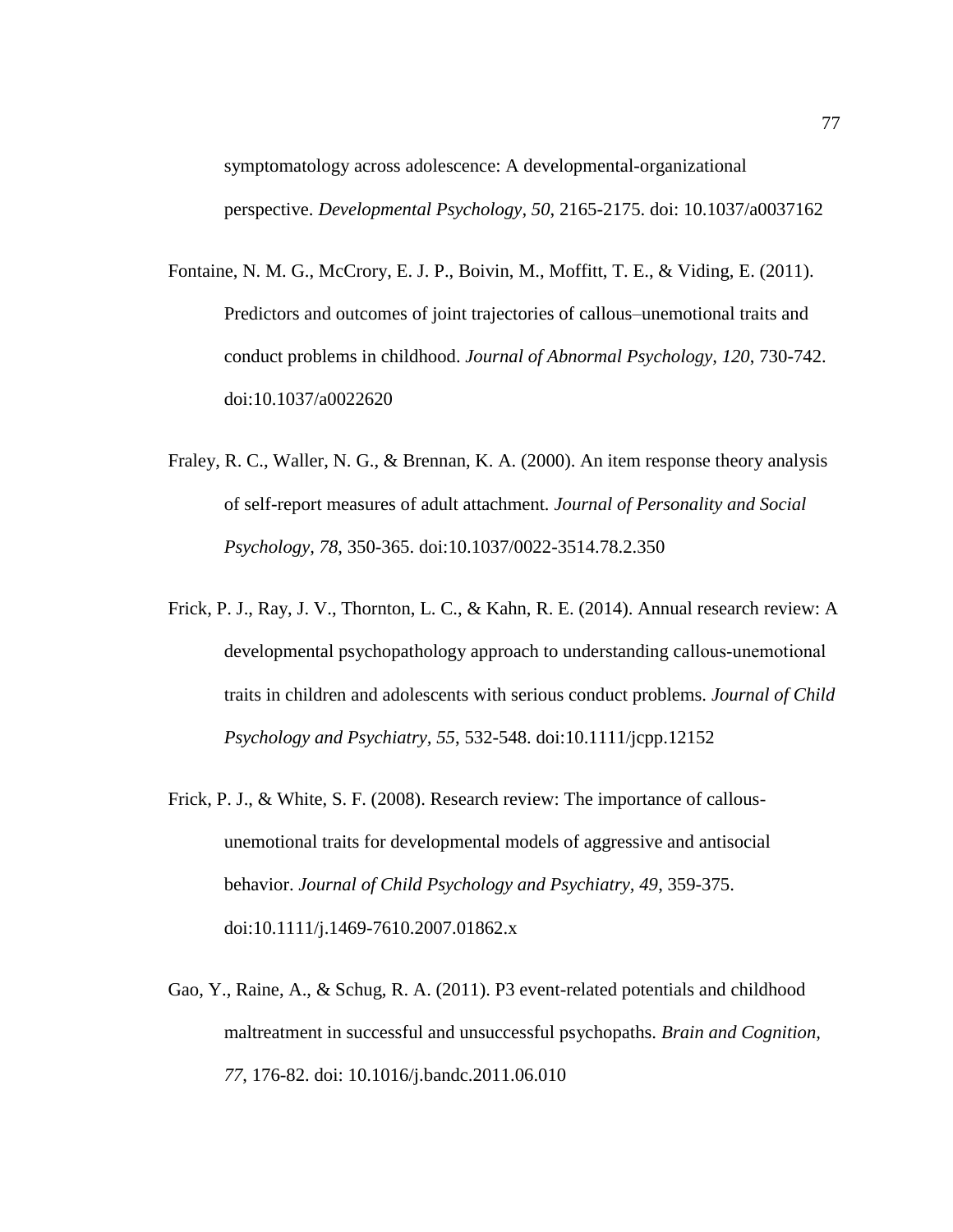- Grigoras, M., and Wille, B. (2017). Shedding light on the dark side: associations between the dark triad and the DSM-5 maladaptive trait model. *Personality and Individual Differences. 104*, 516–521. doi: 10.1016/j.paid.2016.09.016
- Hall, J. R., Drislane, L. E., Patrick, C. J., Morano, M., Lilienfeld, S. O., & Poythress, N. G. (2014). Development and validation of triarchic construct scales from the psychopathic personality inventory. *Psychological Assessment,* 26, 447-461. doi:10.1037/a0035665
- Herschell, A. D., Scudder, A. B., Schaffner, K. F., & Slagel, L. A. (2017). Feasibility and effectiveness of parent–child interaction therapy with victims of domestic violence: A pilot study*. Journal of Child and Family Studies, 26*, 271-283. doi: 10.1007/s10826-016-0546-y
- Hood, K. K., & Eyberg, S. M. (2003). Outcomes of parent-child interaction therapy: Mothers' reports of maintenance three to six years after treatment. *Journal of Clinical Child and Adolescent Psychology, 32*, 419-429. doi:10.1207/S15374424JCCP3203\_10
- Howe, T. R., Aberson, C. L., Friedman, H. S., Murphy, S. E., Alcazar, E., Vazquez, E. J., & Becker, R. (2015). Three decades later: The life experiences and mid-life functioning of 1980s heavy metal groupies, musicians, and fans. *Self and Identity, 14*, 602-626. doi:10.1080/15298868.2015.1036918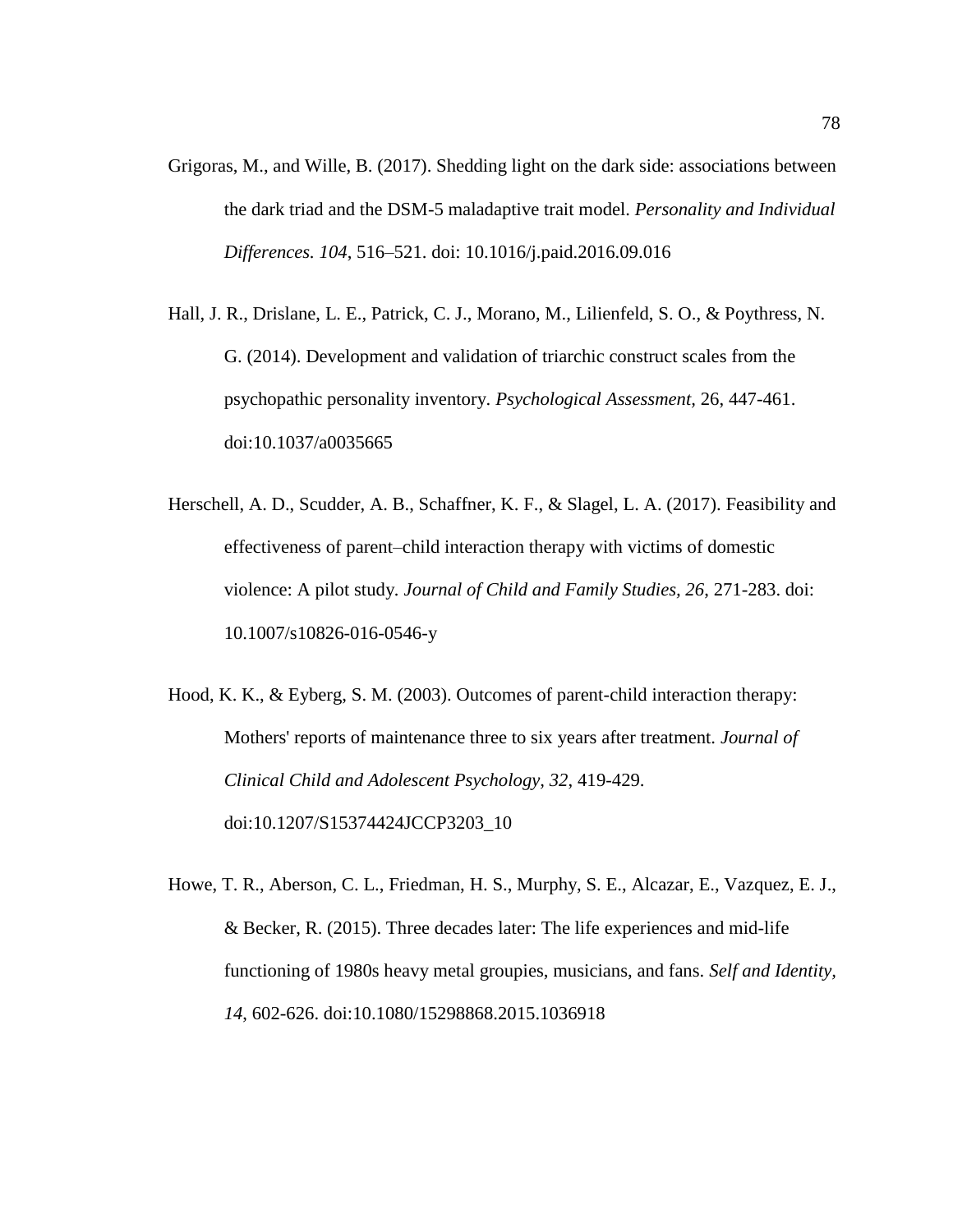- Hwang, S., Nolan, Z. T., White, S. F., Williams, W. C., Sinclair, S., & Blair, J. R. (2016). Dual neurocircuitry dysfunctions in disruptive behavior disorders: emotional responding and response inhibition. *Psychological Medicine, 46*, 1485-1496. doi: 10.1017/S0033291716000118
- Jonason, P. K., Koenig, B. L., & Tost, J. (2010). Living a fast life: The dark triad and life history theory. *Human Nature, 21*, 428-442. doi:10.1007/s12110-010-9102-4
- Grasso, D. J., Henry, D., Kestler, J., Nieto, R., Wakschlag, L. S., & Briggs-Gowan, M. (2016). Harsh parenting as a potential mediator of the association between intimate partner violence and child disruptive behavior in families with young children. *Journal of Interpersonal Violence, 31*, 2102-2126. doi:10.1177/0886260515572472
- Gratz, K. L. & Roemer, L. (2004). Multidimensional assessment of emotion regulation and dysregulation: Development, factor structure, and initial validation of the difficulties in emotion regulation scale. *Journal of Psychopathology and Behavioral Assessment, 26*, 41-54. doi: 10.1177/1073191109349579
- Nielsen, S. K. K., Lønfeldt, N., Wolitzky-Taylor, K., Hageman, I., Vangkilde, S., & Daniel, S. I. F. (2017). Adult attachment style and anxiety—The mediating role of emotion regulation. *Journal of Affective Disorders, 218*, 253-259. doi:10.1016/j.jad.2017.04.047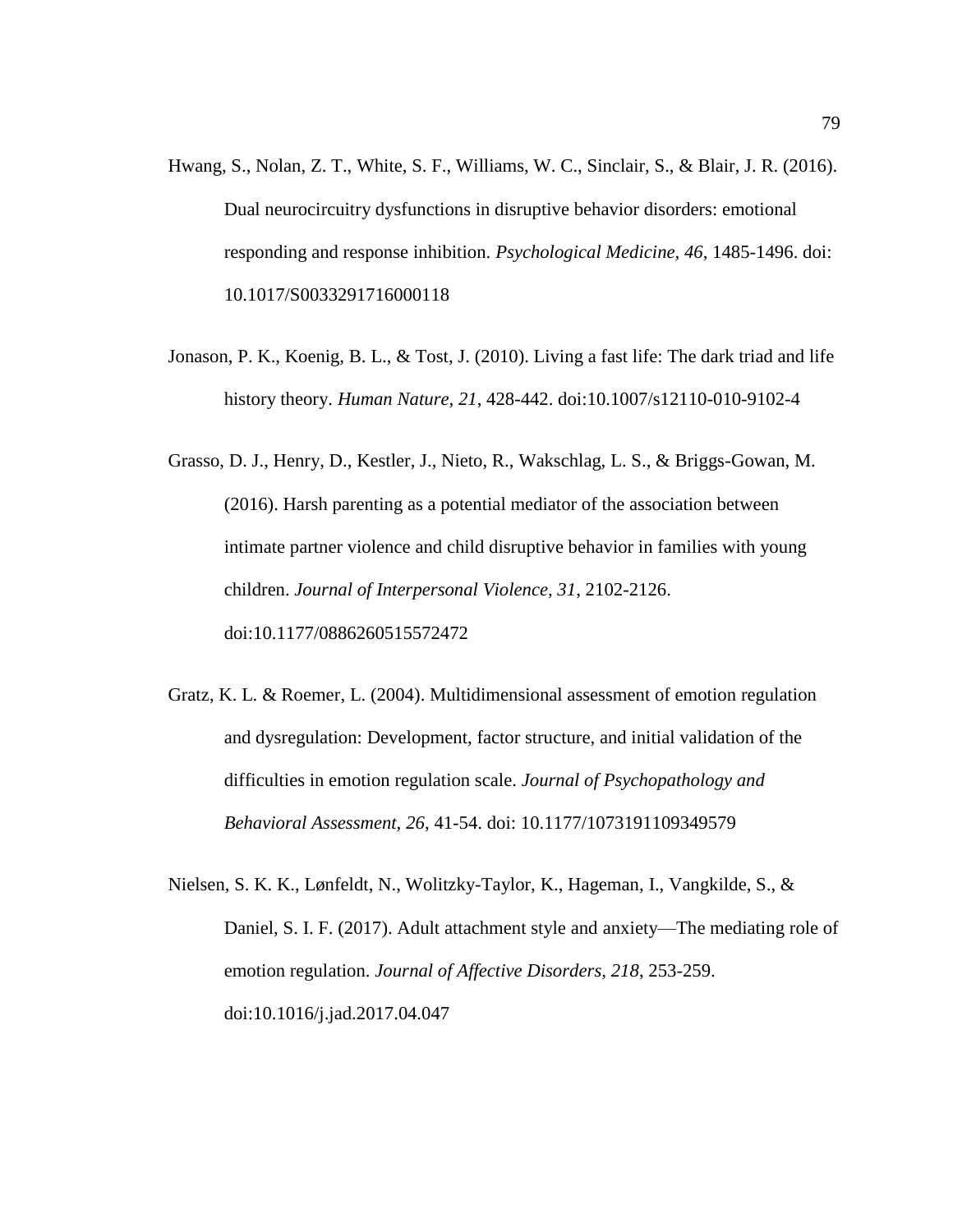- Kiire, S. (2017). Psychopathy rather than machiavellianism or narcissism facilitates intimate partner violence via fast life strategy. *Personality and Individual Differences, 104*, 401-406. doi:10.1016/j.paid.2016.08.043
- Kim, J., & Cicchetti, D. (2010). Longitudinal pathways linking child maltreatment, emotion regulation, peer relations, and psychopathology. *Journal of Child Psychology and Psychiatry, 51*, 706-716. doi: 10.1111/j.1469-7610.2009.02202.x
- Kim, P., Ho, S. S., Evans, G. W., Liberzon, I., & Swain, J. E. (2015). Childhood social inequalities influences neural processes in young adult caregiving. *Developmental Psychobiology, 57*, 948-960. doi: 10.1002/dev.21325
- Kim, S., & Kochanska, G. (2017). Relational antecedents and social implications of the emotion of empathy: Evidence from three studies*. Emotion, 17*, 981-992. doi:10.1037/emo0000297
- Kimonis, .E. R., Bagner, .D, Linares, D., Blake, C., & Rodriguez, G. (2014). Parent training outcomes among young children with callous-unemotional conduct problems with or at risk for developmental delay. *Journal of Child & Family Studies, 23*, 437-448. doi: 10.1007/s10826-013-9756-8
- Kimonis, E. R., Fanti, K. A., Goulter, N., & Hall, J. (2016). Affective startle potentiation differentiates primary and secondary variants of juvenile psychopathy. *Development and Psychopathology, 29*, 1149-1160. doi:10.1017/S0954579416001206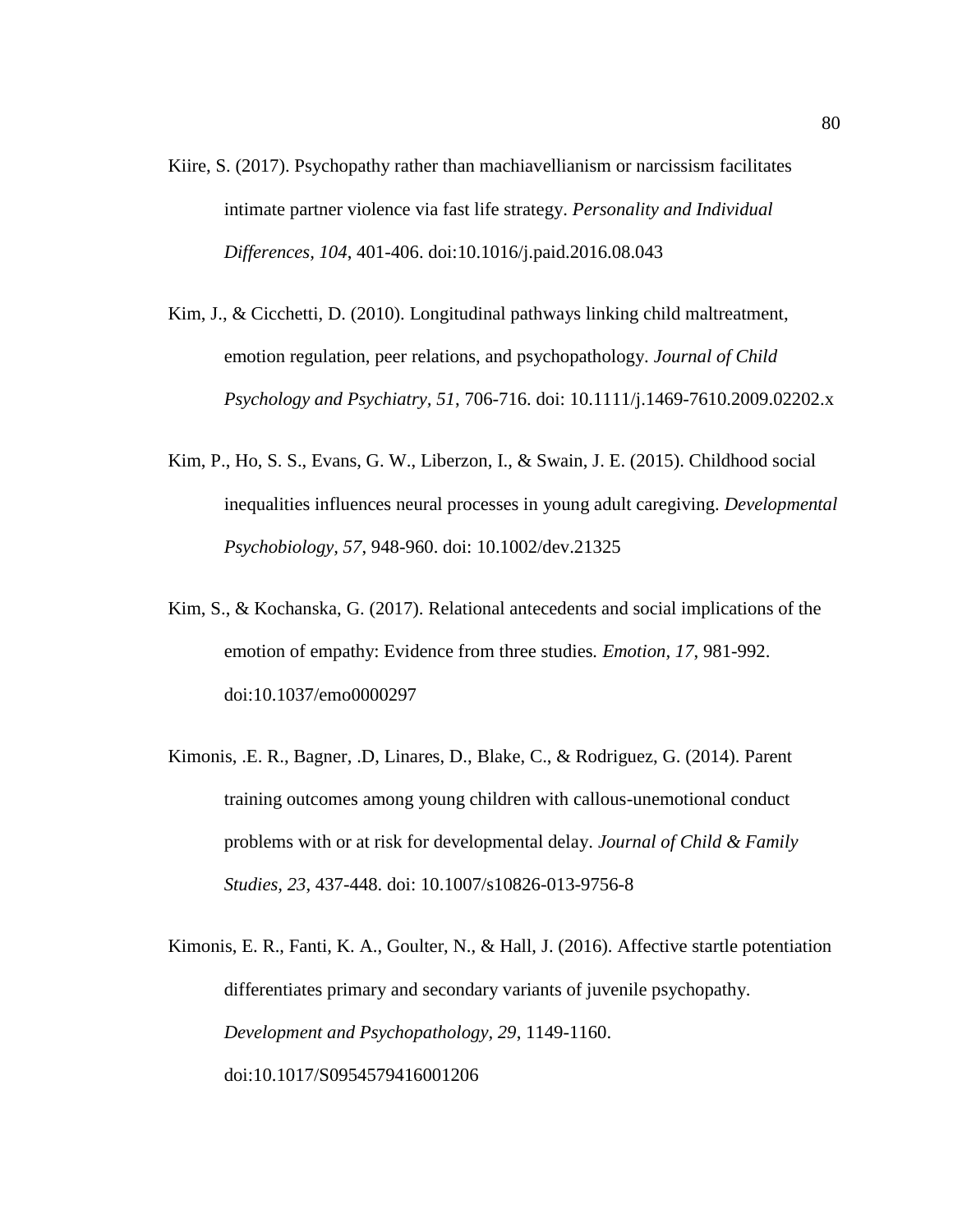- Kyranides, M. N., Fanti, K. A., Sikki, M., & Patrick, C. J. (2017). Triarchic dimensions of psychopathy in young adulthood: Associations with clinical and physiological measures after accounting for adolescent psychopathic traits. *Personality Disorders: Theory, Research, and Treatment, 8*, 140-149. doi:10.1037/per0000193
- Lenze, S. N., Pautsch, J., & Luby, J. (2011). Parent-child interaction therapy emotion development: A novel treatment for depression in preschool children. *Depression and Anxiety, 28*, 153-159. doi:10.1002/da.20770
- Levenson, M. R., Kiehl, K. A., Fitzpatrick, C. M. (1995). Assessing psychopathic attributes in a noninstitutionalized population. *Journal of Personality and Social Psychology, 68*, 151-158. doi: 10.1037/0022-3514.68.1.151
- Lilienfeld, S. O., & Andrews, B. P. (1996). Development and preliminary validation of a self-report measure of psychopathic personality traits in noncriminal populations. *Journal of Personality Assessment, 66*, 488-524. doi:10.1207/s15327752jpa6603\_3
- Loney, B. R., Butler, M. A., Lima, E. N., Counts, C. A., & Eckel, L. A. (2006). The relation between salivary cortisol, callous-unemotional traits, and conduct problems in an adolescent non-referred sample. *Journal of Child Psychology and Psychiatry, 47*, 30-36. doi:10.1111/j.1469-7610.2005.01444.x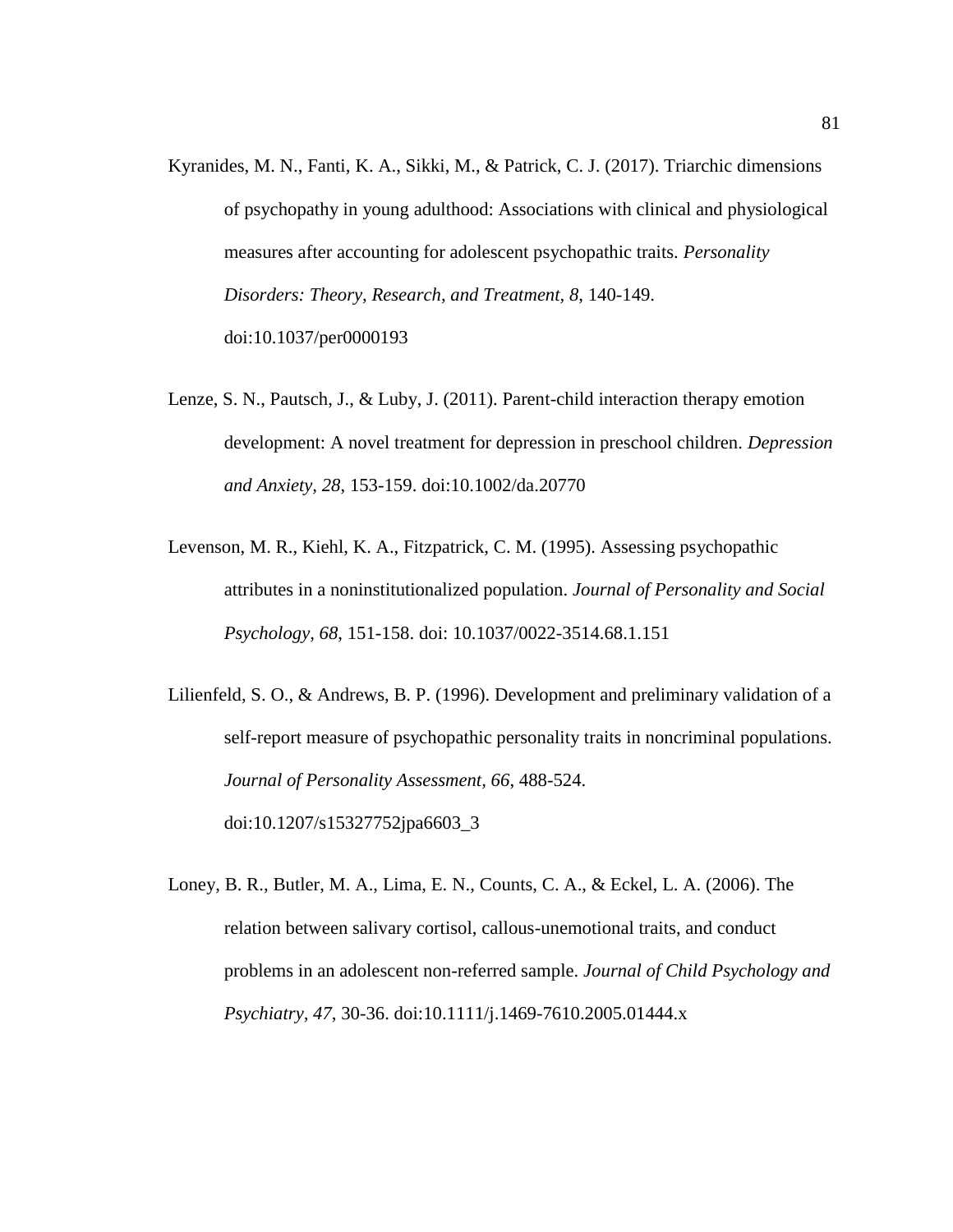- Long, K., Felton, J. W., Lilienfeld, S. O., & Lejuez, C. W. (2014). The role of emotion regulation in the relations between psychopathy factors and impulsive and premeditated aggression. *Personality Disorders: Theory, Research, and Treatment, 5*, 390-396. doi:10.1037/per0000085
- Lotze, G. M., Ravindran, N., & Myers, B. J. (2010). Moral emotions, emotion selfregulation, callous-unemotional traits, and problem behavior in children of incarcerated mothers. *Journal of Child and Family Studies, 19*, 702-713. doi:10.1007/s10826-010-9358-7
- Lynam, D. R., Caspi, A., Moffitt, T. E., Loeber, R., & Stouthamer-Loeber, M. (2007). Longitudinal evidence that psychopathy scores in early adolescence predict adult psychopathy. *Journal of Abnormal Psychology, 116*, 155-165. doi: 10.1037/0021- 843X.116.1.155
- Mack, T. D., Hackney, A. A., & Pyle, M. (2011). The relationship between psychopathic traits and attachment behavior in a non-clinical population. *Personality and Individual Differences, 51*, 584-588. doi:10.1016/j.paid.2011.05.019
- MacKenzie, M. J., Kotch, J. B. & Lee, L. (2011). Toward a cumulative ecological risk model for the etiology of child maltreatment. *Child Youth Serv. Rev. 33*, 1638- 1647. doi: 10.1016/j.childyouth.2011.04.018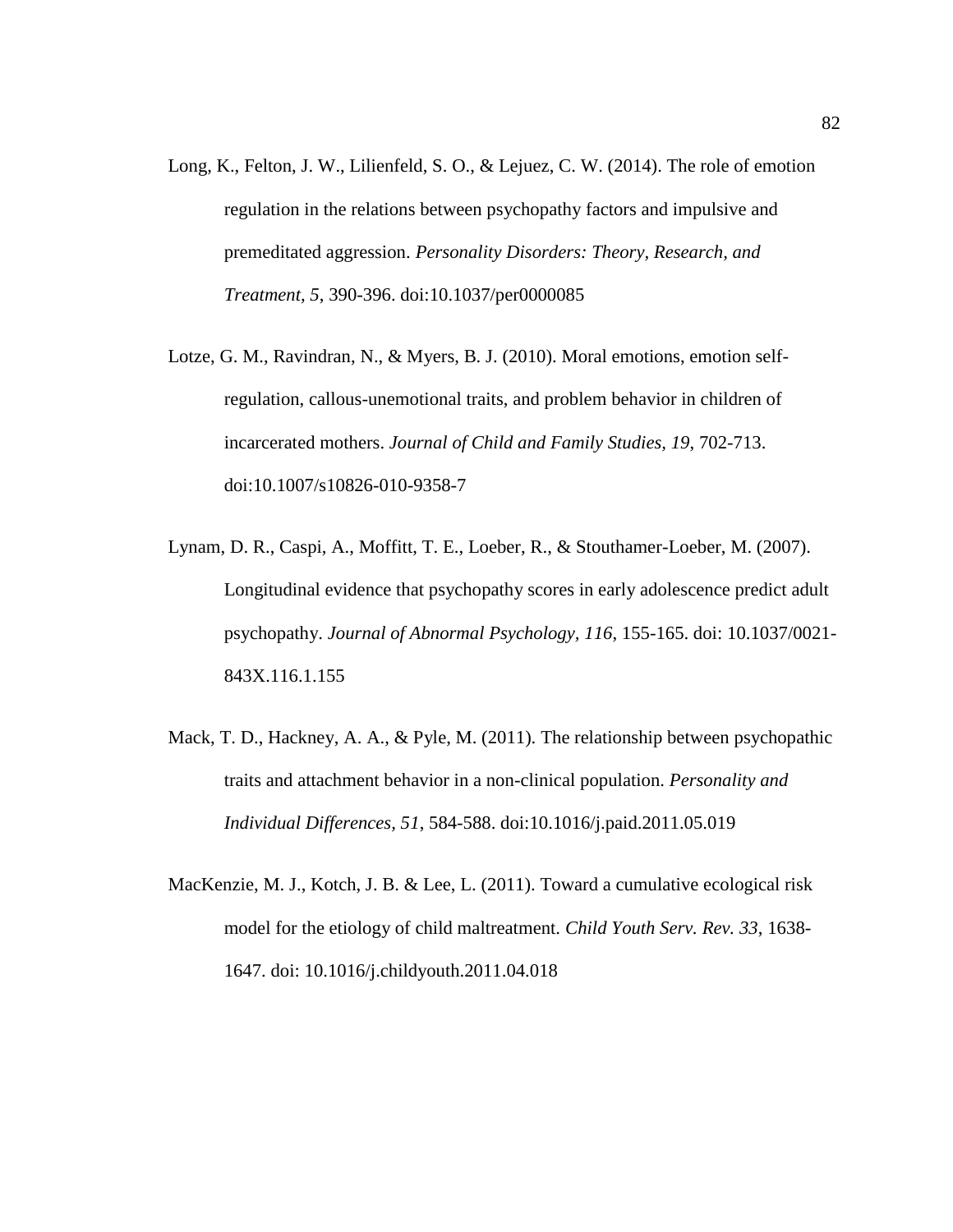- Main, M. & Solomon, J. (1986) Discovery of a new, insecure-disorganized/disoriented attachment pattern. In T. B. Brazelton & M. Yogman (Eds), *Affective development in infancy* (pp. 95-124). Norwood, NJ: Ablex.
- Manning, L. G., Davies, P. T., & Cicchetti, D. (2014). Interparental violence and childhood adjustment: how and why maternal sensitivity is a protective factor. *Child Development, 85*, 2263-2278. doi: 10.1111/cdev.12279
- Masten, A. S. (2007). Resilience in developing systems: Progress and promise as the fourth wave rises. *Development and Psychopathology, 19*, 921-930. doi:10.1017/S0954579407000442
- McCabe, K., Yeh, M., Lau, A., & Argote, C. B. (2012). Parent-child interaction therapy for Mexican Americans: Results of a pilot randomized clinical trial at follow-up. *Behavior Therapy, 43*, 606-618. doi:10.1016/j.beth.2011.11.001
- McMahon, R. J., Witkiewitz, K., Kotler, J. S. & the Conduct Problems Prevention Research Group. (2010). Predictive validity of callous-unemotional traits measured in early adolescence with respect to multiple antisocial outcomes. *Journal of Abnormal Psychology, 119*, 752-763. doi: 10.1037/a0020796
- Mikulincer, M. & Shaver, P. R. (2007). *Attachment in adulthood: Structure, dynamics, and change*. New York, NY: Guilford Press.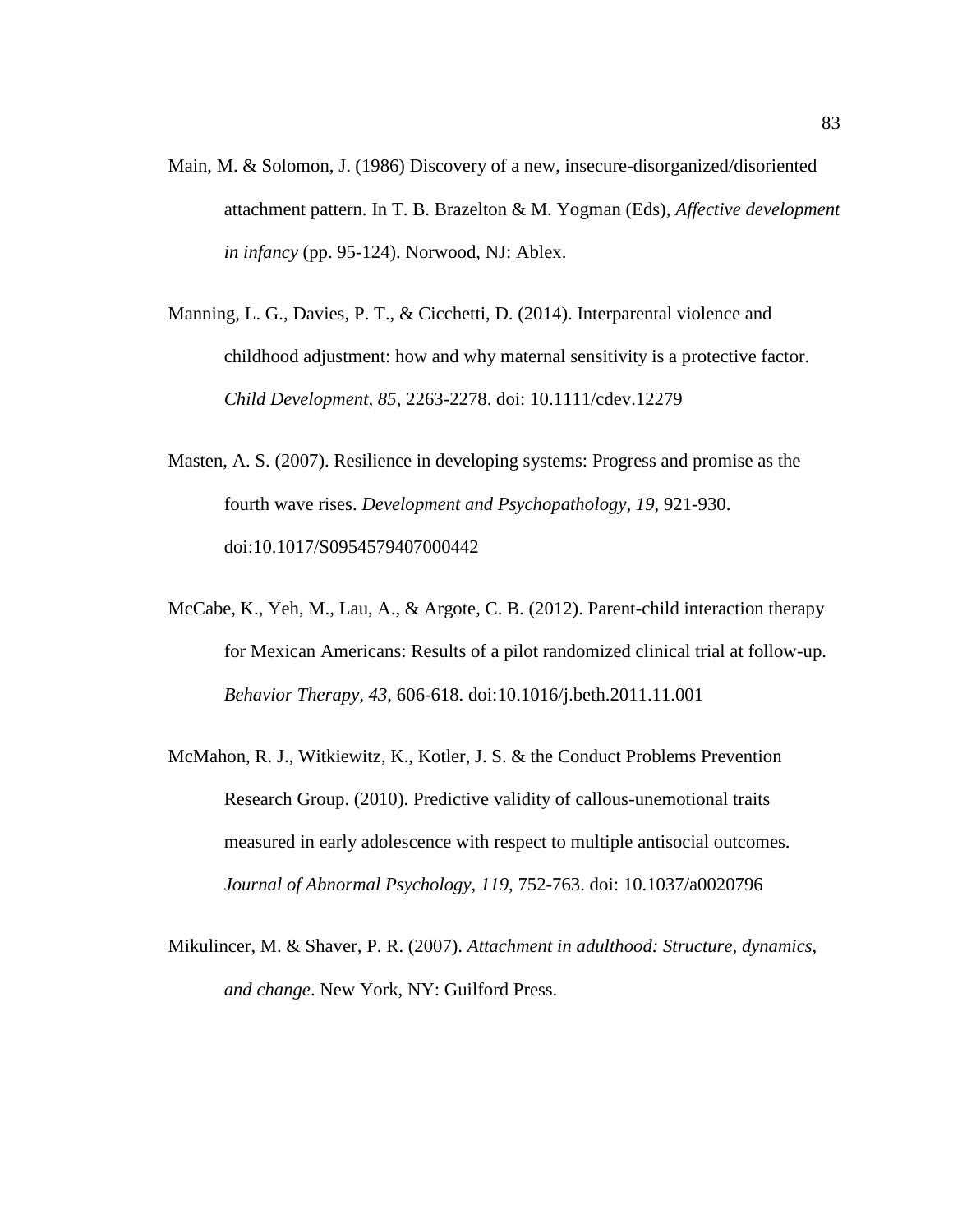- Miller, G. E., Chen, E. & Zhou, E. S. (2007). If it goes up, must it come down? Chronic stress and the hypothalamic-pituitary-adrenocortical axis in humans. *Psychological Bulletin, 133*, 25-45. doi: 10.1037/0033-2909.133.1.25
- Murphy, A., Steele, M., Dube, S. R., Bate, J., Bonuck, K., Meissner, P., . . . Steele, H. (2014). Adverse childhood experiences (ACEs) questionnaire and adult attachment interview (AAI): Implications for parent child relationships. *Child Abuse & Neglect, 38*, 224-233. doi:10.1016/j.chiabu.2013.09.004
- Murphy, T. P., Laible, D. J., Augustine, M., & Robeson, L. (2015). Attachment's links with adolescents' social emotions: The roles of negative emotionality and emotion regulation. *The Journal of Genetic Psychology: Research and Theory on Human Development, 176*, 315-329. doi:10.1080/00221325.2015.1072082
- Oberth, C., Zheng, Y., & McMahon, R. J. (2017). Violence exposure subtypes differentially mediate the relation between callous-unemotional traits and adolescent delinquency. *Journal of Abnormal Child Psychology.* doi:10.1007/s10802-017-0267-8
- Panfile, T. M., & Laible, D. J. (2012). Attachment security and child's empathy: The mediating role of emotion regulation. *Merrill-Palmer Quarterly, 58*, 1-21. doi:10.1353/mpq.2012.0003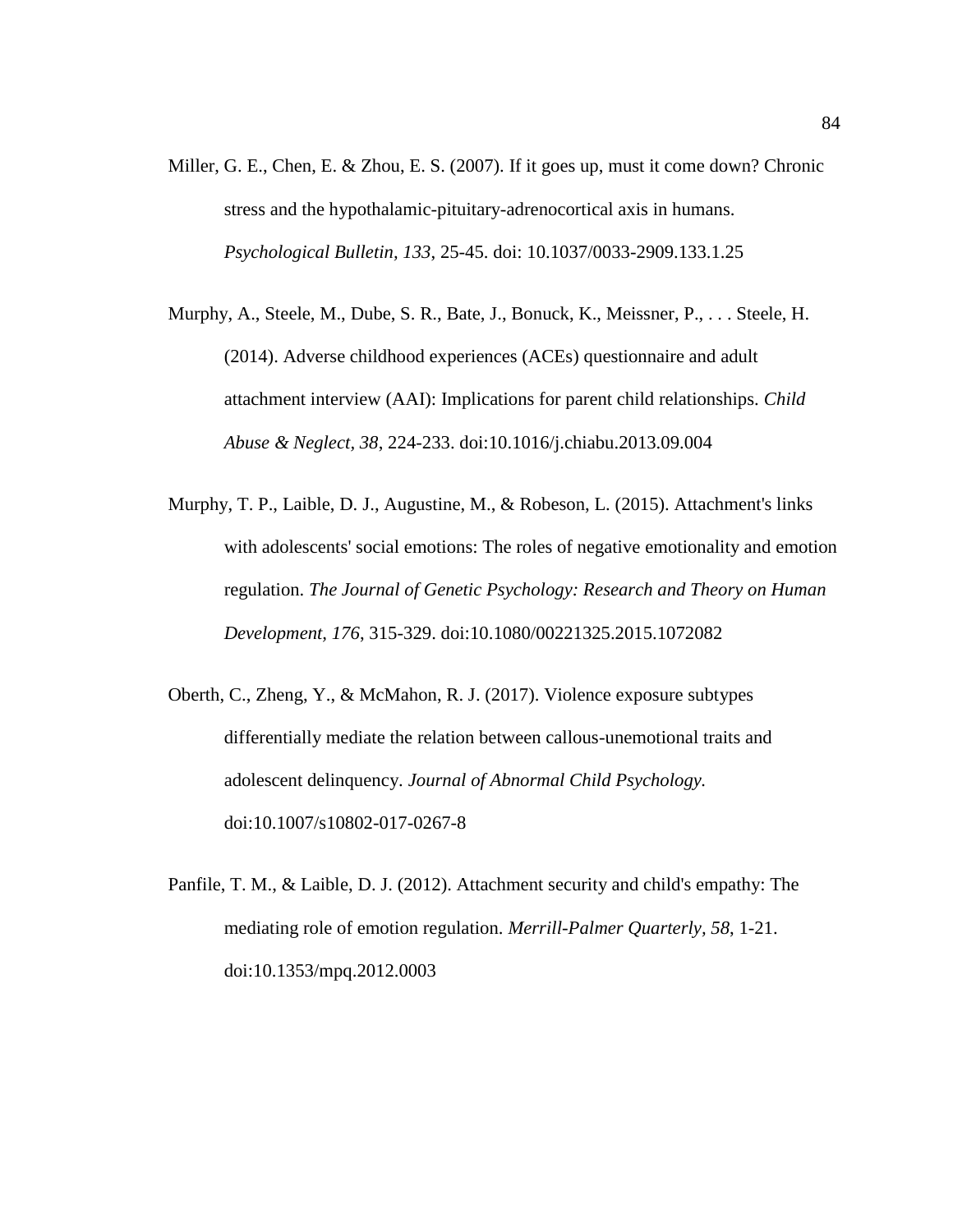- Pardini, D. A., & Loeber, R. (2008). Interpersonal callousness trajectories across adolescence: Early social influences and adult outcomes. *Criminal Justice and Behavior, 35*, 173-196. doi:10.1177/0093854807310157
- Pasalich, D. S., Dadds, M. R., Hawes, D. J., & Brennan, J. (2012). Attachment and callous‐unemotional traits in children with early‐onset conduct problems. *Journal of Child Psychology and Psychiatry, 53*, 838-845. doi:10.1111/j.1469- 7610.2012.02544.x
- Pasalich, D. S., Waschbusch, D. A., Dadds, M. R., & Hawes, D. J. (2014). Emotion socialization style in parents of children with callous–unemotional traits. *Child Psychiatry and Human Development, 45*, 229-242. doi:10.1007/s10578-013- 0395-5
- Patch, E. A., & Figueredo, A. J. (2017). Childhood stress, life history, psychopathy, and sociosexuality. *Personality and Individual Differences, 115,* 108-113. doi:10.1016/j.paid.2016.04.023
- Patrick, C. J. (2010). Operationalizing the triarchic conceptualization of psychopathy: Preliminary description of brief scales for assessment of boldness, meanness, and disinhibition. *Unpublished manual,* Department of Psychology, Florida State University, Tallahassee, FL. Retrieved from http://www.phenxtoolkit.org.
- Patrick, C. J., Fowles, D. C., & Krueger, R. F. (2009). Triarchic conceptualization of psychopathy: Developmental origins of disinhibition, boldness, and meanness.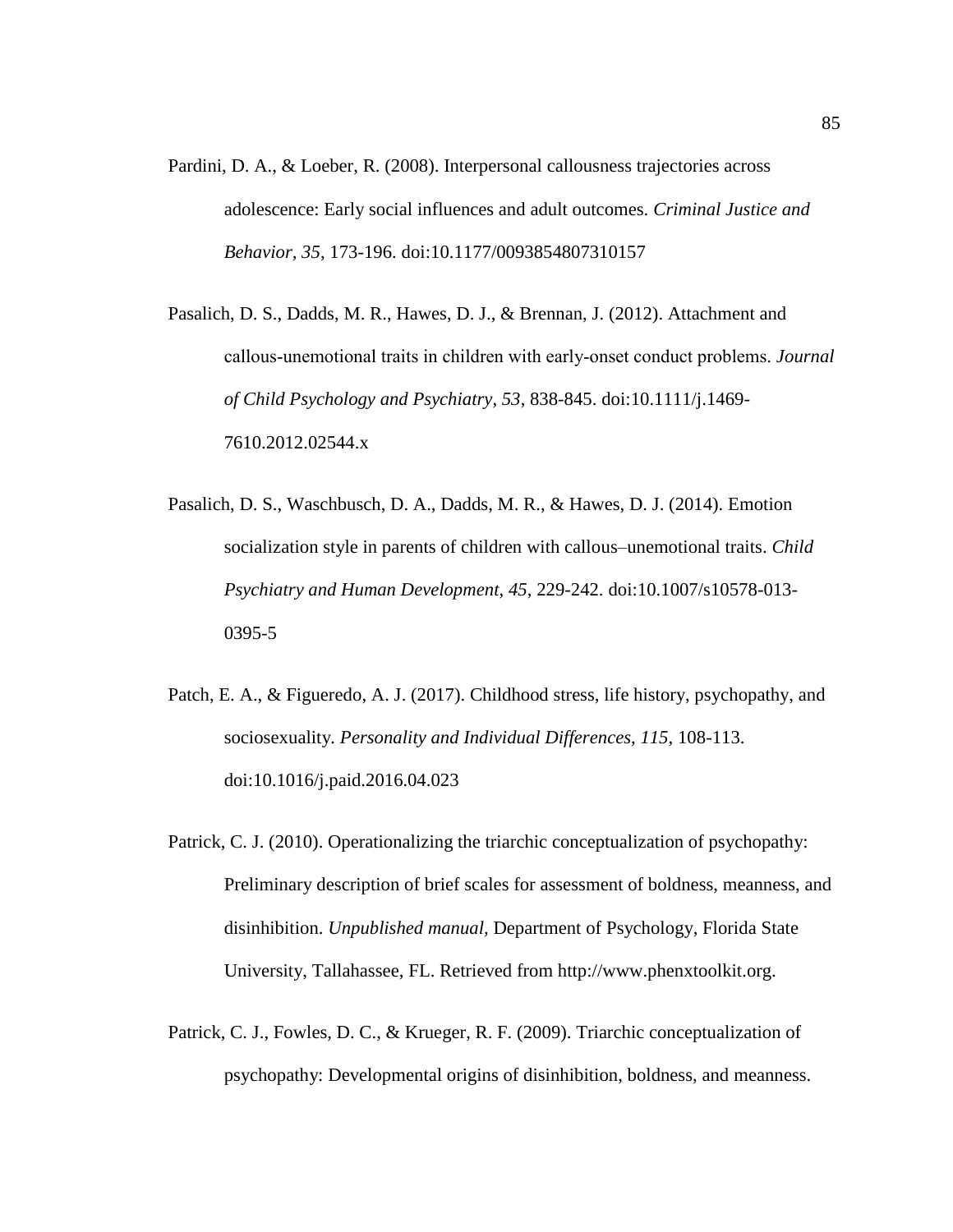*Development and Psychopathology, 21*, 913-938. doi:10.1017/S0954579409000492

- Perry, B. D. (2009). Examining child maltreatment through a neurodevelopmental lens: Clinical applications of the neurosequential model of therapeutics. *Journal of Loss and Trauma, 14*, 240-255. doi:10.1080/15325020903004350
- Phillips, J., Morgan, S., Cawthorne, K., & Barnett, B. (2008). Pilot evaluation of parentchild interaction therapy delivered in an Australian community early childhood clinic setting. *Australian & New Zealand Journal of Psychiatry, 42*, 712-719. doi: 10.1080/00048670802206320.
- Polaschek, D. L. L. (2015). (Mis)understanding psychopathy: Consequences for policy and practice with offenders. *Psychiatry, Psychology and Law, 22*, 500-519. doi:10.1080/13218719.2014.960033
- Poole, J. C., Kim, H. S., Dobson, K. S., & Hodgins, D. C. (2017). Adverse childhood experiences and disordered gambling: Assessing the mediating role of emotion dysregulation. *Journal of Gambling Studies, 33*, 1187-1200. doi:10.1007/s10899- 017-9680-8
- Raine, A., Lee, L., Yang, Y., & Colletti, P. (2010). Neurodevelopmental marker for limbic maldevelopment in antisocial personality disorder and psychopathy. *The British Journal of Psychiatry, 197*, 186-192. doi:10.1192/bjp.bp.110.078485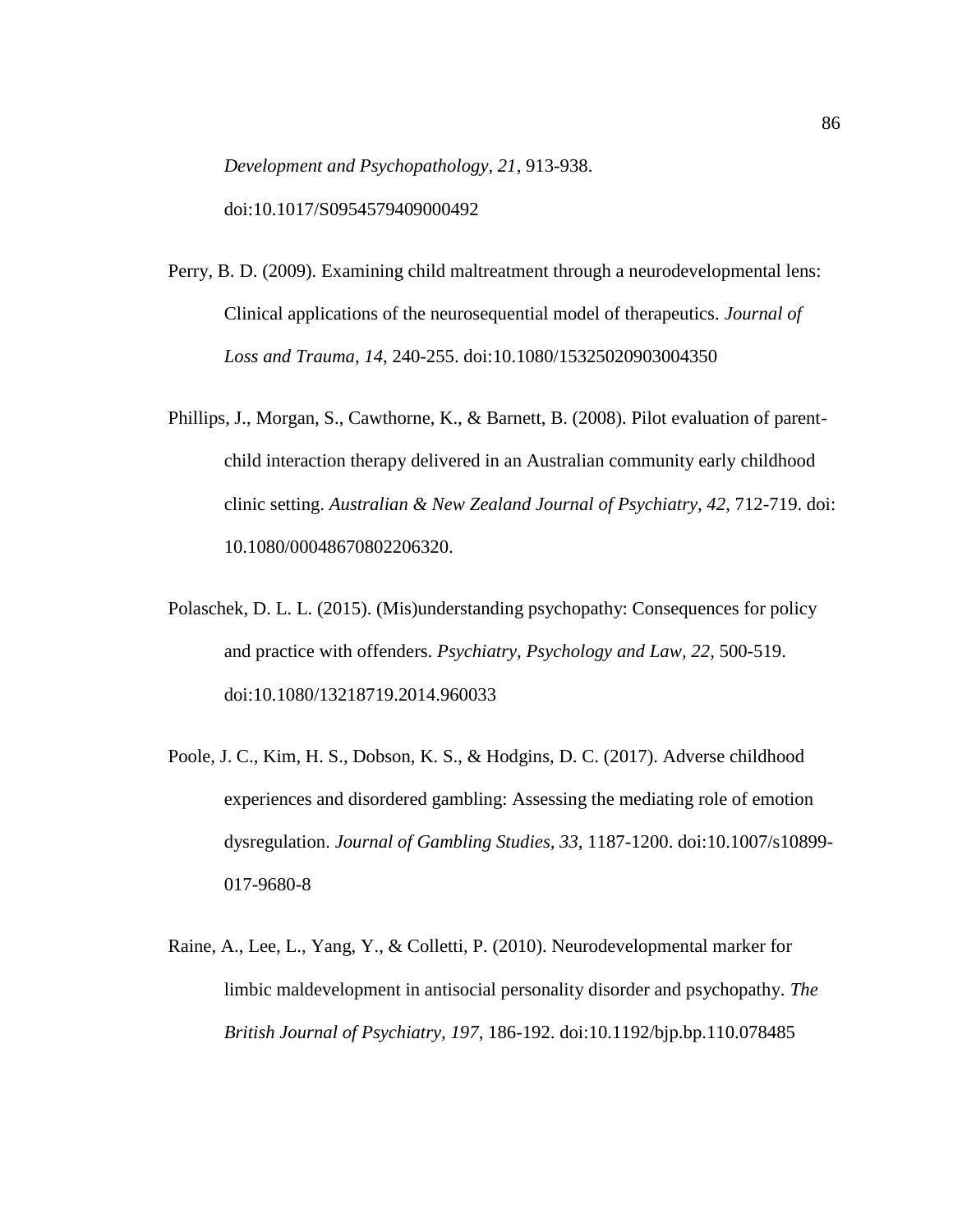- Reidy, D. E., Shelley-Tremblay, J., & Lilienfeld, S. O. (2011). Psychopathy, reactive aggression, and precarious proclamations: A review of behavioral, cognitive, and biological research. *Aggression and Violent Behavior, 16*, 512-524.
- Ritschel, L. A., Tone, E. B., Schoemann, A. M., & Lim, N. E. (2015). Psychometric properties of the difficulties in emotion regulation scale across demographic groups*. Psychological Assessment, 27*, 944-954. doi:10.1037/pas0000099
- Ručević, S., & Ajduković, M. (2016). Problem behaviors, childhood victimization, and attachment quality in Croatian sample of community and referred psychopathiclike adolescents. *Criminal Justice and Behavior, 43*, 564-582. doi:10.1177/0093854815605526
- Schraft, C. V., Kosson, D. S., & Mcbride, C. K. (2013). Exposure to violence within home and community environments and psychopathic tendencies in detained adolescents. *Criminal Justice and Behavior, 40*, 1027-1043. doi: 10.1177/0093854813486887
- Schuhmann, E. M., Foote, R. C., Eyberg, S. M., Boggs, S. R., & Algina, J. (1998). Efficacy of parent–child interaction therapy: Interim report of a randomized trial with short-term maintenance. *Journal of Clinical Child Psychology, 27*, 34-45. doi:10.1207/s15374424jccp2701\_4
- Sharf, A., Kimonis, E. R., & Howard, A. (2014). Negative life events and posttraumatic stress disorder among incarcerated boys with callous-unemotional traits. Journal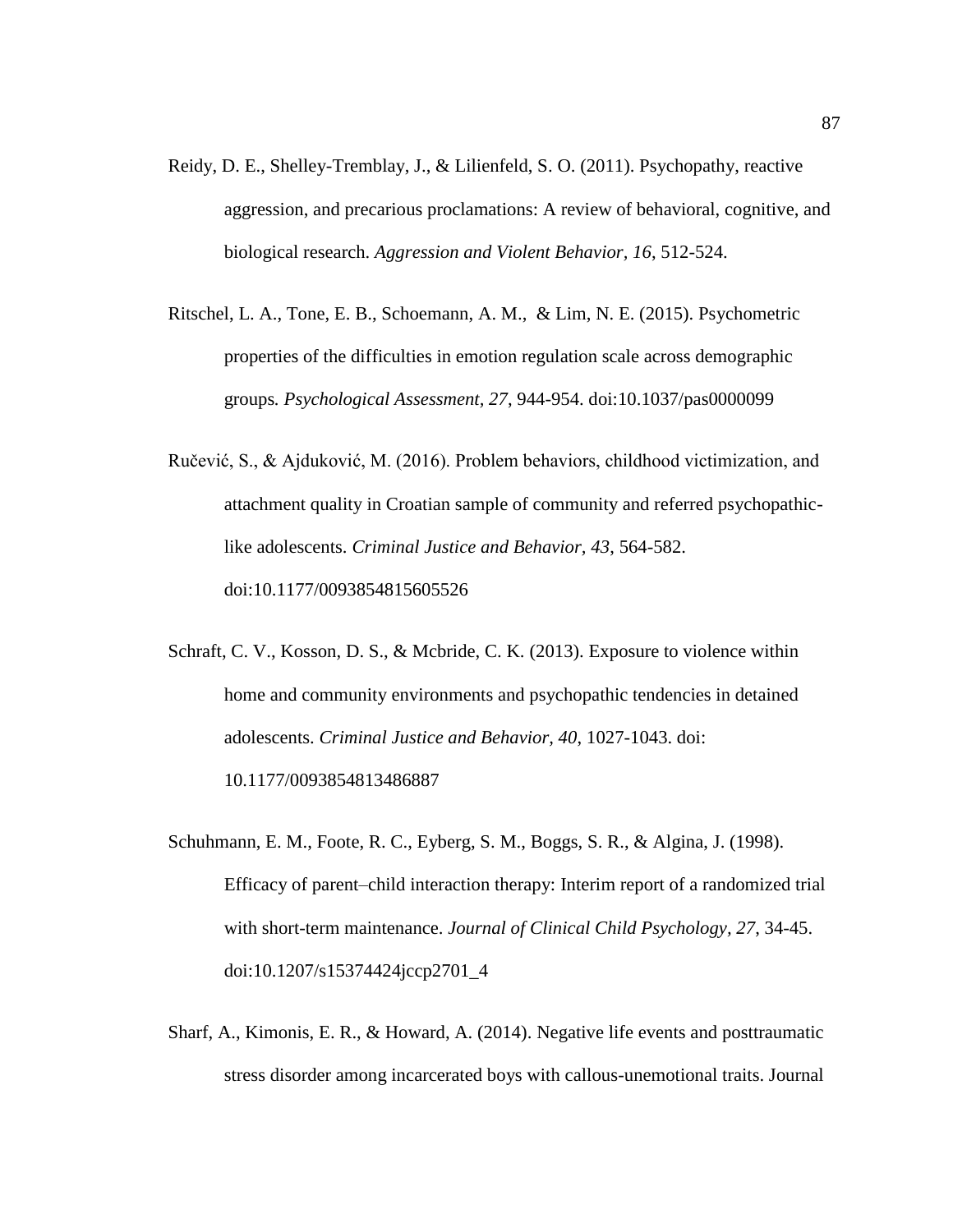of *Psychopathology and Behavioral Assessment, 36*, 401-414. doi:10.1007/s10862-013-9404-z

- Shenk, C. E., Dorn, L. D., Kolko, D. J., Rausch, J. R., & Insana, S. P. (2014). Prior exposure to interpersonal violence and long‐term treatment response for boys with a disruptive behavior disorder. *Journal of Traumatic Stress, 27*, 585-592. doi:10.1002/jts.21962
- Sibley, C. G., Fischer, R., & Liu, J. H. (2005). Reliability and validity of the revised experiences in close relationships (ECR-R) self-report measure of adult romantic attachment. *Personality and Social Psychology Bulletin, 31*, 1524-1536. doi:10.1177/0146167205276865
- Siffert, A., & Schwarz, B. (2011). Parental conflict resolution styles and children's adjustment: Children's appraisals and emotion regulation as mediators. *The Journal of Genetic Psychology: Research and Theory on Human Development, 172*, 21-39. doi: 10.1080/00221325.2010.503723
- Simpson, J. A., Collins, W. A., Tran, S., & Haydon, K. C. (2007). Attachment and the experience and expression of emotions in romantic relationships: A developmental perspective. *Journal of Personality and Social Psychology, 92*, 355-367. doi:10.1037/0022-3514.92.2.355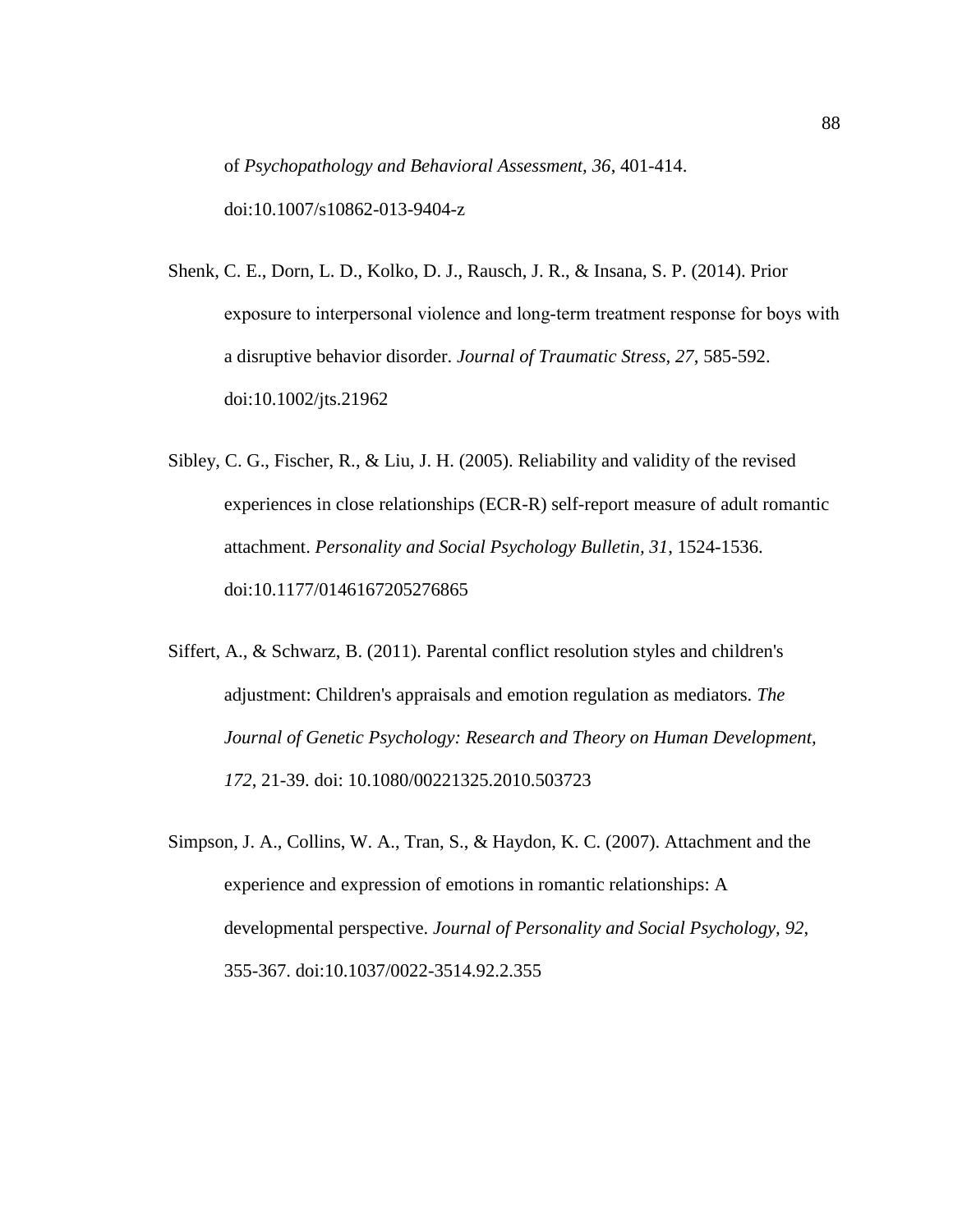- Skeem, J. L., & Cooke, D. J. (2010). Is criminal behavior a central component of psychopathy? Conceptual directions for resolving the debate. *Psychological Assessment, 22*, 433-445. doi: 10.1037/a0008512.
- Solomon, J., & George, C. (2011). The disorganized attachment-caregiving system: Dysregulation of adaptive processes at multiple levels. In J. Solomon & C. George (Eds.), *Disorganized attachment and caregiving* (pp. 3-24). New York: Guilford Publications
- Sroufe, L. A., & Rutter, M. (1984). The domain of developmental psychopathology. *Child Development, 55*, 17-29. doi: 10.2307/1129832
- Sroufe, L. A. (1997). Psychopathology as an outcome of development. *Development and Psychopathology,* 9, 251-268. doi: 10.1017/S0954579497002046
- Stanley, J. H., Wygant, D. B., & Sellbom, M. (2013). Elaborating on the construct validity of the triarchic psychopathy measure in a criminal offender sample. *Journal of Personality Assessment, 95*, 343-350. doi:10.1080/00223891.2012.735302
- Substance Abuse and Mental Health Services Administration (2018). *Center for the application of prevention technologies: Adverse childhood experiences.* Available from https://www.samhsa.gov/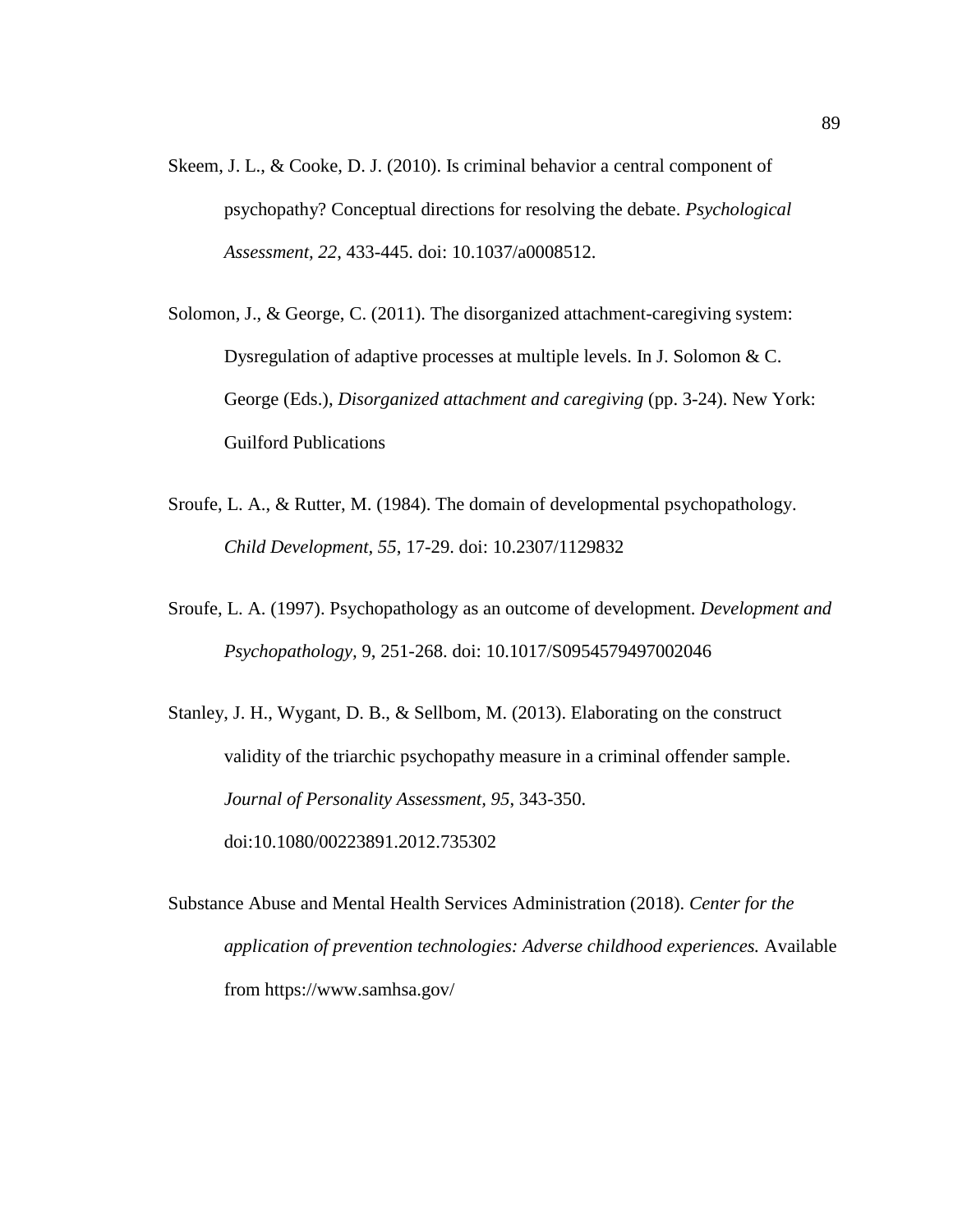- Tabachnick, B. G. & Fidell, L. S. (2001) *Using multivariate statistics* (4th ed.). Boston, MA: Allyn & Bacon Publishing
- Thompson, R. A. (1994). Emotion regulation: A theme in search of definition. *Monographs of the Society for Research in Child Development, 59*, 25-52. doi:10.2307/1166137
- Timmer, S. G., Urquiza, A. J., Zebell, N. M., & McGrath, J. M. (2005). Parent-child interaction therapy: Application to maltreating parent-child dyads. *Child Abuse & Neglect, 29*, 825-842. doi:http: 10.1016/j.chiabu.2005.01.003
- Timmer, S. G., Ware, L. M., Urquiza, A. J., & Zebell, N. M. (2010). The effectiveness of parent–child interaction therapy for victims of interparental violence. *Violence and Victims, 25*, 486-503. doi: 10.1891/0886-6708.25.4.486
- Truman, J. L. & Morgan, R. E. (2014) *Nonfatal Domestic Violence, 2003-2012: Special Report (Report No. NCJ 244697)*. U.S. Department of Justice: Bureau of Justice Statistics.
- U.S. Department of Health & Human Services, Administration for Children and Families, Administration on Children, Youth and Families, Children's Bureau. (2017). *Child Maltreatment 2015.* Available from http://www.acf.hhs.gov/
- van Dongen, J. D. M., Drislane, L. E., Nijman, H., Soe-Agnie, S., & Marle, H. J. C. (2016). Further evidence for reliability and validity of the triarchic psychopathy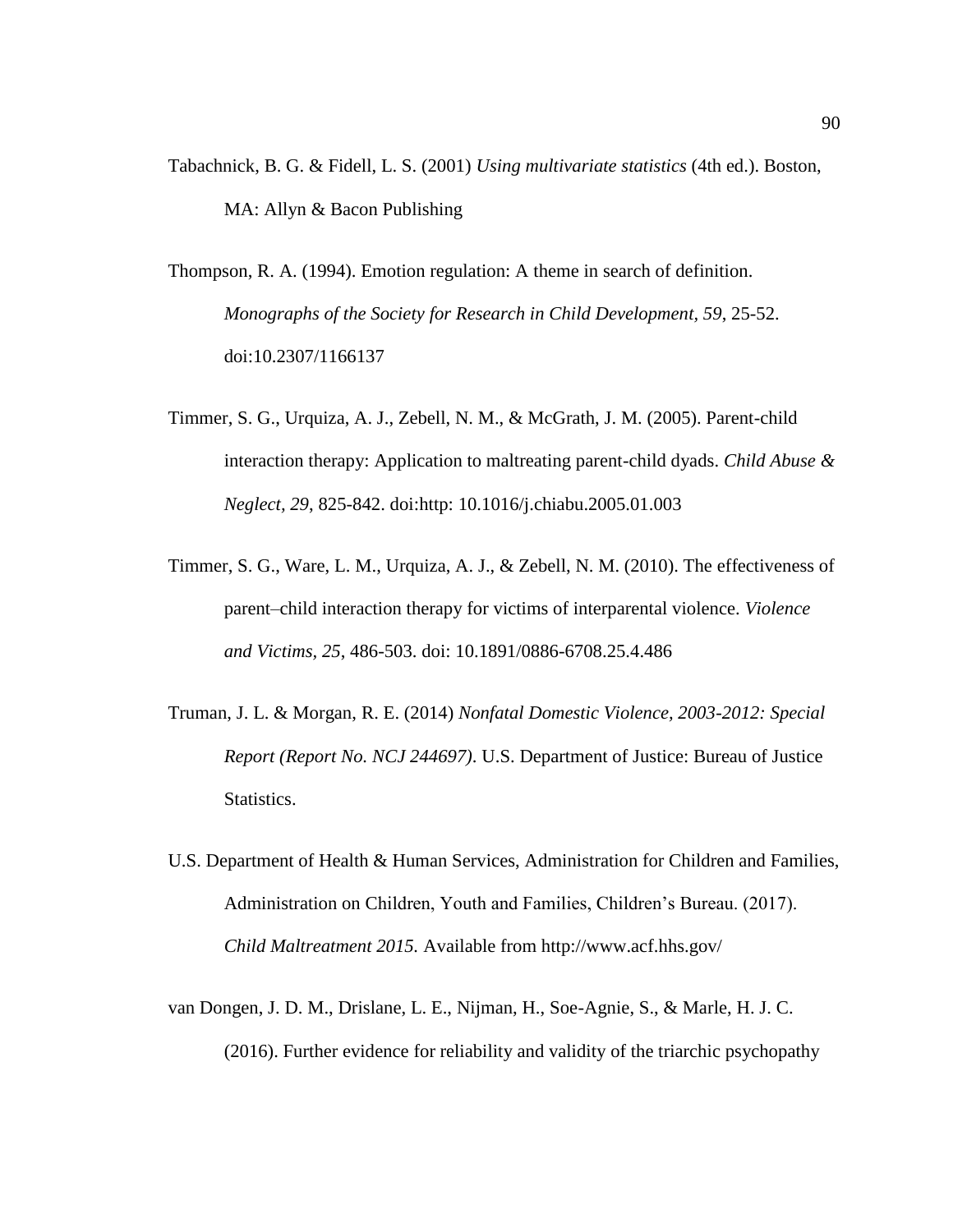measure in a forensic sample and a community sample*. Journal of Psychopathology and Behavioral Assessment, 39*, 58-66. doi:10.1007/s10862- 016-9567-5

- Venables, N. C., Hall, J. R., & Patrick, C. J. (2014). Differentiating psychopathy from antisocial personality disorder: A triarchic model perspective. *Psychological Medicine, 44*, 1005-1013. doi:10.1017/S003329171300161X
- Waller, R., Shaw, D. S., Neiderhiser, J. M., Ganiban, J. M., Natsuaki, M. N., Reiss, D., . . . Hyde, L. W. (2017). Toward an understanding of the role of the environment in the development of early callous behavior. *Journal of Personality, 85*, 90-103. doi: 10.1111/jopy.12221
- Wagner, N. J., Mills-Koonce, W., Propper, C. B., Willoughby, M. T., Rehder, P. D., Moore, G. A., & Cox, M. J. (2016). Associations between infant behaviors during the face-to-face still-face paradigm and oppositional defiant and callousunemotional behaviors in early childhood. *Journal of Abnormal Child Psychology, 44*, 1439-1453. doi:10.1007/s10802-016-0141-0
- Ward, M. A., Theule, J., & Cheung, K. (2016). Parent–child interaction therapy for child disruptive behaviour disorders: A meta-analysis. *Child & Youth Care Forum, 45*, 675-690. doi:10.1007/s10566-016-9350-5
- White, S. F., Brislin, S., Sinclair, S., Fowler, K. A., Pope, K., & Blair, R. R. (2013). The relationship between large cavum septum pellucidum and antisocial behavior,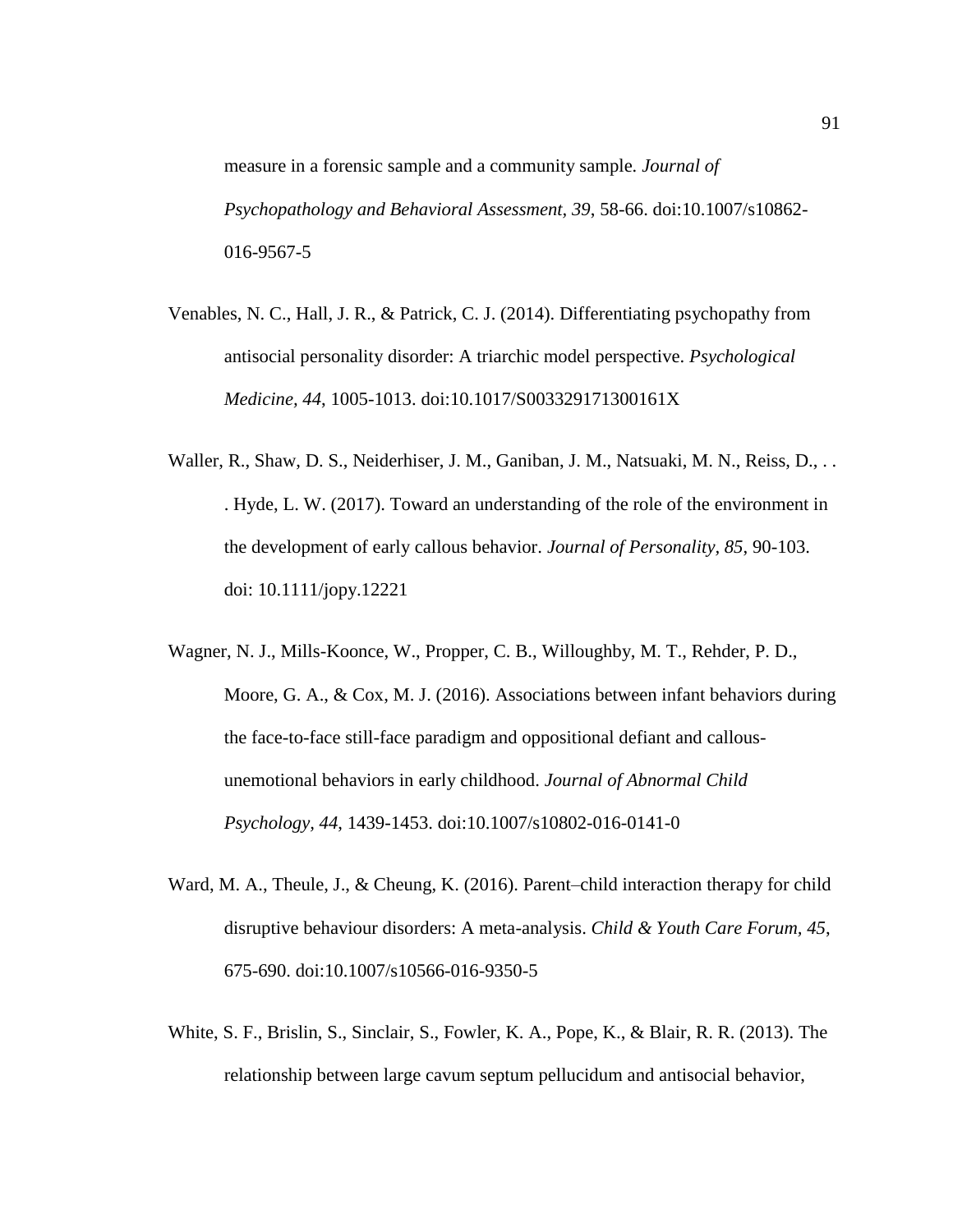callous-unemotional traits and psychopathy in adolescents. *Journal of Child Psychology & Psychiatry, 54*, 575-581. doi:10.1111/j.1469-7610.2012.02603.x

- Willoughby, M. T., Mills-Koonce, R., Propper, C. B., & Waschbusch, D. A. (2013). Observed parenting behaviors interact with a polymorphism of the brain-derived neurotrophic factor gene to predict the emergence of oppositional defiant and callous-unemotional behaviors at age 3 years. *Development and Psychopathology, 25*, 903-917. doi:10.1017/S0954579413000266
- Young, J. C., & Widom, C. S. (2014). Long-term effects of child abuse and neglect on emotion processing in adulthood*. Child Abuse & Neglect, 38*, 1369-1381. doi:10.1016/j.chiabu.2014.03.008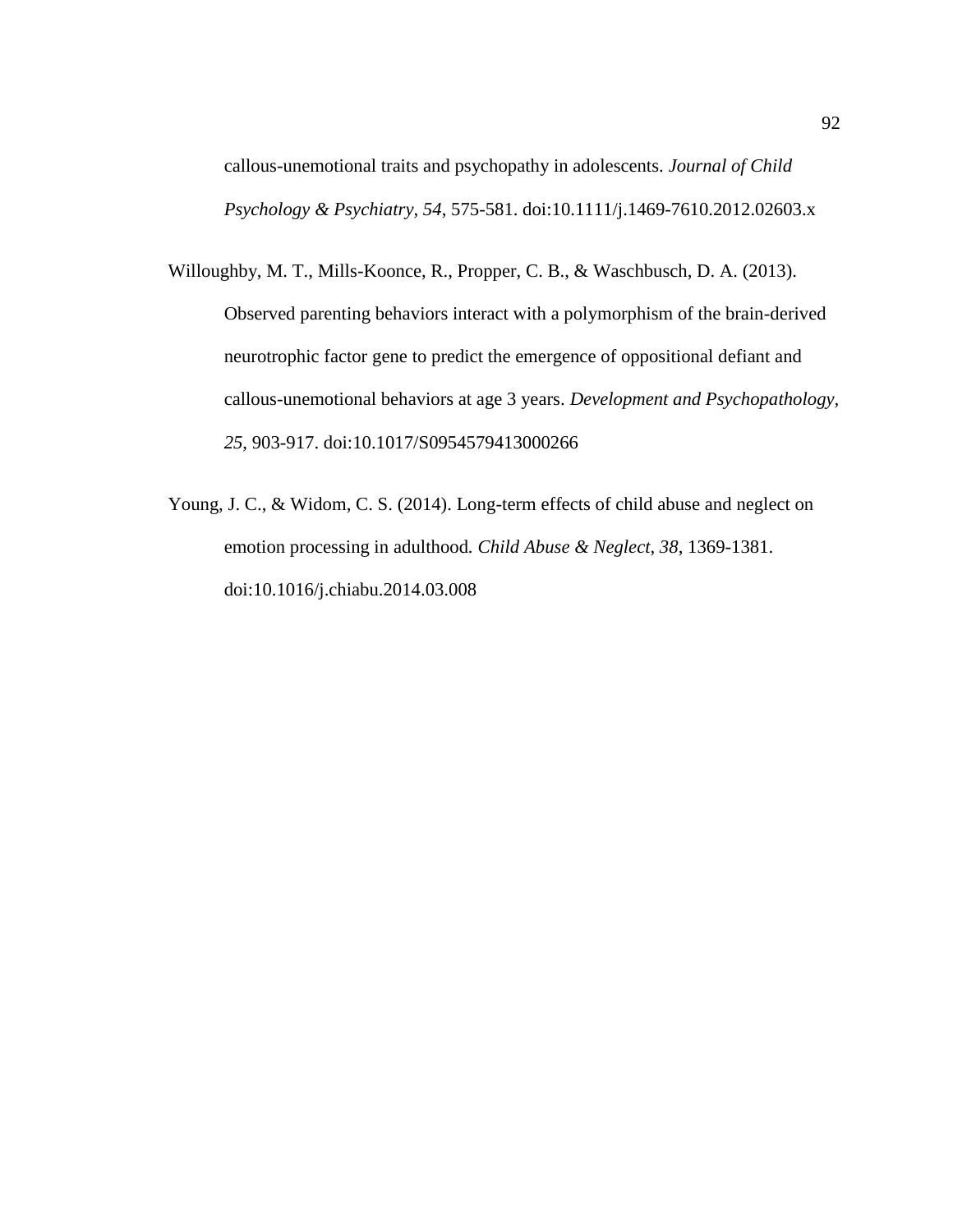# **Appendix A**

## Demographic Questionnaire

Please answer to the best of your ability. If you do not know the answer, provide your

best guess. Give a **single answer** (not a range) for each question.

| 1. Age: $\_\_$                                  |
|-------------------------------------------------|
|                                                 |
| 3. Ethnicity:                                   |
| <b>1. European-American</b>                     |
| 2. African-American                             |
| <b>3.</b> Asian-American                        |
| $\qquad \qquad$ 4. Latino(a)-Hispanic           |
| <b>5.</b> Native-American                       |
| <b>6.</b> Mixed Ethnicity                       |
|                                                 |
| 4. Predominant Sexual Orientation:              |
| 1. Predominantly heterosexual                   |
| 2. Predominantly homosexual                     |
| <b>3.</b> Bisexual                              |
|                                                 |
| 5. Education Level:                             |
| 1. No Formal Education                          |
| 2. Finished Grade School                        |
| <b>3.</b> Finished Middle School or Junior High |
| 4. Finished High School                         |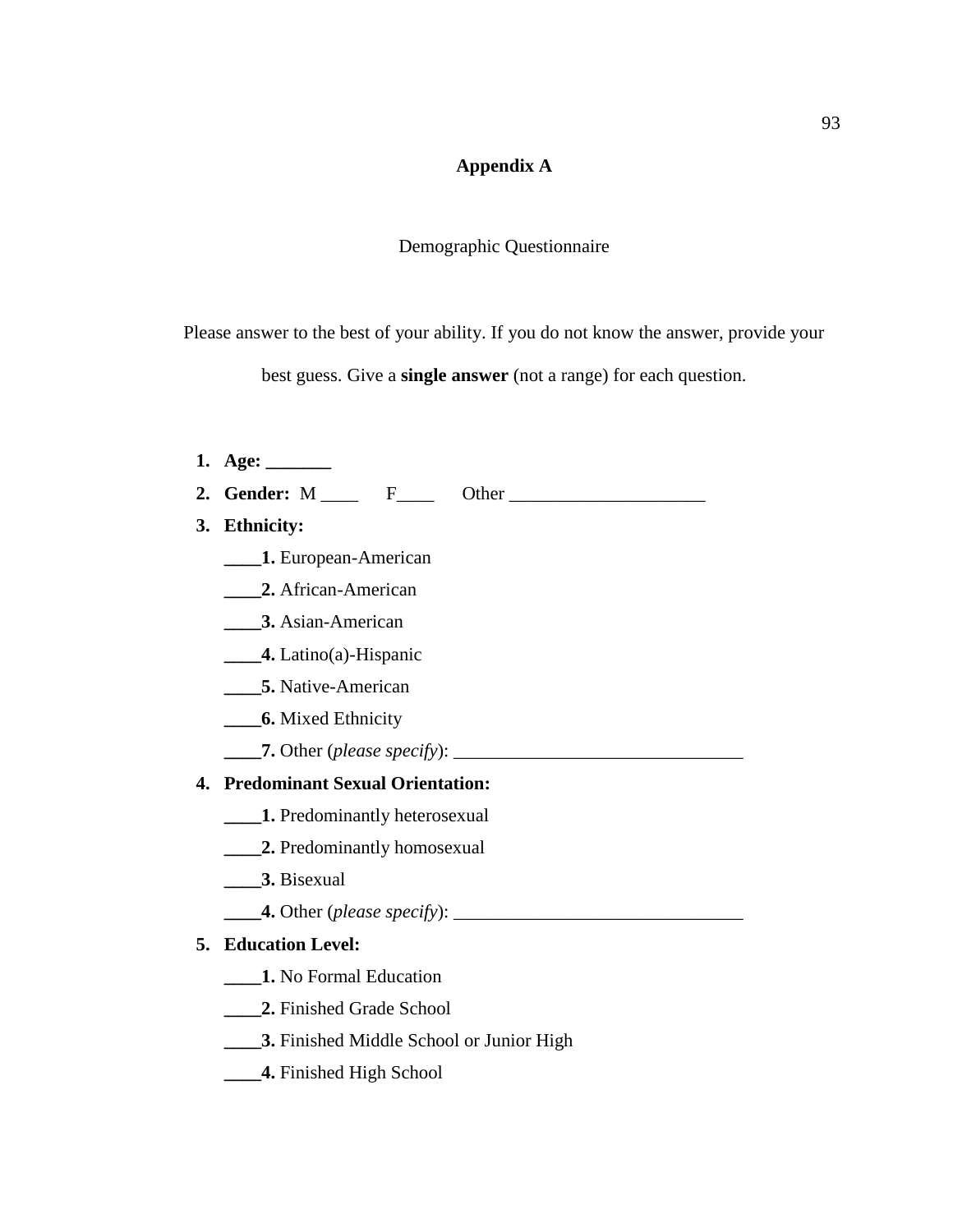- **\_\_\_\_5.** Some College
- **\_\_\_\_6.** Finished College
- **\_\_\_\_7.** Finished Grad School
- **\_\_\_\_8.** Other (*please specify*): \_\_\_\_\_\_\_\_\_\_\_\_\_\_\_\_\_\_\_\_\_\_\_\_\_\_\_\_\_\_\_

## **6. Relationship Status:**

- **\_\_\_\_1.** Married
- **\_\_\_\_2.** Single
- **3.** Cohabitation with Partner
- **\_\_\_\_4.** Separated
- **\_\_\_\_5.** Divorced
- **\_\_\_\_6.** Widowed
- **\_\_\_\_7.** Re-Married
- **\_\_\_\_8.** Other (*please specify*): \_\_\_\_\_\_\_\_\_\_\_\_\_\_\_\_\_\_\_\_\_\_\_\_\_\_\_\_\_\_\_

## **7. Employment Status:**

- **\_\_\_\_1.** Not employed outside the home\_\_\_\_\_
- **2.** Part-time (1-34 hours) \_\_\_\_\_\_
- **\_\_\_\_\_\_3.** Full-time (35 hours or more) \_\_\_\_\_\_
- **\_\_\_\_4.** Other (*please specify*): \_\_\_\_\_\_\_\_\_\_\_\_\_\_\_\_\_\_\_\_\_\_\_\_\_\_\_\_\_\_\_
- **8. When you were growing up as a child, what was your family's financial situation? (Choose the answer that most accurately describes the majority of your childhood).** 
	- **\_\_\_\_1.** My family often lacked adequate employment and funds for food, shelter and/or utilities.
	- **2.** My family's basic needs were met most of the time, but there were times where we were without funds for food, shelter and/or utilities.
	- **\_\_\_\_3.** My family mostly had funds for basic needs, but we rarely had money for extras or emergencies.
	- **4.** My family had all major needs met and occasionally some money for extras and emergencies.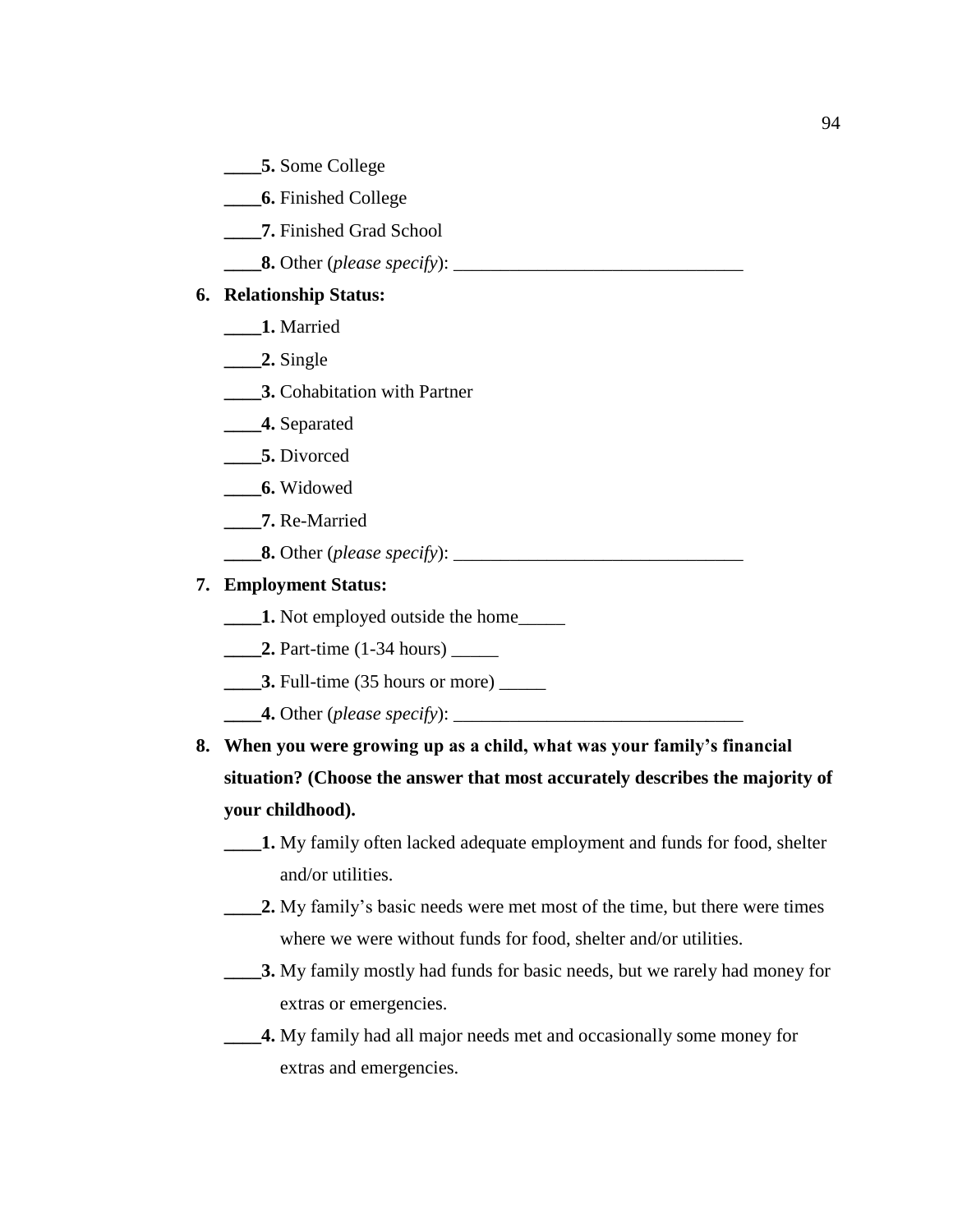**\_\_\_\_5.** My family always had all major needs met and we often had plenty of

money for extras and emergencies.

**9. What is your personal annual income, in thousands (not counting the income**  of others in your household)?

## **Appendix B**

#### **Triarchic Psychopathy Measure (TriPM)**

Instructions:

This questionnaire contains statements that different people might use to describe themselves. Each statement is followed by four options:

| $\lceil$ True | [ ] Somewhat true | [ ] Somewhat false | [ ] False |
|---------------|-------------------|--------------------|-----------|
|---------------|-------------------|--------------------|-----------|

For each statement, mark an "X" next to the option that describes you best. There are no right or wrong answers; just choose the option that best describes you.

1. I'm optimistic more often than not.

| $\lceil$ True | [ ] Somewhat true | [ ] Somewhat false | [ ] False |
|---------------|-------------------|--------------------|-----------|
|---------------|-------------------|--------------------|-----------|

2. How other people feel is important to me.

|  | $\lceil$ True | [ ] Somewhat true | [ ] Somewhat false | [ ] False |
|--|---------------|-------------------|--------------------|-----------|
|--|---------------|-------------------|--------------------|-----------|

3. I often act on immediate needs.

| $\lceil$ True | [ ] Somewhat true | [ ] Somewhat false | [ ] False |
|---------------|-------------------|--------------------|-----------|
|---------------|-------------------|--------------------|-----------|

4. I have no strong desire to parachute out of an airplane.

| $\lceil$ True<br>[ ] Somewhat true | [ ] Somewhat false | [ ] False |
|------------------------------------|--------------------|-----------|
|------------------------------------|--------------------|-----------|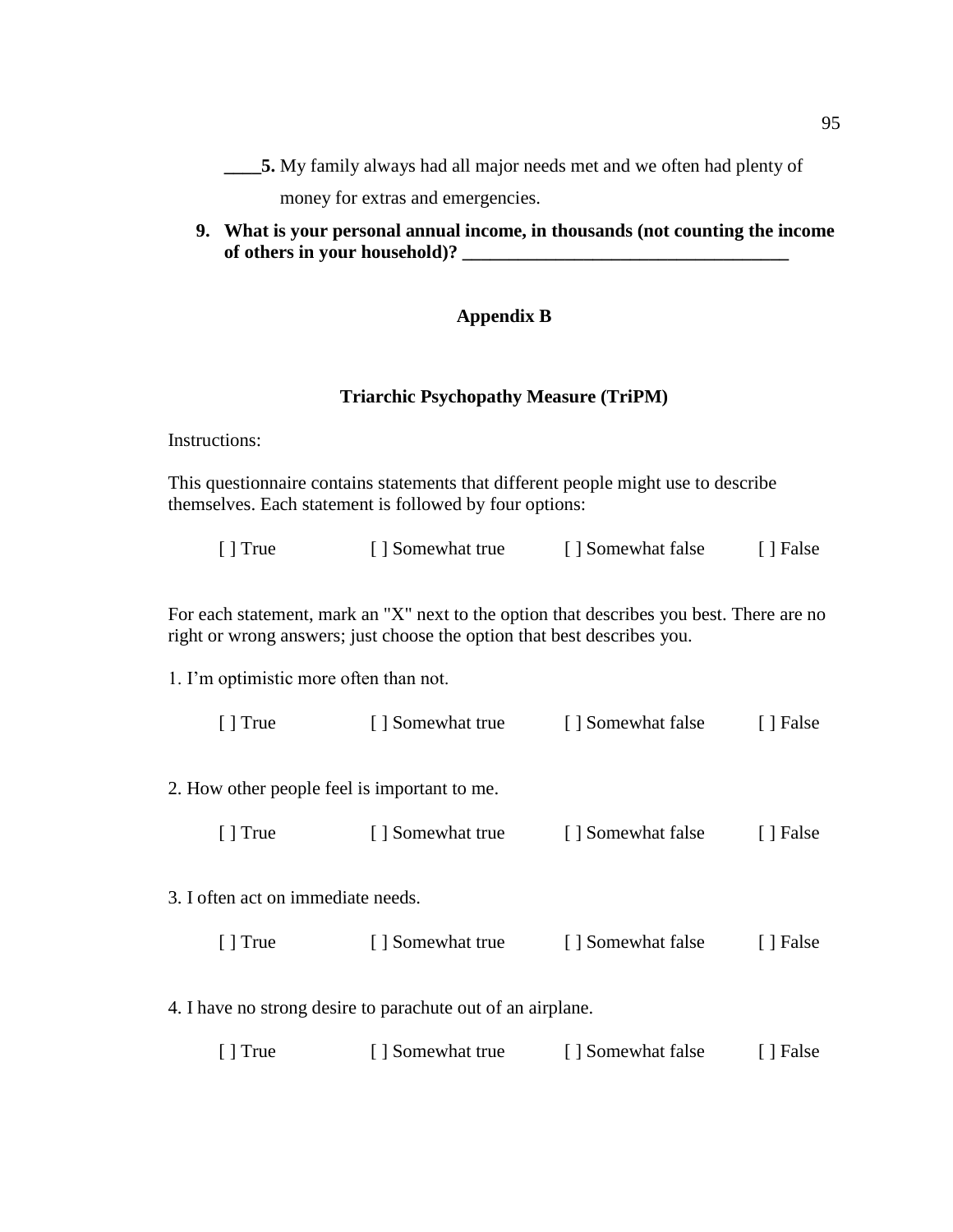| 5. I've often missed things I promised to attend. |                                                                 |                                  |           |
|---------------------------------------------------|-----------------------------------------------------------------|----------------------------------|-----------|
| [ ] True                                          | [ ] Somewhat true                                               | [ ] Somewhat false               | [ ] False |
|                                                   |                                                                 |                                  |           |
| 6. I would enjoy being in a high-speed chase.     |                                                                 |                                  |           |
| $\lceil$ True                                     | [ ] Somewhat true                                               | [ ] Somewhat false               | [ ] False |
| 7. I am well-equipped to deal with stress.        |                                                                 |                                  |           |
| $\lceil$ True                                     | [ ] Somewhat true                                               | [ ] Somewhat false               | [ ] False |
| 8. I don't mind if someone I dislike gets hurt.   |                                                                 |                                  |           |
| $[ ]$ True                                        | [ ] Somewhat true                                               | [ ] Somewhat false               | [ ] False |
|                                                   | 9. My impulsive decisions have caused problems with loved ones. |                                  |           |
| $[ ]$ True                                        | [] Somewhat true [] Somewhat false                              |                                  | [ ] False |
| 10. I get scared easily.                          |                                                                 |                                  |           |
| $\lceil$ True                                     |                                                                 | [ Somewhat true [ Somewhat false | [ ] False |
| 11. I sympathize with others' problems.           |                                                                 |                                  |           |
| $[ ]$ True                                        | [ ] Somewhat true                                               | [ ] Somewhat false               | [ ] False |
|                                                   | 12. I have missed work without bothering to call in.            |                                  |           |
| [ ] True                                          | [ ] Somewhat true                                               | [ ] Somewhat false               | [ ] False |
|                                                   |                                                                 |                                  |           |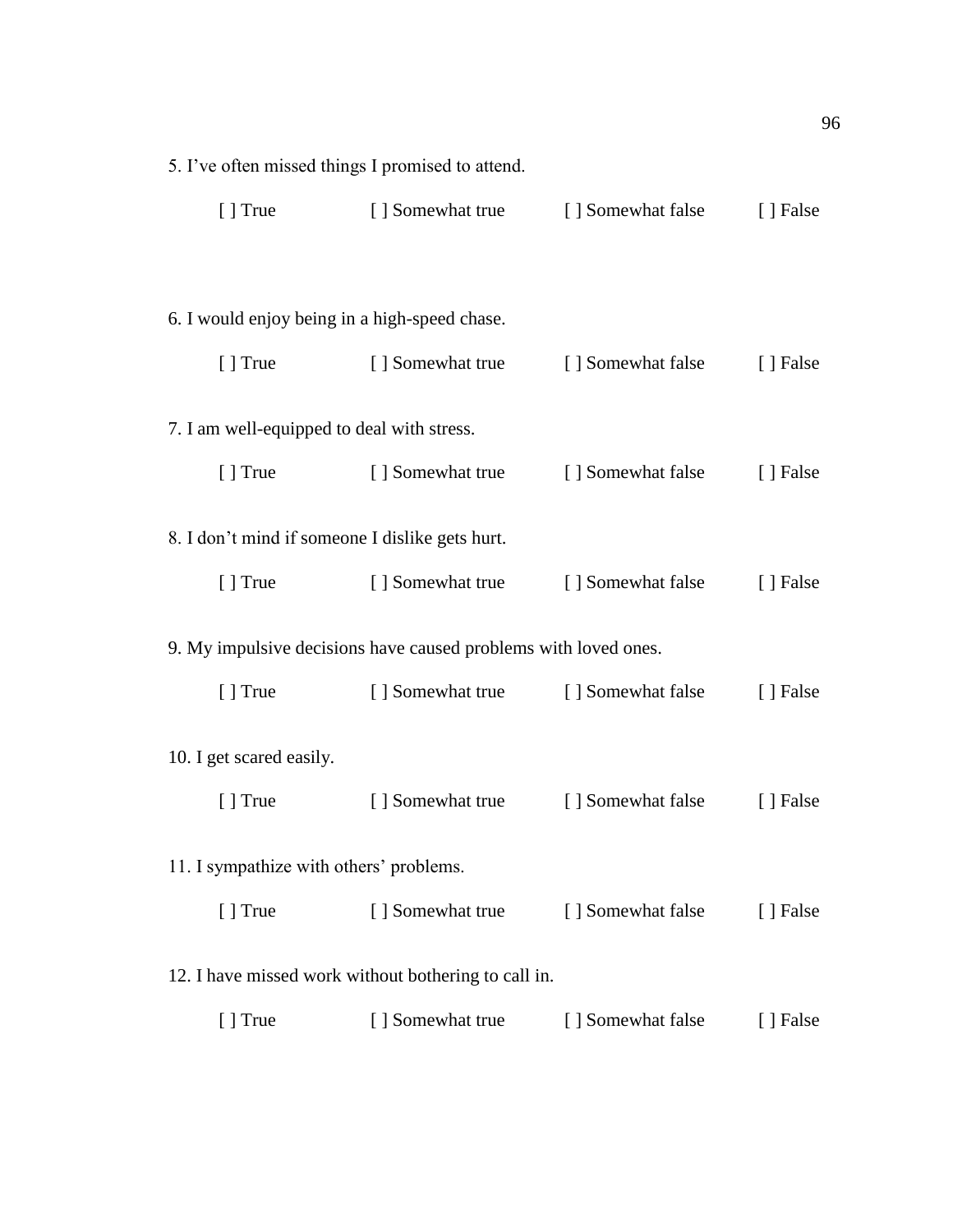| 13. I'm a born leader.                     |                                                               |                                    |           |
|--------------------------------------------|---------------------------------------------------------------|------------------------------------|-----------|
|                                            | [] True [] Somewhat true [] Somewhat false                    |                                    | [ ] False |
| 14. I enjoy a good physical fight.         |                                                               |                                    |           |
|                                            | [] True [] Somewhat true [] Somewhat false                    |                                    | [] False  |
| 15. I jump into things without thinking.   |                                                               |                                    |           |
|                                            | [] True [] Somewhat true [] Somewhat false                    |                                    | [ ] False |
|                                            | 16. I have a hard time making things turn out the way I want. |                                    |           |
| $\lceil$ True                              |                                                               | [] Somewhat true [] Somewhat false | [ ] False |
| 17. I return insults.                      |                                                               |                                    |           |
| $[ ]$ True                                 |                                                               | [] Somewhat true [] Somewhat false | [ ] False |
|                                            | 18. I've gotten in trouble because I missed too much school.  |                                    |           |
| $[ ]$ True                                 |                                                               | [] Somewhat true [] Somewhat false | [ ] False |
| 19. I have a knack for influencing people. |                                                               |                                    |           |
| $[ ]$ True                                 | [ ] Somewhat true                                             | [ ] Somewhat false                 | [ ] False |
|                                            | 20. It doesn't bother me to see someone else in pain.         |                                    |           |
| [ ] True                                   | [ ] Somewhat true                                             | [] Somewhat false                  | [ ] False |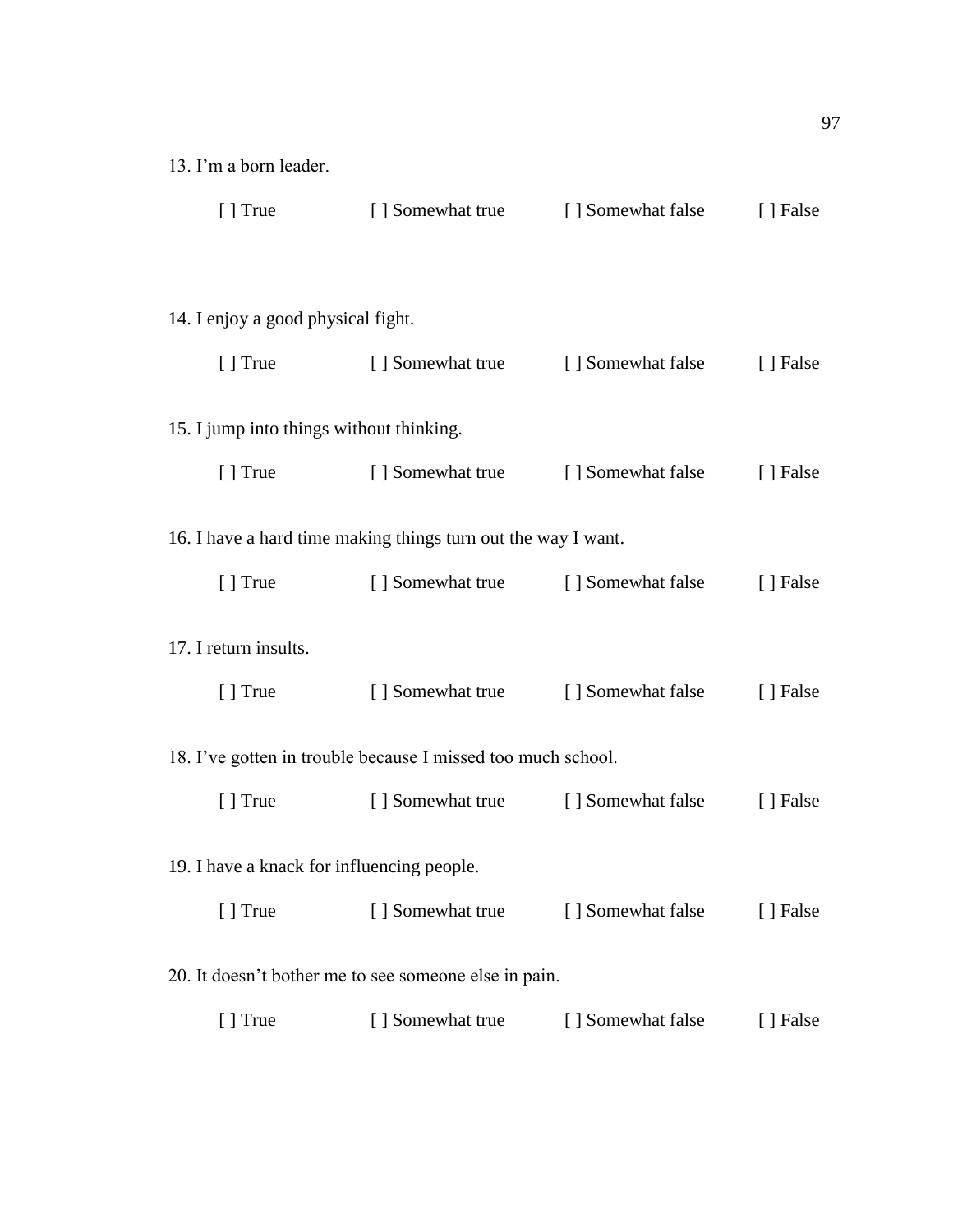| 21. I have good control over myself.                               |                                                                       |                                    |           |  |  |
|--------------------------------------------------------------------|-----------------------------------------------------------------------|------------------------------------|-----------|--|--|
| $[ ]$ True                                                         |                                                                       | [] Somewhat true [] Somewhat false | [ ] False |  |  |
|                                                                    |                                                                       |                                    |           |  |  |
|                                                                    | 22. I function well in new situations, even when unprepared.          |                                    |           |  |  |
| $[ ]$ True                                                         | [ ] Somewhat true [ ] Somewhat false                                  |                                    | [ ] False |  |  |
| 23. I enjoy pushing people around sometimes.                       |                                                                       |                                    |           |  |  |
| $[ ]$ True                                                         | [ ] Somewhat true [ ] Somewhat false                                  |                                    | [ ] False |  |  |
|                                                                    | 24. I have taken money from someone's purse or wallet without asking. |                                    |           |  |  |
| $[ ]$ True                                                         | [] Somewhat true [] Somewhat false                                    |                                    | [ ] False |  |  |
| 25. I don't think of myself as talented.                           |                                                                       |                                    |           |  |  |
| $[ ]$ True                                                         | [ ] Somewhat true                                                     | [ ] Somewhat false                 | [ ] False |  |  |
| 26. I taunt people just to stir things up.                         |                                                                       |                                    |           |  |  |
| $[ ]$ True                                                         | [ ] Somewhat true                                                     | [ ] Somewhat false                 | [ ] False |  |  |
| 27. People often abuse my trust.                                   |                                                                       |                                    |           |  |  |
| [ ] True                                                           |                                                                       | [] Somewhat true [] Somewhat false | [ ] False |  |  |
| 28. I'm afraid of far fewer things than most people.               |                                                                       |                                    |           |  |  |
| [ ] Somewhat true<br>[ ] Somewhat false<br>$[ ]$ True<br>[ ] False |                                                                       |                                    |           |  |  |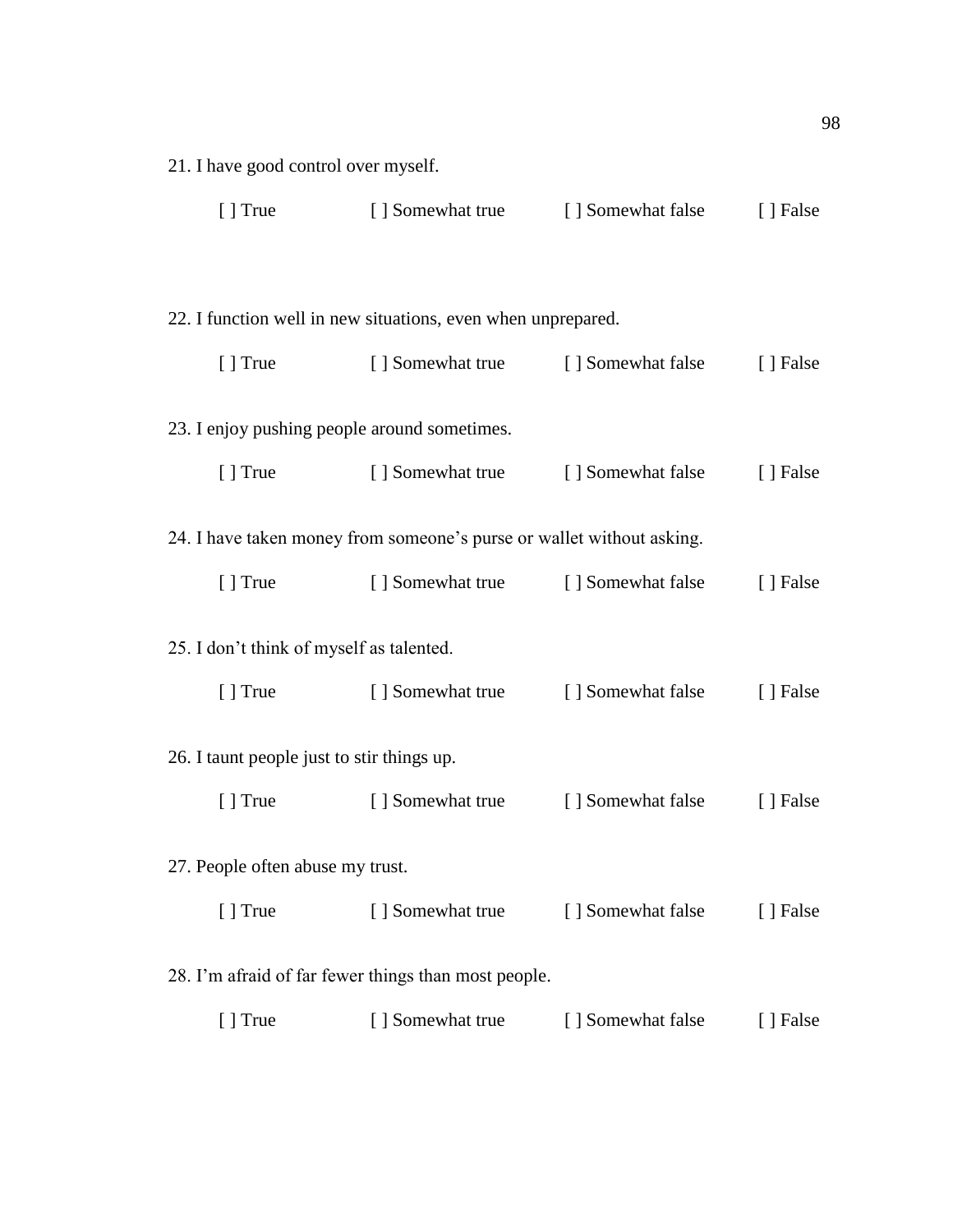|                                               | 29. I don't see any point in worrying it what I do nurts someone effe. |                                                                                       |           |
|-----------------------------------------------|------------------------------------------------------------------------|---------------------------------------------------------------------------------------|-----------|
| $\lceil$ True                                 |                                                                        | [ ] Somewhat true [ ] Somewhat false                                                  | [ ] False |
|                                               |                                                                        |                                                                                       |           |
| 30. I keep appointments I make.               |                                                                        |                                                                                       |           |
|                                               |                                                                        |                                                                                       |           |
|                                               |                                                                        | [] True [] Somewhat true [] Somewhat false                                            | [ ] False |
|                                               | 31. I often get bored quickly and lose interest.                       |                                                                                       |           |
| $\lceil$ True                                 |                                                                        | [ Somewhat true [ Somewhat false [ ] False                                            |           |
|                                               | 32. I can get over things that would traumatize others.                |                                                                                       |           |
|                                               |                                                                        |                                                                                       |           |
| $[$ ] True                                    |                                                                        | [ ] Somewhat true [ ] Somewhat false                                                  | [ ] False |
| 33. I am sensitive to the feelings of others. |                                                                        |                                                                                       |           |
|                                               |                                                                        | [] True [] Somewhat true [] Somewhat false                                            | [ ] False |
|                                               | 34. I have conned people to get money from them.                       |                                                                                       |           |
|                                               |                                                                        | [] True [] Somewhat true [] Somewhat false                                            | [ ] False |
|                                               |                                                                        |                                                                                       |           |
|                                               |                                                                        | 35. It worries me to go into an unfamiliar situation without knowing all the details. |           |
| $[ ]$ True                                    | [] Somewhat true                                                       | [] Somewhat false                                                                     | [ ] False |
| 36. I don't have much sympathy for people.    |                                                                        |                                                                                       |           |
| [ ] True                                      | [ ] Somewhat true                                                      | [] Somewhat false                                                                     | [ ] False |
|                                               |                                                                        |                                                                                       |           |

29. I don't see any point in worrying if what I do hurts someone else.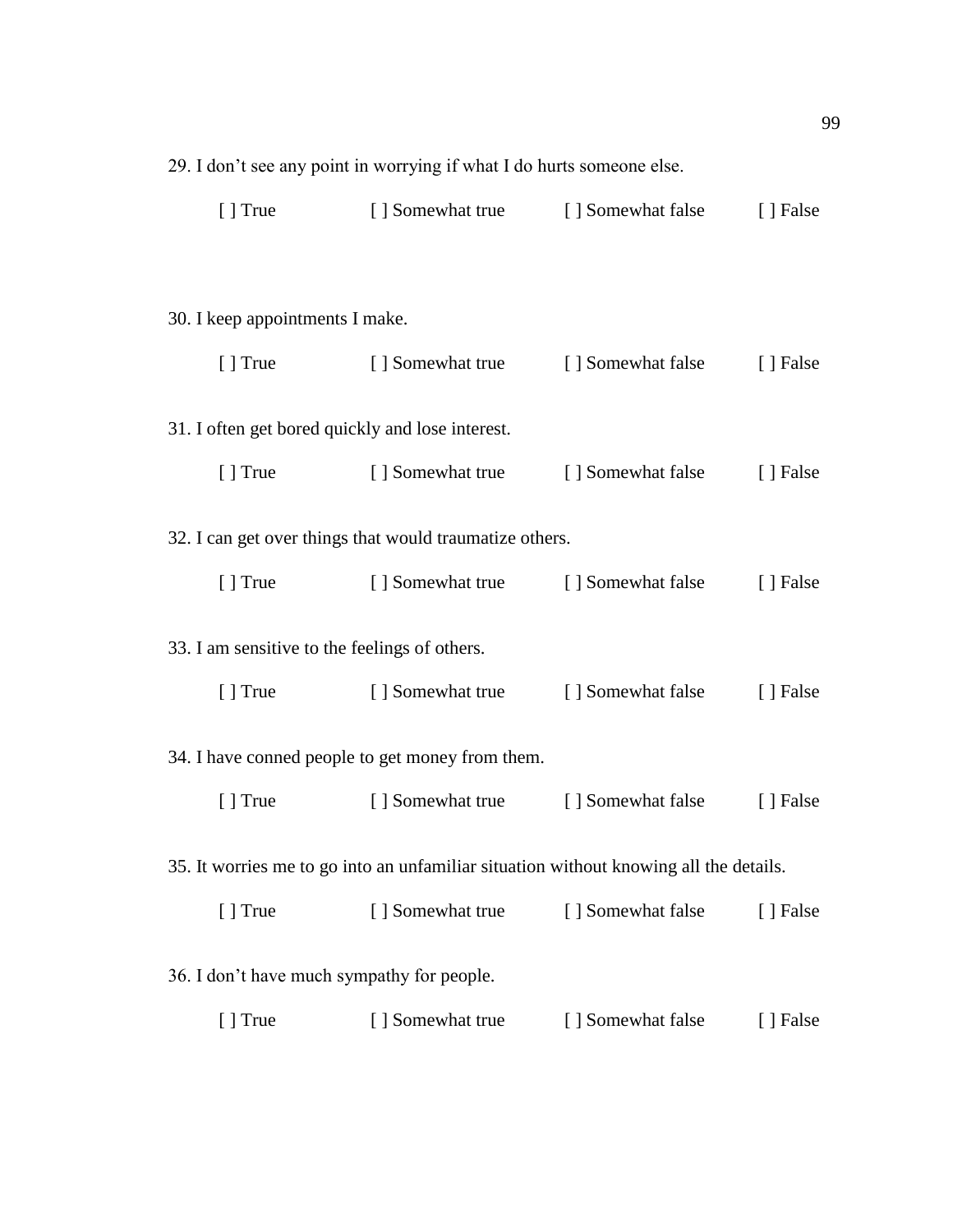|                                              | 27. I get in trouble for not considering the consequences of my actions. |                                      |           |
|----------------------------------------------|--------------------------------------------------------------------------|--------------------------------------|-----------|
| $[ ]$ True                                   |                                                                          | [ ] Somewhat true [ ] Somewhat false | [ ] False |
|                                              |                                                                          |                                      |           |
| 38. I can convince people to do what I want. |                                                                          |                                      |           |
| $[ ]$ True                                   | [ ] Somewhat true [ ] Somewhat false                                     |                                      | [ ] False |
|                                              | 39. For me, honesty really is the best policy. [F]                       |                                      |           |
|                                              |                                                                          |                                      |           |
| $[ ]$ True                                   |                                                                          | [ ] Somewhat true [ ] Somewhat false | [] False  |
| 40. I've injured people to see them in pain. |                                                                          |                                      |           |
|                                              | [] True [] Somewhat true                                                 | [ ] Somewhat false                   | [ ] False |
| 41. I don't like to take the lead in groups. |                                                                          |                                      |           |
|                                              |                                                                          |                                      |           |
|                                              | [] True [] Somewhat true [] Somewhat false                               |                                      | [] False  |
|                                              | 42. I sometimes insult people on purpose to get a reaction from them.    |                                      |           |
| $[ ]$ True                                   |                                                                          | [] Somewhat true [] Somewhat false   | [ ] False |
|                                              |                                                                          |                                      |           |
|                                              | 43. I have taken items from a store without paying for them.             |                                      |           |
| $[ ]$ True                                   | [ ] Somewhat true                                                        | [ ] Somewhat false                   | [ ] False |
| 44. It's easy to embarrass me.               |                                                                          |                                      |           |
|                                              |                                                                          |                                      |           |
| $[ ]$ True                                   | [ ] Somewhat true                                                        | [] Somewhat false                    | [ ] False |

37. I get in trouble for not considering the consequences of my actions.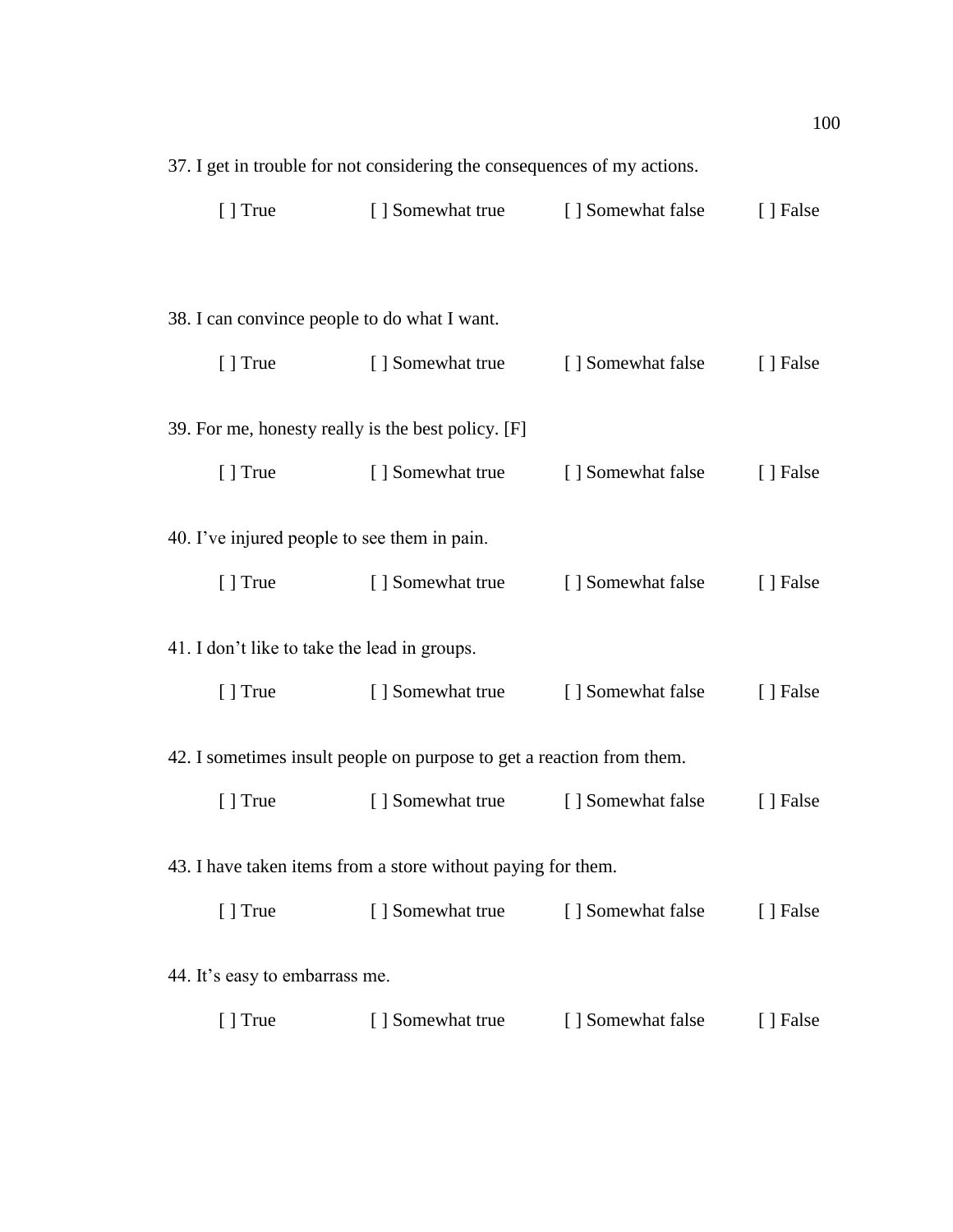|               | 45. Things are more fun if a little danger is involved.                   |                                      |           |
|---------------|---------------------------------------------------------------------------|--------------------------------------|-----------|
|               | [] True [] Somewhat true [] Somewhat false                                |                                      | [ ] False |
|               |                                                                           |                                      |           |
|               | 46. I have a hard time waiting patiently for things I want.               |                                      |           |
|               | [] True [] Somewhat true [] Somewhat false                                |                                      | [] False  |
|               | 47. I stay away from physical danger as much as I can.                    |                                      |           |
|               | [] True [] Somewhat true [] Somewhat false                                |                                      | [ ] False |
|               | 48. I don't care much if what I do hurts others.                          |                                      |           |
| $\lceil$ True | [ ] Somewhat true [ ] Somewhat false                                      |                                      | [ ] False |
|               | 49. I have lost a friend because of irresponsible things I've done.       |                                      |           |
| $\lceil$ True |                                                                           | [ ] Somewhat true [ ] Somewhat false | [ ] False |
|               | 50. I don't stack up well against most others.                            |                                      |           |
| $\lceil$ True | [ ] Somewhat true                                                         | [ ] Somewhat false                   | [ ] False |
|               | 51. Others have told me they are concerned about my lack of self-control. |                                      |           |
| [] True       | [ ] Somewhat true [ ] Somewhat false                                      |                                      | [ ] False |
|               | 52. It's easy for me to relate to other people's emotions.                |                                      |           |
| [ ] True      | [ ] Somewhat true                                                         | [ ] Somewhat false                   | [ ] False |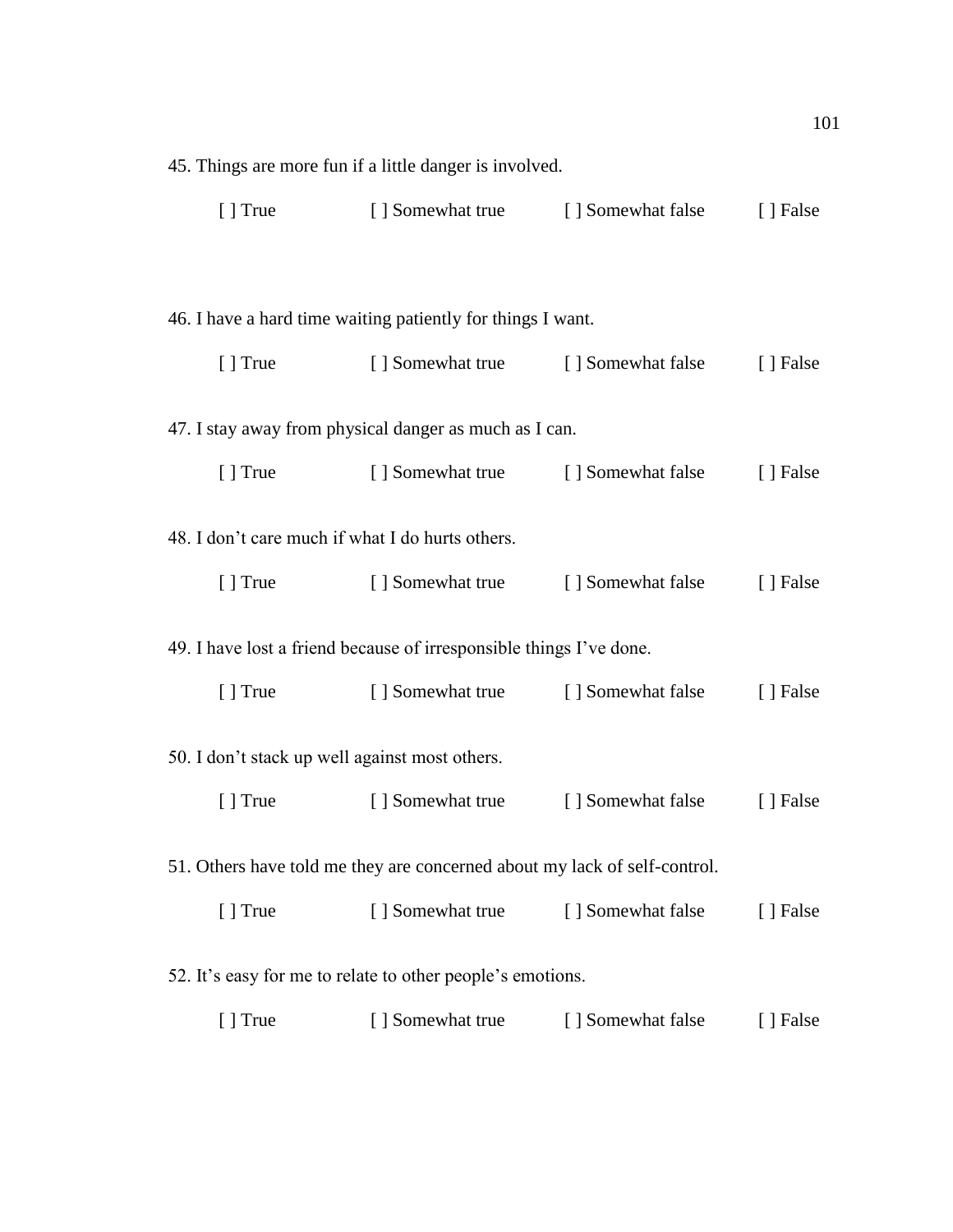| $[ ]$ True                 |                                                              | [] Somewhat true [] Somewhat false | [ ] False |
|----------------------------|--------------------------------------------------------------|------------------------------------|-----------|
|                            | 54. I never worry about making a fool of myself with others. |                                    |           |
| $\lceil \cdot \rceil$ True |                                                              | [ Somewhat true [ Somewhat false   | [ ] False |
|                            | 55. It doesn't bother me when people around me are hurting.  |                                    |           |
| [ ] True                   |                                                              | [] Somewhat true [] Somewhat false | [ ] False |
|                            | 56. I have had problems at work because I was irresponsible. |                                    |           |
| $\lceil$ True              | [ ] Somewhat true [ ] Somewhat false                         |                                    | [ ] False |
|                            | 57. I'm not very good at influencing people.                 |                                    |           |
| $[ ]$ True                 | [ ] Somewhat true                                            | [ ] Somewhat false                 | [ ] False |
|                            | 58. I have stolen something out of a vehicle.                |                                    |           |
| $\lceil \cdot \rceil$ True | [] Somewhat true [] Somewhat false [] False                  |                                    |           |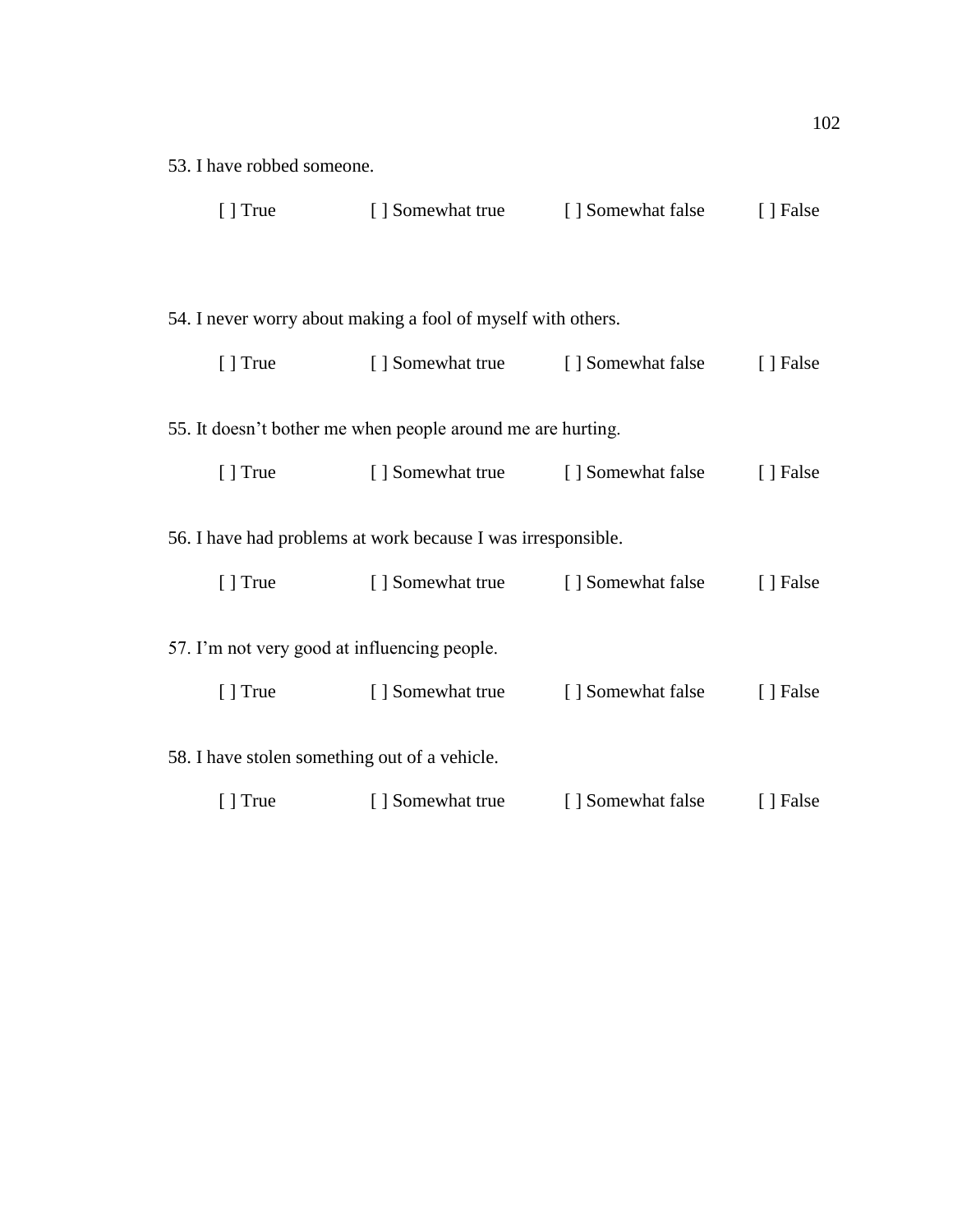### **Appendix C**

#### Adverse Childhood Experiences

While you were growing up, during your first 18 years of life:

1. Did a parent or other adult in the household **often** … Swear at you, insult you, put you down, or humiliate you?

**or**

Act in a way that made you afraid that you might be physically hurt?

\_\_\_\_\_\_ Yes

 $\_\_$  No

2. Did a parent or other adult in the household **often** ... Push, grab, slap, or throw something at you?

**or**

**Ever** hit you so hard that you had marks or were injured?

\_\_\_\_\_\_ Yes

\_\_\_\_\_\_ No

3. Did an adult or person at least 5 years older than you **ever**…

Touch or fondle you or have you touch their body in a sexual way?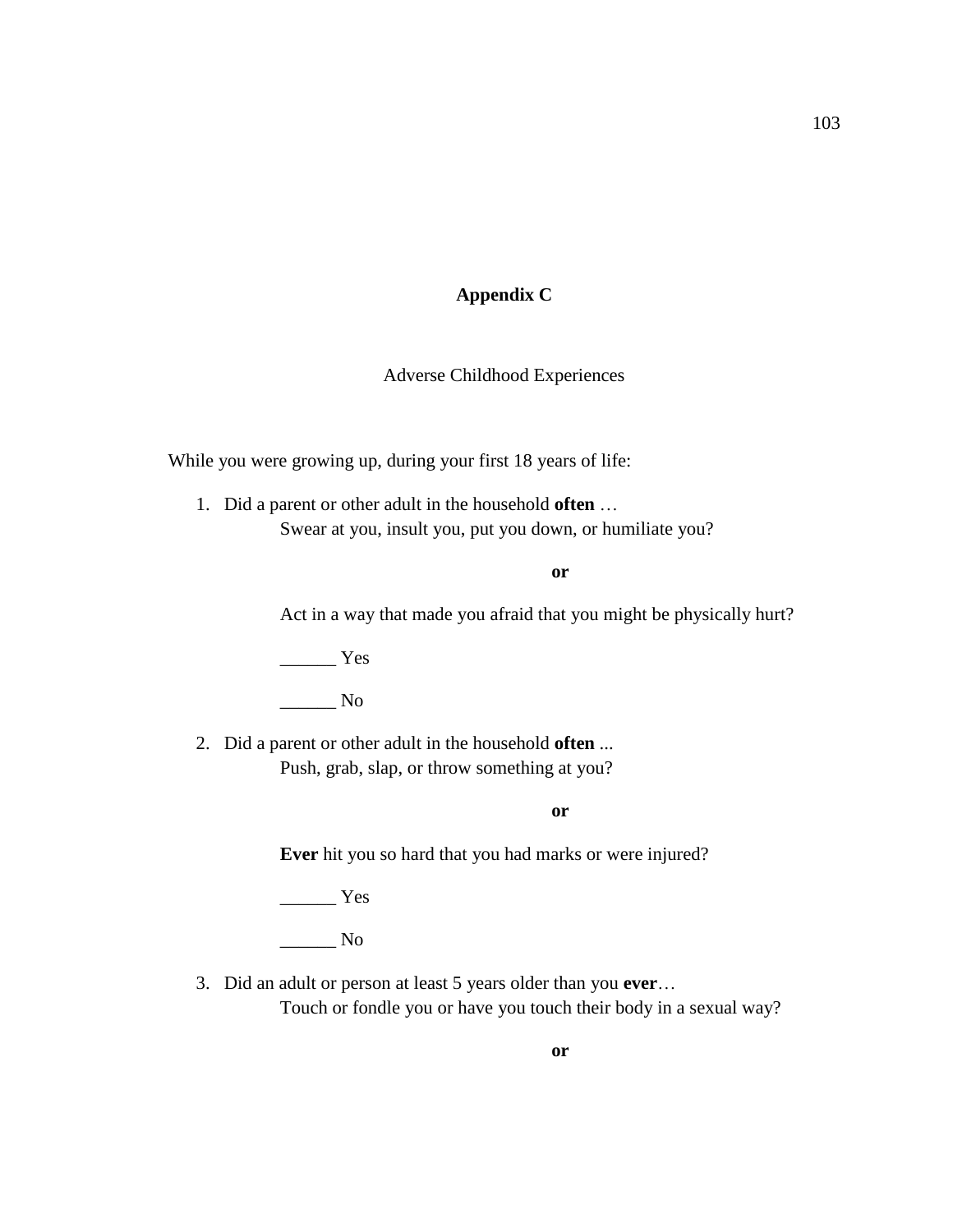Try to or actually have oral, anal, or vaginal sex with you?

 $\frac{1}{1}$  Yes

\_\_\_\_\_\_ No

4. Did you **often** feel that …

No one in your family loved you or thought you were important or

special?

#### **or**

Your family didn't look out for each other, feel close to each other, or

support each other?

 $\frac{1}{\sqrt{1-\frac{1}{2}}\sqrt{1-\frac{1}{2}}\sqrt{1-\frac{1}{2}}\sqrt{1-\frac{1}{2}}\sqrt{1-\frac{1}{2}}\sqrt{1-\frac{1}{2}}\sqrt{1-\frac{1}{2}}\sqrt{1-\frac{1}{2}}\sqrt{1-\frac{1}{2}}\sqrt{1-\frac{1}{2}}\sqrt{1-\frac{1}{2}}\sqrt{1-\frac{1}{2}}\sqrt{1-\frac{1}{2}}\sqrt{1-\frac{1}{2}}\sqrt{1-\frac{1}{2}}\sqrt{1-\frac{1}{2}}\sqrt{1-\frac{1}{2}}\sqrt{1-\frac{1}{2}}\sqrt{1-\frac{1}{2}}\sqrt{1-\frac$ 

 $\_\_$  No

5. Did you **often** feel that …

You didn't have enough to eat, had to wear dirty clothes, and had no one

to protect you?

**or**

Your parents were too drunk or high to take care of you or take you to the

doctor if you needed it?

 $\frac{1}{\sqrt{1-\frac{1}{2}}\sqrt{1-\frac{1}{2}}\left\vert \frac{1}{2}+\frac{1}{2}+\frac{1}{2}+\frac{1}{2}+\frac{1}{2}+\frac{1}{2}+\frac{1}{2}+\frac{1}{2}+\frac{1}{2}+\frac{1}{2}+\frac{1}{2}+\frac{1}{2}+\frac{1}{2}+\frac{1}{2}+\frac{1}{2}+\frac{1}{2}+\frac{1}{2}+\frac{1}{2}+\frac{1}{2}+\frac{1}{2}+\frac{1}{2}+\frac{1}{2}+\frac{1}{2}+\frac{1}{2}+\frac{1}{2}+\frac{1}{2}+\frac{1}{2}$ 

 $\_\_$  No

6. Did you grow up with two parents in the home?

\_\_\_\_\_\_ Yes \_\_\_\_\_\_ No

7. Did either of your parents die before you were age 17?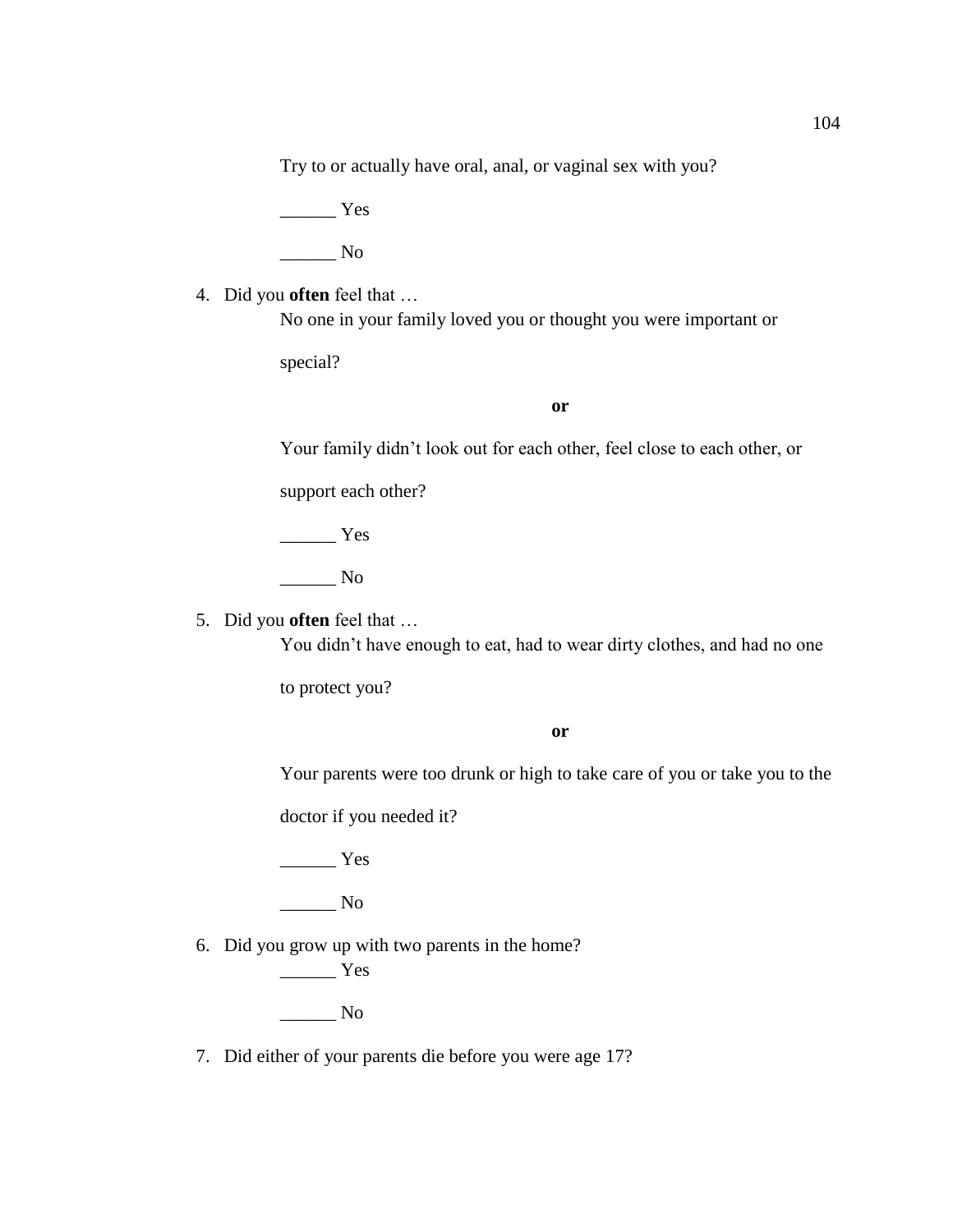$\frac{1}{\sqrt{1-\frac{1}{2}}\sqrt{1-\frac{1}{2}}\sqrt{1-\frac{1}{2}}\sqrt{1-\frac{1}{2}}\sqrt{1-\frac{1}{2}}\sqrt{1-\frac{1}{2}}\sqrt{1-\frac{1}{2}}\sqrt{1-\frac{1}{2}}\sqrt{1-\frac{1}{2}}\sqrt{1-\frac{1}{2}}\sqrt{1-\frac{1}{2}}\sqrt{1-\frac{1}{2}}\sqrt{1-\frac{1}{2}}\sqrt{1-\frac{1}{2}}\sqrt{1-\frac{1}{2}}\sqrt{1-\frac{1}{2}}\sqrt{1-\frac{1}{2}}\sqrt{1-\frac{1}{2}}\sqrt{1-\frac{1}{2}}\sqrt{1-\frac$ \_\_\_\_\_\_ No

8. Was your mother/stepmother/foster-mother or father's girlfriend/boyfriend: **Often** pushed, grabbed, slapped, or had something thrown at her?

**or**

**Sometimes or often** kicked, bitten, hit with a fist, or hit with something

hard?

**or**

**Ever** repeatedly hit over at least a few minutes or threatened with a gun or

knife?

 $\frac{1}{\sqrt{1-\frac{1}{2}}\sqrt{1-\frac{1}{2}}\left\vert \frac{1}{2}+\frac{1}{2}+\frac{1}{2}+\frac{1}{2}+\frac{1}{2}+\frac{1}{2}+\frac{1}{2}+\frac{1}{2}+\frac{1}{2}+\frac{1}{2}+\frac{1}{2}+\frac{1}{2}+\frac{1}{2}+\frac{1}{2}+\frac{1}{2}+\frac{1}{2}+\frac{1}{2}+\frac{1}{2}+\frac{1}{2}+\frac{1}{2}+\frac{1}{2}+\frac{1}{2}+\frac{1}{2}+\frac{1}{2}+\frac{1}{2}+\frac{1}{2}+\frac{1}{2}$ 

 $\_\_$  No

9. Was your father/stepfather/foster-father or mother's boyfriend/: **Often** pushed, grabbed, slapped, or had something thrown at him?

**or**

**Sometimes or often** kicked, bitten, hit with a fist, or hit with something

hard?

**or**

**Ever** repeatedly hit over at least a few minutes or threatened with a gun or knife?

\_\_\_\_\_\_ Yes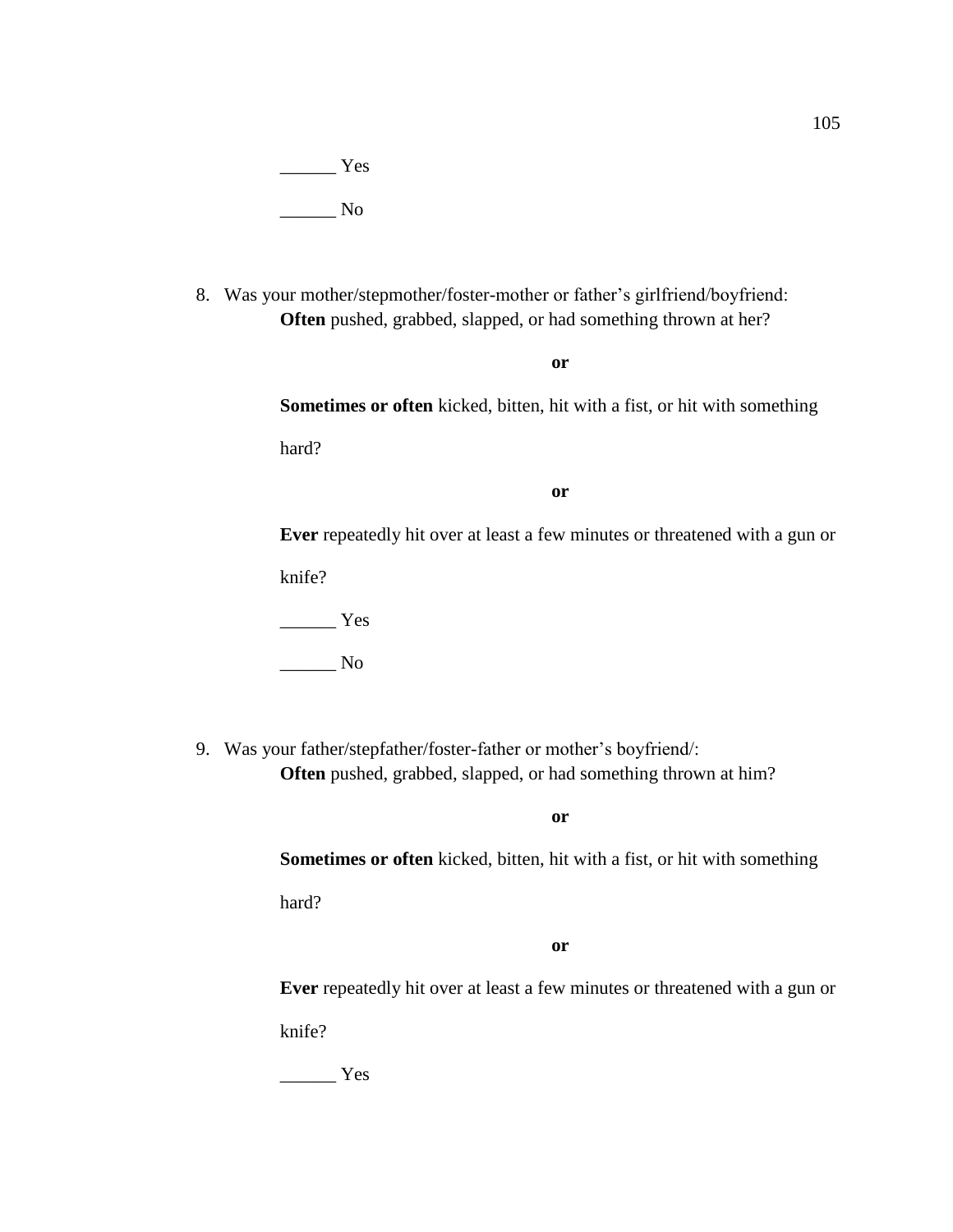\_\_\_\_\_\_ No

10. Did you live with anyone who was a problem drinker or alcoholic or who used street drugs or who had a problem with prescription drugs?

> $\frac{1}{1}$  Yes \_\_\_\_\_\_ No

11. Was a household member depressed or mentally ill or did a household member attempt suicide?

\_\_\_\_\_\_ Yes

 $\_\_$  No

12. Did a household member commit a serious crime or go to prison? \_\_\_\_\_\_ Yes

 $\_\_$  No

13. Were you ever a foster child? \_\_\_\_\_\_ Yes

 $\_\_$  No

14. Were you separated from your parents for one year or more before the age of 17?  $\frac{1}{\sqrt{1-\frac{1}{2}}}\gamma$ 

 $\_\_$  No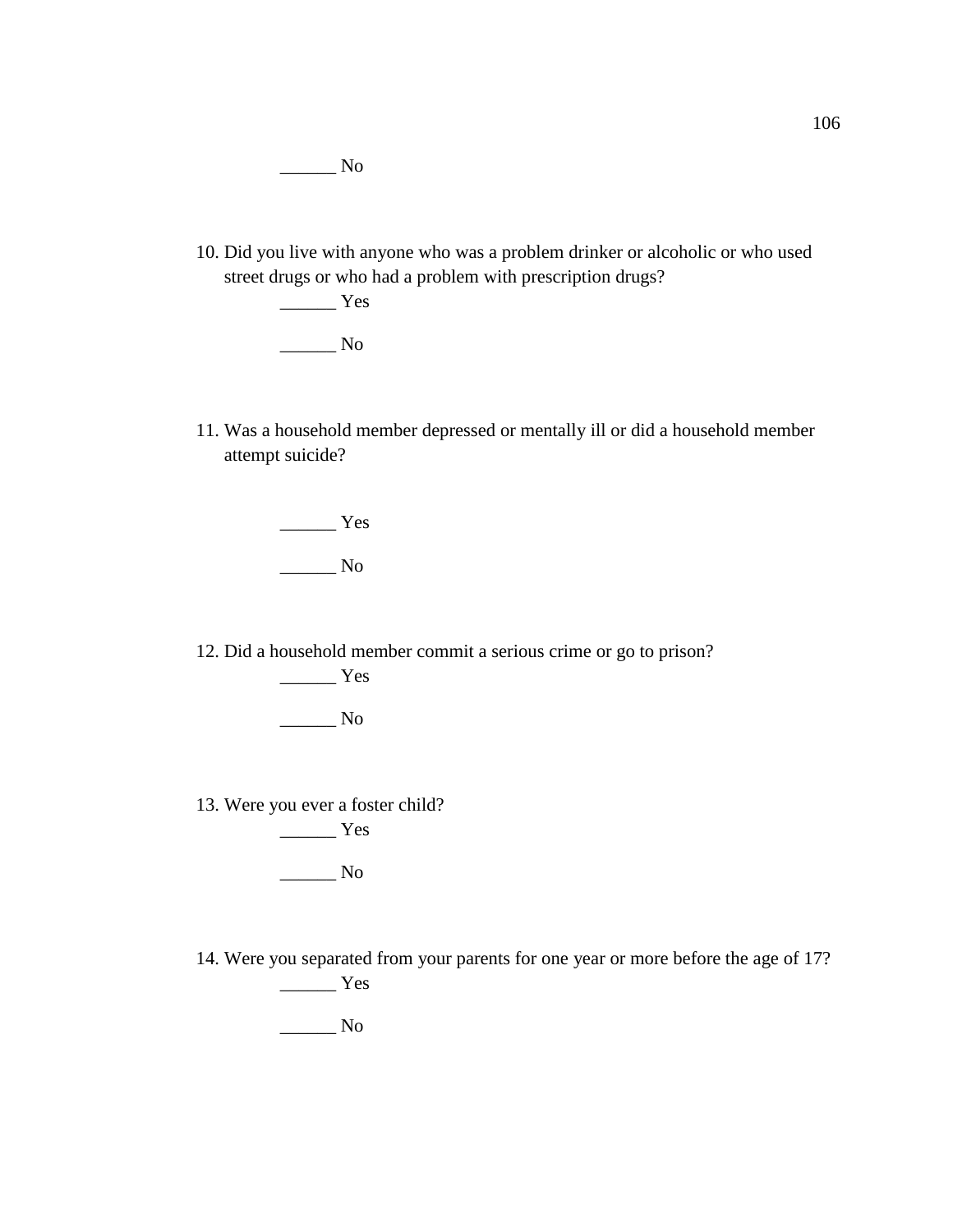## **Appendix D**

### Experiences in Close Relationships Scale

The statements below concern how you feel in emotionally intimate relationships. We are interested in how you *generally* experience relationships, not just in what is happening in a current relationship. Respond to each statement by circling a number to indicate how much you agree or disagree with the statement.

|                                                                                                                    | Strongly<br>Disagree | Mostly<br>Disagree | Somewhat<br>Disagree | Neither<br>Agree nor<br>Disagree | Some<br>what<br>Agree | Mostly<br>Agree | Strongly<br>Agree |
|--------------------------------------------------------------------------------------------------------------------|----------------------|--------------------|----------------------|----------------------------------|-----------------------|-----------------|-------------------|
| 1. I'm afraid that I<br>will lose my<br>partner's love.                                                            | $\mathbf{1}$         | $\overline{2}$     | 3                    | $\overline{4}$                   | 5                     | 6               | 7                 |
| 2. I often worry that<br>my partner will not<br>want to stay with<br>me.                                           | $\mathbf{1}$         | $\overline{2}$     | 3                    | $\overline{4}$                   | 5                     | 6               | 7                 |
| 3. I often worry that<br>my partner doesn't<br>really love me.                                                     | $\mathbf{1}$         | $\overline{2}$     | 3                    | $\overline{4}$                   | 5                     | 6               | $\tau$            |
| 4. I worry that<br>romantic partners<br>won't care about<br>me as much as I<br>care about them.                    | $\mathbf{1}$         | $\overline{2}$     | 3                    | $\overline{4}$                   | 5                     | 6               | 7                 |
| 5. I often wish that<br>my partner's<br>feelings for me<br>were as strong as<br>my feelings for him<br>or her.     | $\mathbf{1}$         | $\overline{2}$     | 3                    | $\overline{4}$                   | 5                     | 6               | 7                 |
| 6. I worry a lot<br>about my<br>relationships.                                                                     | $\mathbf{1}$         | $\overline{2}$     | 3                    | $\overline{4}$                   | 5                     | 6               | 7                 |
| 7. When my partner<br>is out of sight, I<br>worry that he or she<br>might become<br>interested in<br>someone else. | $\mathbf{1}$         | $\overline{2}$     | 3                    | $\overline{4}$                   | 5                     | 6               | 7                 |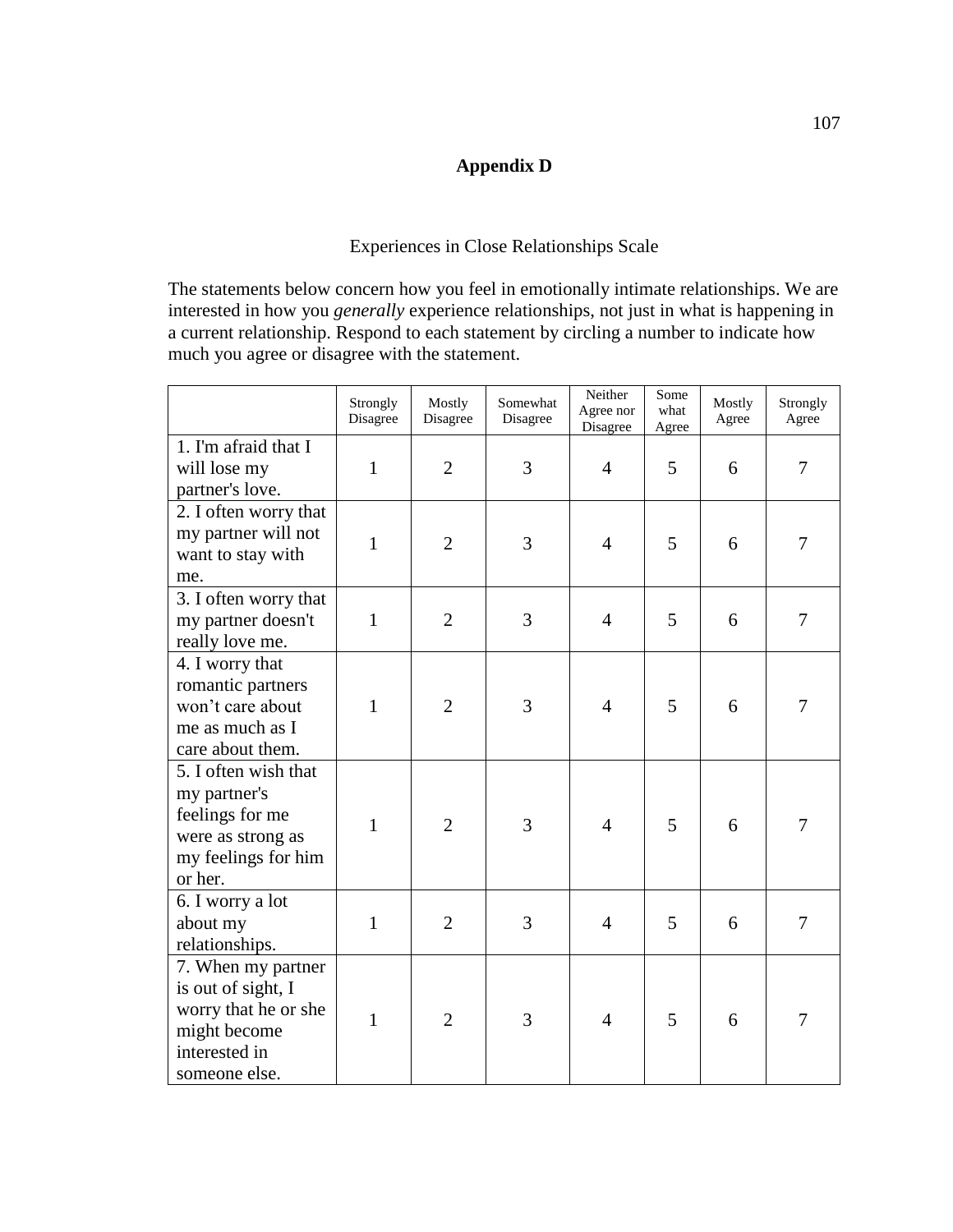|                                                                                                                   | Strongly<br>Disagree | Mostly<br>Disagree | Somewhat<br>Disagree | Neither<br>Agree nor<br>Disagree | Some<br>what<br>Agree | Mostly<br>Agree | Strongly<br>Agree |
|-------------------------------------------------------------------------------------------------------------------|----------------------|--------------------|----------------------|----------------------------------|-----------------------|-----------------|-------------------|
| 8. When I show my<br>feelings for<br>romantic partners,<br>I'm afraid they will<br>not feel the same<br>about me. | $\mathbf{1}$         | $\overline{2}$     | 3                    | $\overline{4}$                   | 5                     | 6               | 7                 |
| 9. I rarely worry<br>about my partner<br>leaving me.                                                              | $\mathbf{1}$         | $\overline{2}$     | 3                    | $\overline{4}$                   | 5                     | 6               | $\overline{7}$    |
| 10. My romantic<br>partner makes me<br>doubt myself.                                                              | $\mathbf{1}$         | $\overline{2}$     | 3                    | $\overline{4}$                   | 5                     | 6               | 7                 |
| 11. I do not often<br>worry about being<br>abandoned.                                                             | $\mathbf{1}$         | $\overline{2}$     | 3                    | $\overline{4}$                   | 5                     | 6               | $\overline{7}$    |
| 12. I find that my<br>partner(s) don't<br>want to get as close<br>as I would like.                                | $\mathbf{1}$         | $\overline{2}$     | 3                    | $\overline{4}$                   | 5                     | 6               | 7                 |
| 13. Sometimes<br>romantic partners<br>change their<br>feelings about me<br>for no apparent<br>reason.             | $\mathbf{1}$         | $\overline{2}$     | 3                    | $\overline{4}$                   | 5                     | 6               | 7                 |
| 14. My desire to be<br>very close<br>sometimes scares<br>people away.                                             | $\mathbf{1}$         | $\overline{2}$     | 3                    | $\overline{4}$                   | 5                     | 6               | 7                 |
| 15. I'm afraid that<br>once a romantic<br>partner gets to<br>know me, he or she<br>won't like who I<br>really am. | $\mathbf{1}$         | $\overline{2}$     | 3                    | $\overline{4}$                   | 5                     | 6               | $\tau$            |
| 16. It makes me<br>mad that I don't get<br>the affection and<br>support I need from<br>my partner.                | 1                    | $\overline{2}$     | 3                    | $\overline{4}$                   | 5                     | 6               | 7                 |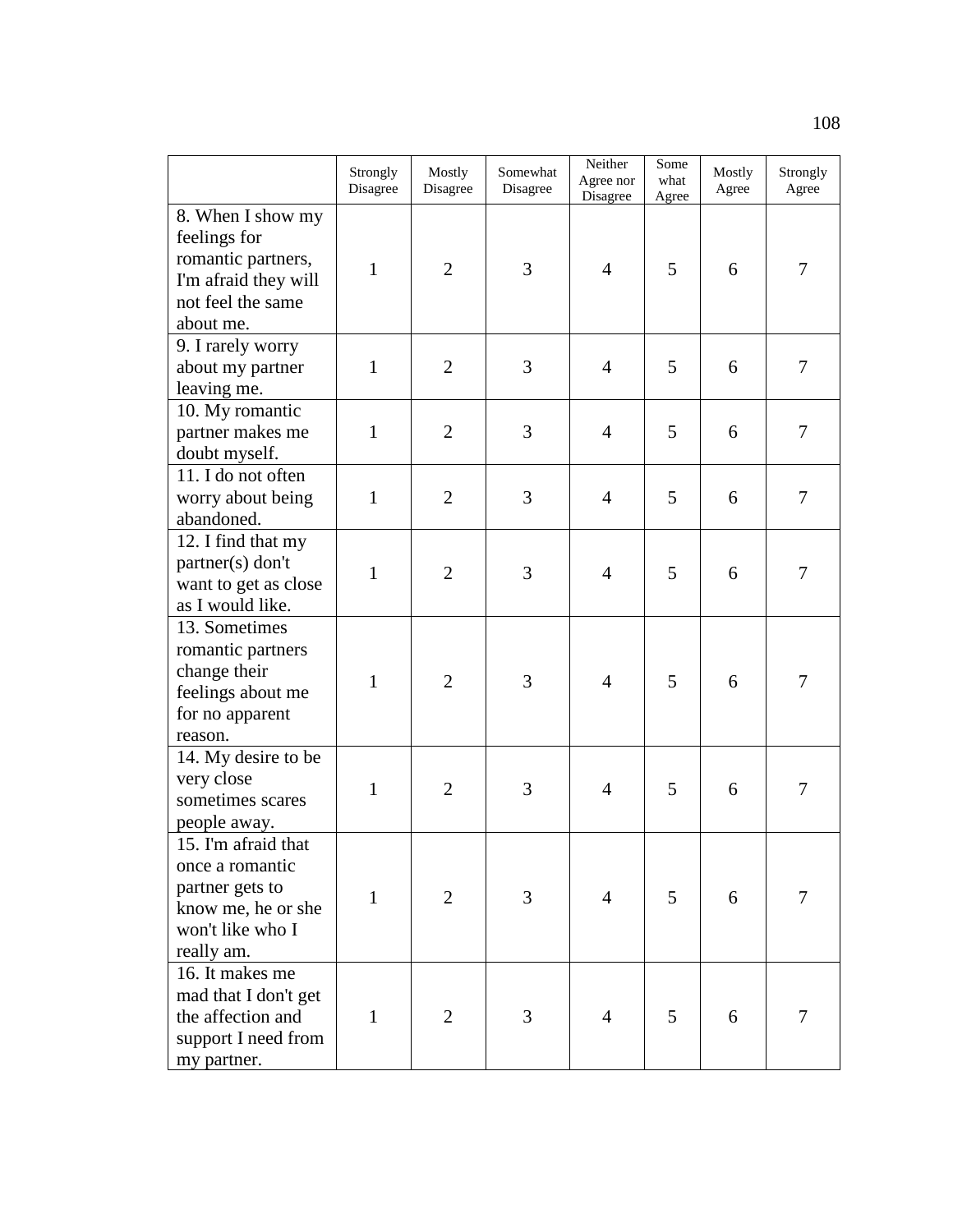|                                                                                              | Strongly<br>Disagree | Mostly<br>Disagree | Somewhat<br>Disagree | Neither<br>Agree nor<br>Disagree | Some<br>what<br>Agree | Mostly<br>Agree | Strongly<br>Agree |
|----------------------------------------------------------------------------------------------|----------------------|--------------------|----------------------|----------------------------------|-----------------------|-----------------|-------------------|
| 17. I worry that I<br>won't measure up to<br>other people.                                   | $\mathbf{1}$         | $\overline{2}$     | 3                    | $\overline{4}$                   | 5                     | 6               | 7                 |
| 18. My partner only<br>seems to notice me<br>when I'm angry.                                 | $\mathbf{1}$         | $\overline{2}$     | 3                    | $\overline{4}$                   | 5                     | 6               | $\tau$            |
| 19. I prefer not to<br>show a partner how<br>I feel deep down.                               | $\mathbf{1}$         | $\overline{2}$     | 3                    | $\overline{4}$                   | 5                     | 6               | $\tau$            |
| 20. I feel<br>comfortable sharing<br>my private thoughts<br>and feelings with<br>my partner. | $\mathbf{1}$         | $\overline{2}$     | 3                    | $\overline{4}$                   | 5                     | 6               | $\overline{7}$    |
| 21. I find it difficult<br>to allow myself to<br>depend on romantic<br>partners.             | $\mathbf{1}$         | $\overline{2}$     | 3                    | $\overline{4}$                   | 5                     | 6               | $\overline{7}$    |
| 22. I am very<br>comfortable being<br>close to romantic<br>partners.                         | $\mathbf{1}$         | $\overline{2}$     | 3                    | $\overline{4}$                   | 5                     | 6               | $\tau$            |
| 23. I don't feel<br>comfortable<br>opening up to<br>romantic partners.                       | $\mathbf{1}$         | $\overline{2}$     | 3                    | $\overline{4}$                   | 5                     | 6               | 7                 |
| 24. I prefer not to<br>be too close to<br>romantic partners.                                 | $\mathbf{1}$         | $\overline{2}$     | 3                    | $\overline{4}$                   | 5                     | 6               | $\tau$            |
| 25. I get<br>uncomfortable<br>when a romantic<br>partner wants to be<br>very close.          | $\mathbf{1}$         | $\overline{2}$     | 3                    | $\overline{4}$                   | 5                     | 6               | $\overline{7}$    |
| 26. I find it<br>relatively easy to<br>get close to my<br>partner.                           | $\mathbf{1}$         | $\overline{2}$     | 3                    | $\overline{4}$                   | 5                     | 6               | $\overline{7}$    |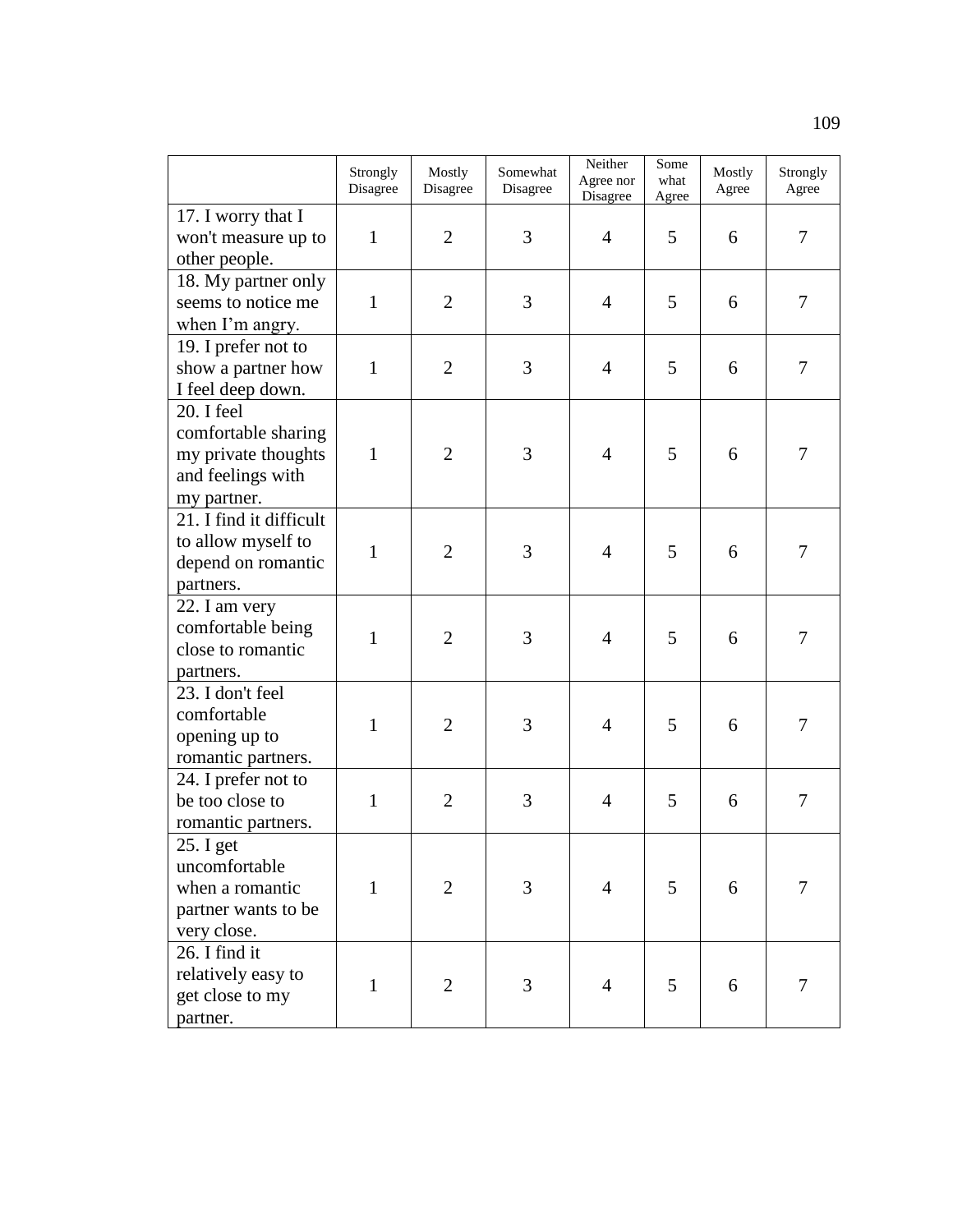|                                                                             | Strongly<br>Disagree | Mostly<br>Disagree | Somewhat<br>Disagree | Neither<br>Agree nor<br>Disagree | Some<br>what<br>Agree | Mostly<br>Agree | Strongly<br>Agree |
|-----------------------------------------------------------------------------|----------------------|--------------------|----------------------|----------------------------------|-----------------------|-----------------|-------------------|
| 27. It's not difficult<br>for me to get close<br>to my partner.             | $\mathbf{1}$         | $\overline{2}$     | 3                    | $\overline{4}$                   | 5                     | 6               | 7                 |
| 28. I usually<br>discuss my<br>problems and<br>concerns with my<br>partner. | $\mathbf{1}$         | $\overline{2}$     | 3                    | $\overline{4}$                   | 5                     | 6               | 7                 |
| 29. It helps to turn<br>to my romantic<br>partner in times of<br>need.      | $\mathbf{1}$         | $\overline{2}$     | 3                    | $\overline{4}$                   | 5                     | 6               | $\tau$            |
| 30. I tell my partner<br>just about<br>everything.                          | $\mathbf{1}$         | $\overline{2}$     | 3                    | $\overline{4}$                   | 5                     | 6               | $\overline{7}$    |
| 31. I talk things<br>over with my<br>partner.                               | $\mathbf{1}$         | $\overline{2}$     | 3                    | $\overline{4}$                   | 5                     | 6               | $\overline{7}$    |
| 32. I am nervous<br>when partners get<br>too close to me.                   | $\mathbf{1}$         | $\overline{2}$     | 3                    | $\overline{4}$                   | 5                     | 6               | $\overline{7}$    |
| 33. I feel<br>comfortable<br>depending on<br>romantic partners.             | $\mathbf{1}$         | $\overline{2}$     | 3                    | $\overline{4}$                   | 5                     | 6               | $\tau$            |
| 34. I find it easy to<br>depend on romantic<br>partners.                    | $\mathbf{1}$         | $\overline{2}$     | 3                    | $\overline{4}$                   | 5                     | 6               | $\overline{7}$    |
| 35. It's easy for me<br>to be affectionate<br>with my partner.              | $\mathbf{1}$         | $\overline{2}$     | 3                    | $\overline{4}$                   | 5                     | 6               | $\overline{7}$    |
| 36. My partner<br>really understands<br>me and my needs.                    | $\mathbf{1}$         | $\overline{2}$     | 3                    | $\overline{4}$                   | 5                     | 6               | $\overline{7}$    |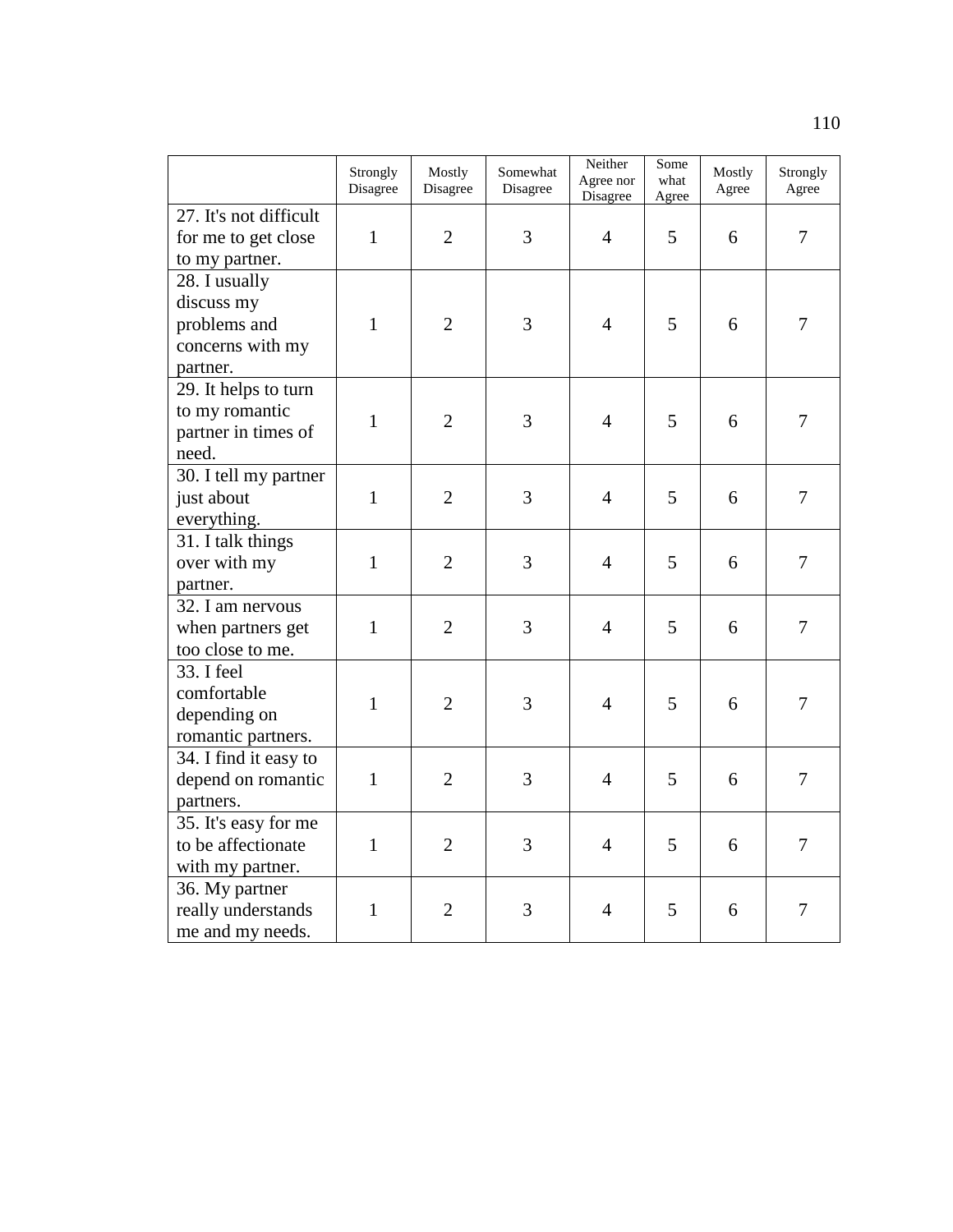# **Appendix E**

## Difficulties in Emotion Regulation Scale (DERS)

Please indicate how often the following 36 statements apply to you by circling a number on the scale provided next to each item.

|                                                                                  | Almost<br>never | Sometimes      | About<br>half the<br>time | Most<br>of the<br>time | Almost<br>always |
|----------------------------------------------------------------------------------|-----------------|----------------|---------------------------|------------------------|------------------|
| 1. I am clear about my feelings.                                                 | $\mathbf{1}$    | $\mathfrak{2}$ | 3                         | $\overline{4}$         | 5                |
| 2. I pay attention to how I feel.                                                | 1               | $\overline{2}$ | $\overline{3}$            | $\overline{4}$         | $\overline{5}$   |
| 3. I experience my emotions as<br>overwhelming and out of<br>control.            | $\mathbf{1}$    | $\overline{2}$ | 3                         | 4                      | 5                |
| 4. I have no idea how I am<br>feeling.                                           | $\mathbf{1}$    | $\overline{2}$ | 3                         | $\overline{4}$         | 5                |
| 5. I have difficulty making sense<br>out of my feelings.                         | $\mathbf{1}$    | $\mathfrak{2}$ | 3                         | $\overline{4}$         | 5                |
| 6. I am attentive to my feelings.                                                | $\mathbf{1}$    | $\overline{2}$ | 3                         | $\overline{4}$         | 5                |
| 7. I know exactly how I am<br>feeling.                                           | $\mathbf{1}$    | $\overline{2}$ | 3                         | $\overline{4}$         | 5                |
| 8. I care about what I am feeling.                                               | $\mathbf{1}$    | $\overline{2}$ | 3                         | $\overline{4}$         | 5                |
| 9. I am confused about how I<br>feel.                                            | $\mathbf{1}$    | $\overline{2}$ | 3                         | $\overline{4}$         | 5                |
| 10. When I'm upset, I<br>acknowledge my emotions.                                | $\mathbf{1}$    | $\overline{2}$ | 3                         | $\overline{4}$         | 5                |
| 11. When I'm upset, I become<br>angry with myself for feeling<br>that way.       | $\mathbf{1}$    | $\overline{2}$ | 3                         | $\overline{4}$         | 5                |
| 12. When I'm upset, I become<br>embarrassed for feeling that<br>way.             | $\mathbf{1}$    | $\overline{2}$ | 3                         | $\overline{4}$         | 5                |
| 13. When I'm upset, I have<br>difficulty getting work done.                      | $\mathbf{1}$    | $\overline{2}$ | 3                         | $\overline{4}$         | 5                |
| 14. When I'm upset, I become<br>out of control.                                  | $\mathbf{1}$    | $\overline{2}$ | 3                         | $\overline{4}$         | 5                |
| 15. When I'm upset, I believe<br>that I will remain that way for a<br>long time. | $\mathbf{1}$    | $\overline{2}$ | 3                         | $\overline{4}$         | 5                |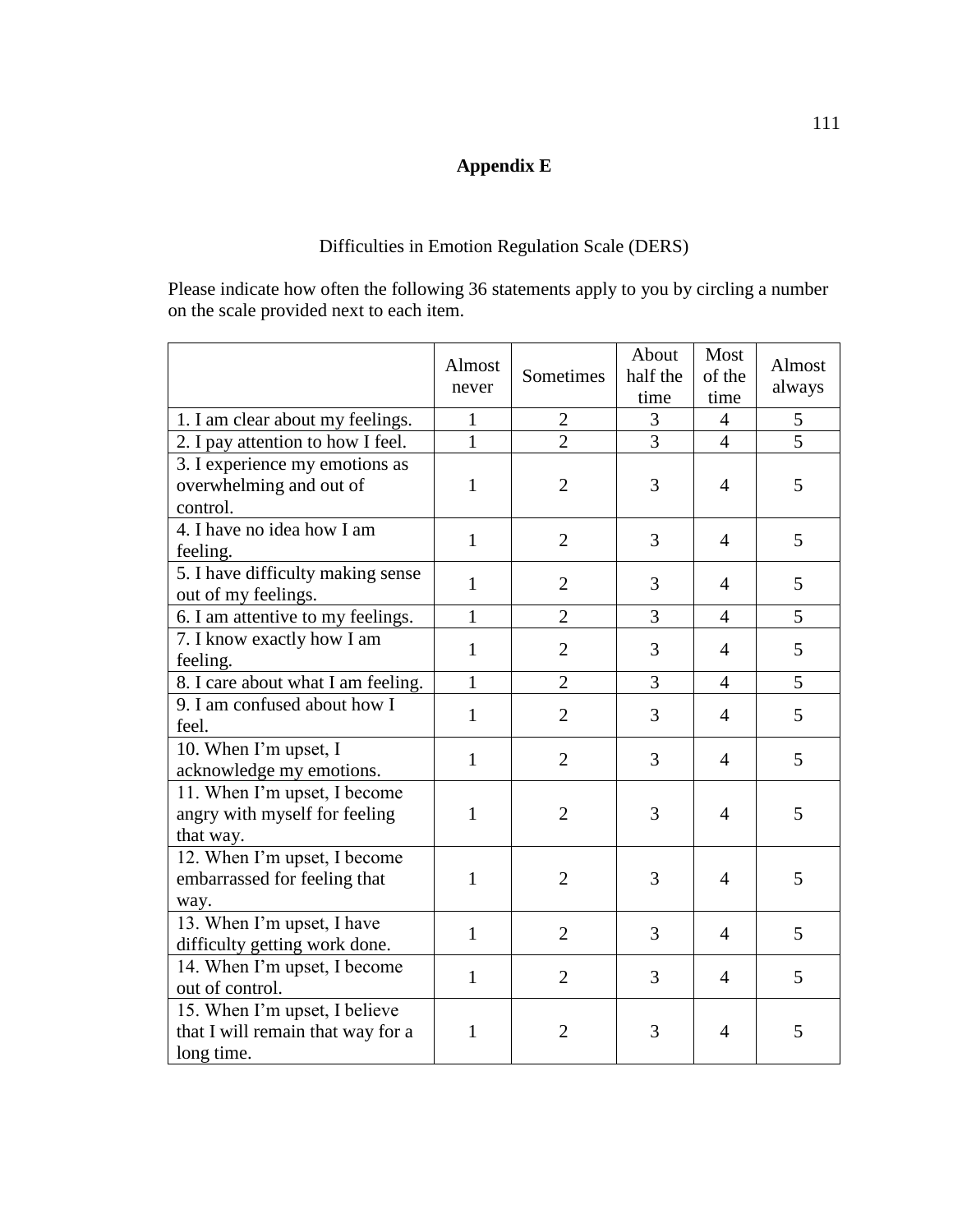|                                                                                                | Almost<br>never | Sometimes      | About<br>half the<br>time | Most<br>of the<br>time | Almost<br>always |
|------------------------------------------------------------------------------------------------|-----------------|----------------|---------------------------|------------------------|------------------|
| 16. When I'm upset, I believe<br>that I'll end up feeling very<br>depressed.                   | $\mathbf{1}$    | $\overline{2}$ | 3                         | 4                      | 5                |
| 17. When I'm upset, I believe<br>that my feelings are valid and<br>important.                  | $\mathbf{1}$    | $\overline{2}$ | 3                         | 4                      | 5                |
| 18. When I'm upset, I have<br>difficulty focusing on other<br>things.                          | $\mathbf{1}$    | $\overline{2}$ | 3                         | 4                      | 5                |
| 19. When I'm upset, I feel out of<br>control.                                                  | $\mathbf{1}$    | $\overline{2}$ | 3                         | $\overline{4}$         | 5                |
| 20. When I'm upset, I can still<br>get things done.                                            | $\mathbf{1}$    | $\overline{2}$ | 3                         | 4                      | 5                |
| 21. When I'm upset, I feel<br>ashamed with myself for feeling<br>that way.                     | $\mathbf{1}$    | $\overline{2}$ | 3                         | 4                      | 5                |
| 22. When I'm upset, I know that<br>I can find a way to eventually<br>feel better.              | $\mathbf{1}$    | $\overline{2}$ | 3                         | $\overline{4}$         | 5                |
| 23. When I'm upset, I feel like I<br>am weak.                                                  | $\mathbf{1}$    | $\overline{2}$ | 3                         | $\overline{4}$         | 5                |
| 24. When I'm upset, I feel like I<br>can remain in control of my<br>behaviours.                | $\mathbf{1}$    | $\overline{2}$ | 3                         | 4                      | 5                |
| 25. When I'm upset, I feel guilty<br>for feeling that way.                                     | $\mathbf{1}$    | $\overline{2}$ | 3                         | $\overline{4}$         | 5                |
| 26. When I'm upset, I have<br>difficulty concentrating.                                        | $\mathbf{1}$    | $\overline{2}$ | 3                         | 4                      | 5                |
| 27. When I'm upset, I have<br>difficulty controlling my<br>behaviours.                         | 1               | $\overline{2}$ | 3                         | 4                      | 5                |
| 28. When I'm upset, I believe<br>that there is nothing I can do to<br>make myself feel better. | $\mathbf{1}$    | $\overline{2}$ | 3                         | $\overline{4}$         | 5                |
| 29. When I'm upset, I become<br>irritated with myself for feeling<br>that way.                 | $\mathbf{1}$    | $\overline{2}$ | 3                         | $\overline{4}$         | 5                |
| 30. When I'm upset, I start to<br>feel very bad about myself.                                  | $\mathbf{1}$    | $\overline{2}$ | 3                         | $\overline{4}$         | 5                |